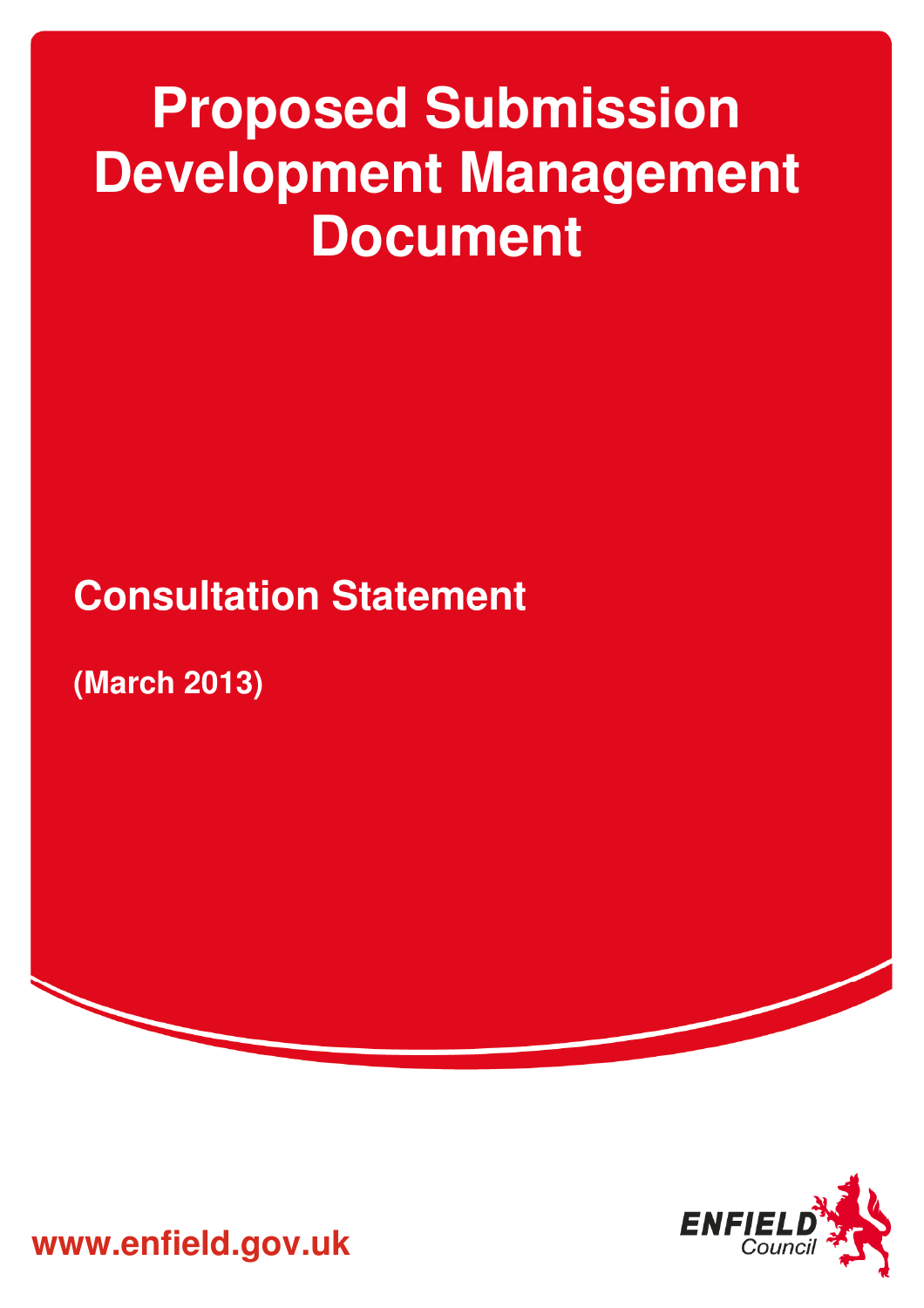### **PROPOSED SUBMISSION DEVELOPMENT MANAGEMENT DOCUMENT**

### **CONSULTATION STATEMENT**

### **THE TOWN AND COUNTRY PLANNING (LOCAL PLANNING) (ENGLAND) REGULATIONS 2012**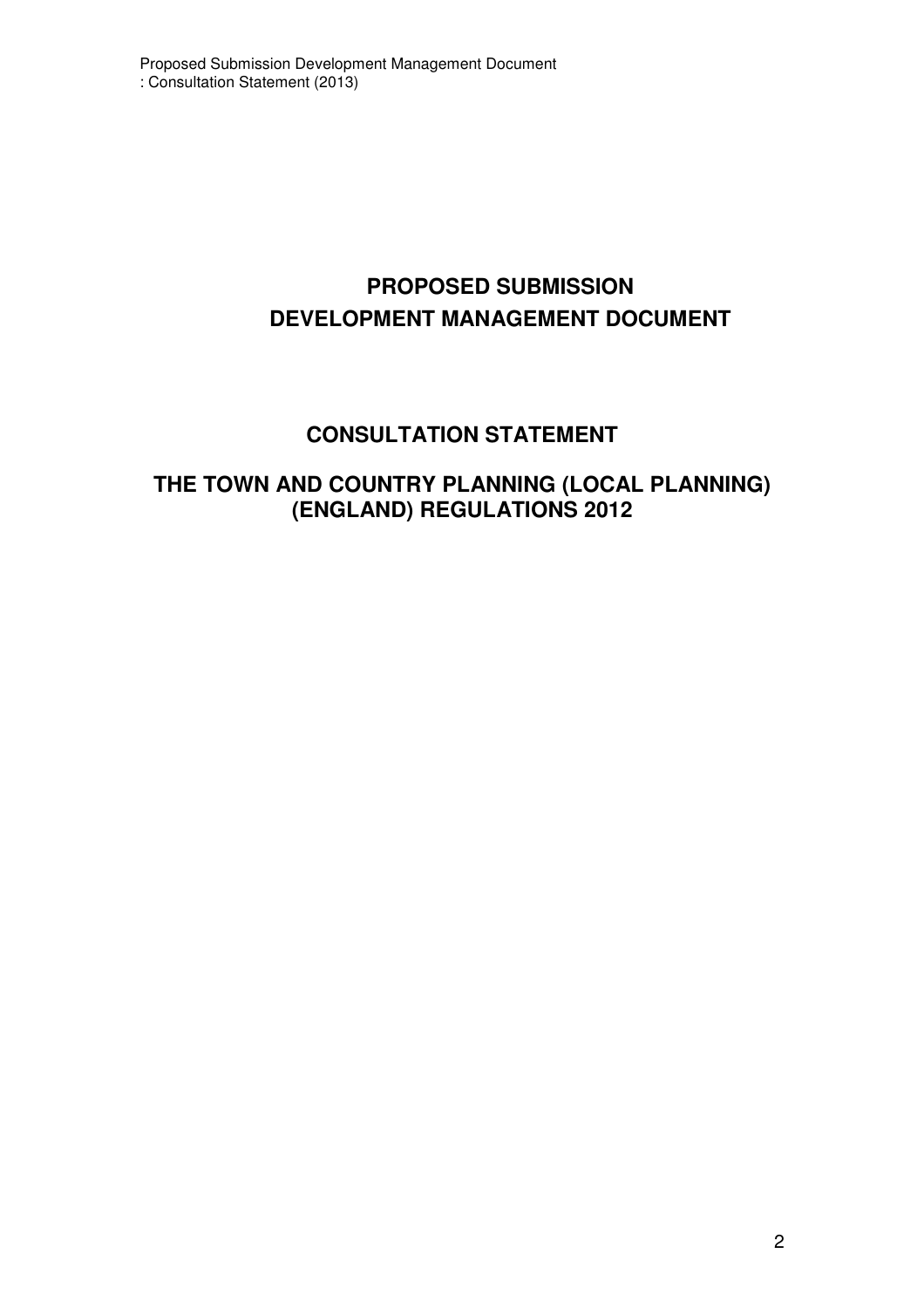#### **Table of Contents**

| $\overline{2}$ |                                                                 |  |
|----------------|-----------------------------------------------------------------|--|
|                |                                                                 |  |
|                |                                                                 |  |
|                | Summary of main issues raised and how they have been addressed6 |  |
| 3              | Development Management Document Proposed Submission11           |  |
|                |                                                                 |  |
|                |                                                                 |  |
|                |                                                                 |  |
|                |                                                                 |  |
|                |                                                                 |  |
|                |                                                                 |  |
|                | Appendix D: Summary of Comments raised at consultation events19 |  |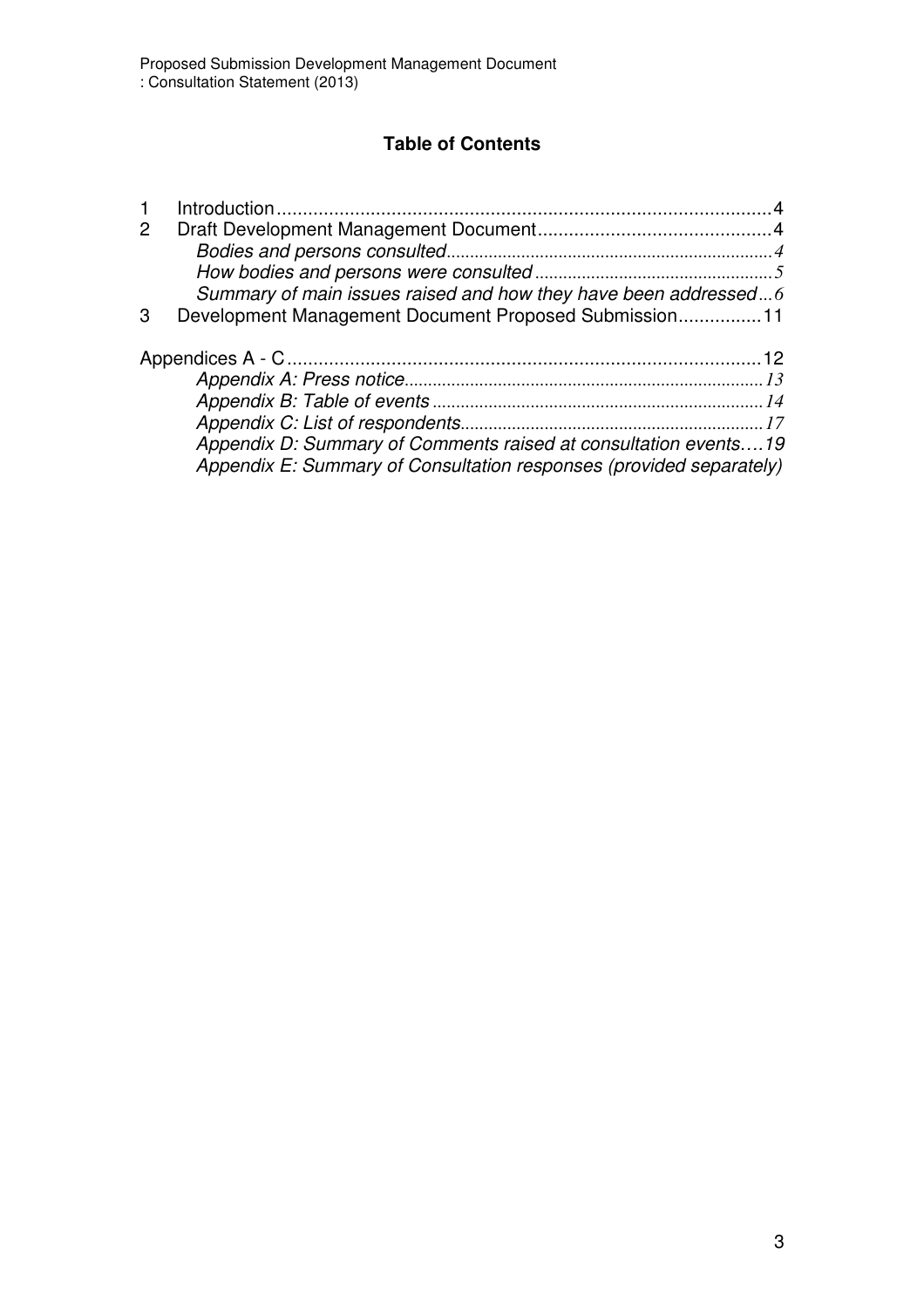#### **1 Introduction**

- 3.1 A Development Management Document (DMD) is being produced to provide detailed criteria and standard based policies for assessing planning applications. The DMD is a borough wide document and will apply to all planning applications from home extensions to large scale applications for residential, commercial and mixed use development. Once adopted it will be used alongside the London Plan and other Local Plan documents, including the adopted Core Strategy (2010), to inform new development in the borough.
- 3.2 This statement sets out details on the consultation undertaken during the preparation of the Development Management Document (DMD), as required by regulation 18 of the Town and Country Planning (Local Development) (England) Regulations 2012 (hereafter referred to as "2012 regulations"). A Draft DMD was published for consultation in compliance with Regulation 18 from  $8<sup>th</sup>$  May until the  $3<sup>rd</sup>$  August 2012.
- 3.3 All of the consultation responses received on the Draft DMD have been considered as part of the preparation of the Final version of the document, the Proposed Submission DMD; further details on this document are provided in section 3 of this document. In accordance with regulation 19 of the 2012 regulations, this Consultation Statement has been produced as part of the DMD Proposed Submission Documents.

#### **2 Draft Development Management Document**

2.1 The Draft Development Management Document (Draft DMD) included a range of draft policies with associated guidance on their implementation and a justification for the proposed approach. As mentioned above, it was published for consultation for 12 weeks last Summer.

#### **Bodies and persons consulted**

2.2 In line with the requirements of Regulation 18 of the 2012 regulations, 'specific' and 'general' consultation bodies were consulted on the Draft DMD, including:

Environment Agency English Heritage Enfield Primary Care Trust Highways Agency Natural England National Grid Network Rail NHS North London London Borough of Barnet London Borough of Haringey Inland Waterways organisation British Waterways – London region Telecommunication, gas and electricity suppliers.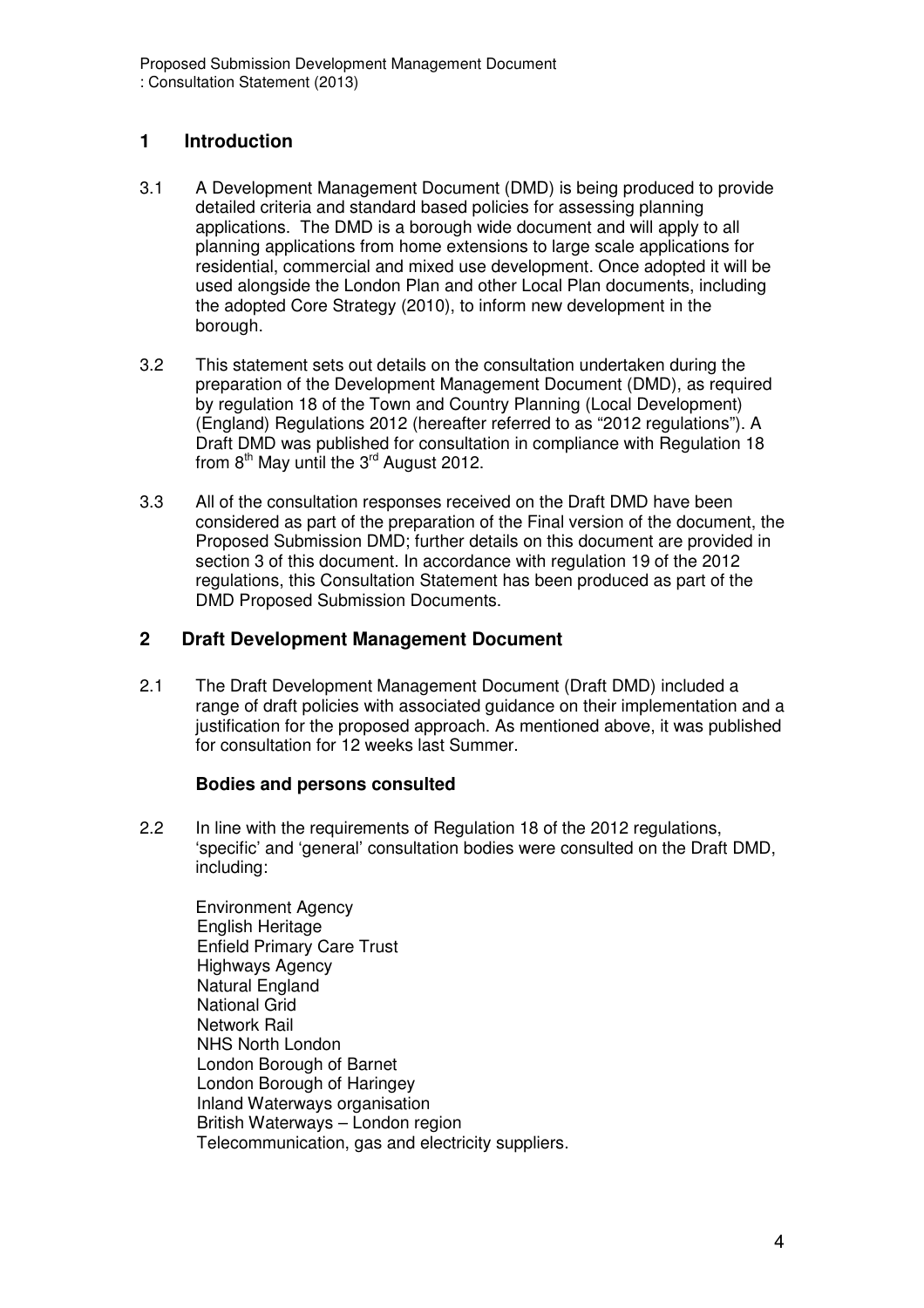Proposed Submission Development Management Document : Consultation Statement (2013)

2.3 All contacts on Council's Local Plan database, which covers a range of organisations and individuals or 'other' consultees, were notified of the consultation on the Draft DMD. Approximately 1500 individuals and organisations were notified, including specific, general and other consultees, and internal officers and councillors.

#### **Duty to Co-operate**

2.4 The 2011 Localism Act introduced a 'duty to co-operate' which places a formal duty on local planning authorities to co-operate with other local planning authorities, County Councils and other specified bodies or persons, including statutory agencies. The DMD provides criteria and standard based policies for assessing planning applications in Enfield and does not deal with strategic planning matters, which are already addressed through the Core Strategy. However, the Council has ensured that consultation with relevant bodies, including neighbouring authorities, has been continuous throughout the process of preparing the DMD. Meetings have been held to ensure that the duty has been met.

#### **How bodies and persons were consulted**

- 2.5 The Draft DMD was made available online, and paper copies were available at all Council libraries and at the Civic Centre.
- 2.6 The document was published on the Council's website (www.enfield.gov.uk/dmd) as a pdf document and via online consultation web pages powered by Objective software (http://consult.enfield.gov.uk/portal).
- 2.7 Emails and letters were sent out to all of the specific, general and other consultees on the Local Plan database informing them of the scope of the document, with a link to a copy of the document online and the deadline by which comments had to be submitted. Consultees were also informed of ways of submitting comments which included using the Objective online consultation software.
- 2.8 Meetings were held with representatives of local community and voluntary groups, including the following:
	- Voluntary Sector Strategy Group
	- Enfield Racial Equality Council
	- One to One Enfield
	- Enfield Strategic Partnership and the Housing thematic sub group known as the Strategic Housing Forum
	- Borough Area Partnerships (South West, North East, Enfield Leeside)
	- Green Belt Forum
	- Over 50's Forum
- 2.9 A press notice was published in the Enfield Independent on Wednesday 23rd May 2012 and an article was published in April/May edition of the Our Enfield magazine which is circulated to all households in the borough. A full list of events are recorded in Appendix B.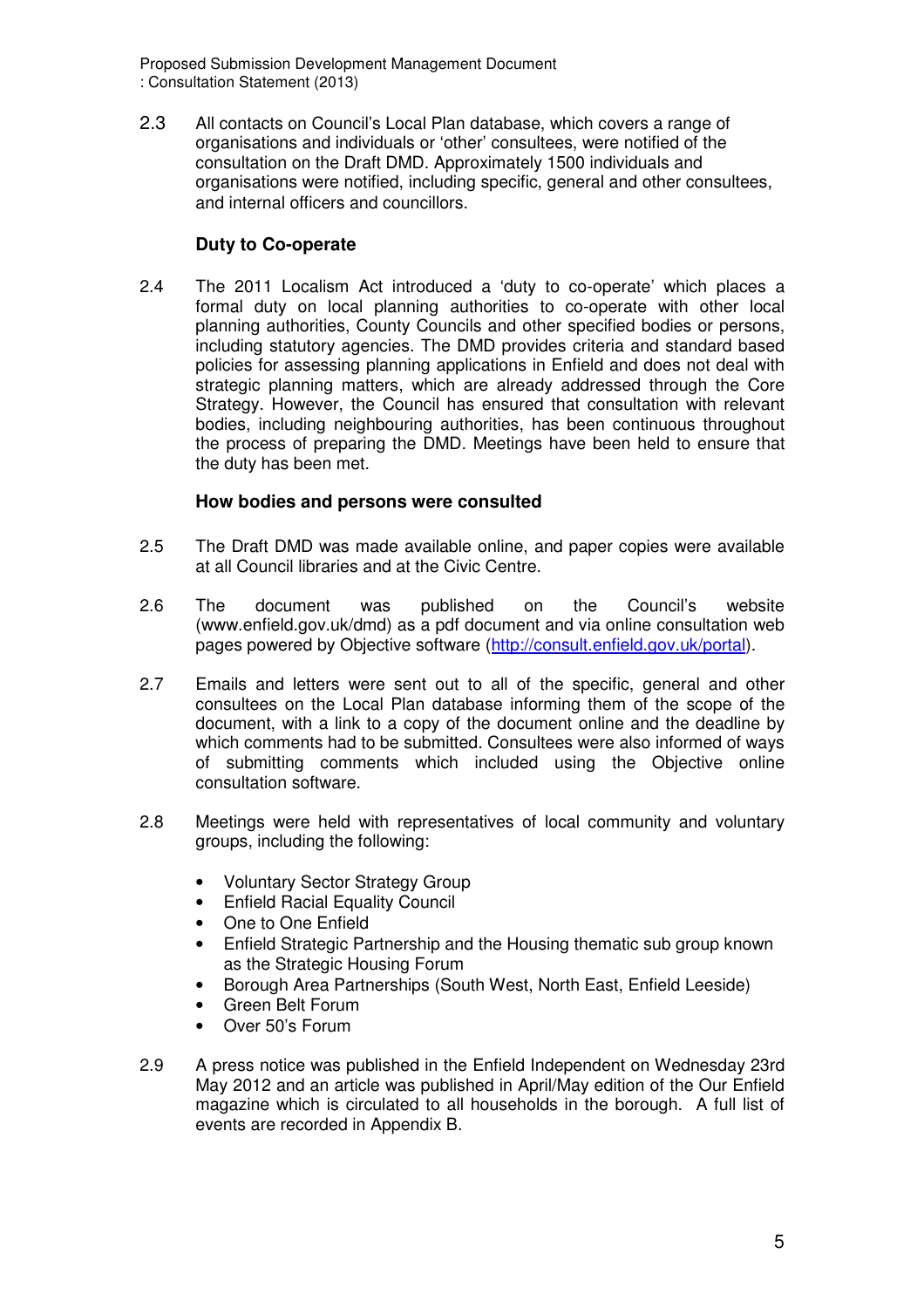#### **Summary of main issues raised and how they have been addressed**

- 2.10 Representations were received from a total of 66 organisations and individuals, including local residents, voluntary and community groups, developers and statutory bodies, during the consultation period. Feedback from the meeting with community and voluntary groups has also been recorded.
- 2.11 The following information provides a list of the main issues raised by the representations and feedback received; and how the Council has sought to address them in the Proposed Submission DMD. A summary of all the written representations received during the consultation period and the Council's response to each of these is provided separately in Appendix E.

#### **Main Issue 1: The need for additional flexibility**

Representations received raised issues in relation to flexibility. Respondents considered that policies, particularly those within Chapter 2: Sustainable Development; Chapter 3: Housing; and Chapter 9: Tackling Climate Change, need to provide additional flexibility to take account of exceptional circumstances, financial viability and technical feasibility.

#### **Proposed Submission Response:**

Summary of change: Document amended

The DMD, was amended to provide sufficient flexibility with regards to feasibility and viability issues. Exceptional circumstances are specific to individual sites and are therefore not referred to in the policy. However, some minor changes have been made to policies and supporting text to clarify their application.

The standards set out are in accordance with the requirements set out in the adopted London Plan, and have been subject to a separate assessment of viability (please refer to Enfield's Viability Assessment to support the Community Infrastructure Levy and Proposed Submission DMD 2013).

#### **Main Issue 2: Additional policies required**

Respondents considered that the DMD should include additional policies to address the following matters: housing for older people, the Lee Valley Regional Park, telecommunications, and waste water and water supply infrastructure.

#### **Proposed Submission Response:**

Summary of change: No change

**Housing for older people:** Housing policies in the DMD seek to address all housing needs, including the needs of older people. These policies support a range of housing accommodation suitable for older people including mainstream (with the potential for adaptation), affordable, and finally, specialist housing for those who need different levels of care and support.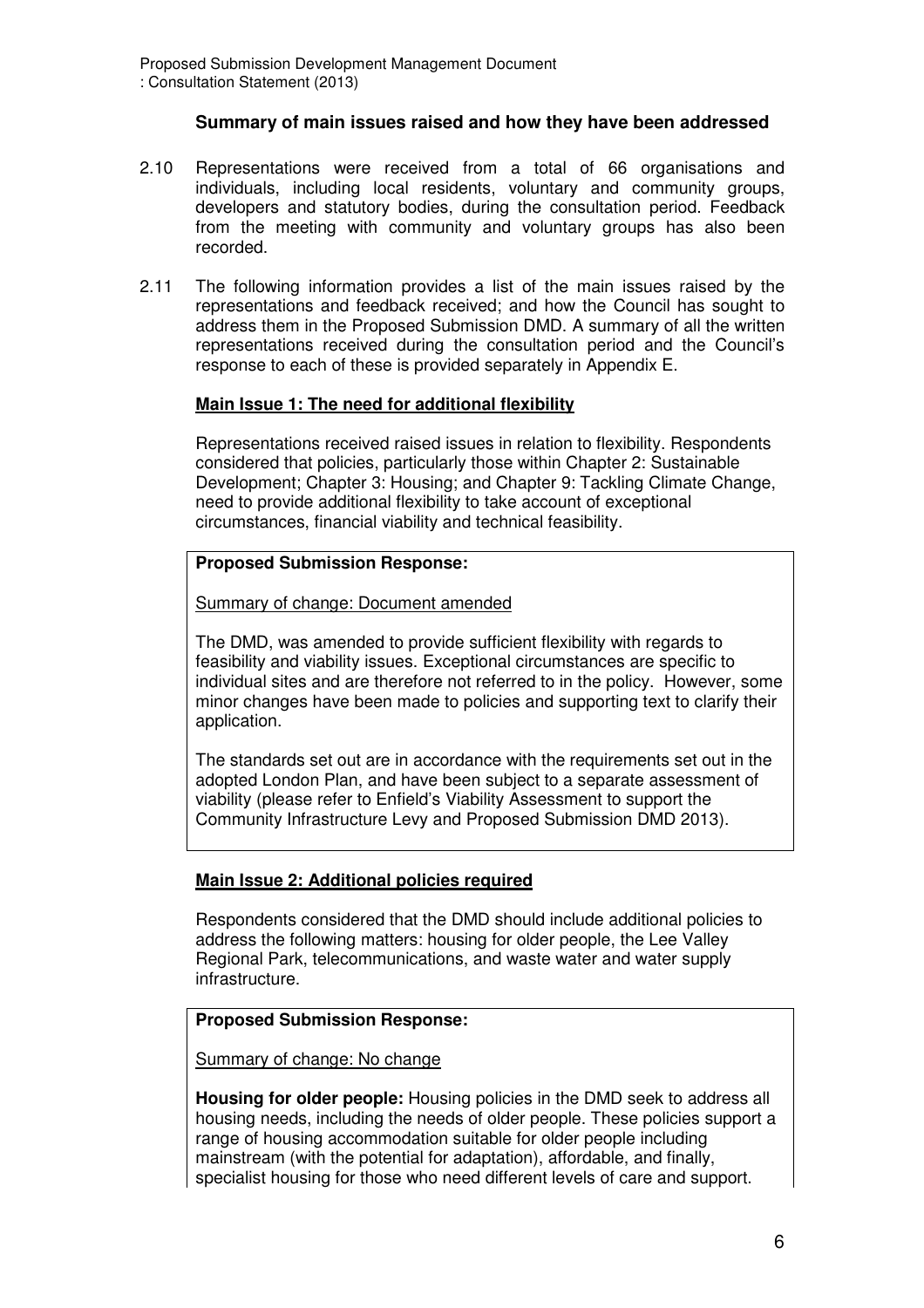The Housing policies do not prohibit or restrict developers from providing housing dedicated to meeting the needs of older people where it can be demonstrated that development meets relevant criteria. However additional supporting text has been added to recognise that a degree of flexibility may be required when assessing these schemes.

**Lee Valley Regional Park (LVRP):** The policy objectives suggested as part of a new LVRP policy are already covered by the Core Strategy Policies 11, 12, 35, 41, 44, 75, 78, and more detailed site specific proposals can be considered as part of the Central Leeside Area Action Plan and Ponders End Waterfront Supplementary Planning Document.

**Telecommunications:** The National Planning Policy Framework (NPPF) includes detailed policy guidance on supporting high quality communications infrastructure, including telecommunications. The London Plan also contains a policy to support the provision of telecommunication infrastructure. The Council will also consider this as part of its local plan review of the Core Strategy.

**Waste water and water supply:** The adopted Core Strategy already has a policy (Core Policy 21) to ensure that water supply, sewerage and drainage infrastructure is in place in tandem with development. Therefore, another policy in the DMD specifying this is not considered necessary.

#### **Main Issue 3: Needs to better reflect the National Planning Policy Framework (NPPF)**

Representations received raised areas where the document could be improved to better comply with the NPPF, particularly with regards to the exceptions within the Green Belt, the need for more detail in the Heritage policies, and the sequential approach outlined in the retail policies.

#### **Proposed Submission Response:**

#### **Green Belt:**

Summary of change: Document amended.

For the purposes of clarification, the supporting text has been amended to reference the NPPF and the list of all the exceptions to inappropriate development in the green belt.

**Heritage:** 

Summary of change: Document amended

Text amended to clarify that default position must be to conserve and enhance heritage assets, with strong justification needed in all cases where this is not achieved.

#### **Retail:**

Summary of change: No change.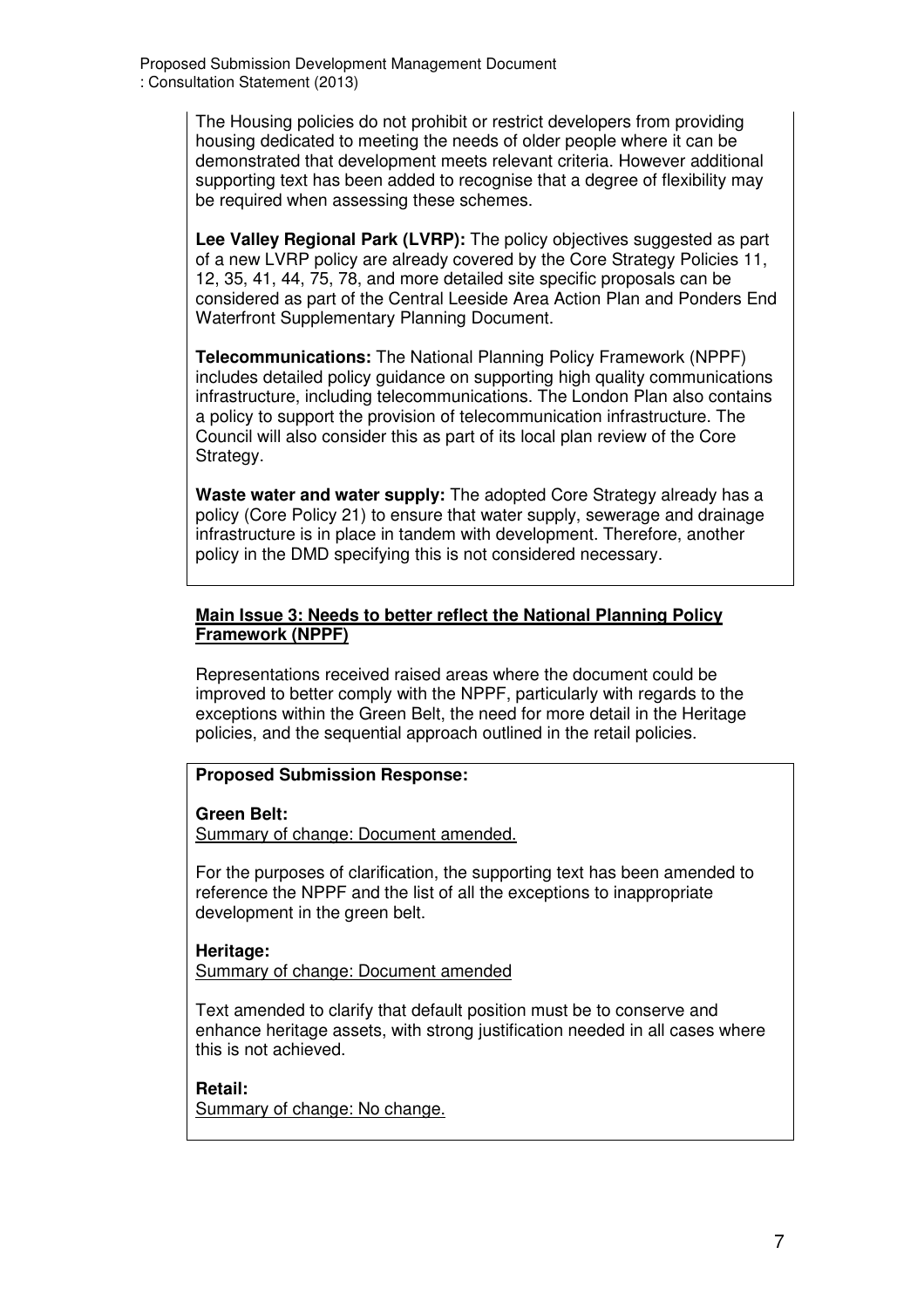The DMD is considered to be in conformity with the NPPF, by focusing growth and development in existing town centres and advocating a sequential approach.

#### **Main Issue 4: Affordable Housing policy is overly restrictive**

Two respondents were concerned with how the DMD deals with the Affordable Rent Tenure, and considered that the approach taken was overly restrictive.

#### **Proposed Submission Response:**

Summary of change: Document amended.

The DMD policy on Affordable Housing on Sites Capable of Providing 10 or more units and the supporting text in the Housing chapter have been amended. Some of the more detailed information on the Affordable Rent Tenure (ART) has been removed because it was recognised that some of this was too detailed. Changes have also been made to ensure conformity with anticipated changes to the London Plan. The key considerations in terms of ART remain, particularly the need to provide affordable family homes.

Further discussions were held with one of the respondents on this issue, the GLA, on  $31<sup>st</sup>$  January and  $14<sup>th</sup>$  February 2013.

#### **Main Issue: 5: Presumption against development of garden land should be removed from policy.**

There was an objection to the proposed presumption against the development of garden land. It is considered unjustified and unnecessary and suggested that this policy will also have unintended economic effects on the Borough and London in general.

#### **Proposed Submission Response:**

Summary of change: No change.

The importance of the residential perimeter block structure, as the prevailing urban form of residential development in the borough, is such that the Council will seek to ensure that this character is protected.

For the principle of the development of garden land to be acceptable proposals must demonstrate that it can provide high quality residential development and that the remaining amenity/garden space will be high quality and able to perform a number of roles in order to compensate for a loss in the overall quantity of this space.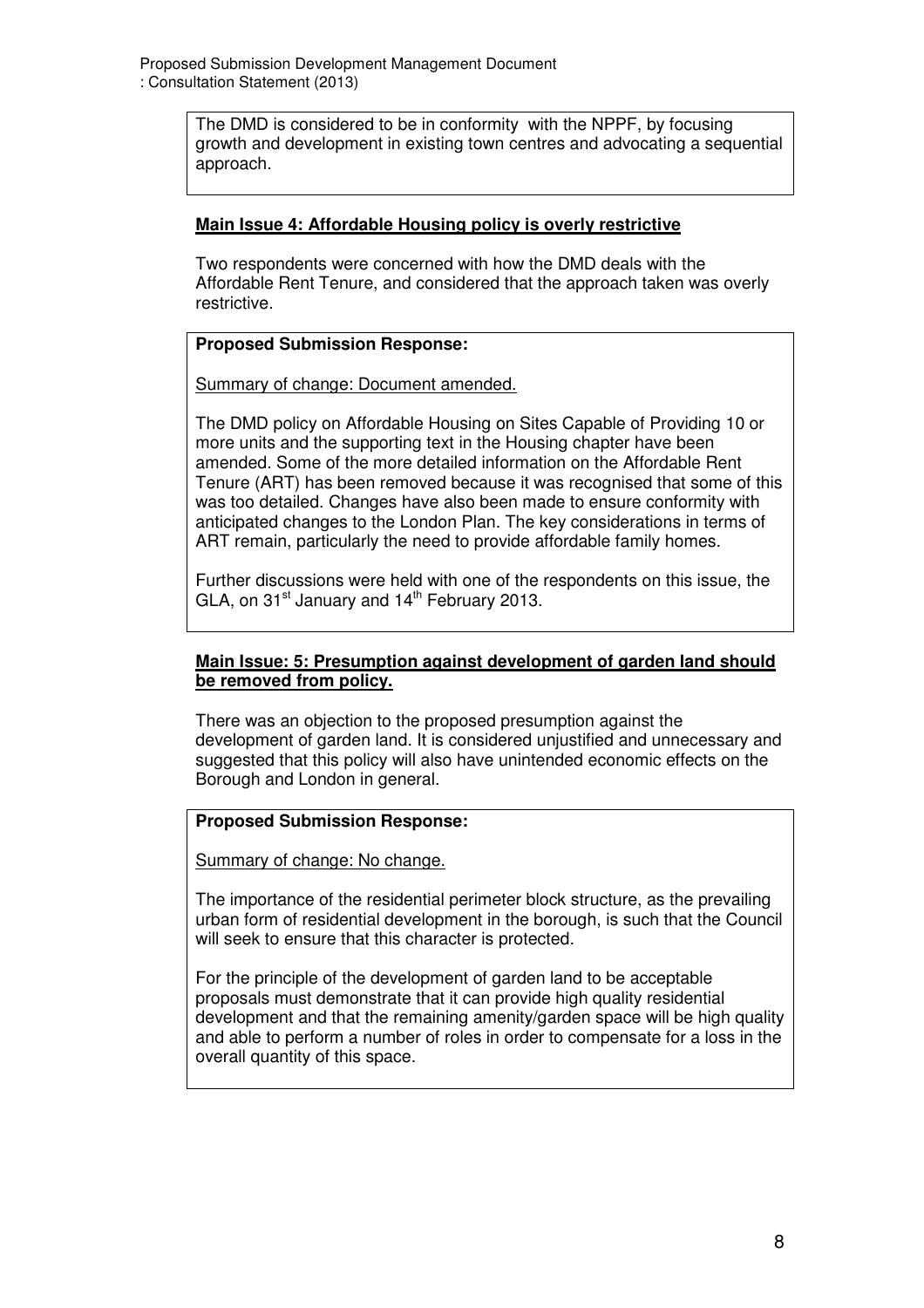#### **Main Issue 5: Economy policies are too restrictive**

Respondents considered that policies should offer flexibility for a range of employment use classes within Strategic Industrial Land. Concerns were raised that the DMD seeks to protect too much land for traditional employment purposes. One respondent criticised the Council's employment evidence base.

#### **Proposed Submission Response:**

Summary of change: No change.

The policies are consistent with the Core Strategy and London Plan and refer to industrial type uses. Employment policies are supported by an independent and up to date Employment Land Review (2012) and it is considered that the outcomes of the review are robust.

#### **Main Issue 6: Need a more positive strategy towards tall buildings**

Concern raised that the policy wording falls short of providing a positive strategy to the management of tall buildings. One respondent (English Heritage) suggested that the tall buildings policy should be accompanied by a map showing where such buildings may be inappropriate, appropriate or sensitive. It was also suggested that the policy needs to include more detail on those areas where tall building will be supported.

#### **Proposed Submission Response:**

Summary of change: No change

The Council's view is that it is not possible to create maps covering all of the criteria within the policy on tall buildings, therefore composite maps would give a false indication of precision, still necessitating a criteria-based policy to be developed.

Further discussions were held with the respondent, English Heritage, on the 8<sup>th</sup> January 2013.

#### **Main Issue 7: Proposed changes to the Policies Map**

Several respondents raised the following issues with proposed changes to the Policies Map:

- 1. Green Belt: the removal or continued inclusion of particular sites in the green belt and the strategic implications of any Green Belt losses.
- 2. Changes to Metropolitan Open Land (MOL), and local open space, particularly around school sites.
- 3. Amendments to the Area of Special Character in the vicinity of Waggon Road and Enfield Road.
- 4. Objection to the inclusion of Woodcroft Wildspace as a Local Site of Importance for Nature Conservation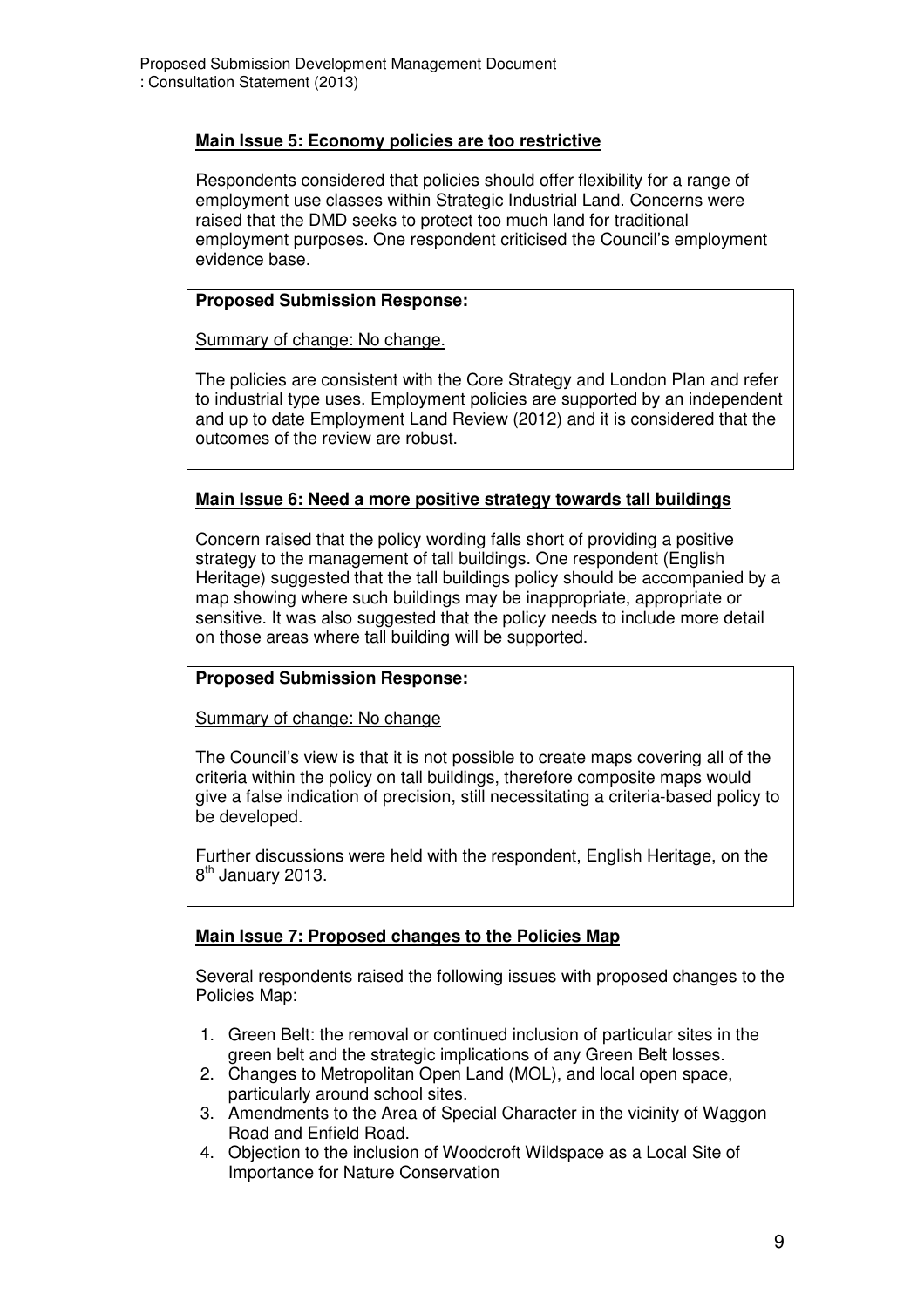5. The need to define a Primary Shopping Area for Enfield Town.

#### **Proposed Submission Response:**

**1. Green Belt:** No change. A detailed explanation is provided in the evidence base: Detailed Green Belt Boundary Review (2013) and Appendix E.

**2. Metropolitan Open Land (MOL) and open space:** Some amendments have been made. Please refer to the evidence base: Open Space Policies Map Review (2013), MOL Review (2013) and Appendix E.

**3. Area of Special Character (AOSC):** Some amendments have been made.. Please refer to evidence base: Area of Special Character Boundary Review (2013) and Appendix E.

**4. Site of Importance to Nature Conservation (SINC):** Document amended.. Please refer to evidence base: Sites of Importance for Nature Conservation (SINC) (2013) and Appendix E.

5. **Retail:** Document amended, Primary and Secondary Shopping Frontages are now shown for Enfield Town.

#### **Main Issue 8: Concern about numbers of betting shops in town centres**

Local residents and organisations raised concerns on a number of occasions during consultation events (Appendix D) regarding the number and clustering of betting shops in town centres.

#### **Proposed Submission Response:**

Summary of change: Document amended

The DMD has been amended to include a new policy, DMD 33: Betting Shops. This policy seeks to control the negative aspects associated with betting shops. Clustering of uses will be prevented to ensure that there is no harm to the vitality and viability of centres, or harm caused through anti-social behaviour.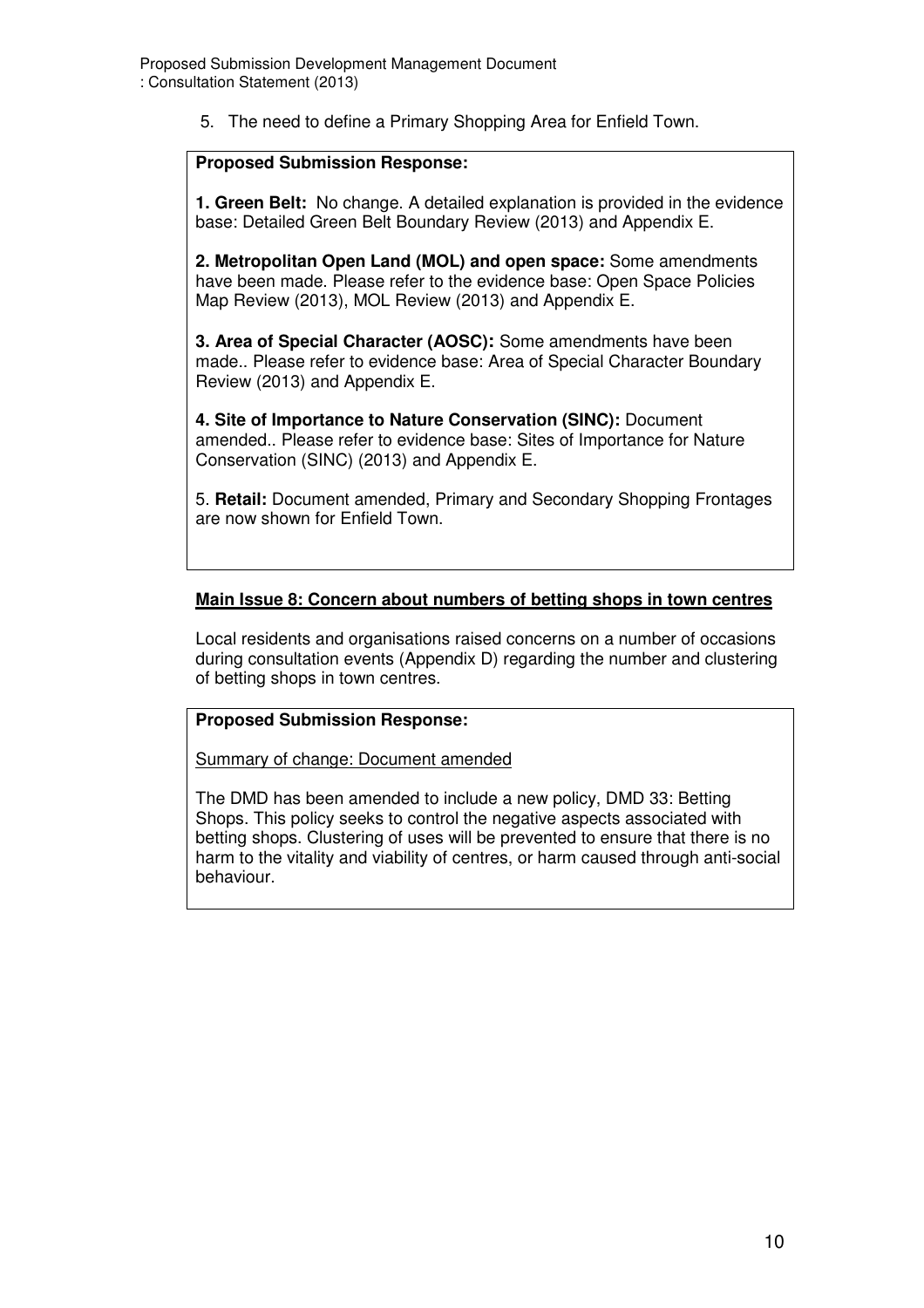#### **3 Development Management Document Proposed Submission**

- 3.1 The Proposed Submission DMD is being published for consultation between **Wednesday 10th July and Friday 27th September 2013.** The DMD and all supporting documents are available to view at the following locations:
	- Enfield's Public Libraries
	- The Civic Centre, Enfield Town
- 3.2 The documents are also available to view on the Council's website at: www.enfield.gov.uk/dmd.
- 3.3 Prior to the formal submission of the DMD, in accordance with Regulation 20 of the Town and Country Planning (Local Planning) (England) Regulations 2012, the Council is inviting representations to be made to consider whether the Plan is legally compliant and sound. Any representations made will be submitted to and considered by a Planning Inspector.
- 3.4 Comments should be made in writing and sent to:

Strategic Planning & Design Enfield Council FREEPOST NW5036 Civic Centre Silver Street Enfield EN1 3BR Tel: 020 8379 3866 Fax: 020 8379 3887

or email: localplan@enfield.gov.uk

3.5 Please note that all comments made on the Proposed Submission Report will be made available for public inspection.

#### **What happens next?**

3.7 Following this publication period the Council will submit the DMD to the Secretary of State for Communities and Local Government who will arrange for it to have an independent examination. It is anticipated that this will take place towards the end of 2013 or beginning of 2014.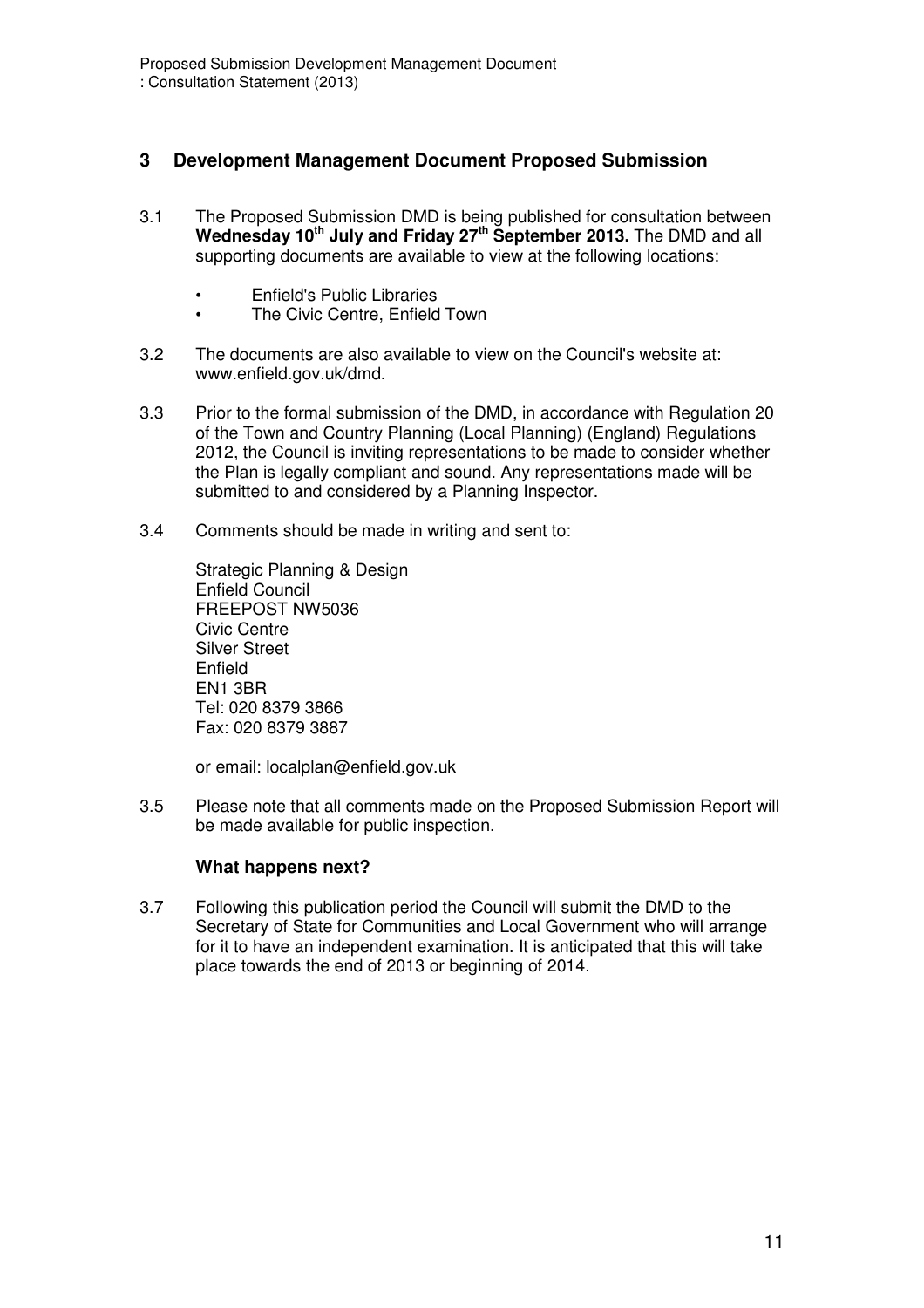

**www.enfield.gov.uk** 

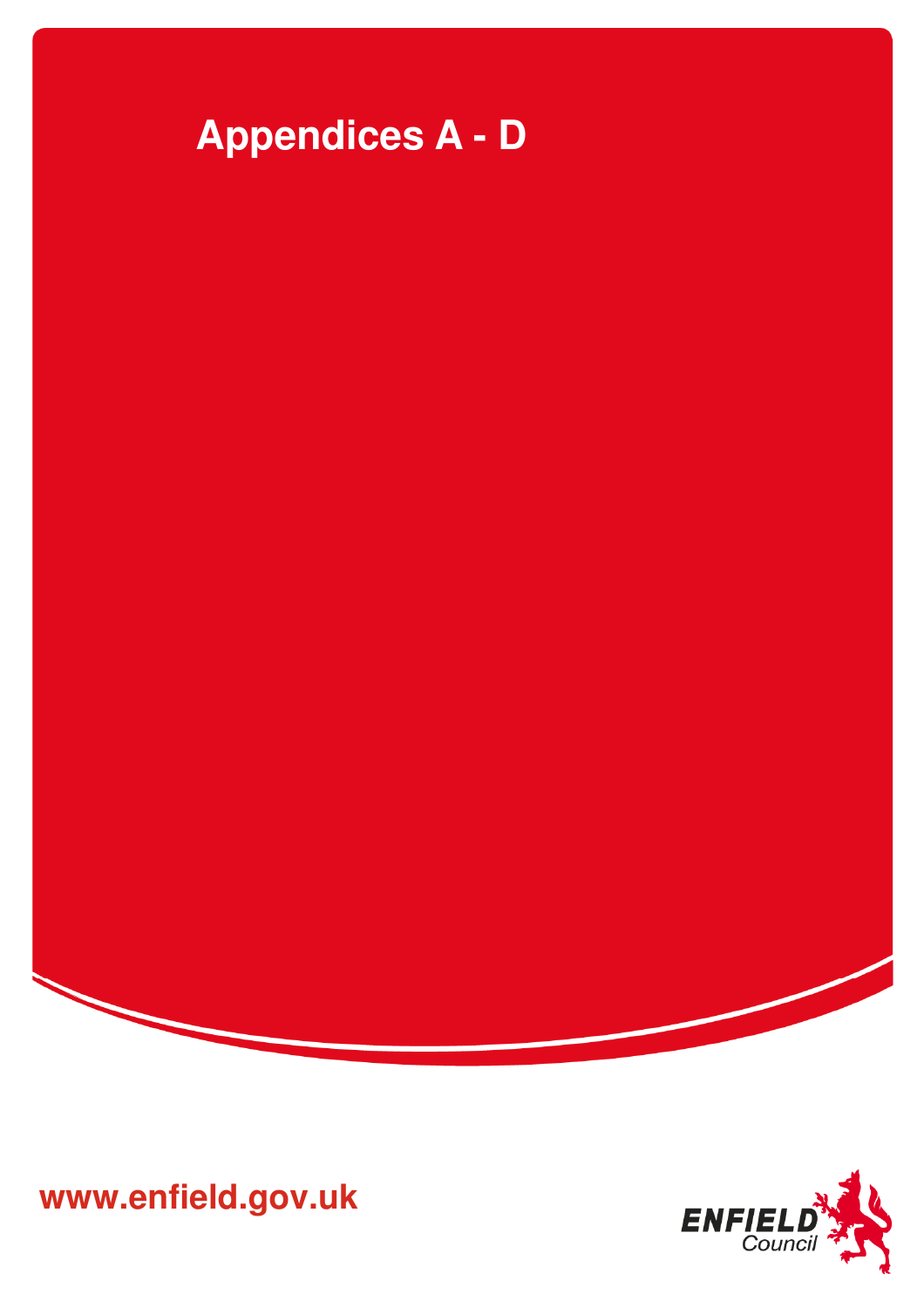### **Appendix A: Press notice**

#### **ENFIELD COUNCIL**

The Town and Country Planning (Local Planning) (England) **Regulations 2012** Regulations 12, 13 and 18

Notice is hereby given that Enfield Council is consulting on the following planning documents

Draft Development Management Document (DMD) - part of Enfield's **Local Plan** 

The DMD provides detailed criteria and standard based policies for assessing planning applications. This borough wide document will apply to all planning applications from home extensions to large scale applications for residential. commercial and mixed use development.

The Draft DMD, a summary consultation document, evidence base studies, and a draft Policies Map (previously called the Proposals Map) are available to view on the Council's website at www.enfield.gov.uk/dmd.

#### Discover Central Leeside Towards a Draft Area Action Plan - part of **Enfield's Local Plan**

The Central Leeside Area Action Plan (AAP) is being prepared to provide an up to date planning policy framework to underpin the regeneration in the south east of the borough. Discover Central Leeside - towards a draft Area Action Plan is an interim engagement document to bridge the gap between the consultation document published in 2008, the changes which have occurred on the ground since 2008 and plans for the future. The Discover Central Leeside AAP is available to view on the Council's website at www.enfield.gov.uk/centralleeside

Copies of the DMD and Central Leeside AAP can be requested from the Planning Policy Team on 020 8379 3866. Reference copies will also be available at the Civic Centre and local libraries.

Comments can be made on-line at http://consult.enfield.gov.uk/portal, sent by email to ldf@enfield.gov.uk or made in writing and sent to:

Planning Policy Team Regeneration Leisure and Culture London Borough of Enfield Civic Centre **Silver Street** Enfield EN13XE

#### Draft Meridian Water Masterplan Supplementary Planning Document

The Masterplan for Meridian Water will guide the regeneration of the area around IKEA and Tesco in Upper Edmonton to create up to 5,000 new homes and 3,000 new jobs as an extension and growth of surrounding communities. The plan will show where and how these homes and jobs will be created, along with where the schools, health centre and community facilities will be developed to transform this area of Edmonton. Copies of the Draft Meridian Water Masterplan are available at the Civic Centre, Edmonton Green and Fore Street Libraries, and on the Council's website at www.enfield.gov.uk/meridianwater

Comments on the plan can be sent to neighbourhoodregeneration@enfield.gov.uk or sent by post to:

Meridian Water Masterplan Consultation Neighbourhood Regeneration Team London Borough of Enfield **B** Block South Civic Centre Silver Street Enfield EN13XE

The deadline for comments on all three documents is the 3rd August 2012



www.enfield.gov.uk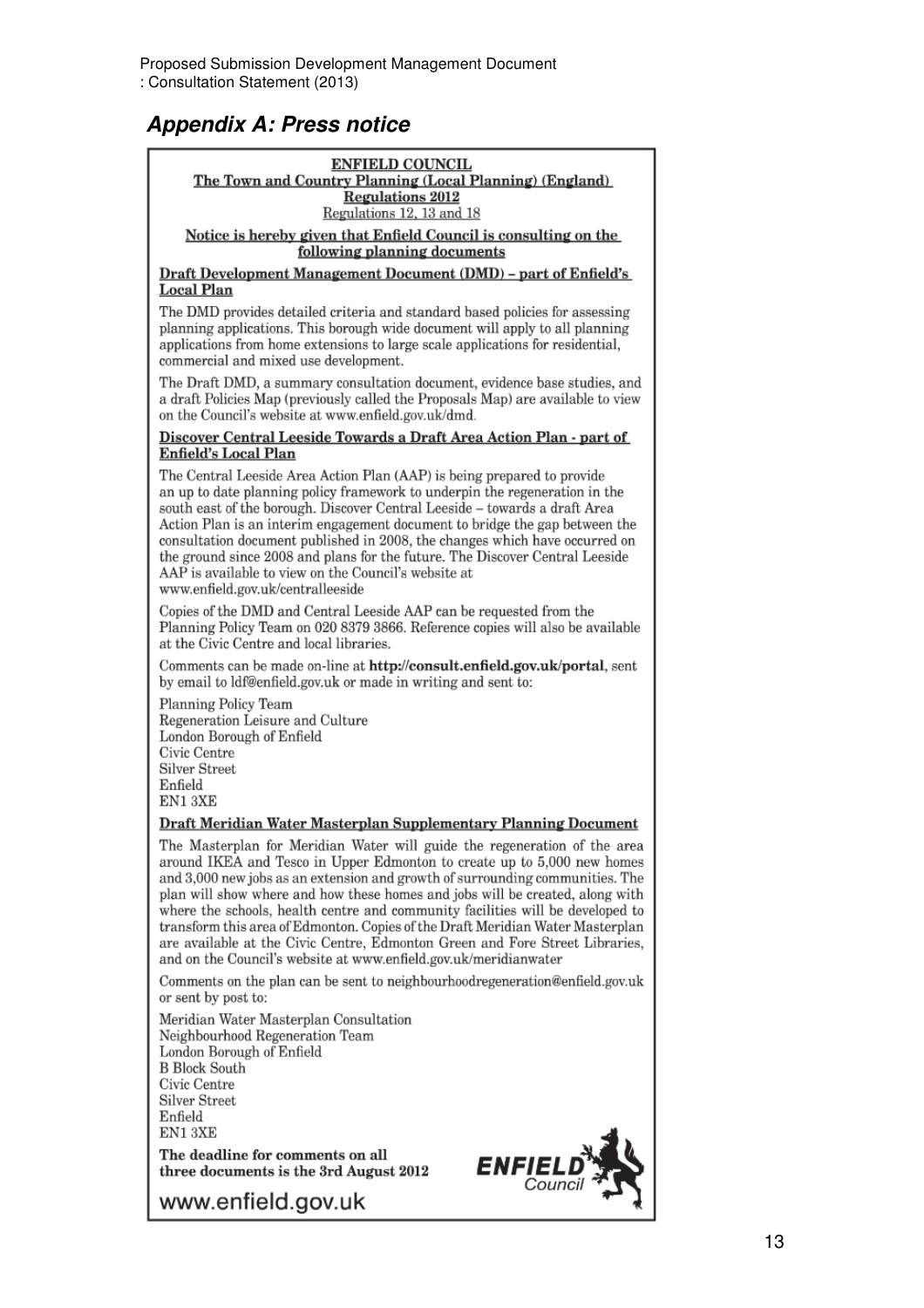### **Appendix B: Table of events**

| <b>Date</b>          |                                | <b>Event</b>                                             | Location                                | <b>Time</b>        |
|----------------------|--------------------------------|----------------------------------------------------------|-----------------------------------------|--------------------|
| March - April 2012   |                                | All Area Forums                                          | Boroughwide                             |                    |
| Thursda              | 26 <sup>th</sup><br>April      | South West Partnership Board                             | TaB, Palmerston Road (Palmers<br>Green) |                    |
| <b>Tues</b>          | 1st May                        | <b>Conservation Advisory Group</b>                       | Room 1, Civic                           | 7pm                |
| Friday               | 18 <sub>th</sub><br>May        | On Your Doorstep                                         | <b>Edmonton Library</b>                 | $2-5pm$            |
| <b>Thurs</b>         | 17 <sup>th</sup><br>May        | North East Enfield Partnership                           | CHENEL, Hertford Road, Enfield          | 3pm                |
| Tues                 | 22nd<br>May                    | <b>Business and Retailer Meeting</b>                     | Artzone                                 | 5.30-8pm           |
| Friday               | 25th<br>May                    | On Your Doorstep                                         | Mottingham Hall N9 8DX                  | $2-5pm$            |
| Sat                  | 26th<br>May                    | <b>Consultation Drop In Event</b>                        | <b>Angel Community Centre</b>           | $12-4pm$           |
| <b>Thurs</b>         | 31st<br>May                    | Area Youth Forum- Edmonton                               | <b>Ponders End Youth Club</b>           | $6.30 -$<br>8.30pm |
| Friday               | 1st<br>June                    | On Your Doorstep                                         | <b>Bullsmoor Library</b>                | $2-5pm$            |
| Friday               | 8th<br>June                    | Drop In Consultation Event including On Your<br>Doorstep | High Rd Open Space, New<br>Southgate    | $2-5pm$            |
| Friday               | 15 <sub>th</sub><br>June       | On Your Doorstep                                         | Four Hills Estate/Hoe lane<br>(Chase)   | $2-5pm$            |
| Sat                  | 16th<br>June                   | <b>Transforming Edmonton Event</b>                       | <b>Community House</b>                  | $11-3pm$           |
| Wed/<br><b>Thurs</b> | $20^{th}$<br>$21^{st}$<br>June | Civic Centre lunch time consultation                     | Canteen, Civic Centre                   | $12 - 1.30$        |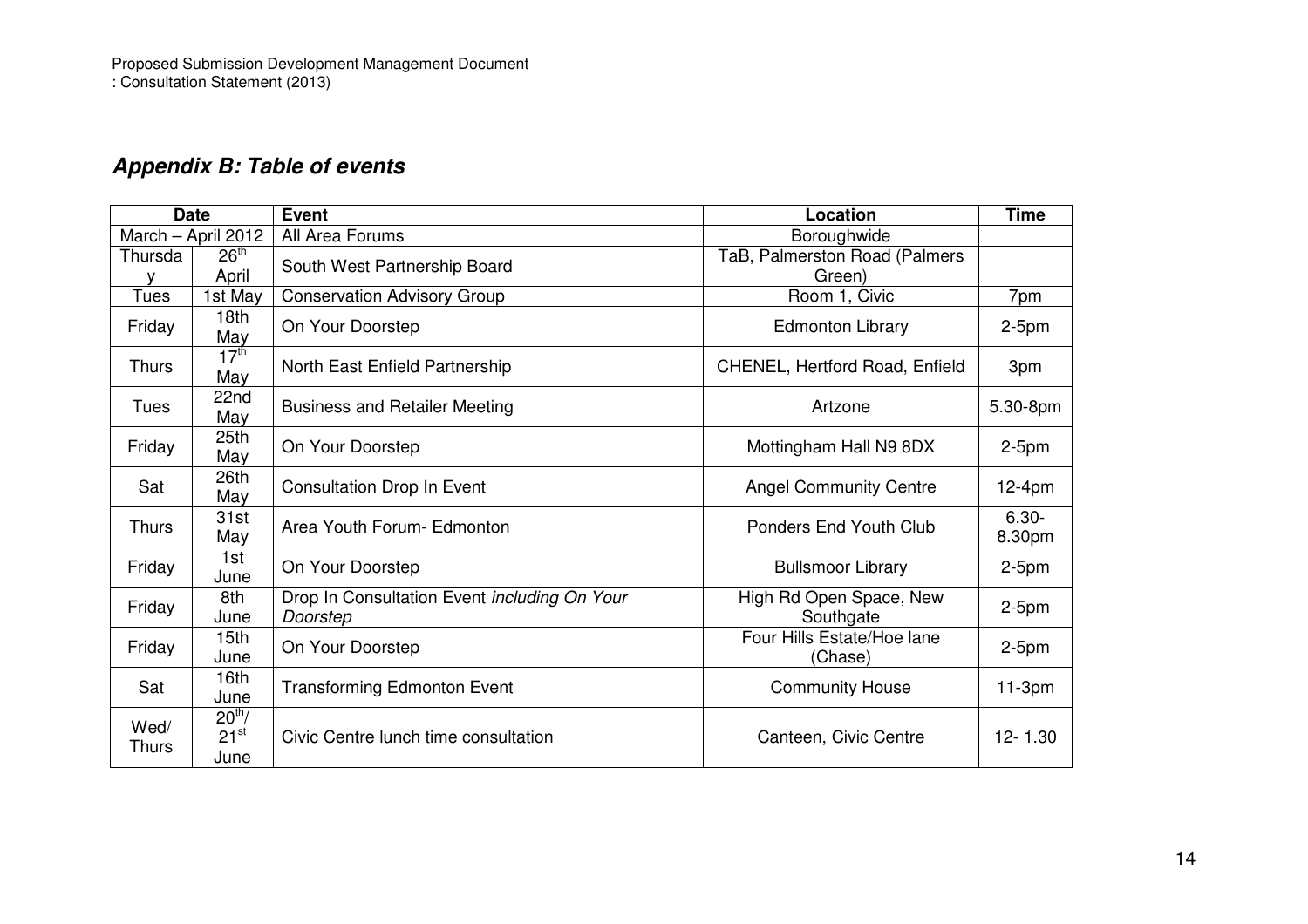### Proposed Submission Development Management Document : Consultation Statement (2013)

| <b>Date</b>  |                                  | <b>Event</b>                                                 | Location                                       | <b>Time</b>                                     |
|--------------|----------------------------------|--------------------------------------------------------------|------------------------------------------------|-------------------------------------------------|
| <b>Thurs</b> | 21st<br>June                     | Edmonton Leeside Partnership                                 | <b>Community House</b>                         | 5-7pm                                           |
| Friday       | 22nd<br>June                     | On Your Doorstep                                             | Enfield Highway Library                        | $2-5pm$                                         |
| <b>Thurs</b> | 28 <sup>th</sup><br>June         | <b>Edmonton Partnership</b>                                  | <b>Community House</b>                         | $7$ pm $-$<br>9pm                               |
| Fri          | 29 <sup>th</sup><br>June         | On Your Doorstep                                             | Fore St, Edmonton                              | 2pm                                             |
| Mon          | 2nd July                         | Drop In Consultation Event with EREC                         | <b>Community House</b>                         | 10-2pm                                          |
| Wed          | $4th$ July                       | Health Improvement Partnership                               | <b>Civic Centre</b>                            | 2-4pm                                           |
| Sat          | $7th$ July                       | <b>IKEA</b> event                                            | Ikea reception                                 | 10-4pm                                          |
| <b>Tues</b>  | $10^{th}$ July                   | Developers Forum                                             | <b>Civic Centre</b>                            | $4 - 6$                                         |
| <b>Thurs</b> | $\overline{12^{th}}$ July        | <b>Strategic Housing Forum</b>                               |                                                |                                                 |
| Friday       | 13th<br>July                     | On Your Doorstep                                             | outside JCP, Aldermans Hill<br>(Palmers Green) | $2 - 5$                                         |
| Sat          | $\overline{14}^{\text{th}}$ July | Angel Community Centre - Summer Open Day                     | <b>Angel Community Centre</b>                  | $11 - 2.30$                                     |
| Sun          | 15 <sub>th</sub><br>July         | Bangla Mela, Ponders End Park inc On Your Doorstep           | <b>Ponders End Park</b>                        | afternoon                                       |
| <b>Thurs</b> | $19th$ July                      | Over 50s Forum                                               | Millfield House                                | 10.30                                           |
| Sat/Sun      | 20/21st<br>July                  | Edmonton Carnival and Festival including On Your<br>Doorstep | <b>Jubilee Park</b>                            | Sat<br>$12.30 -$<br>7pm<br><b>Sun 1-</b><br>6pm |
| <b>Tues</b>  | 24th<br>July                     | Drop in Consultation Event with One to One Enfield           | <b>Community House</b>                         | $10-2pm$                                        |
| Friday       | 27th<br>July                     | On Your Doorstep                                             | TaB, Palmerston Road (Palmers<br>Green)        | $2 - 5$ pm                                      |
| Friday       | 10th<br>Aug                      | On Your Doorstep                                             | <b>Broomfield Park (Southgate</b><br>Green)    | $2 - 5pm$                                       |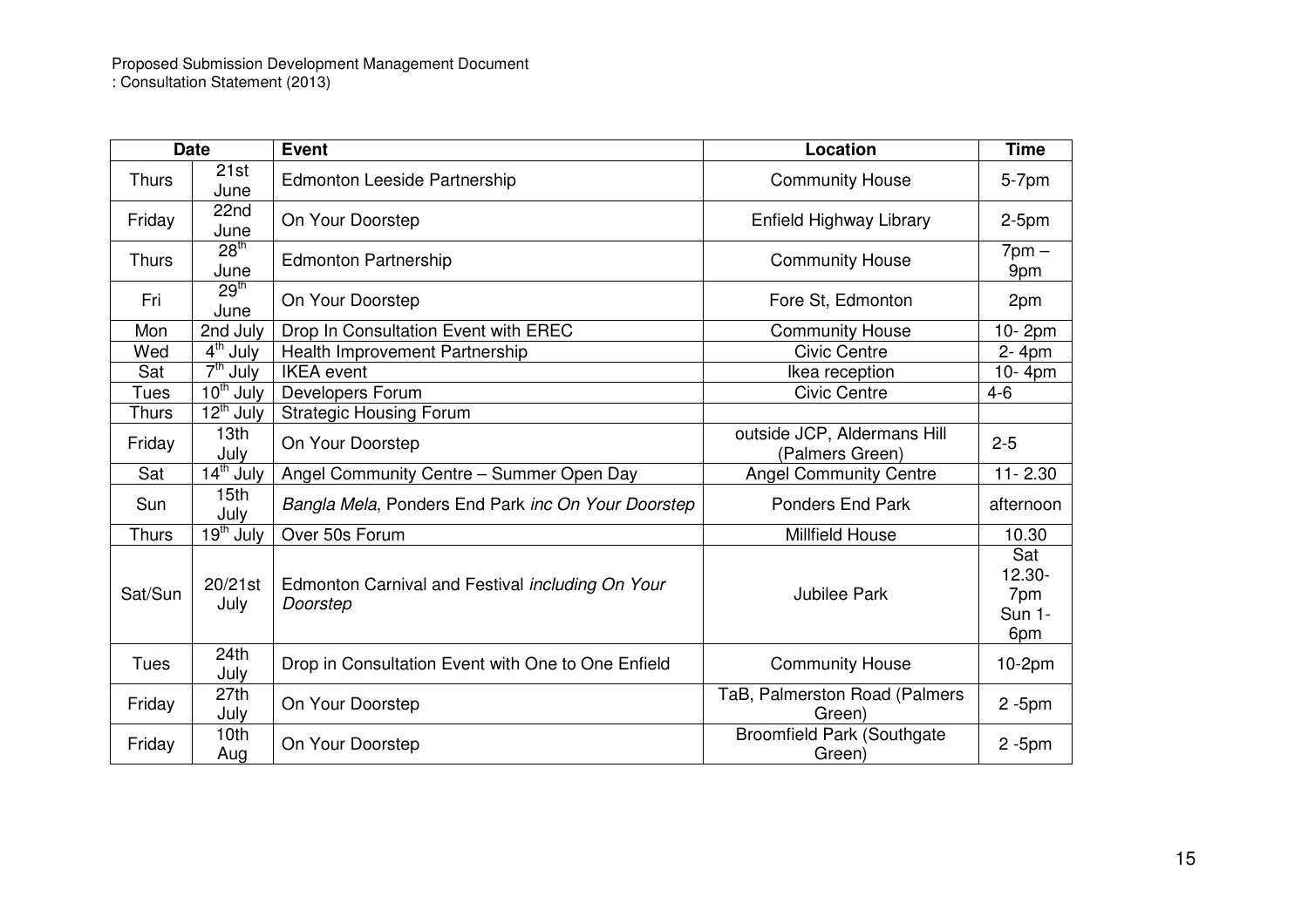Proposed Submission Development Management Document : Consultation Statement (2013)

|              | <b>Date</b>             | <b>Event</b>     | Location                                   | <b>Time</b> |
|--------------|-------------------------|------------------|--------------------------------------------|-------------|
| Friday       | 17th<br>Aug             | On Your Doorstep | Town Park (Grange)                         | $2 - 5$ pm  |
| Friday       | 24 <sub>th</sub><br>Aug | On Your Doorstep | Park Road (Enfield Lock)                   | $2 - 5$ pm  |
| Friday       | 31st<br>Aug             | On Your Doorstep | Grovelands Park (Winchmore Hill)           | $2 - 5$ pm  |
| Friday       | 14th<br>Sept            | On Your Doorstep | outside Tesco, Ponders End High<br>Road    | $2 - 5$ pm  |
| Friday       | 21st<br>Sept            | On Your Doorstep | <b>Enfield Town</b>                        | $2 - 5$ pm  |
| <b>Thurs</b> | $22^{nd}$<br>Nov        | Over 50s Forum   | <b>Enfield Highway Community</b><br>Centre | 10-12pm     |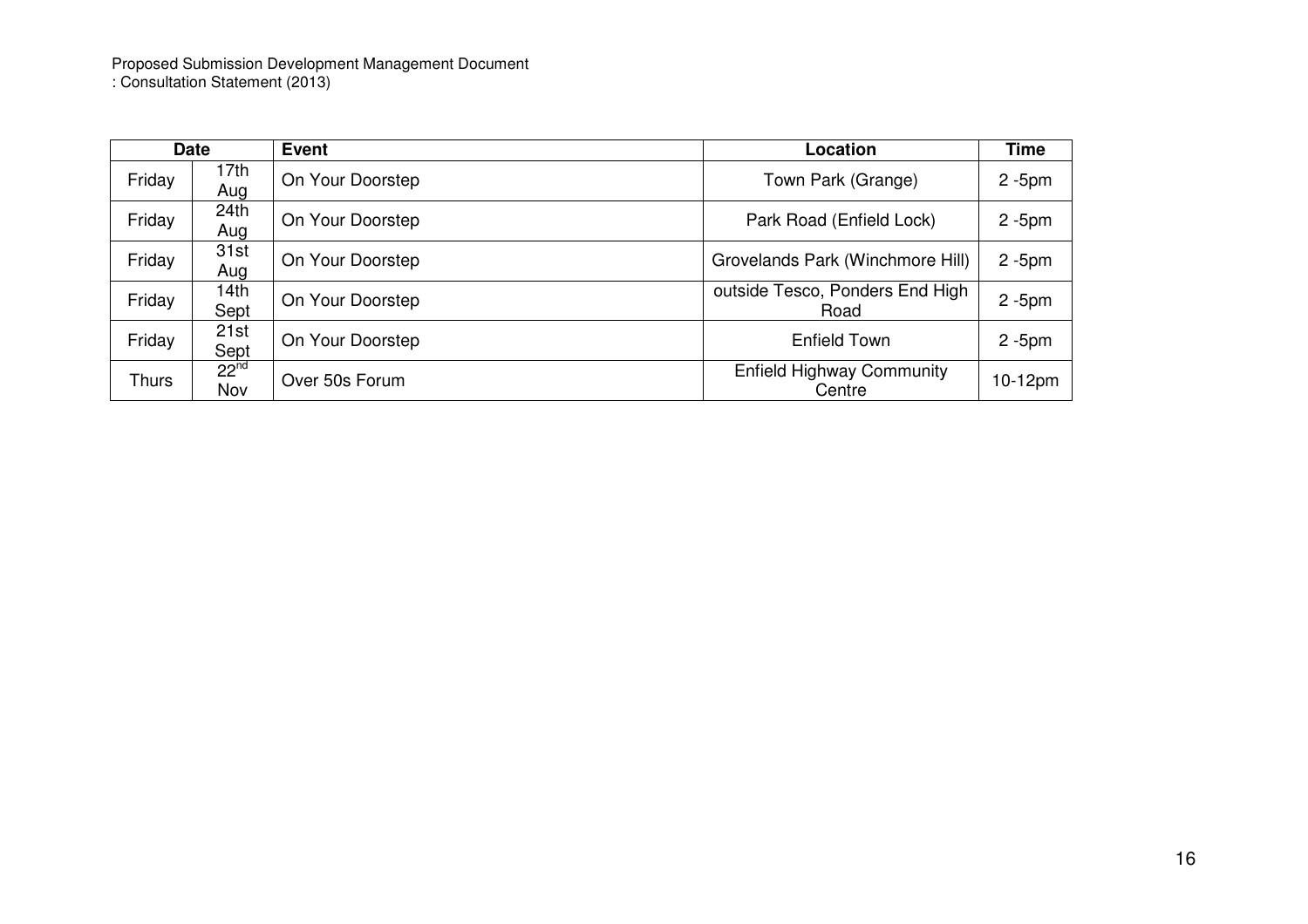### **Appendix C: List of respondents**

| No.            | Respondent              | Organisation                                                                                           |
|----------------|-------------------------|--------------------------------------------------------------------------------------------------------|
| 1.             | <b>Chris Thomas</b>     | Chris Thomas Ltd on behalf of British Sign &                                                           |
|                |                         | <b>Graphics Association</b>                                                                            |
| $\overline{2}$ | Carla Fulgoni           | The Planning Bureau Ltd on behalf of                                                                   |
|                |                         | McCarthy & Stone Retirement Lifestyles Ltd                                                             |
| 3              | <b>John Davies</b>      | The Enfield Society                                                                                    |
| $\overline{4}$ | Angela Atkinson         | Marine Management Organisation                                                                         |
| $\overline{5}$ | K. Parker               |                                                                                                        |
| 6              | N. Cates                |                                                                                                        |
| $\overline{7}$ | I. Cates                |                                                                                                        |
| 8              | C. Lange                |                                                                                                        |
| 9              | Sally Moore             | St Paul's Primary School                                                                               |
| 10             | <b>Susan Tranter</b>    | <b>Edmonton County School</b>                                                                          |
| 11             | <b>Paul Carter</b>      | Paul Carter Planning on behalf of Opticrealm<br>Ltd                                                    |
| 12             | Joanna Male             | Gregory Gray Associates on behalf of garden<br>Centre Group (Enfield Garden centre) Crews<br>Hill      |
| 13             | <b>Carmelle Bell</b>    | <b>Thames Water</b>                                                                                    |
| 14             | David Hammond           | Natural England                                                                                        |
| 15             | <b>Esther Kurland</b>   | Urban Design London                                                                                    |
| 16             | <b>Claire Martin</b>    | <b>LVRPA</b>                                                                                           |
| 17             | Dennis Stacey           | CAG                                                                                                    |
| 18             | K. Jetha                | Resident                                                                                               |
| 19             | Rose Freeman            | <b>Theatres Trust</b>                                                                                  |
| 20             | Salvatore Amico         | <b>Attwaters Jameson Hill Solicitors</b>                                                               |
| 21             | Lucy Drake              | Thomas Wrenn Ltd                                                                                       |
| 22             | <b>Caroline Draper</b>  | CGMS on of behalf IKEA                                                                                 |
| 23             | <b>Lesley Walls</b>     | One to One Enfield                                                                                     |
| 24             | Penny Moss              | Montagu Evans on behalf of Standard Life<br><b>Investments UK Shopping Centre</b>                      |
| 25/28          | <b>Claire McAlister</b> | British Waterways/ The Canal & River Trust                                                             |
| 26             | P Keywood               | Burnett Planning and Development Limited on<br>behalf of Universities Superannuation Scheme<br>Limited |
| 27             | <b>Neil Cottrell</b>    | <b>Banner Homes</b>                                                                                    |
| 29             | Simon Ward              | <b>Cuckoo Hall Academy</b>                                                                             |
| 30             | Alan Gunne-Jones        | College of Haringey, Enfield & North East<br>London                                                    |
| 31             | Jonathan Dixon          | JB Planning Associates on behalf of Coffey<br>Properties                                               |
| 32             | J Krause                | Drivers Jonas Deloitte on behalf of Segro                                                              |
| 33             | Kai Mitchell            | <b>Environment Agency</b>                                                                              |
| 34             | Penny Ager              | GVA Grimley on behalf of LaSalle Invesment                                                             |
|                |                         | Management                                                                                             |
| 35             | Sara Dilmamode          | <b>LB Haringey</b>                                                                                     |
| 36             | Alister Henderson       | Planning Potential on behalf of National Grid                                                          |
| 37             | <b>Philip Murphy</b>    | Quod Planning on behalf of Dwyer Asset                                                                 |
|                |                         | Management Plc                                                                                         |
| 38             | <b>Odette Carter</b>    | Herts & Middx Wildlife Trust                                                                           |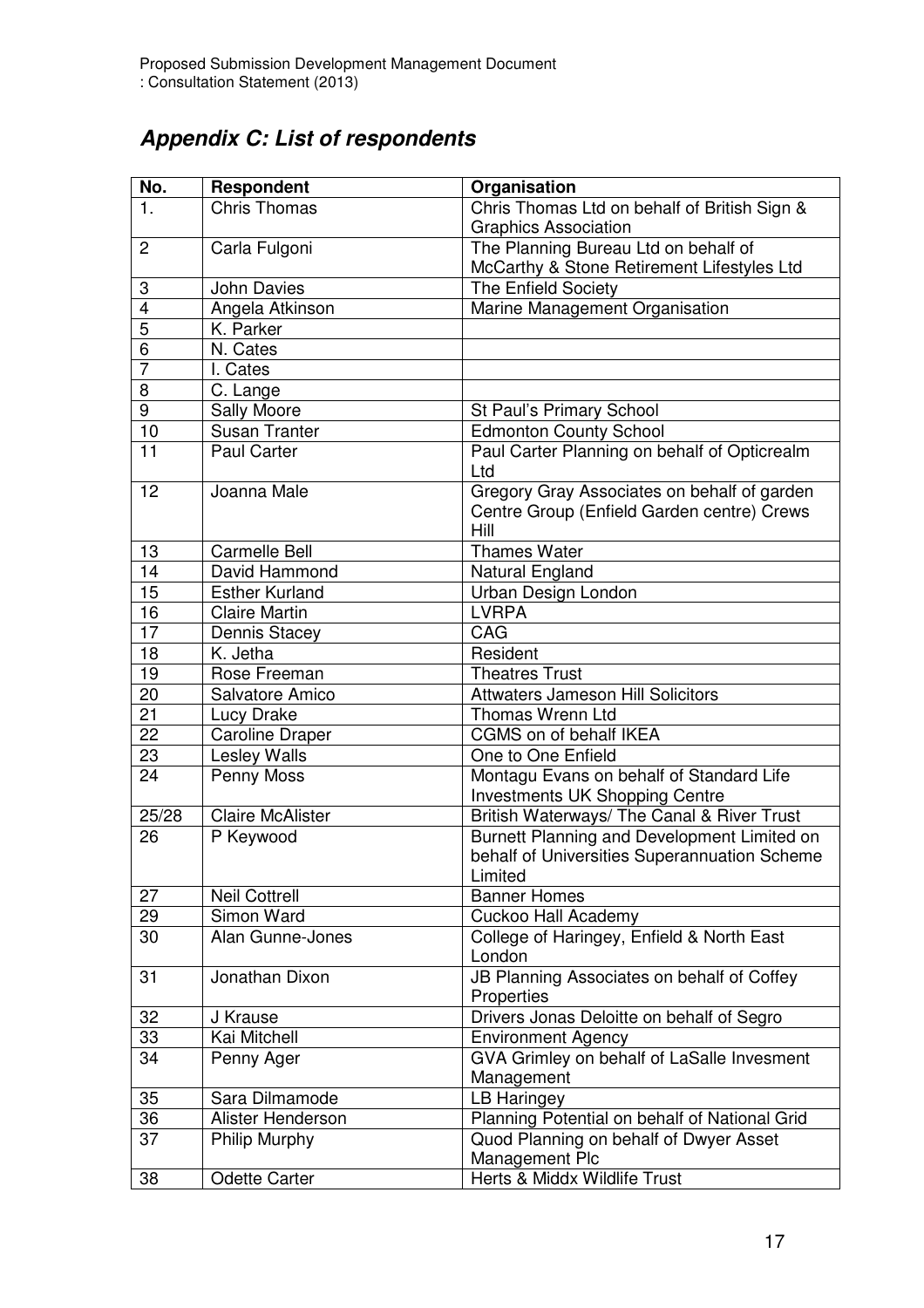Proposed Submission Development Management Document : Consultation Statement (2013)

| No. | Respondent             | Organisation                                   |
|-----|------------------------|------------------------------------------------|
| 39  | James Armitage Hobbs   | Savills on behalf of Legal & General and       |
|     |                        | <b>National Grid</b>                           |
| 40  | Carolyn Wilson         | On behalf of Mobile Operators Association      |
| 41  | <b>Chris Pittock</b>   | On behalf of Hadley Property Group Ltd         |
| 42  | <b>Patrick Blake</b>   | <b>Highways Agency</b>                         |
| 43  | Vanessa Garner         | Metropolitan Police                            |
| 44  | <b>Stuart Slatter</b>  | Planning Potential of behalf of Fairview Homes |
| 45  | <b>Matthew Brewer</b>  | CgMs on behalf of Notting Hill Housing         |
| 46  | <b>Graham Saunders</b> | English Heritage                               |
| 47  | Barbara Herridge       | North London Waste Authority                   |
| 48  | Dr Shahed Ahmad        | Enfield Health Improvement Partnership         |
| 49  | Danielle Shap          | Resident                                       |
| 50  | Sue Warrington         | <b>Chace Community School</b>                  |
| 51  | G. Ansell              | Resident                                       |
| 52  | Colin Wilson           | <b>Greater London Authority</b>                |
| 53  | Antoinette Goldwater   | Fleecefield Primary & Brettenham School        |
| 54  | J Soday                | Latymer School                                 |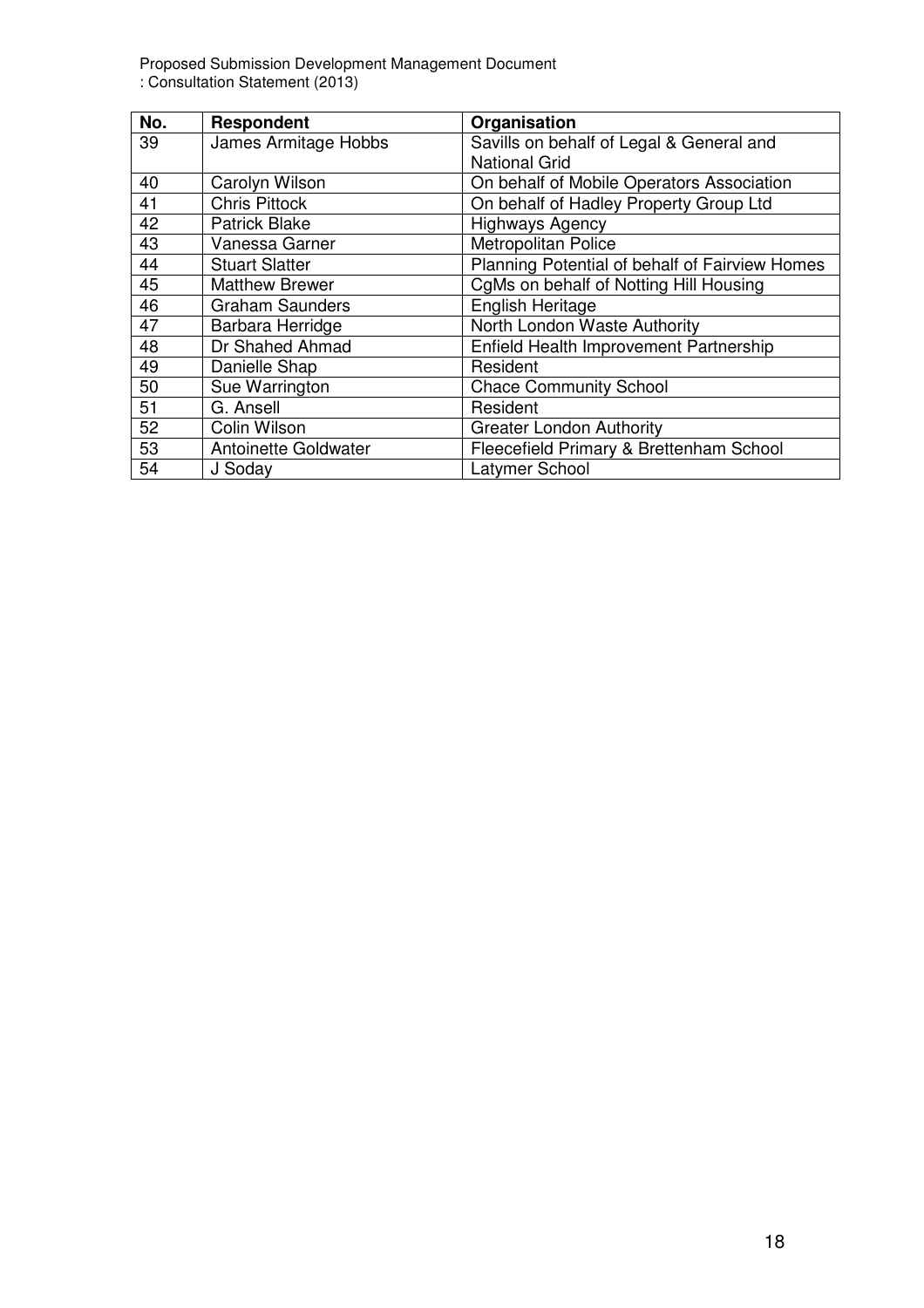### **Appendix D: Summary of comments raised at Consultation Events**

**One to One Consultation Event Date: Tuesday 24 July 2012** 

**Voluntary and Community Sector Strategy Group Date 20.6.12** 

**Enfield Racial Equality Council (EREC) event Date: 2nd July 2013** 

Concerns were raised about **Jobs and the Economy**. Residents/Local groups advised that a mix of jobs were needed in the borough and the following factors should be considered:

- Jobs, not only for the young population, but also for the 50+;
- Supporting facilities for employees including affordable childcare for single parent families;
- The need for apprenticeship schemes which lead to a permanent position at the end of the scheme;
- The need for low skilled jobs:
- Training schemes for local people; and
- Colleges or the Council should work in partnership to offer afternoon sessions to teach basic English.

The following issues were raised about **Housing:** 

- It is important to meet the needs of local people rather than needs of developers;
- Support for provision of family sized housing and the need to protect and provide new family sized homes (3 bed plus);
- One respondent said that high rise flats were not in themselves unacceptable but there was a need to avoid the mistakes of the 1960s such as poor built quality, difficulties with maintenance, a lack of infrastructure and poor management;
- Questions were raised on what is affordable to local people;
- Recognition that there was a concentration of social housing in the east of the borough
- Recognition of the need to provide infrastructure to support development schools, GPs, dentists etc;
- There are too many houses being converted to flats;
- Concern over the lack of homes for the elderly; and
- Concern over the adaptability of homes for people with disabilities.

The following issues were raised about **Town Centres:** 

- Concern raised about the increasing number of betting shops in the borough and the clustering of betting shops (Palmers Green and Edmonton given as examples - **5** betting shops in Palmers Green and problems in Fore Street);
- There are too many takeaways and restaurants;
- There are too many empty shops and empty units above shops;
- Poor sign-posting;
- Not enough shops:
- Problems with litter and vandalism: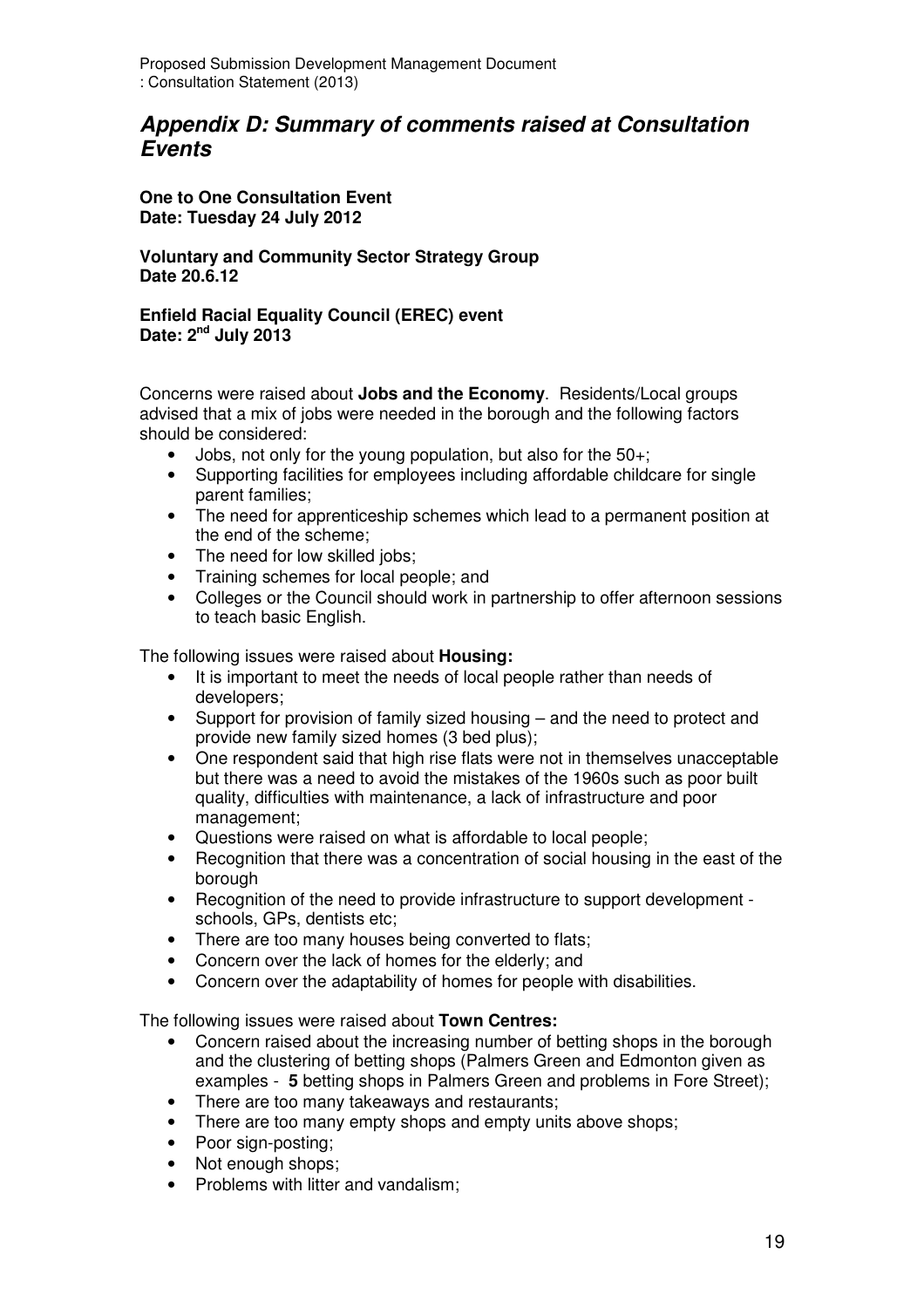Proposed Submission Development Management Document : Consultation Statement (2013)

- Enfield Business & Retail Association raised concerned over the change of use and increase in the number of betting shops;
- There is a lack of parking:
- There is a lack of access to community facilities;
- Public transport is poor;
- There is no hub of activity/attraction in town centres;
- Concerned about the number of charity shops on Southgate High street;
- There needs to be an appropriate mix of shops;
- Concern regarding the selling of fruit outside of shops, and the need for tidy shopfronts was raised at Area Forums;
- With regards to take-aways, there were concerns with the clustering of these; health issues and rubbish/litter. Supportive of policy preventing clustering; and
- The introduction of the one-way system in Enfield Town has affected footfall and viability of the shops along London Road.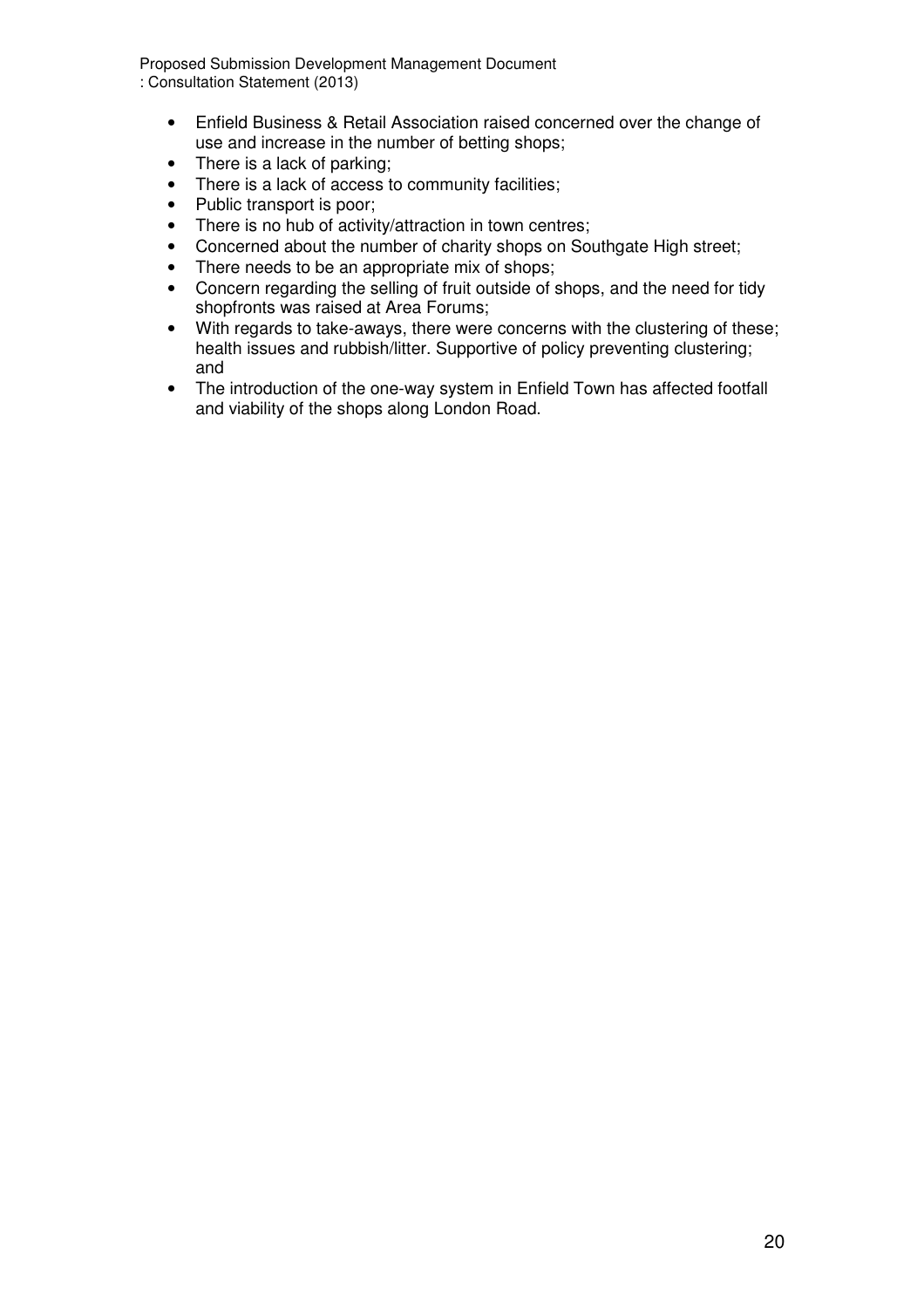# **Proposed Submission Development Management Document**

**Consultation Statement Appendix: Appendix E** 

**(March 2013)** 



**www.enfield.gov.uk**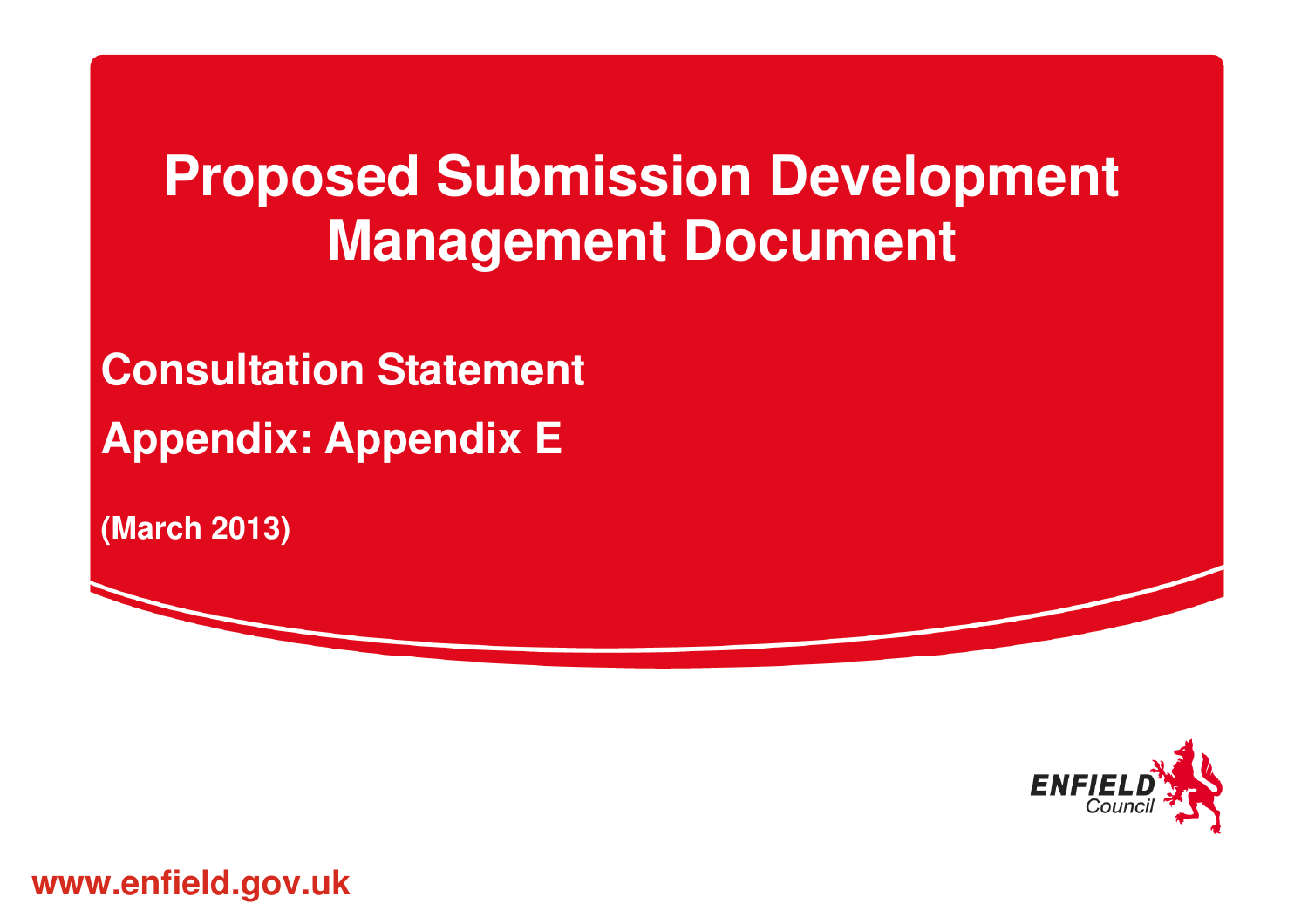| Type of<br><b>Response</b> | Reference | Respondent                                                                                                     | <b>Name</b>      | <b>Summary of Representation on Draft DMD</b><br>(Please note policy references refer to<br>Draft DMD 2012)                                                                                                                                                                                                                                                                                                                                                                                                                                                                                                                     | Response and changes made to the<br><b>Proposed Submission DMD (please note</b><br>policy references in this column refer to<br>those in the Proposed Submission DMD)                                                                                                                                                                                                                                                                                                                                                                                                                                                                                                   |
|----------------------------|-----------|----------------------------------------------------------------------------------------------------------------|------------------|---------------------------------------------------------------------------------------------------------------------------------------------------------------------------------------------------------------------------------------------------------------------------------------------------------------------------------------------------------------------------------------------------------------------------------------------------------------------------------------------------------------------------------------------------------------------------------------------------------------------------------|-------------------------------------------------------------------------------------------------------------------------------------------------------------------------------------------------------------------------------------------------------------------------------------------------------------------------------------------------------------------------------------------------------------------------------------------------------------------------------------------------------------------------------------------------------------------------------------------------------------------------------------------------------------------------|
| Letter                     | 1a.       | British Sign &<br>Graphics<br>Association                                                                      | Chris<br>Thomas  | DMD 42: Advertisements<br>3rd bullet: Prohibition of internally illuminated<br>box fascias and projecting box signs is<br>unjustified, unduly restrictive and contrary to<br>the control of advertisements regulations.                                                                                                                                                                                                                                                                                                                                                                                                         | Text amended. DMD 41, Part 3) includes<br>amended text on internally illuminated signs.                                                                                                                                                                                                                                                                                                                                                                                                                                                                                                                                                                                 |
| Letter                     | $1b$ .    | British Sign &<br>Graphics<br>Association                                                                      | Chris<br>Thomas  | DMD 42: Advertisements<br>4th bullet: Planning consent cannot withdraw<br>deemed consent (refer to para 16 of the<br>annex of DCLG circular 03/2007 and Control<br>of Advertisements regulation 14(6))                                                                                                                                                                                                                                                                                                                                                                                                                          | Text amended. Text restricting the proportion of<br>the window area taken up with advertisements<br>has been removed from DMD 41 on<br>Advertisements. However, text has been added<br>to DMD 40 (Ground Floor Frontages) to restrict<br>the degree to which glazed areas are obscured<br>by any means, and also changes to the<br>supporting text.                                                                                                                                                                                                                                                                                                                     |
| Letter                     | 2a.       | The Planning<br><b>Bureau Limited</b><br>on behalf of<br>McCarthy and<br>Stone<br>Retirement<br>Lifestyles Ltd | Carla<br>Fulongi | <b>Chapter: Housing</b><br>Housing for older people:<br>Object to the lack of dedicated policy<br>$\bullet$<br>support and references to addressing the<br>housing needs of older people.<br>Policy should be included in line with the<br>$\bullet$<br>requirements of the National Planning<br>Policy Framework (NPPF), National<br>Strategies and commitments made in the<br>Core Strategy.<br>A proactive positive policy should<br>$\bullet$<br>encourage a range of high quality, well<br>designed accommodation for the ageing<br>population subject to reasonable<br>locational, design and sustainability<br>criteria. | No change. Housing policies in the DMD seek to<br>address all housing needs, including the needs<br>of older people. These policies support a range<br>of housing accommodation suitable for older<br>people including mainstream (with the potential<br>for adaptation), affordable, and finally, specialist<br>housing for those who need different levels of<br>care and support.<br>The Housing policies do not prohibit or restrict<br>developers from providing housing dedicated to<br>meeting the needs of older people where it can<br>be demonstrated that development meets<br>relevant criteria, including the criteria suggested<br>in the representation. |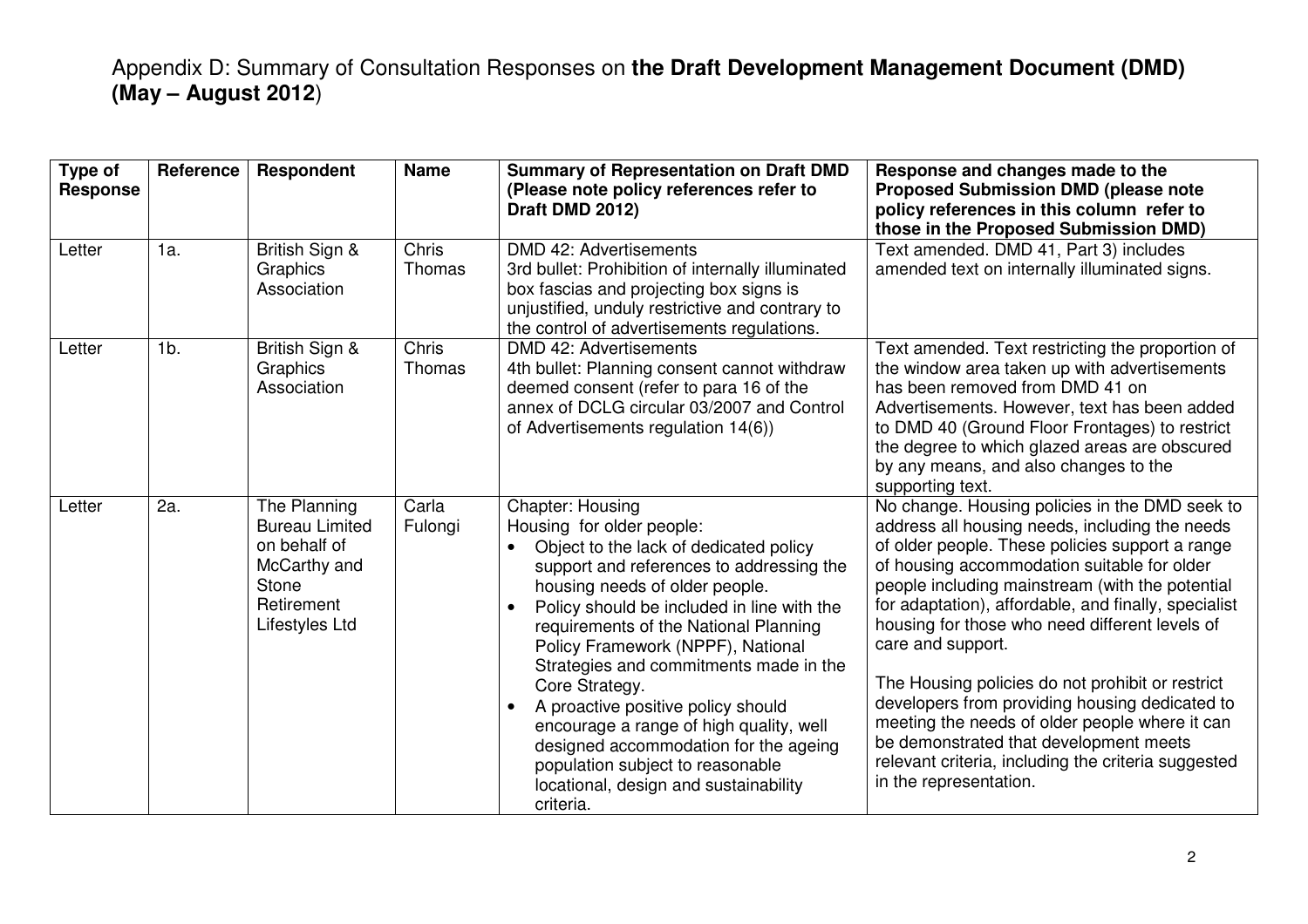| Type of<br><b>Response</b>      | Reference | Respondent                           | <b>Name</b>           | <b>Summary of Representation on Draft DMD</b><br>(Please note policy references refer to<br>Draft DMD 2012)                                                                                                                                                    | Response and changes made to the<br><b>Proposed Submission DMD (please note</b><br>policy references in this column refer to<br>those in the Proposed Submission DMD)                                                                                                                                                                                                                                                                             |
|---------------------------------|-----------|--------------------------------------|-----------------------|----------------------------------------------------------------------------------------------------------------------------------------------------------------------------------------------------------------------------------------------------------------|---------------------------------------------------------------------------------------------------------------------------------------------------------------------------------------------------------------------------------------------------------------------------------------------------------------------------------------------------------------------------------------------------------------------------------------------------|
| Letter                          | За.       | <b>The Enfield</b><br>Society        | John<br><b>Davies</b> | Design Considerations Appendix: Support<br>protecting character of areas that are not<br>conservation areas. Support identifying these<br>areas.                                                                                                               | Support noted. This appendix has been removed<br>from the DMD, however, the areas are identified<br>in Enfield's Characterisation Study (2011), which<br>supports the DMD.                                                                                                                                                                                                                                                                        |
| Letter                          | 3b.       | The Enfield<br>Society               | John<br>Davies        | <b>Design Considerations Appendix:</b><br>Suggests including Cotswold Way-Bincote Rd<br>due to its unique character which requires<br>protection from insensitive additions.                                                                                   | This appendix has been removed from the DMD.<br>DMD 37, Part 2) requires the reinforcement of<br>positive characteristics of the area. The most up<br>to date evidence base documents should be<br>used to identify areas where existing character<br>should receive particular attention and protection.<br>Specific guidance for different areas will be more<br>appropriate as part of forthcoming<br>Supplementary Planning Documents (SPDs). |
| Email                           | 4a.       | Marine<br>Management<br>Organisation | Angela<br>Atkinson    | No comment.                                                                                                                                                                                                                                                    | Noted.                                                                                                                                                                                                                                                                                                                                                                                                                                            |
| Email                           | 5a.       |                                      | K. Parker             | Policies Map (Green Belt designation):<br>Request that the green belt designation on<br>land on the north side of Goat Lane, EN1 and<br>adjacent to the western bank of the New River<br>is removed.                                                           | No change. The purpose of the Green Belt<br>Review was to make adjustments to the Green<br>Belt boundary to ensure its permanence beyond<br>the plan period. The green belt boundary is a<br>well defined boundary and there are no justifiable<br>grounds to redraw the boundary in this way at<br>this location.                                                                                                                                |
| Summary<br>Document<br>response | 6a.       |                                      | N. Cates              | Responses from summary consultation<br>document.<br>Housing need - support - recommend more<br>security plans<br>Housing standards - Good to have a lot of<br>garden space<br>Improve residents homes - support<br>Community facilities and health - Support - | Comments noted.                                                                                                                                                                                                                                                                                                                                                                                                                                   |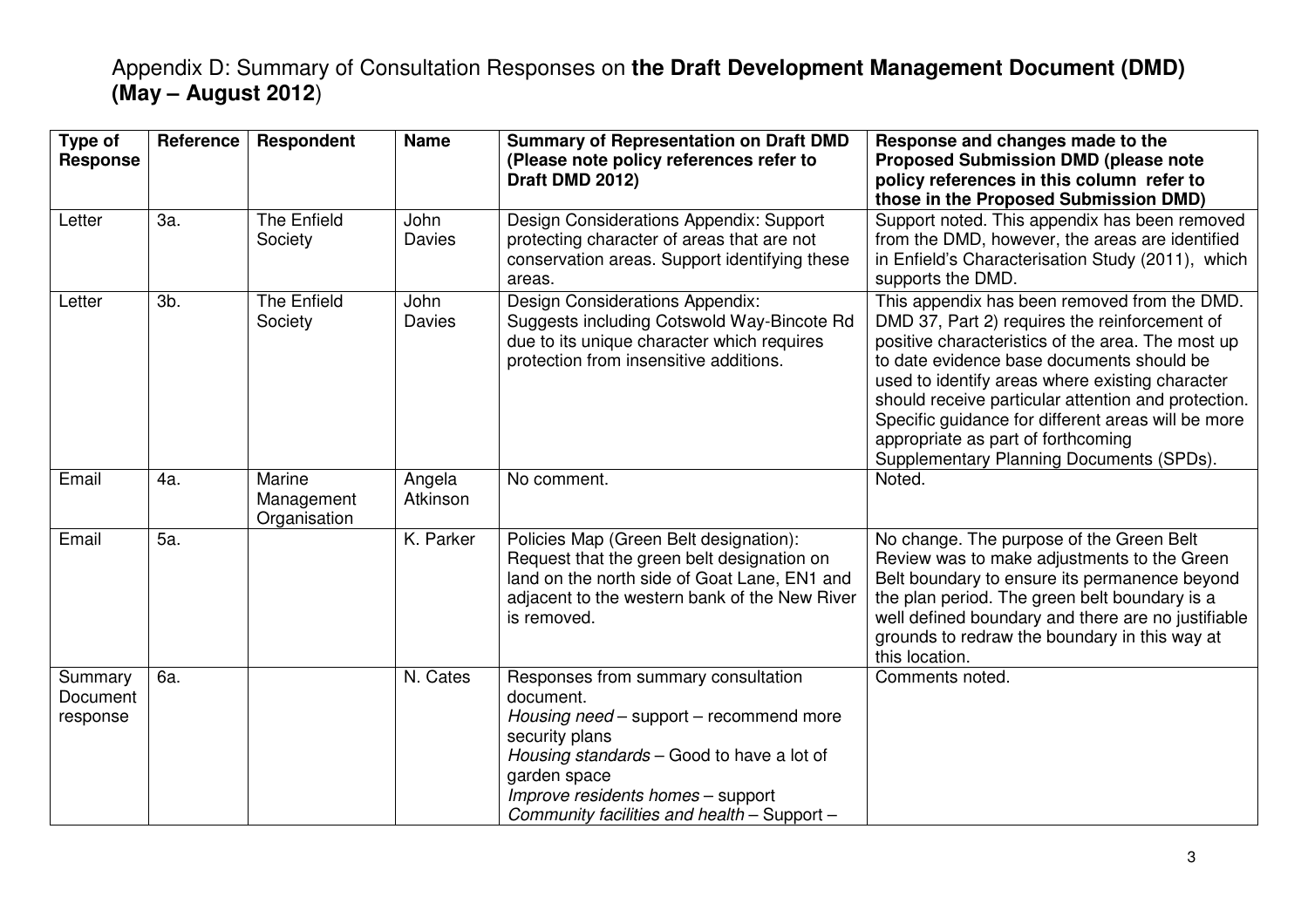| Type of<br><b>Response</b>      | Reference | Respondent | <b>Name</b> | <b>Summary of Representation on Draft DMD</b><br>(Please note policy references refer to<br>Draft DMD 2012)                                                                                                                                                                                                                                                                                                                                                                                                                                                                                                                                                                                                                                                                    | Response and changes made to the<br><b>Proposed Submission DMD (please note</b><br>policy references in this column refer to<br>those in the Proposed Submission DMD) |
|---------------------------------|-----------|------------|-------------|--------------------------------------------------------------------------------------------------------------------------------------------------------------------------------------------------------------------------------------------------------------------------------------------------------------------------------------------------------------------------------------------------------------------------------------------------------------------------------------------------------------------------------------------------------------------------------------------------------------------------------------------------------------------------------------------------------------------------------------------------------------------------------|-----------------------------------------------------------------------------------------------------------------------------------------------------------------------|
|                                 |           |            |             | no hot food (takeaway) prevents litter<br>Create vibrant high streets - improve<br>Edmonton centre as much as Enfield Town<br>Good Quality design - Support<br>Sustainable transport - extra cycle parking<br>should provide protection from theft<br>Climate change - strongly support<br>Protect from pollution - More bins, more<br>public centres for rent by local residents<br>Open spaces for play – park wardens to<br>ensure children's safety<br>Protect natural environment and green belt -<br>strongly support                                                                                                                                                                                                                                                    |                                                                                                                                                                       |
| Summary<br>Document<br>response | 7a.       |            | Cates       | Responses from summary consultation<br>document.<br>Housing need - This is a good idea and it will<br>improve Edmonton's cramped housing.<br>Housing standards - Garden space is very<br>important as it allows children to play in their<br>parents presence rather than playing out by<br>themselves.<br>Improve residents homes - Good.<br>Community facilities and health - More<br>outdoor gyms need to be introduced also<br>cheap salads/healthy food stores near school<br>for cheap healthy food for school kids.<br>Help businesses - Making more jobs,<br>apprenticeships and work<br>experience/voluntary schemes to encourage<br>people to start their own business.<br>Create vibrant high streets - Double glazing<br>windows and doors, repaving the pavements | Comments noted.                                                                                                                                                       |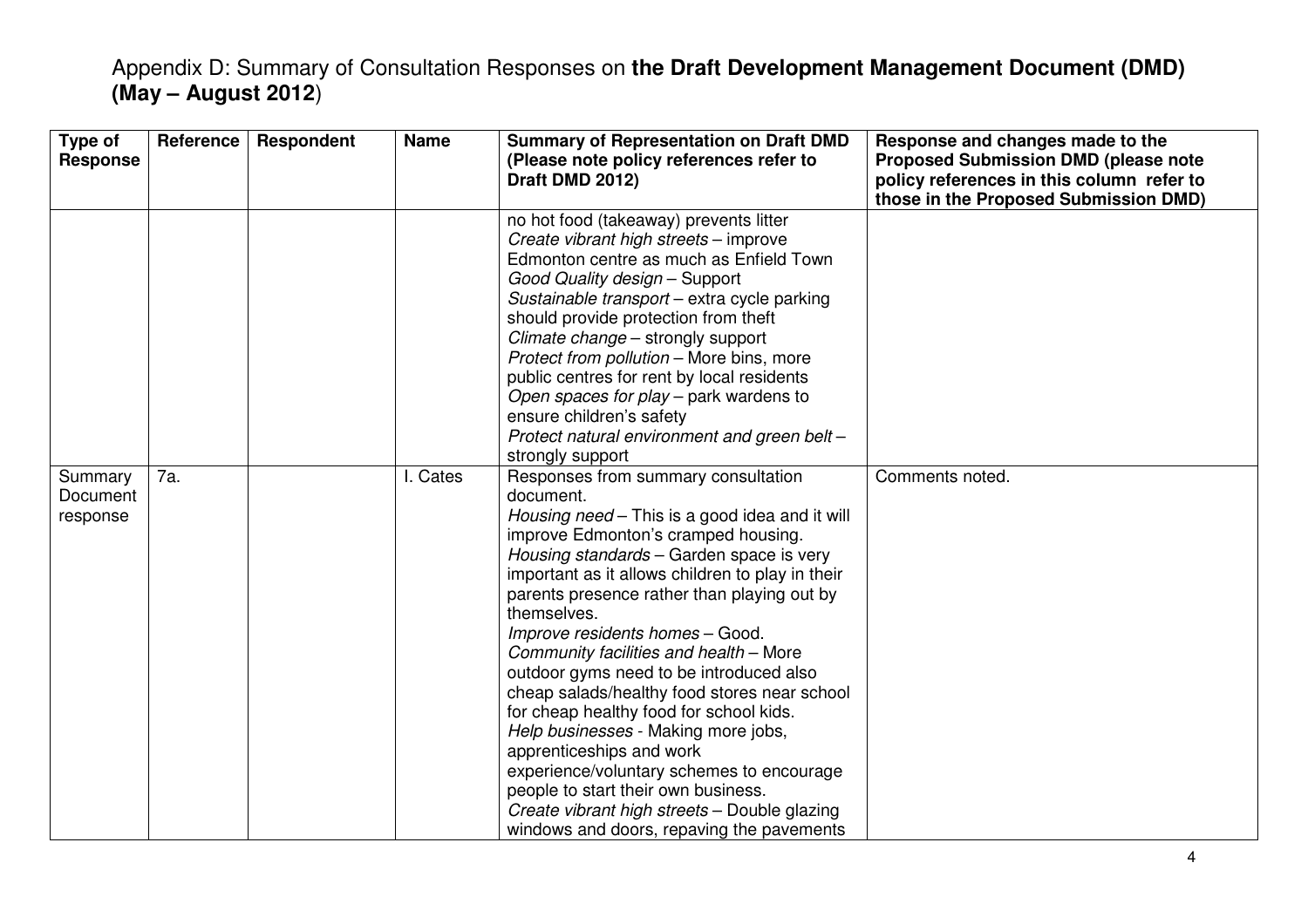| Type of<br><b>Response</b>      | Reference | Respondent | <b>Name</b> | <b>Summary of Representation on Draft DMD</b><br>(Please note policy references refer to<br>Draft DMD 2012)                                                                                                                                                                                                                                                                                                                                                                                                                                                                                                                                                                            | Response and changes made to the<br><b>Proposed Submission DMD (please note</b><br>policy references in this column refer to<br>those in the Proposed Submission DMD) |
|---------------------------------|-----------|------------|-------------|----------------------------------------------------------------------------------------------------------------------------------------------------------------------------------------------------------------------------------------------------------------------------------------------------------------------------------------------------------------------------------------------------------------------------------------------------------------------------------------------------------------------------------------------------------------------------------------------------------------------------------------------------------------------------------------|-----------------------------------------------------------------------------------------------------------------------------------------------------------------------|
|                                 |           |            |             | and more handmade graffiti style painted<br>walls near parks.<br>Good Quality design - Good ideas.<br>Safeguard heritage assets - I agree.<br>Sustainable transport – cyclist routes and safe<br>bike stands.<br>Climate change - Solar panels on top of bus<br>stops, promoting recycling, recycling<br>workshops for children and families.<br>Protect from pollution - More bins.<br>Open spaces for play – CCTV cameras to<br>avoid graffiti and misusing the space and<br>vandalism.<br>Protect natural environment and green belt -<br>Good.                                                                                                                                     |                                                                                                                                                                       |
| Summary<br>Document<br>response | 8a.       |            | C Lange     | Responses from summary consultation<br>document.<br>Housing need – include parks, allotments,<br>street benches and floral islands to create a<br>community.<br>Housing standards - all housing should have<br>disabled facilities to allow people to remain in<br>their homes as their circumstances change.<br>Improve residents homes – support loft and<br>garage conversions rather than extensions.<br>Community facilities and health – more trees<br>planted to clean the air.<br>Help businesses - allow small cafes to put<br>tables outside.<br>Create vibrant high streets - encourage<br>businesses to sponsor benches.<br>Good Quality design – want attractive building | Comments noted.                                                                                                                                                       |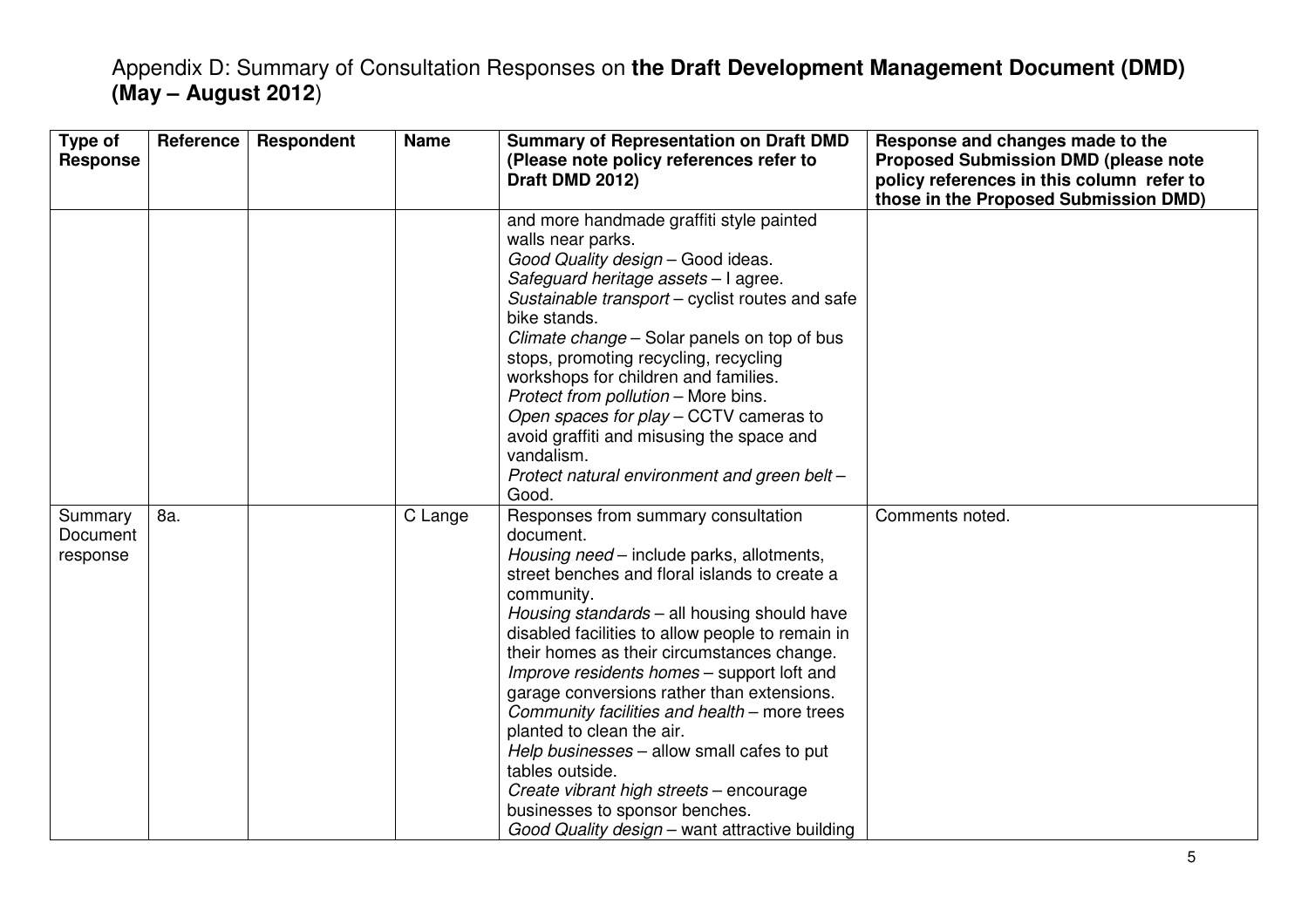| Type of<br><b>Response</b> | Reference       | <b>Respondent</b>                                                | <b>Name</b>        | <b>Summary of Representation on Draft DMD</b><br>(Please note policy references refer to<br>Draft DMD 2012)                                                                                                                                                                                                                                                                                                                                                  | Response and changes made to the<br><b>Proposed Submission DMD (please note</b><br>policy references in this column refer to<br>those in the Proposed Submission DMD) |
|----------------------------|-----------------|------------------------------------------------------------------|--------------------|--------------------------------------------------------------------------------------------------------------------------------------------------------------------------------------------------------------------------------------------------------------------------------------------------------------------------------------------------------------------------------------------------------------------------------------------------------------|-----------------------------------------------------------------------------------------------------------------------------------------------------------------------|
|                            |                 |                                                                  |                    | design.<br>Sustainable transport - stop adult cyclists<br>using pavements.<br>Climate change - motion sensored solar<br>lighting on all Council buildings, flats, schools,<br>street lights.<br>Protect from pollution - plant more trees.<br>Open spaces for play - stop selling land to<br>other councils and allowing them to build on it.<br>Protect natural environment and green belt -<br>stop building on allotments. Create water way<br>festivals. |                                                                                                                                                                       |
| Email                      | 9a.             | St Paul's School                                                 | Sally<br>Moore     | Policies Map (open space designation):<br>Object to changes to open space designation<br>around St Paul's school, Winchmore Hill, N21.                                                                                                                                                                                                                                                                                                                       | Boundary amended to reflect respondents<br>comments. Refer to Open Space Policies Map<br>Review June (2013).                                                          |
| Email                      | $10a$ .         | Edmonton<br><b>County School</b><br><b>Bury Street</b><br>campus | Susan<br>Tranter   | Policies Map (open space designation): Agree<br>to proposed changes to open space<br>designation at Edmonton County School.                                                                                                                                                                                                                                                                                                                                  | Comments noted.                                                                                                                                                       |
| Email                      | 11a.            | Paul Carter<br>Planning on<br>behalf of<br>Opticrealm Ltd        | Paul Carter        | Policies Map (Green Belt designation):<br>Support proposed changes to the Green Belt<br>designation on land at 1-3 Waggon Road,<br>Hadley Wood.                                                                                                                                                                                                                                                                                                              | Comments noted.                                                                                                                                                       |
| Email                      | 11 <sub>b</sub> | Paul Carter<br>Planning on<br>behalf of<br>Opticrealm Ltd        | <b>Paul Carter</b> | Policies Map (Area of Special Character):<br>Object to the inclusion of parts of the rear<br>gardens of Nos. 3 to 21 Waggon Road in the<br>Hornbeam Hills South Area of Special<br>Character Area. This land has the character of<br>"highly cultivated rear gardens".                                                                                                                                                                                       | No change. Please refer to evidence base: Area<br>of Special Character Boundary Review (2013).                                                                        |
| Email                      | 12a.            | <b>Gregory Gray</b><br>Associates on                             | Joanna<br>Male     | DMD 82: Green Belt (12.1.3):<br>The outlined criteria do not fully reflect the list                                                                                                                                                                                                                                                                                                                                                                          | DMD 82 (paragraph 11.1.1) text amended.<br>References to appropriate development have                                                                                 |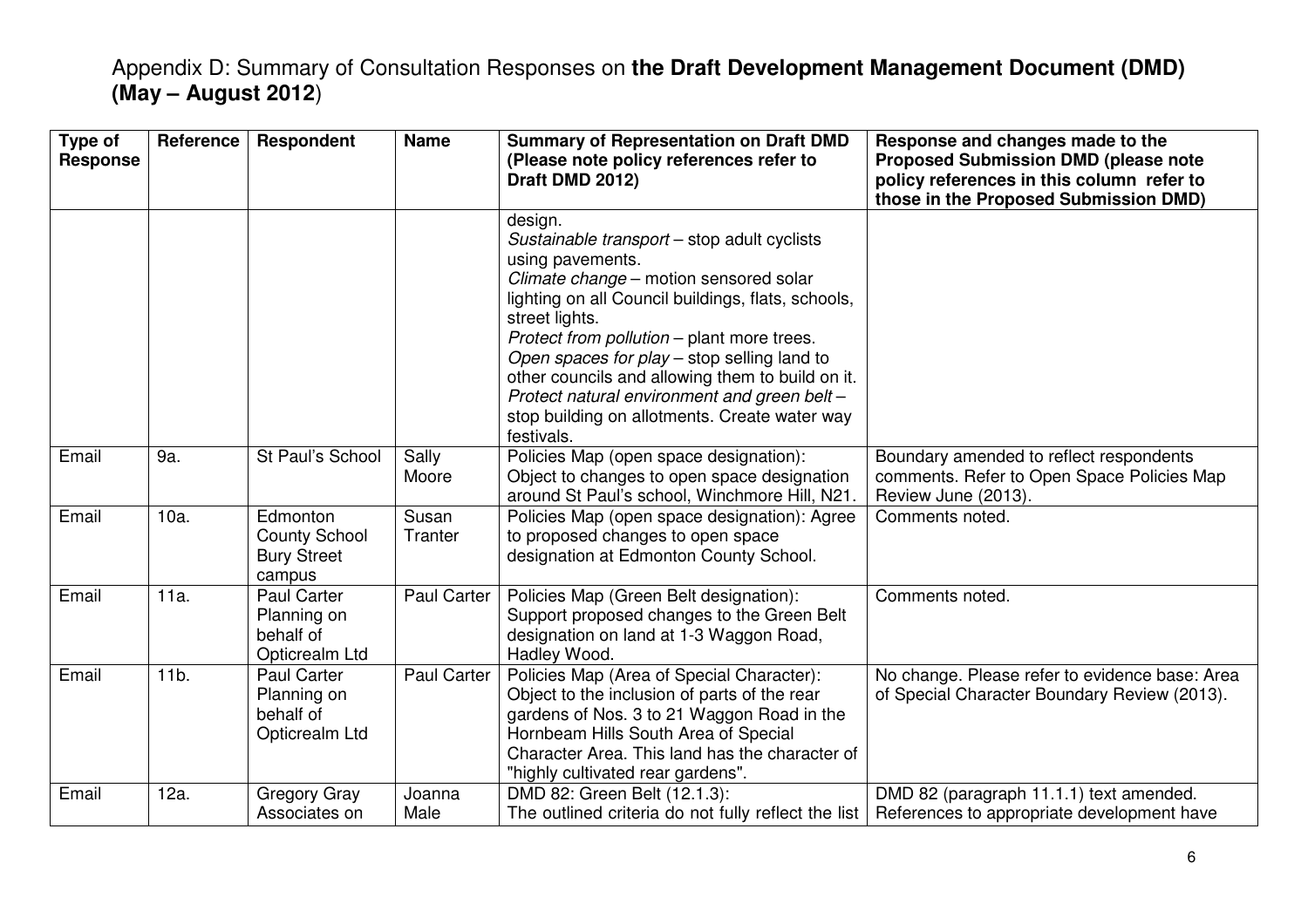| Type of<br><b>Response</b> | Reference | <b>Respondent</b>                                                            | <b>Name</b> | <b>Summary of Representation on Draft DMD</b><br>(Please note policy references refer to<br>Draft DMD 2012)                                                                                                                                                                                                                                                                                                                                                                                                                                                                                                                                                                                                                                                                                                                                                                                                                                                                                                                                                                                                                                                                                                                                                                  | Response and changes made to the<br><b>Proposed Submission DMD (please note</b><br>policy references in this column refer to<br>those in the Proposed Submission DMD) |
|----------------------------|-----------|------------------------------------------------------------------------------|-------------|------------------------------------------------------------------------------------------------------------------------------------------------------------------------------------------------------------------------------------------------------------------------------------------------------------------------------------------------------------------------------------------------------------------------------------------------------------------------------------------------------------------------------------------------------------------------------------------------------------------------------------------------------------------------------------------------------------------------------------------------------------------------------------------------------------------------------------------------------------------------------------------------------------------------------------------------------------------------------------------------------------------------------------------------------------------------------------------------------------------------------------------------------------------------------------------------------------------------------------------------------------------------------|-----------------------------------------------------------------------------------------------------------------------------------------------------------------------|
|                            |           | behalf of garden<br>Centre Group<br>(Enfield Garden<br>centre) Crews<br>Hill |             | of new development excepted from the<br>definition of 'inappropriate development' as<br>set out in paragraph 89 of the National<br>Planning<br>Policy<br>Framework<br>$(NPPF)$ .<br>Paragraph 89 does not restrict appropriate<br>development to the limited<br>extension,<br>alteration or replacement of existing dwellings.<br>Instead it includes 2 new categories of<br>appropriate development which relate to the<br>extension, alteration or replacement of<br>buildings in general, namely:<br>"the extension or alteration of a<br>building provided that it does not result<br>in disproportionate additions over and<br>above the size of the original building"<br>and<br>"the<br>replacement of a building,<br>provided the new building is in the<br>same use and not materially larger<br>than the one it replaces"<br>Since Draft DMD Policy 82: Protecting the<br>Green Belt refers to the fact that "applications"<br>for inappropriate development within the<br>Green Belt will be refused", it is essential that<br>the explanatory text accurately reflects<br>National Guidance in its statement of the<br>definition of such inappropriate development.<br>Accordingly it is requested that paragraph<br>12.1.3 of the DMD be revised to accurately | been deleted and replaced with cross references<br>to the NPPF. The Policy should be read<br>alongside other policies in the Chapter including<br>DMD 89.             |
|                            |           |                                                                              |             | refer to all the exceptions to inappropriate                                                                                                                                                                                                                                                                                                                                                                                                                                                                                                                                                                                                                                                                                                                                                                                                                                                                                                                                                                                                                                                                                                                                                                                                                                 |                                                                                                                                                                       |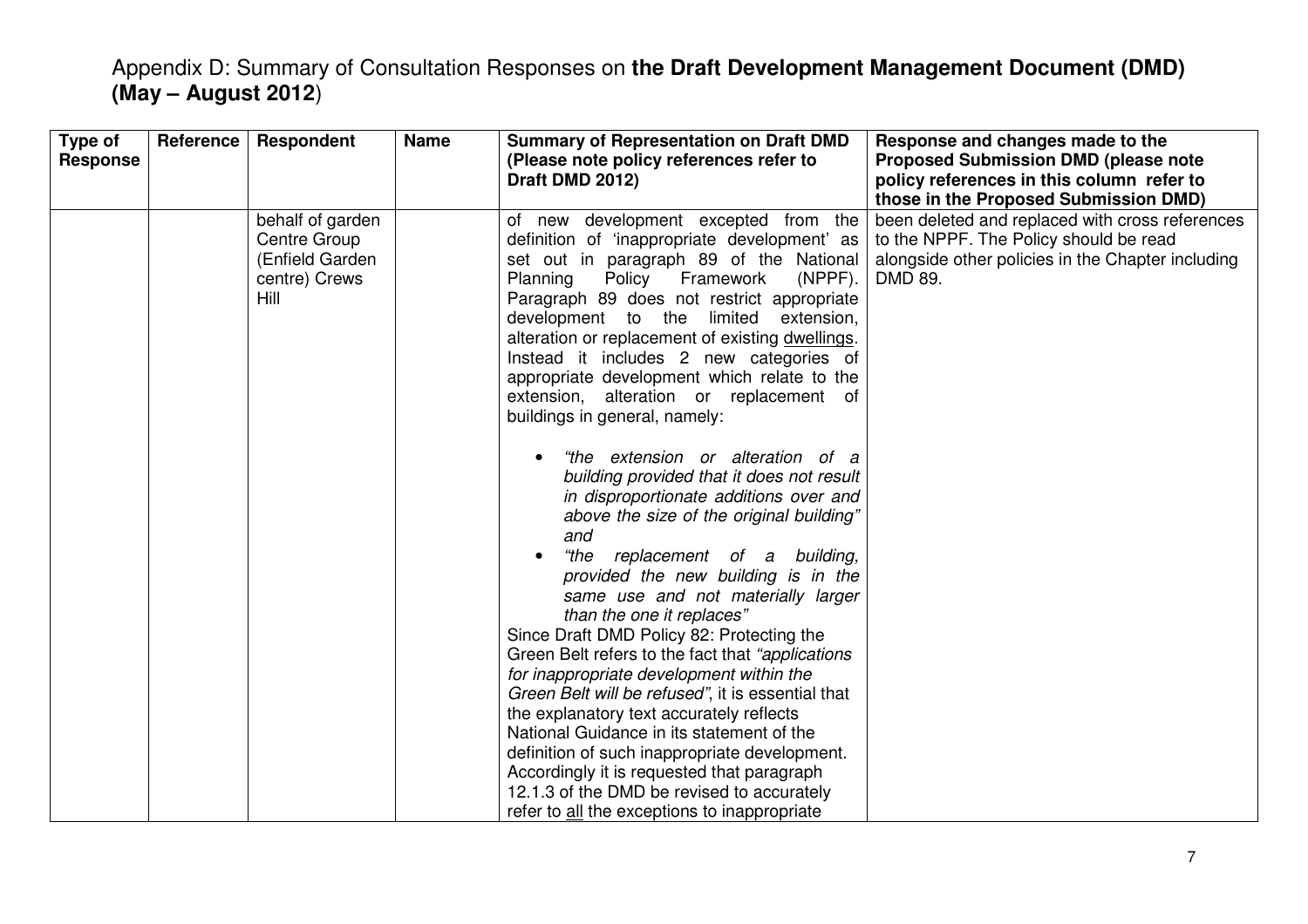| Type of<br><b>Response</b> | Reference | Respondent                                                                                                           | <b>Name</b>             | <b>Summary of Representation on Draft DMD</b><br>(Please note policy references refer to<br>Draft DMD 2012)                                                                                                                                                                                                                                                                                                                                                                                                                                                                                                                       | Response and changes made to the<br><b>Proposed Submission DMD (please note</b><br>policy references in this column refer to<br>those in the Proposed Submission DMD)                                                                                                 |
|----------------------------|-----------|----------------------------------------------------------------------------------------------------------------------|-------------------------|-----------------------------------------------------------------------------------------------------------------------------------------------------------------------------------------------------------------------------------------------------------------------------------------------------------------------------------------------------------------------------------------------------------------------------------------------------------------------------------------------------------------------------------------------------------------------------------------------------------------------------------|-----------------------------------------------------------------------------------------------------------------------------------------------------------------------------------------------------------------------------------------------------------------------|
|                            |           |                                                                                                                      |                         | development set out in paragraph 89 of the<br>NPPF. Failure to do so would undermine the<br>document's 'soundness' since it would not be<br>consistent with relevant national policy.                                                                                                                                                                                                                                                                                                                                                                                                                                             |                                                                                                                                                                                                                                                                       |
| Email                      | $12b$ .   | Gregory Gray<br>Associates on<br>behalf of garden<br><b>Centre Group</b><br>(Enfield Garden<br>centre) Crews<br>Hill | Joanna<br>Male          | DMD 91: Crews Hill:<br>Concerned that the specific policies drafted for<br>the Crews Hill Area do not provide adequate<br>support for the continued business growth of<br>established buildings as foreseen by the Core<br>Strategy and in accordance with the new<br>NPPF.<br>Accordingly, it is requested that Draft DMD<br>Policy 91 be revised to state:<br>"Sustainable garden centre related<br>development will be permitted within<br>the Defined Area, subject to the<br>provisions of other policies within the<br>Plan and to appropriate controls<br>preventing diversification into<br>inappropriate product lines". | DMD 90 and 91 support development if it meets<br>the criteria. For clarification, a definition of<br>"Garden Centre" has been added to Glossary.                                                                                                                      |
| Email                      | 13a.      | <b>Thames Water</b>                                                                                                  | Carmelle<br><b>Bell</b> | DMD 69: Water Quality<br>The policy is too narrowly worded to focus on<br>SuDS and does not therefore adequately<br>address sewerage and water infrastructure<br>provision.<br>The Development Management Document<br>must include a separate policy (and<br>supporting text) on waste water and water<br>supply infrastructure specifically providing                                                                                                                                                                                                                                                                            | No change. The adopted Core Strategy already<br>has a policy (Core Policy 21) to ensure water<br>supply, sewerage and drainage infrastructure is<br>in place in tandem with development. Therefore,<br>another policy in the DMD specifying this is not<br>necessary. |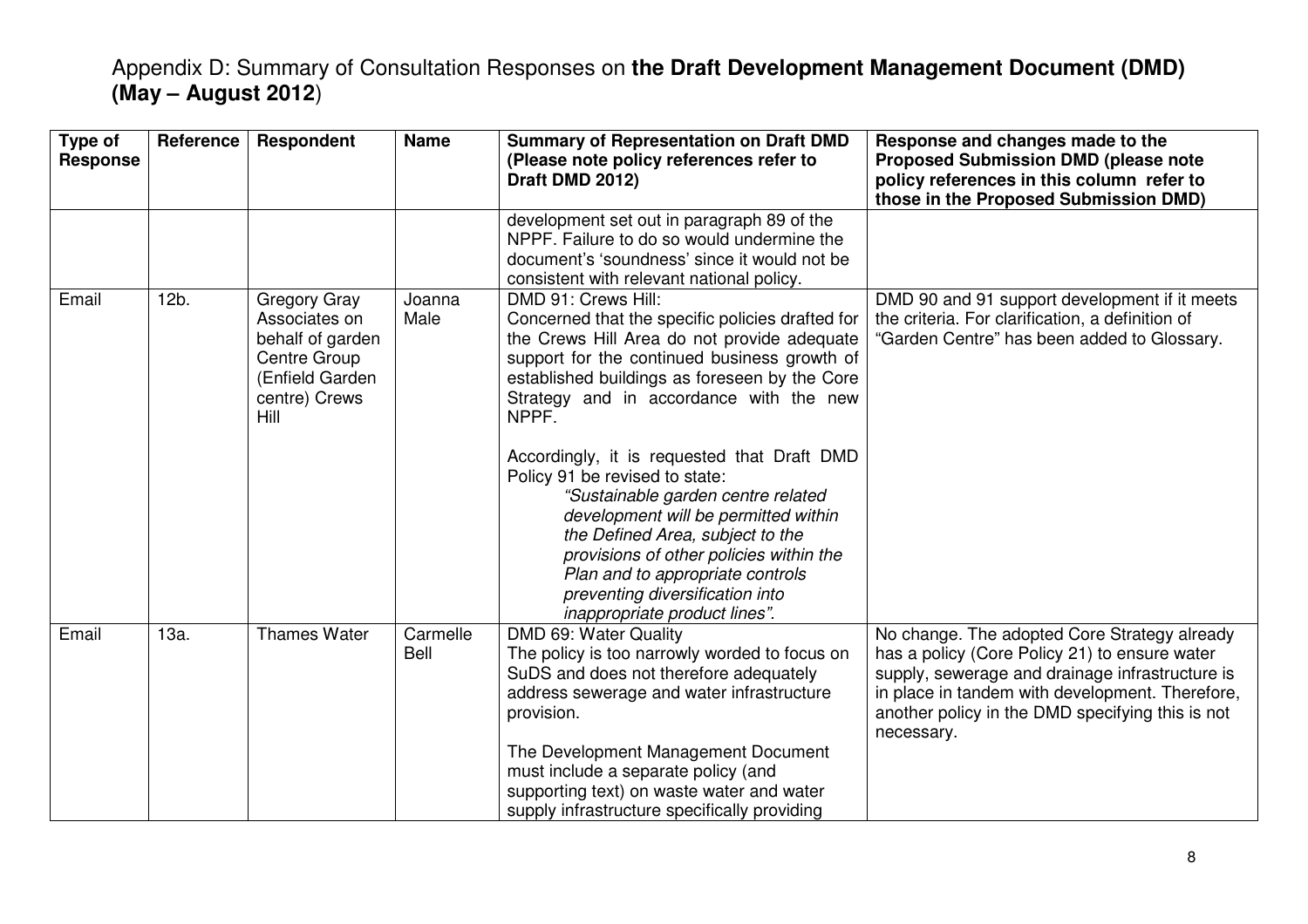| Type of<br><b>Response</b> | <b>Reference</b> | Respondent          | <b>Name</b>      | <b>Summary of Representation on Draft DMD</b><br>(Please note policy references refer to<br>Draft DMD 2012)                                                                                                                                                                                                                                                                                                                                                                                                                                                                                                                                                                                                                   | Response and changes made to the<br><b>Proposed Submission DMD (please note</b><br>policy references in this column refer to<br>those in the Proposed Submission DMD)                                                                                                                |
|----------------------------|------------------|---------------------|------------------|-------------------------------------------------------------------------------------------------------------------------------------------------------------------------------------------------------------------------------------------------------------------------------------------------------------------------------------------------------------------------------------------------------------------------------------------------------------------------------------------------------------------------------------------------------------------------------------------------------------------------------------------------------------------------------------------------------------------------------|--------------------------------------------------------------------------------------------------------------------------------------------------------------------------------------------------------------------------------------------------------------------------------------|
|                            |                  |                     |                  | support to the provision of water and<br>sewerage infrastructure necessary to service<br>development.                                                                                                                                                                                                                                                                                                                                                                                                                                                                                                                                                                                                                         |                                                                                                                                                                                                                                                                                      |
|                            |                  |                     |                  | It is important that developers demonstrate<br>that adequate capacity exists both on and off<br>the site to serve the development and that it<br>would not lead to problems for existing users.<br>In some circumstances this may make it<br>necessary for developers to carry out<br>appropriate studies to ascertain whether the<br>proposed development will lead to<br>overloading of existing water and sewerage<br>infrastructure. Where there is a capacity<br>problem and no improvements are<br>programmed by the water company, then the<br>developer needs to contact the water authority<br>to agree what improvements are required and<br>how they will be funded prior to any<br>occupation of the development. |                                                                                                                                                                                                                                                                                      |
| Email                      | $13b$ .          | <b>Thames Water</b> | Carmelle<br>Bell | DMD 57: Conserving Water:<br>Support water conservation and the<br>$\bullet$<br>efficient use of water.<br>However, managing demand alone will not<br>$\bullet$<br>be sufficient to meet increasing demand<br>and we adopt the Government's twin-track<br>approach of managing demand for water<br>and, where necessary, developing new<br>sources, as reflected in our revised draft<br>Water Resource Management Plan. It is<br>important that the Development                                                                                                                                                                                                                                                              | Support noted, no change. The adopted Core<br>Strategy already has a policy (Core Policy 21) to<br>ensure water supply, sewerage and drainage<br>infrastructure is in place in tandem with<br>development. Therefore, another policy in the<br>DMD specifying this is not necessary. |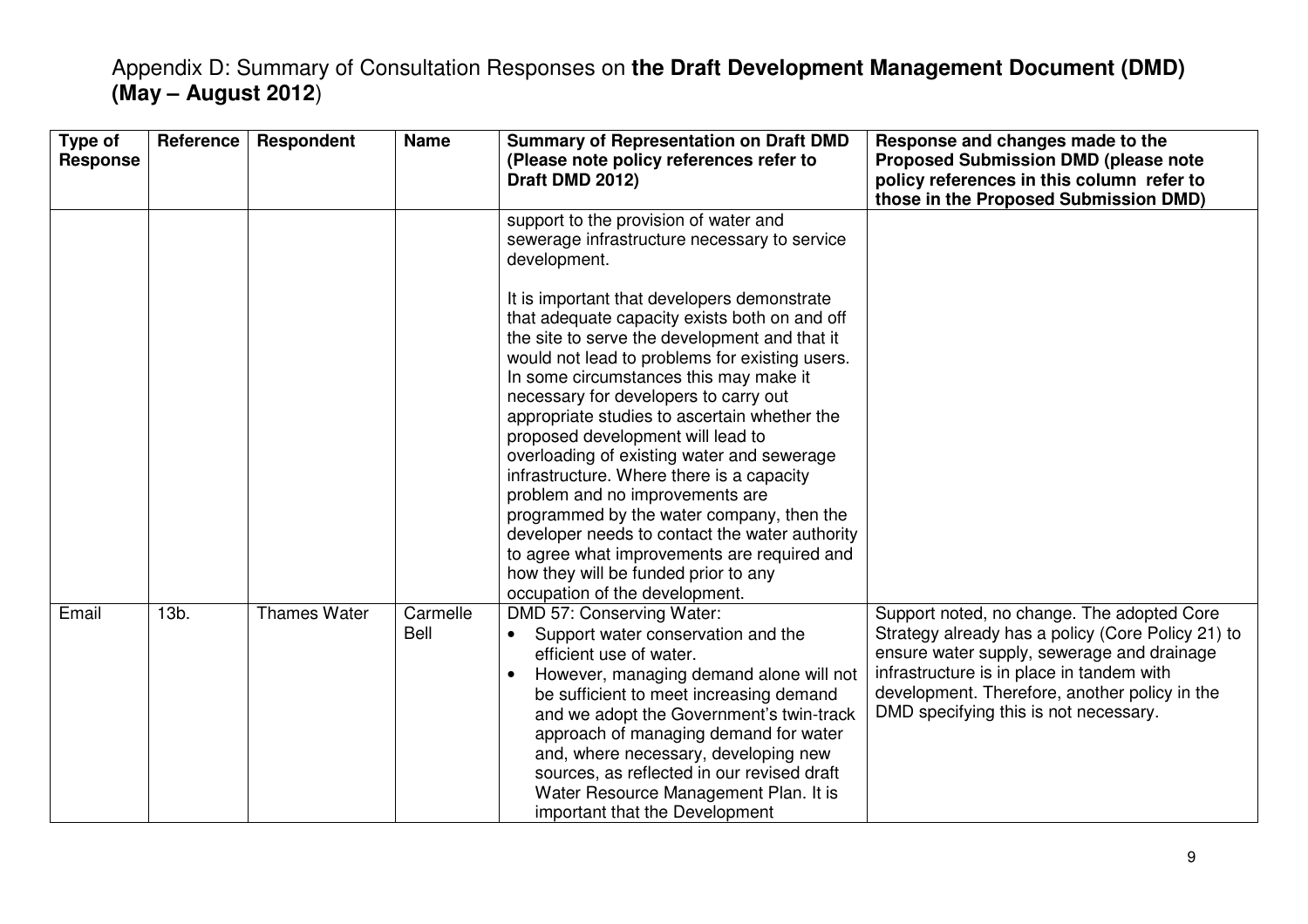| Type of<br><b>Response</b> | Reference | Respondent          | <b>Name</b>             | <b>Summary of Representation on Draft DMD</b><br>(Please note policy references refer to<br>Draft DMD 2012)                                                                                                                                                                                                                                                                                                                                                                                                         | Response and changes made to the<br><b>Proposed Submission DMD (please note</b><br>policy references in this column refer to<br>those in the Proposed Submission DMD)                                                                                                                                                                                                                                                                                                                                                               |
|----------------------------|-----------|---------------------|-------------------------|---------------------------------------------------------------------------------------------------------------------------------------------------------------------------------------------------------------------------------------------------------------------------------------------------------------------------------------------------------------------------------------------------------------------------------------------------------------------------------------------------------------------|-------------------------------------------------------------------------------------------------------------------------------------------------------------------------------------------------------------------------------------------------------------------------------------------------------------------------------------------------------------------------------------------------------------------------------------------------------------------------------------------------------------------------------------|
|                            |           |                     |                         | Management Document helps to facilitate<br>any necessary new water supply<br>infrastructure.                                                                                                                                                                                                                                                                                                                                                                                                                        |                                                                                                                                                                                                                                                                                                                                                                                                                                                                                                                                     |
| Email                      | 13c.      | <b>Thames Water</b> | Carmelle<br><b>Bell</b> | DMD 58: Avoiding and Reducing Flood Risk:<br>policy should explicitly cover the potential<br>$\bullet$<br>for sewer flooding.<br>policy should state that the developer will<br>need to demonstrate through the<br>submission of a drainage strategy, that<br>down stream flooding of the sewer or<br>combined sewer network will not occur as<br>a result of their development or if flooding<br>will occur as a result of the development,<br>appropriate mitigation will be proposed to<br>address the flooding. | The Flood Risk policies refer to all forms of flood<br>risk, including sewer flooding. However, for<br>clarification, the introductory text at paragraph<br>8.5.2 for this section has been amended to make<br>clear that there is also the potential for sewer<br>flooding.<br>DMD 60 and 61 require the submission of a<br>Strategic Flood Risk Assessment (SFRA), which<br>should identify and assess all forms of flooding,<br>and the management of surface water to ensure<br>that this does not impact on the sewer network. |
| Email                      | 13d.      | <b>Thames Water</b> | Carmelle<br>Bell        | DMD 60: Surface Water:<br>Policy should be more explicit that a drainage<br>hierarchy should be applied in determining the<br>approach to the disposal of all surface water,<br>and not just SuDs.                                                                                                                                                                                                                                                                                                                  | Text amended. DMD 61 and supporting text have<br>been amended to incorporate the London Plan<br>drainage hierarchy.                                                                                                                                                                                                                                                                                                                                                                                                                 |
| Email                      | 13e.      | <b>Thames Water</b> | Carmelle<br>Bell        | DMD 66: Hazardous Substances:<br>Sewage works and Deephams Sewage Works<br>should not be classed as Hazardous<br>Installations under Policy DMD 66.                                                                                                                                                                                                                                                                                                                                                                 | References to sewage treatment works and<br>Deephams Sewage Works have been removed<br>from the supporting text for Hazardous<br>Installations policy and Appendix.                                                                                                                                                                                                                                                                                                                                                                 |
| Email                      | 13f.      | <b>Thames Water</b> | Carmelle<br><b>Bell</b> | DMD 3, 4, 50, 51, 52, 53, 54, 55, 56, 57, 60:<br>The policy wording imposes blanket<br>requirements that would apply to "non<br>residential development". This would therefore<br>apply in most cases to water supply and<br>waste water infrastructure developments<br>within the Borough.                                                                                                                                                                                                                         | The DMD, in conjunction with Core Strategy<br>policies, provides sufficient flexibility with regards<br>to feasibility and viability issues. Exceptional<br>circumstances are specific to individual sites and<br>it would be difficult and inappropriate to specify<br>these in all policies. However, some minor<br>changes have been made to policies and                                                                                                                                                                        |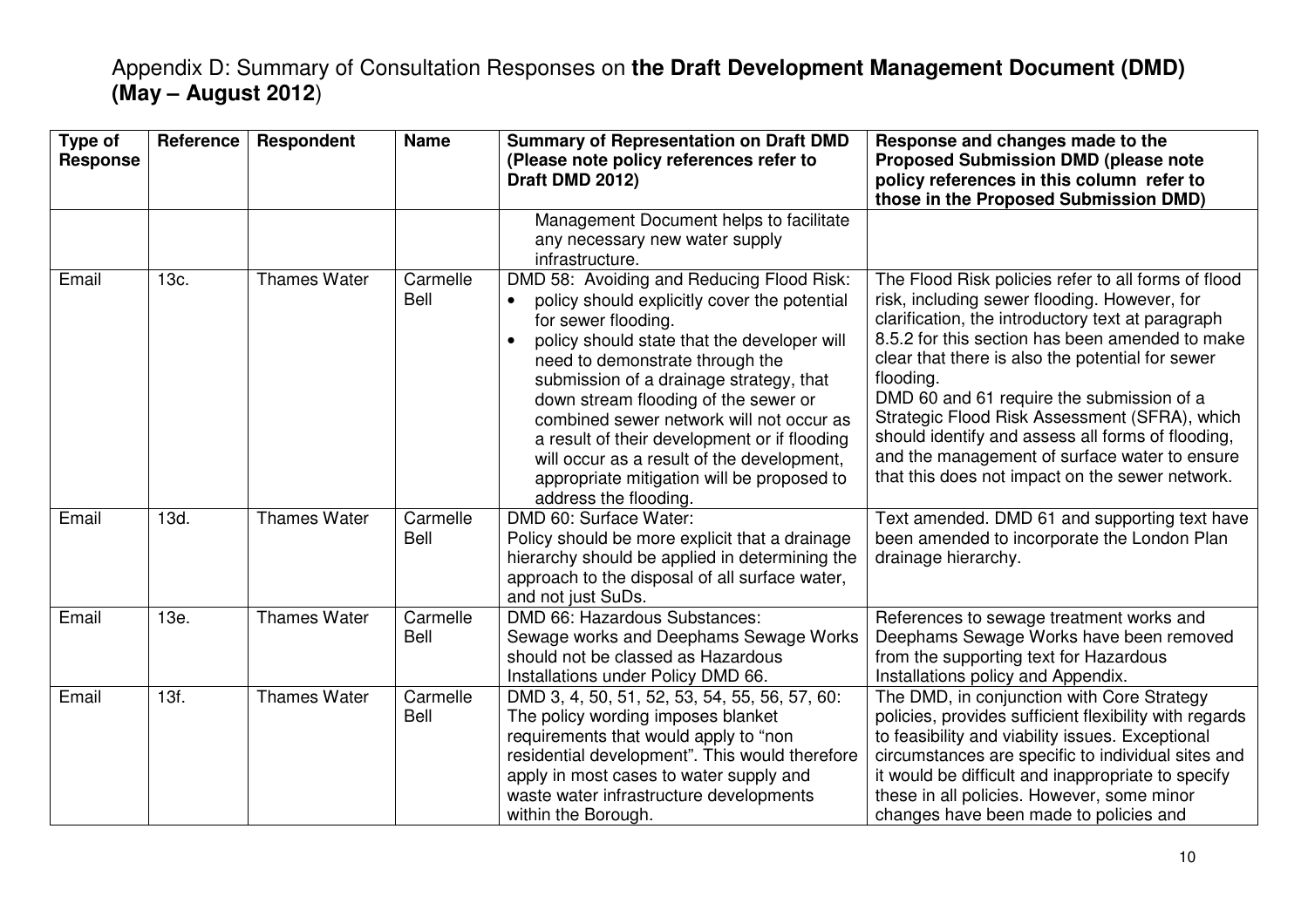| Type of<br><b>Response</b> | Reference | Respondent          | <b>Name</b>      | <b>Summary of Representation on Draft DMD</b><br>(Please note policy references refer to<br>Draft DMD 2012)                                                                                                                                                                                                                                                                                                                                                                                                                       | Response and changes made to the<br><b>Proposed Submission DMD (please note</b><br>policy references in this column refer to<br>those in the Proposed Submission DMD)                                                                                                                                                            |
|----------------------------|-----------|---------------------|------------------|-----------------------------------------------------------------------------------------------------------------------------------------------------------------------------------------------------------------------------------------------------------------------------------------------------------------------------------------------------------------------------------------------------------------------------------------------------------------------------------------------------------------------------------|----------------------------------------------------------------------------------------------------------------------------------------------------------------------------------------------------------------------------------------------------------------------------------------------------------------------------------|
|                            |           |                     |                  | The wording of the policies should be<br>amended to recognise the specific technical,<br>operational and financial constraints on<br>infrastructure development proposals and<br>utility infrastructure in particular. This could be<br>achieved either through the inclusion of more<br>explicit caveats within the policy or additional<br>flexibility for utility infrastructure proposals<br>where technical, operational, or financial<br>issues may mean that it is not appropriate or<br>viable to comply with the policy. | supporting text to clarify their application.<br>The standards set out are in accordance with the<br>requirements set out in the adopted London<br>Plan, or have been informed by separate<br>assessment. They are therefore considered to be<br>the most appropriate.                                                           |
| Email                      | 13g.      | <b>Thames Water</b> | Carmelle<br>Bell | DMD 40 and 41: Design of Business<br>Premises:<br>Section 7.1 of the Draft DMD does not define<br>what is meant by the term "Business"<br>Premises" and no definition is included within<br>the glossary. It is suggested that a more<br>explicit definition of the proposals to which the<br>policies would apply is provided. This would<br>assist with the implementation of the DMD.                                                                                                                                          | Definition of "Business Premises" added to<br>glossary:<br>"All buildings and land used for the carrying out<br>of commercial, industrial or other non-residential<br>operations, but excluding public buildings and<br>institutions. Examples include shops, factories,<br>warehouses, utility company premises and<br>depots." |
| Email                      | 13h.      | <b>Thames Water</b> | Carmelle<br>Bell | DMD 45: Protection of Heritage Assets:<br>The policy wording goes beyond the guidance<br>set out in Section 12 of the NPPF in seeking<br>to apply the same level of protection to both<br>designated and undesignated heritage assets,<br>without establishing any local justification. It is<br>requested that the policy is amended to reflect<br>the guidance in the NPPF on undesignated<br>heritage assets.                                                                                                                  | Text amended for DMD 44.<br>The weight attributed to the<br>preservation/enhancement of a heritage asset<br>will be proportional to the importance of that<br>asset.<br>This is set out in the NPPF and does not need to<br>be repeated in the DMD. However, the word<br>"normally" has been introduced into DMD policy          |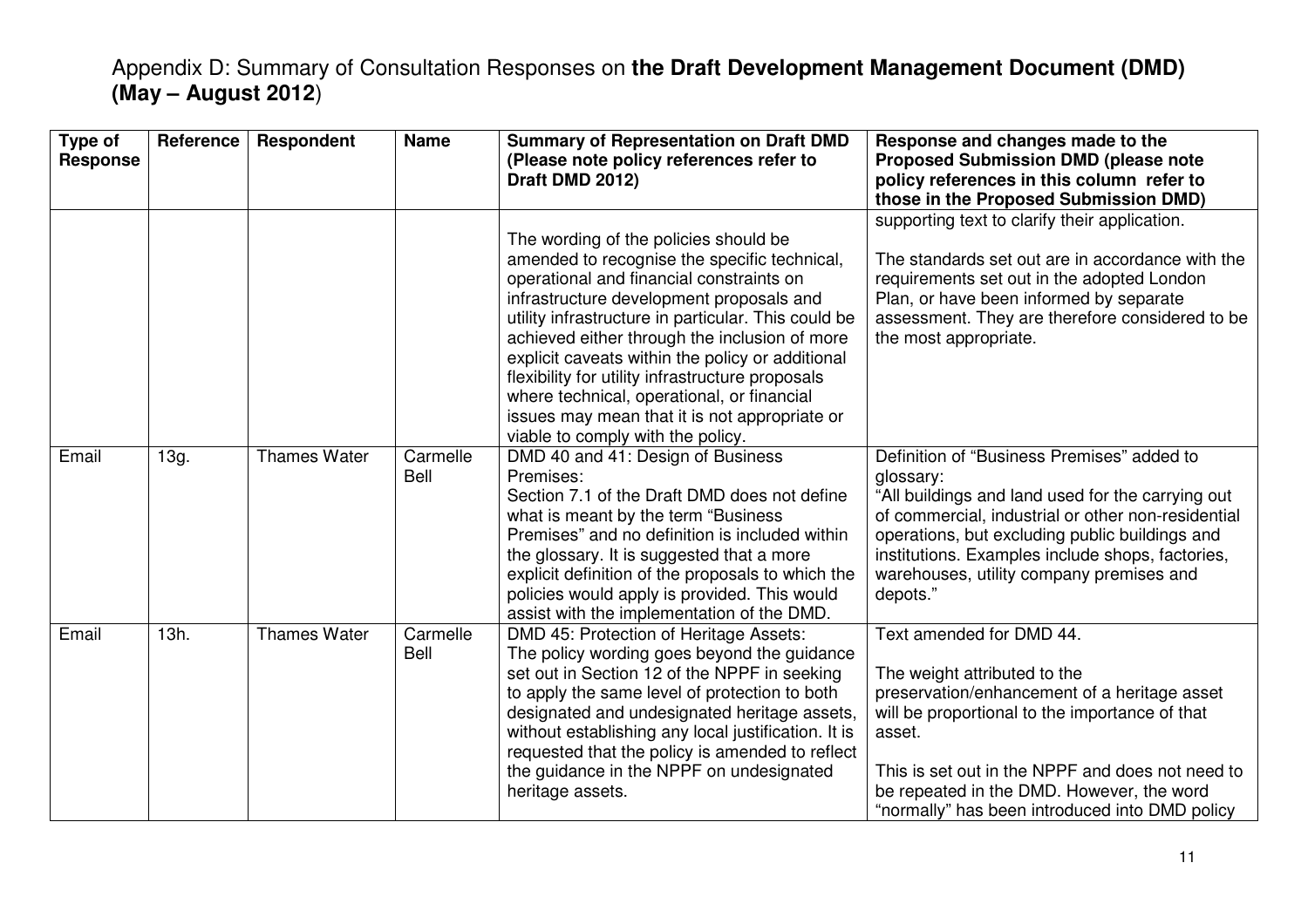| Type of<br><b>Response</b> | <b>Reference</b> | Respondent          | <b>Name</b>      | <b>Summary of Representation on Draft DMD</b><br>(Please note policy references refer to<br>Draft DMD 2012)                                                                                                                                                                                                                                                                                                      | Response and changes made to the<br><b>Proposed Submission DMD (please note</b><br>policy references in this column refer to<br>those in the Proposed Submission DMD)                                                                                                                                                                                                                                                                                                                                                                                                                               |
|----------------------------|------------------|---------------------|------------------|------------------------------------------------------------------------------------------------------------------------------------------------------------------------------------------------------------------------------------------------------------------------------------------------------------------------------------------------------------------------------------------------------------------|-----------------------------------------------------------------------------------------------------------------------------------------------------------------------------------------------------------------------------------------------------------------------------------------------------------------------------------------------------------------------------------------------------------------------------------------------------------------------------------------------------------------------------------------------------------------------------------------------------|
|                            |                  |                     |                  |                                                                                                                                                                                                                                                                                                                                                                                                                  | 44 to reflect that the impact on heritage assets<br>will be one of a number of considerations<br>affecting any application.<br>The Council believes that, in line with the aims of<br>DMD 37 (which in part aims to protect the unique<br>character of places), valued heritage assets<br>should normally be protected, no matter what<br>their designation (or lack of one). All options for<br>retention should be explored before an asset is<br>damaged or lost. This is compatible with the<br>NPPF's wording which states that "The effect of<br>an application on the significance of a non- |
|                            |                  |                     |                  |                                                                                                                                                                                                                                                                                                                                                                                                                  | designated heritage asset should be taken into<br>account in determining the application".                                                                                                                                                                                                                                                                                                                                                                                                                                                                                                          |
| Email                      | 13i.             | <b>Thames Water</b> | Carmelle<br>Bell | DMD 75: Waterways:<br>Policy does not recognise that there may be<br>technical, operational and financial viability<br>constraints that make proposals for river<br>restoration or de culverting unacceptable.<br>The second sentence of the policy should also<br>be reworded as the current wording is too<br>vague for the policy to be implemented<br>through the determination of planning<br>applications. | Text amended. References to river restoration<br>and de-culverting have been removed from the<br>Waterways policy (DMD 75) as these issues are<br>already covered by DMD 63. DMD 63 does<br>include some flexibility by expecting 'where<br>possible' the removal of existing culverts.<br>However, it is made clear that development<br>should not involve further culverting. If there are<br>exceptional circumstances which mean that<br>development cannot achieve this, developers<br>should demonstrate why this is the case - the<br>policy does not prohibit this.                         |
| Email                      | 13j.             | <b>Thames Water</b> | Carmelle<br>Bell | DMD 82: Green Belt:<br>The wording of criterion (d) "that no<br>detrimental impact comes to the flora and<br>fauna on site and nearby or where this is                                                                                                                                                                                                                                                           | Text amended in DMD 82. This criterion has<br>been deleted as this is covered in other policies.                                                                                                                                                                                                                                                                                                                                                                                                                                                                                                    |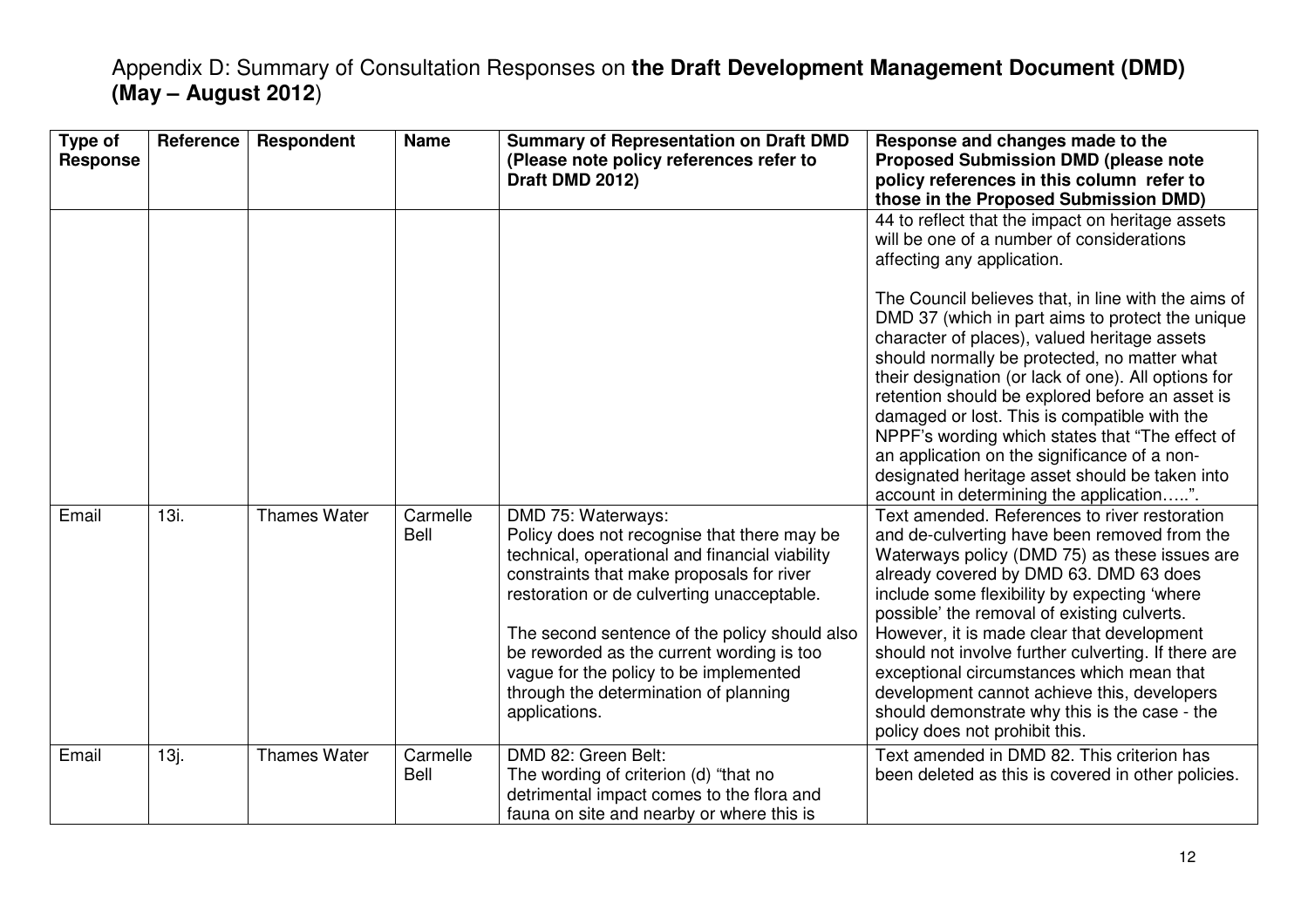| Type of<br><b>Response</b> | Reference | Respondent          | <b>Name</b>      | <b>Summary of Representation on Draft DMD</b><br>(Please note policy references refer to<br>Draft DMD 2012)                                                                                                                                                                                                                                                                                                                                                                                                                                                                                                                                                                                                                                                                                                                                                                                                                                                                                                               | Response and changes made to the<br><b>Proposed Submission DMD (please note</b><br>policy references in this column refer to<br>those in the Proposed Submission DMD)                                                                                                                                                                                                                                                                                                                                                                  |
|----------------------------|-----------|---------------------|------------------|---------------------------------------------------------------------------------------------------------------------------------------------------------------------------------------------------------------------------------------------------------------------------------------------------------------------------------------------------------------------------------------------------------------------------------------------------------------------------------------------------------------------------------------------------------------------------------------------------------------------------------------------------------------------------------------------------------------------------------------------------------------------------------------------------------------------------------------------------------------------------------------------------------------------------------------------------------------------------------------------------------------------------|----------------------------------------------------------------------------------------------------------------------------------------------------------------------------------------------------------------------------------------------------------------------------------------------------------------------------------------------------------------------------------------------------------------------------------------------------------------------------------------------------------------------------------------|
|                            |           |                     |                  | impossible, be minimised to a satisfactory<br>standard" should be deleted from the Policy.<br>The wording duplicates other policies in the<br>DPD and Core Strategy that seek to protect<br>nature conservation/biodiversity. Furthermore,<br>the current wording is unclear and not capable<br>of implementation through the determination<br>of planning applications.                                                                                                                                                                                                                                                                                                                                                                                                                                                                                                                                                                                                                                                  |                                                                                                                                                                                                                                                                                                                                                                                                                                                                                                                                        |
| Email                      | 13k.      | <b>Thames Water</b> | Carmelle<br>Bell | DMD 83: Urban Fringe:<br>The urban fringe policy does not clearly<br>identify the area to which it relates.<br>The lack of clarity as to the area that the<br>policy relates to is compounded by the lack of<br>a boundary being defined on the proposals<br>map. This lack of clarity is considered to be<br>unsound, as it would prevent the effective<br>implementation of the policy. To the extent to<br>which the Council may seek to apply this<br>policy to Thames Water's existing operational<br>sites including the Deephams Sewage Works<br>site, this is objected to.<br>Concern is also raised to the wording of the<br>policy as it appears to be seeking to extend<br>protection for the Green Belt out to adjoining<br>areas of land, without establishing the<br>evidence to justify this. Any potential impacts<br>on the Green Belt arising from development<br>proposals outside should be properly<br>assessed. There is however, no evidence set<br>out for defining an additional area (without a | Text amended. DMD 83 has been reworded to<br>reflect any development that is proposed<br>adjacent to the Green Belt. This negates the<br>need for a boundary to be drawn as the Green<br>Belt designation will assist in clarifying those<br>developments adjacent to the Green Belt.<br>The objective of this policy is to ensure a clear<br>distinction between the urban and rural uses.<br>The particular characteristics of this Borough<br>requires careful control to ensure creep<br>development doesn't harm the countryside. |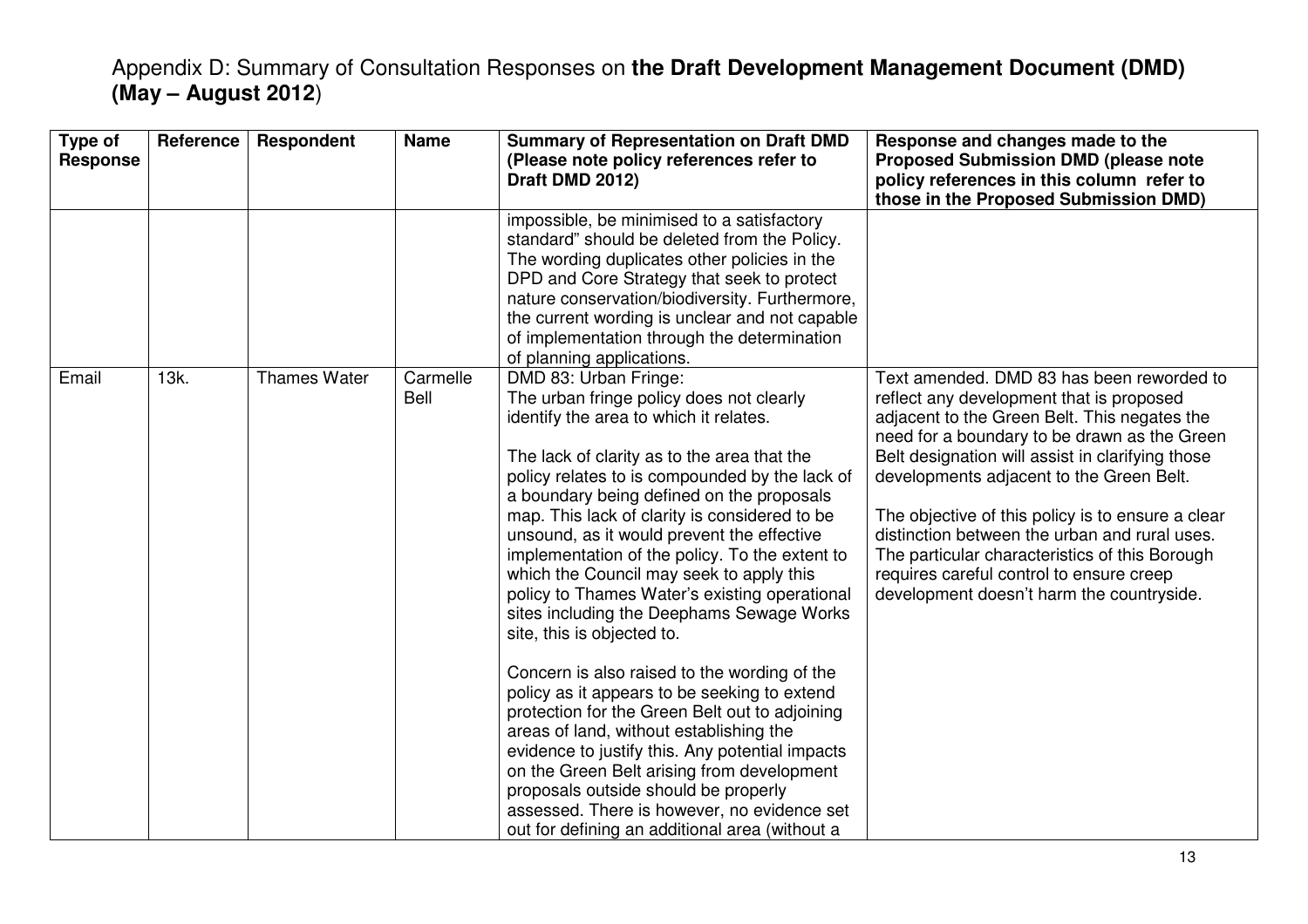| Type of<br><b>Response</b> | Reference | Respondent      | <b>Name</b>      | <b>Summary of Representation on Draft DMD</b><br>(Please note policy references refer to<br>Draft DMD 2012)                                                                                                                                                                                                                                                                                                                                 | Response and changes made to the<br><b>Proposed Submission DMD (please note</b><br>policy references in this column refer to<br>those in the Proposed Submission DMD) |
|----------------------------|-----------|-----------------|------------------|---------------------------------------------------------------------------------------------------------------------------------------------------------------------------------------------------------------------------------------------------------------------------------------------------------------------------------------------------------------------------------------------------------------------------------------------|-----------------------------------------------------------------------------------------------------------------------------------------------------------------------|
|                            |           |                 |                  | boundary) within which the provisions of<br>Policy DMD83 would apply.                                                                                                                                                                                                                                                                                                                                                                       |                                                                                                                                                                       |
| Email                      | 14a.      | Natural England | David<br>Hammond | <b>Comments on Sustainability Appraisal</b><br>(Paragraph $2.14$ – Table $2.3$ ):<br>Reference is made to conserving and<br>enhancing biodiversity, the Council needs to<br>consider the increase of biodiversity/green<br>infrastructure, where appropriate, alleviating<br>access deficiencies and fragmentation issues.<br>This will also link in with Chapter 16 of the<br>document on Biodiversity.                                    | Comments noted and have informed the<br>Sustainability Appraisal for the Proposed<br>Submission DMD.                                                                  |
| Email                      | 14b.      | Natural England | David<br>Hammond | <b>Comments on Sustainability Appraisal</b><br>(Table 2.4 Changes to the DMD following<br>Sustainability Appraisal):<br>This table includes references to ecological<br>improvements and ecologically important<br>sites, these changes are welcomed.                                                                                                                                                                                       | Comments noted and have informed the<br>Sustainability Appraisal for the Proposed<br>Submission DMD.                                                                  |
| Email                      | 14c.      | Natural England | David<br>Hammond | <b>Comments on Sustainability Appraisal</b><br>(Chapter 12: Climate):<br>Natural England welcomes the reference to<br>open spaces in this section and the role that<br>they can play in not just leisure recreation but<br>also climate change and health.<br>Paragraphs 12.14 and 12.18 refer to open<br>spaces/biodiversity as providing opportunity to<br>alleviate heat island affects and as a means of<br>adapting to Climate Change. | Comments noted and have informed the<br>Sustainability Appraisal for the Proposed<br>Submission DMD.                                                                  |
|                            |           |                 |                  | This reference and recognition of the wide role<br>of biodiversity is welcomed and to be                                                                                                                                                                                                                                                                                                                                                    |                                                                                                                                                                       |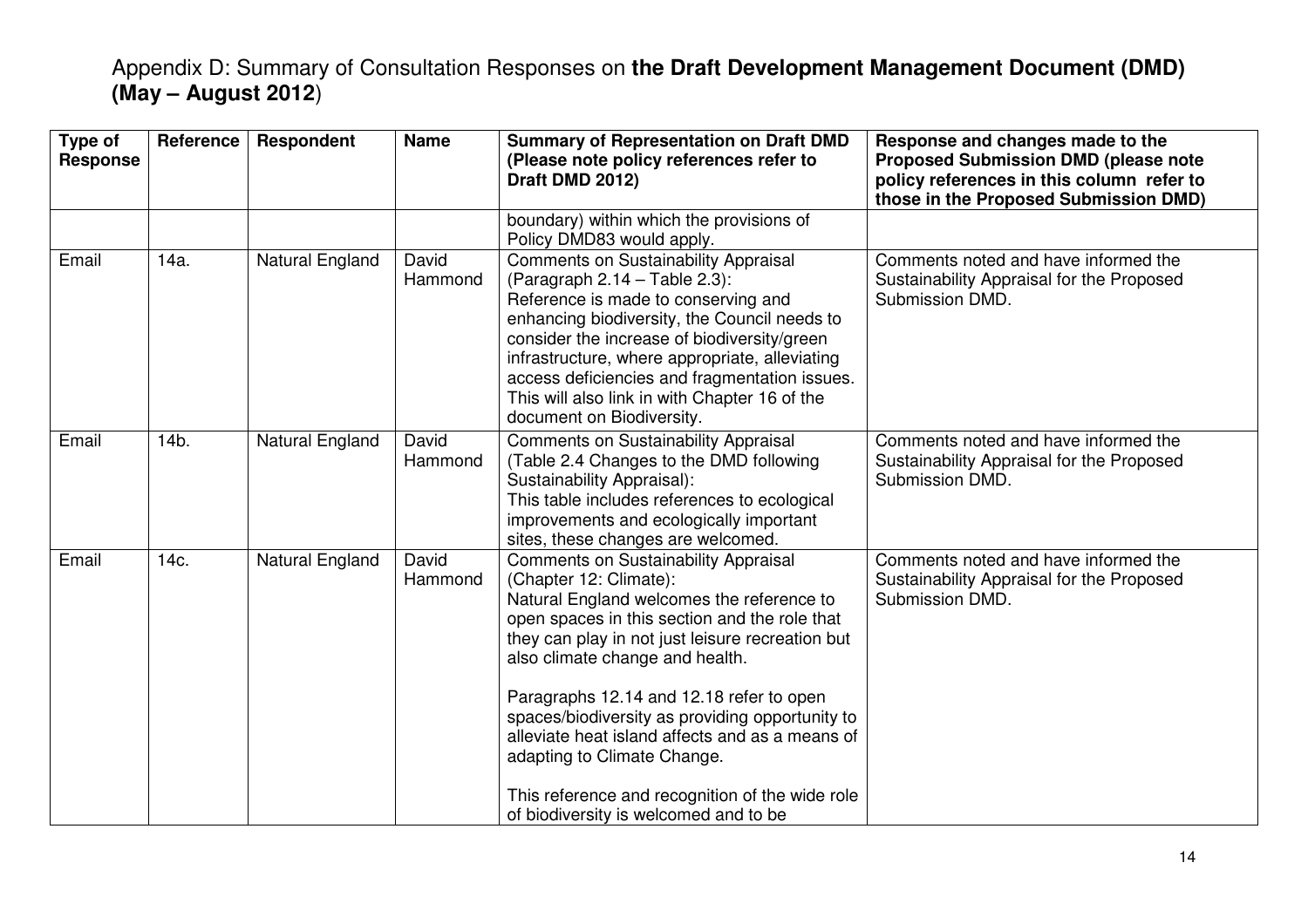| Type of<br><b>Response</b> | Reference | <b>Respondent</b> | <b>Name</b>      | <b>Summary of Representation on Draft DMD</b><br>(Please note policy references refer to<br>Draft DMD 2012)                                                                                                                                                                                                                                                                                                                                                                           | Response and changes made to the<br><b>Proposed Submission DMD (please note</b><br>policy references in this column refer to<br>those in the Proposed Submission DMD) |
|----------------------------|-----------|-------------------|------------------|---------------------------------------------------------------------------------------------------------------------------------------------------------------------------------------------------------------------------------------------------------------------------------------------------------------------------------------------------------------------------------------------------------------------------------------------------------------------------------------|-----------------------------------------------------------------------------------------------------------------------------------------------------------------------|
|                            |           |                   |                  | encouraged.                                                                                                                                                                                                                                                                                                                                                                                                                                                                           |                                                                                                                                                                       |
| Email                      | 14d.      | Natural England   | David<br>Hammond | <b>Comments on Sustainability Appraisal</b><br>(Chapter 16: Biodiversity):<br>Paragraph 16.8 regarding "green links/chains<br>is welcomed and to be encouraged.                                                                                                                                                                                                                                                                                                                       | Comments noted and have informed the<br>Sustainability Appraisal for the Proposed<br>Submission DMD.                                                                  |
|                            |           |                   |                  | The provision of ecological enhancements in<br>development, as referenced under paragraph<br>16.11 is welcomed and supported, and is in<br>line with paragraph 118 of the National<br>Planning Policy Framework. This approach<br>will also help increase as well as enhance the<br>provision of biodiversity and ecology potential<br>for the borough, and would be in line with our<br>comments above.                                                                              |                                                                                                                                                                       |
| Email                      | 14e.      | Natural England   | David<br>Hammond | Comments on Sustainability Appraisal:<br>Paragraph 16.8 regarding "green links/chains<br>is welcomed and to be encouraged.<br>The provision of ecological enhancements in<br>development, as referenced under paragraph<br>16.11 is welcomed and supported, and is in<br>line with paragraph 118 of the National<br>Planning Policy Framework. This approach<br>will also help increase as well as enhance the<br>provision of biodiversity and ecology potential<br>for the borough. | Comments noted and have informed the<br>Sustainability Appraisal for the Proposed<br>Submission DMD.                                                                  |
| Email                      | 14f.      | Natural England   | David<br>Hammond | DMD Policy 70 - 79:<br>These policies cover protection and<br>enhancement of green/open spaces and<br>ecology/biodiversity; however, the Council                                                                                                                                                                                                                                                                                                                                      | DMD 79: Ecological Enhancements, in particular,<br>will improve biodiversity/ecology within the<br>borough.                                                           |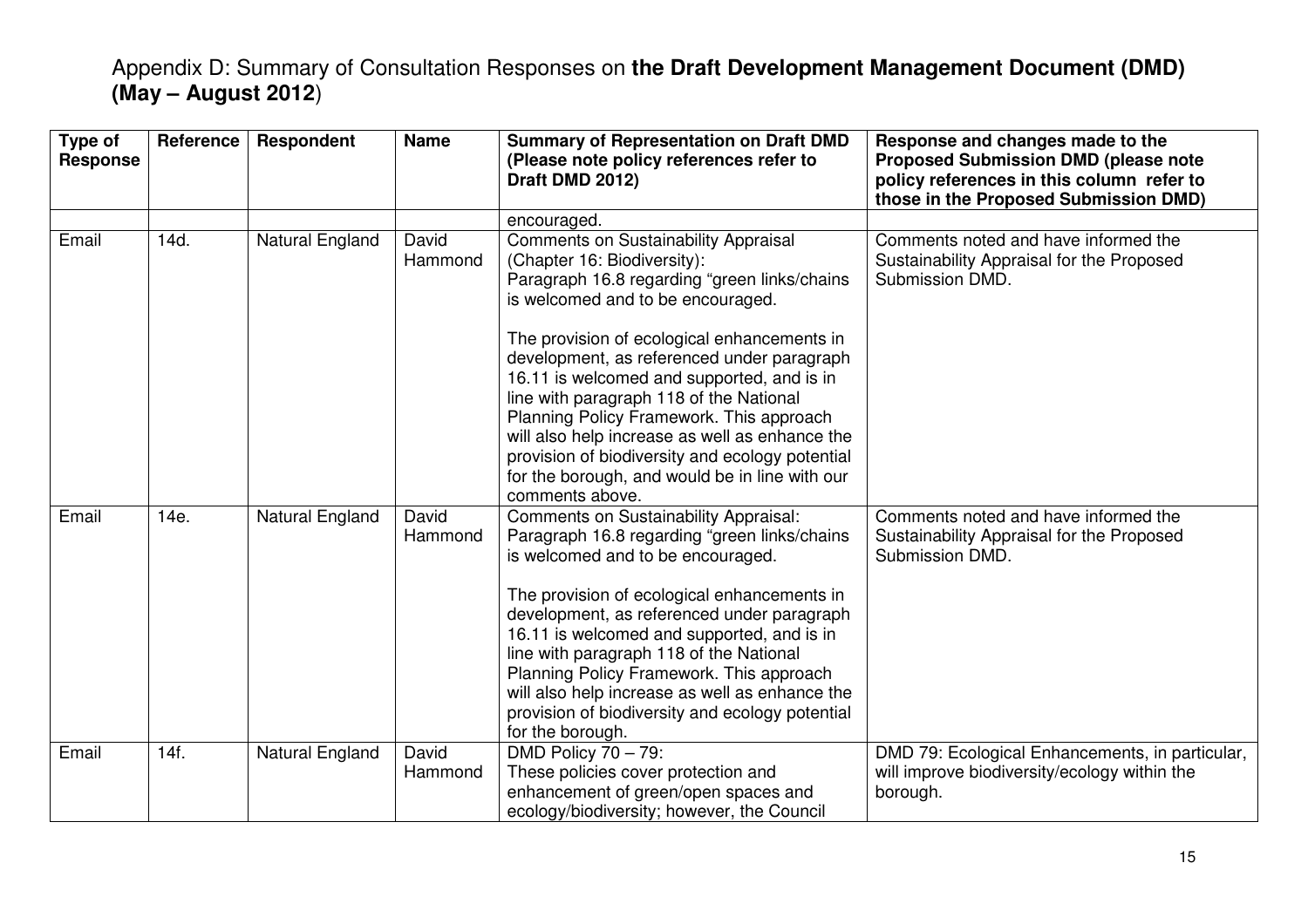| Type of<br><b>Response</b> | Reference | Respondent             | <b>Name</b>              | <b>Summary of Representation on Draft DMD</b><br>(Please note policy references refer to<br>Draft DMD 2012)                                                                                                                                    | Response and changes made to the<br><b>Proposed Submission DMD (please note</b><br>policy references in this column refer to<br>those in the Proposed Submission DMD)                                                                                                                                                                                                                                                                                                                                                                                                                                                                                                                                                                                                                                                                                                                                                                                                                                                                                                             |
|----------------------------|-----------|------------------------|--------------------------|------------------------------------------------------------------------------------------------------------------------------------------------------------------------------------------------------------------------------------------------|-----------------------------------------------------------------------------------------------------------------------------------------------------------------------------------------------------------------------------------------------------------------------------------------------------------------------------------------------------------------------------------------------------------------------------------------------------------------------------------------------------------------------------------------------------------------------------------------------------------------------------------------------------------------------------------------------------------------------------------------------------------------------------------------------------------------------------------------------------------------------------------------------------------------------------------------------------------------------------------------------------------------------------------------------------------------------------------|
|                            |           |                        |                          | may wish to revise the wording to include the<br>need to increase biodiversity/ecology within<br>the borough. This would strengthen the<br>document and link into paragraph 16.11 of the<br>Sustainability Appraisal.                          |                                                                                                                                                                                                                                                                                                                                                                                                                                                                                                                                                                                                                                                                                                                                                                                                                                                                                                                                                                                                                                                                                   |
| Email                      | 15a.      | Urban Design<br>London | <b>Esther</b><br>Kurland | DMD Policy 1 - High Quality Design Led<br>Development:<br>Is the By Design list the most appropriate<br>to define poor design? Suggests NPPF list<br>or inclusion of local criteria.<br>Need to add criteria about inclusion and<br>durability | DMD 37 text amended to make it clear that<br>inclusion and durability are included within the<br>policy.<br>By Design is considered to be the most<br>appropriate source: It has been a long-standing<br>source of guidance for practitioner and policy-<br>makers. It provides principles against which a<br>development can be tested rather than giving the<br>impression of an exhaustive list of requirements<br>or being too prescriptive.<br>For local requirements to be useful, they would<br>have to be much more specific, but the borough<br>contains a huge variation of areas and<br>development scenarios. It would be difficult to<br>produce useful borough-wide policy. However,<br>AAPs, SPDs and development briefs can be<br>used to set out how the principles of design<br>should be applied in specific scenarios/locations.<br>"inclusion" is covered by the "ease of access"<br>criterion. Text has been added to policy to make<br>this explicit.<br>"Durability" has been added to the "adaptable"<br>category. Both are about longevity, and a place |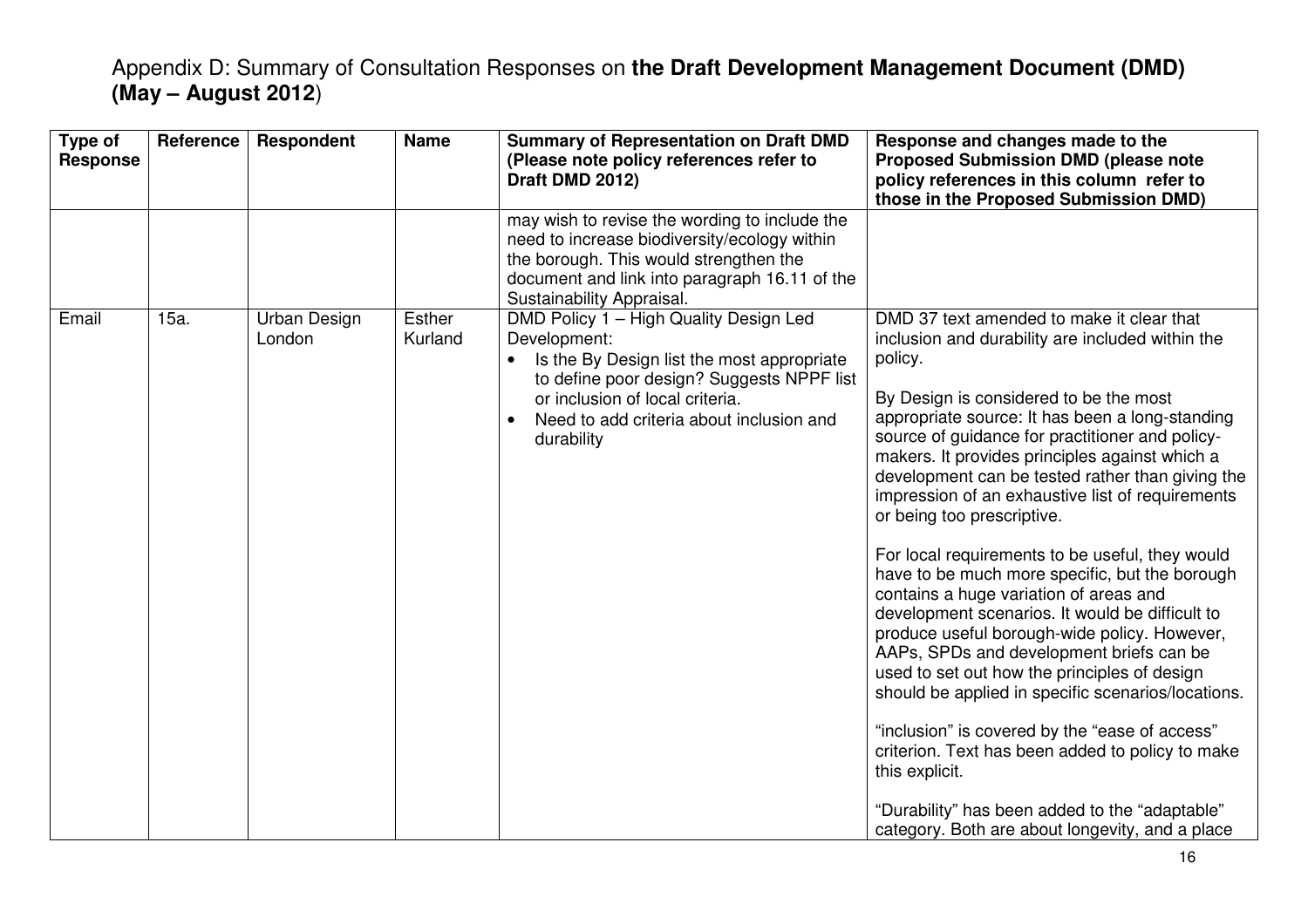| Type of<br><b>Response</b> | Reference | Respondent                                      | <b>Name</b>       | <b>Summary of Representation on Draft DMD</b><br>(Please note policy references refer to<br>Draft DMD 2012)                                                                                                                                                                                                                                                       | Response and changes made to the<br><b>Proposed Submission DMD (please note</b><br>policy references in this column refer to<br>those in the Proposed Submission DMD)                                                                                                                                                                |
|----------------------------|-----------|-------------------------------------------------|-------------------|-------------------------------------------------------------------------------------------------------------------------------------------------------------------------------------------------------------------------------------------------------------------------------------------------------------------------------------------------------------------|--------------------------------------------------------------------------------------------------------------------------------------------------------------------------------------------------------------------------------------------------------------------------------------------------------------------------------------|
|                            |           |                                                 |                   |                                                                                                                                                                                                                                                                                                                                                                   | that is truly durable must be adaptable to prevent<br>premature loss of the structure due to a change<br>of use. Text has been added to the policy to<br>make this explicit.                                                                                                                                                         |
| Email                      | 15b.      | Urban Design<br>London                          | Esther<br>Kurland | DMD Policy 1 - High Quality Design Led<br>Development:<br>Question how criteria relate to individual<br>buildings.                                                                                                                                                                                                                                                | No change to DMD 37. The By Design objectives<br>can be applied at any scale. Detail on specific<br>application would depend on a huge number of<br>factors and could not be covered in sufficient<br>detail in the DMD.                                                                                                             |
| Email                      | 15c.      | Urban Design<br>London                          | Esther<br>Kurland | DMD Policy 1 - High Quality Design Led<br>Development:<br>What about requiring the use of design review<br>in line with NPPF?                                                                                                                                                                                                                                     | Text added to DMD 38: "Where appropriate,<br>applications will be considered at design review<br>panels. The advice of the panel will be a material<br>consideration when assessing the application<br>against policies within this DPD."                                                                                            |
| Email                      | 16a.      | Lee Valley<br><b>Regional Park</b><br>Authority | Claire<br>Martin  | DMD should include a policy to guide future<br>development within the Lee Valley Regional<br>Park in accordance with the Park's remit and<br>Park Development Framework (PDF)<br>proposals in terms of the protection and<br>management of the Park and the public<br>enjoyment of its leisure, nature conservation,<br>recreation and sporting resources         | The policy objectives suggested as part of a new<br>LVRP policy are already covered by the Core<br>Strategy Policies 11, 12, 35, 41, 44, 75, 78, and<br>more detailed site specific proposals can be<br>considered as part of the Central Leeside Area<br>Action Plan and Ponders End Waterfront<br>Supplementary Planning Document. |
| Email                      | 16b.      | Lee Valley<br><b>Regional Park</b><br>Authority | Claire<br>Martin  | DMD should include a policy that supports<br>appropriate development in the Park that<br>would be used in conjunction with Core<br>Strategy Policy 35 and the framework it<br>establishes to improve both access to the<br>Park and its recreational potential.<br>Suggest the following wording to be used: the<br>council supports the Lee Valley Regional Park | The policy objectives suggested as part of a new<br>LVRP policy are already covered by the Core<br>Strategy Policies 11, 12, 35, 41, 44, 75, 78, and<br>more detailed site specific proposals can be<br>considered as part of the Central Leeside Area<br>Action Plan and Ponders End Waterfront<br>Supplementary Planning Document. |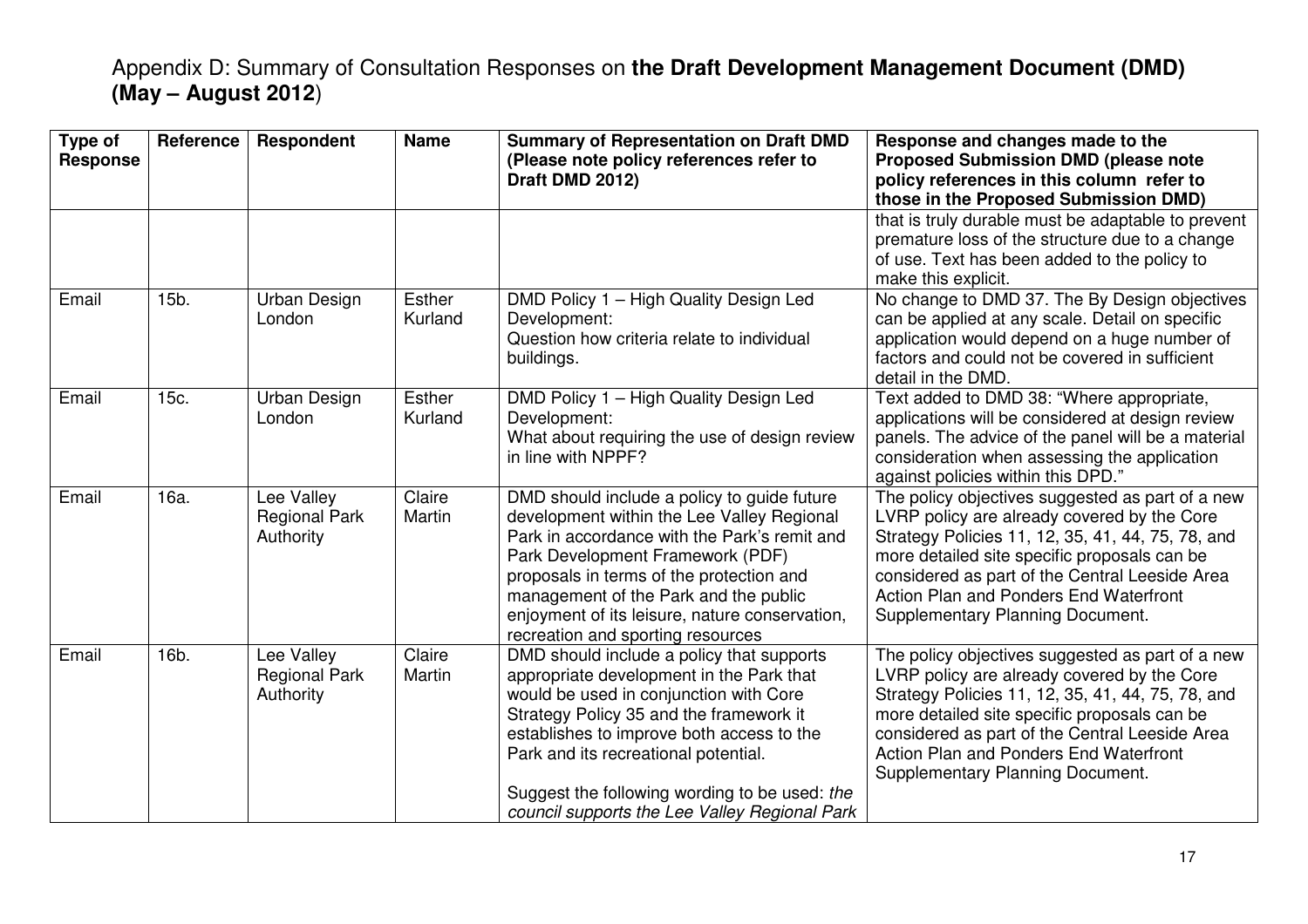| Type of<br>Reference<br><b>Response</b> | Respondent | <b>Name</b> | <b>Summary of Representation on Draft DMD</b><br>(Please note policy references refer to<br>Draft DMD 2012)                                                                                                                                                                                                                                                                                                                                                                                                                                                                                                                                                                                                                                                                                                                                                                                                                                                                                                                                                                                                                                                                                                                                                                                                                                                                                                                                                                                            | Response and changes made to the<br><b>Proposed Submission DMD (please note</b><br>policy references in this column refer to<br>those in the Proposed Submission DMD) |
|-----------------------------------------|------------|-------------|--------------------------------------------------------------------------------------------------------------------------------------------------------------------------------------------------------------------------------------------------------------------------------------------------------------------------------------------------------------------------------------------------------------------------------------------------------------------------------------------------------------------------------------------------------------------------------------------------------------------------------------------------------------------------------------------------------------------------------------------------------------------------------------------------------------------------------------------------------------------------------------------------------------------------------------------------------------------------------------------------------------------------------------------------------------------------------------------------------------------------------------------------------------------------------------------------------------------------------------------------------------------------------------------------------------------------------------------------------------------------------------------------------------------------------------------------------------------------------------------------------|-----------------------------------------------------------------------------------------------------------------------------------------------------------------------|
|                                         |            |             | Authority's (LVRPA) Park Development<br>Framework (PDF) adopted Area Proposals<br>schedule for the area of the Park within<br>Enfield. These will be treated as a material<br>consideration in the determining of planning<br>applications in this area. In summary the<br>current proposals address: a) development of<br>Picketts Lock as a strategic leisure destination<br>with enhanced pedestrian routes through to<br>the site from Ponders End station and better<br>connections from the towpath via a new<br>pedestrian/cycle bridge; b) bringing land either<br>side of the North Circular Road back into<br>leisure use, creating new habitats and access<br>to nature opportunities; c) protection of King<br>George's and William Girling Reservoirs as<br>nationally important habitats for waterbirds; d)<br>delivery of waterside visitor facilities, footpaths<br>and nature trails as part of the Ponders End<br>waterfront project; e) increasing recreational<br>use of the waterways and enhanced<br>opportunities for pedestrians and cyclists<br>throughout the park; f) protection of Rammey<br>Marsh East as a site of special biodiversity<br>interest and future provision of recreation and<br>leisure facilities on Rammey Marsh west; g)<br>on-going investment in Myddelton House and<br>Gardens as a key visitor attraction and<br>heritage resource; this policy is in conjunction<br>with Core Strategy Policy 35.<br>Justification text provided to support policy |                                                                                                                                                                       |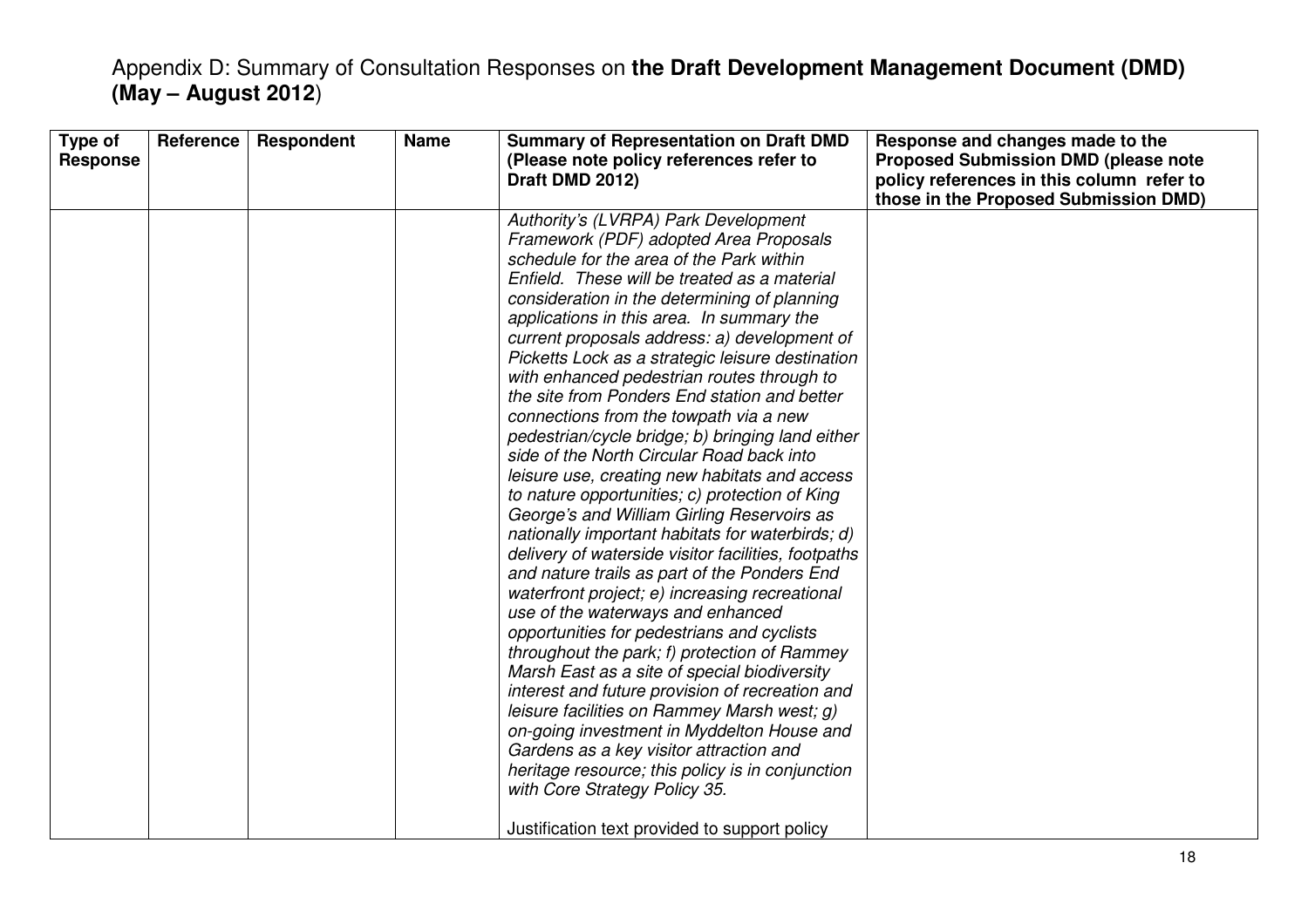| Type of<br><b>Response</b> | Reference | Respondent                                      | <b>Name</b>      | <b>Summary of Representation on Draft DMD</b><br>(Please note policy references refer to<br>Draft DMD 2012)                                                                                                                                                                                                                                                                                                                                                                                                                                                      | Response and changes made to the<br><b>Proposed Submission DMD (please note</b><br>policy references in this column refer to<br>those in the Proposed Submission DMD)                                                                                                                                                                                                                                                                                                   |
|----------------------------|-----------|-------------------------------------------------|------------------|------------------------------------------------------------------------------------------------------------------------------------------------------------------------------------------------------------------------------------------------------------------------------------------------------------------------------------------------------------------------------------------------------------------------------------------------------------------------------------------------------------------------------------------------------------------|-------------------------------------------------------------------------------------------------------------------------------------------------------------------------------------------------------------------------------------------------------------------------------------------------------------------------------------------------------------------------------------------------------------------------------------------------------------------------|
|                            |           |                                                 |                  | above:                                                                                                                                                                                                                                                                                                                                                                                                                                                                                                                                                           |                                                                                                                                                                                                                                                                                                                                                                                                                                                                         |
| Email                      | 16c.      | Lee Valley<br><b>Regional Park</b><br>Authority | Claire<br>Martin | DMD 74: (Playing Pitches):<br>Welcomes the draft policy support for leisure<br>development within the park at Picketts Lock<br>provided by DMD 29 and DMD 90 – but is<br>concerned that statements within other draft<br>policies prevent the Authority from realising its<br>preferred level of investment at Picketts Lock.<br>Concerned that proposal options for 5-a-side<br>sports pitches would be prevented by DMD 74<br>- resisting the applications for artificial pitches<br>incorporating flood lighting on Metropolitan<br>Open Land and Green Belt. | No change to DMD 74. The Council has recently<br>gathered information on the need and capacity<br>for artificial grass pitches which have been<br>informed the latest Open Space Assessment.<br>The aim of the policies is to ensure that more<br>intensified uses e.g. Artificial grass pitches stay<br>in or close to areas where they are better served<br>by public transport and do not add pressure to<br>developing on the open space to accommodate<br>parking. |
| Email                      | 16d.      | Lee Valley<br><b>Regional Park</b><br>Authority | Claire<br>Martin | DMD 44: Tall Buildings:<br>Hotel development may be prevented by<br>policy restrictions on the height of buildings<br>within the Green Belt by DMD 90 and DMD<br>44.                                                                                                                                                                                                                                                                                                                                                                                             | DMD 43 (Tall Buildings) is in conformity with the<br>NPPF, no additional pressure should be placed<br>on the Green Belt through uncontrolled building<br>heights.                                                                                                                                                                                                                                                                                                       |
| Email                      | 16e.      | Lee Valley<br><b>Regional Park</b><br>Authority | Claire<br>Martin | DMD 75: Waterways:<br>Support elements of DMD 75, however whilst<br>it is acknowledged that the waterways can<br>perform many functions the Authority is<br>concerned that the policy should allow for<br>some sensitivity in how these various roles<br>are delivered for example, in terms of<br>pedestrian/cycle, access is usually restricted<br>to one bank of the waterway, retaining the<br>other side for wildlife and habitat<br>enhancements to improve biodiversity.<br>Allowing access on both sides of the                                          | Text amended for DMD 75. Policy has been<br>amended and now only refers to maximising<br>opportunities to provide publicly accessible<br>greenways or shared routes.                                                                                                                                                                                                                                                                                                    |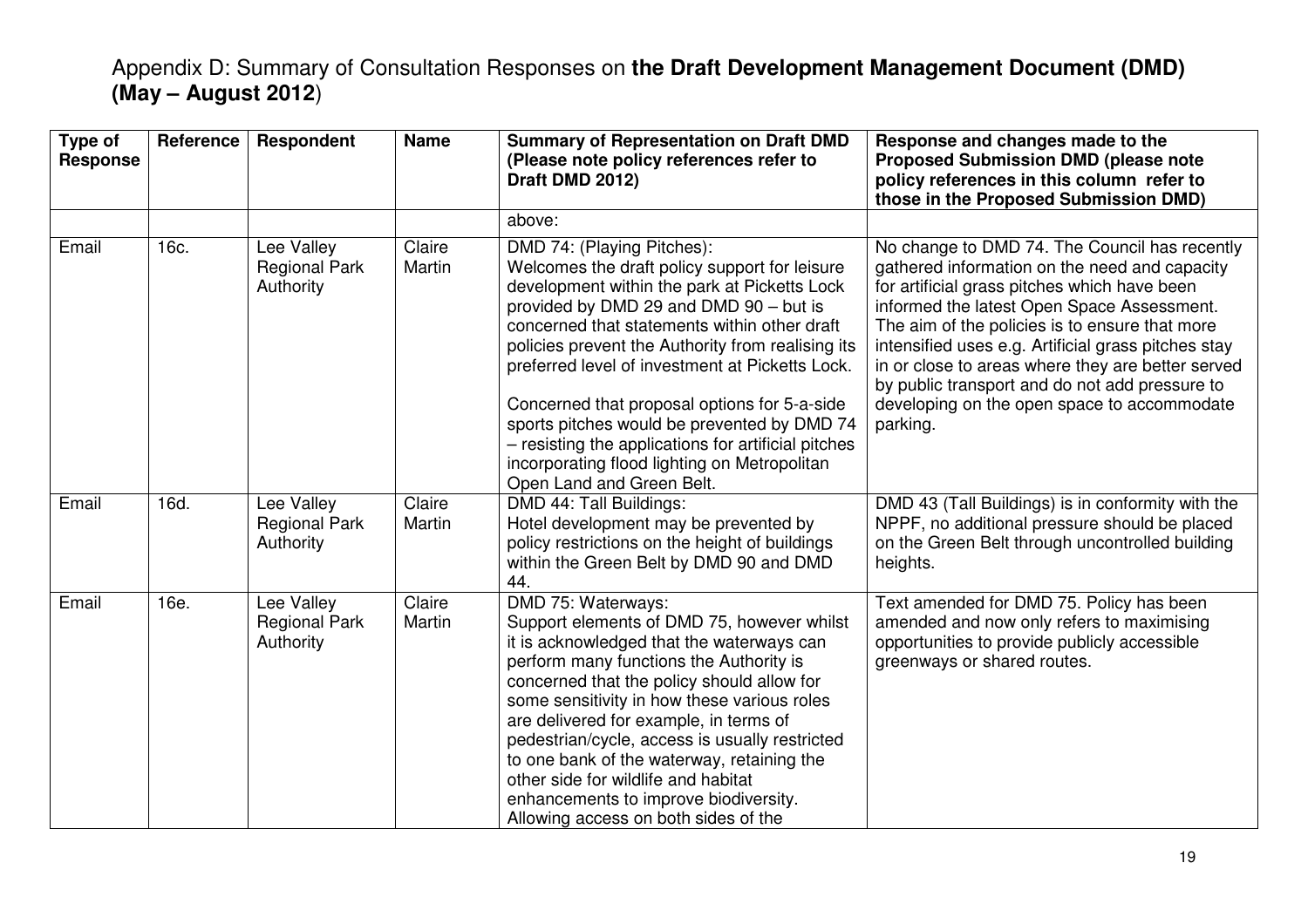| Type of<br><b>Response</b> | Reference | Respondent                                      | <b>Name</b>      | <b>Summary of Representation on Draft DMD</b><br>(Please note policy references refer to<br>Draft DMD 2012)                                                                                                                                                                                                                                                                                                                                                                                                                                  | Response and changes made to the<br><b>Proposed Submission DMD (please note</b><br>policy references in this column refer to<br>those in the Proposed Submission DMD)                                                                                  |
|----------------------------|-----------|-------------------------------------------------|------------------|----------------------------------------------------------------------------------------------------------------------------------------------------------------------------------------------------------------------------------------------------------------------------------------------------------------------------------------------------------------------------------------------------------------------------------------------------------------------------------------------------------------------------------------------|--------------------------------------------------------------------------------------------------------------------------------------------------------------------------------------------------------------------------------------------------------|
|                            |           |                                                 |                  | waterway will limit the success of biodiversity<br>enhancements and undermine the waterways<br>function as an ecological corridor. Consider<br>that the policy is re-drafted to take this on<br>board.                                                                                                                                                                                                                                                                                                                                       |                                                                                                                                                                                                                                                        |
| Email                      | 16f.      | Lee Valley<br><b>Regional Park</b><br>Authority | Claire<br>Martin | DMD 75: Waterways:<br>The use of the waterways as a transport<br>corridor will need to take account of existing<br>and future leisure use of the waterways<br>Suggest to include the following under DMD<br>75 under sub section Freight as follows: The<br>Council is supportive of maximising the<br>transportation of freight by utilising Enfield's<br>connection to the Lee Navigation, where both<br>industry and the Edmonton EcoPark are<br>located, provided that there is no adverse<br>impact on the leisure use of the waterways | Text amended for DMD 75. Additional wording in<br>paragraph 10.4.5 has been incorporated to<br>reflect opportunities to utilise Enfield's connection<br>to the Lee Navigation.                                                                         |
| Email                      | 16g.      | Lee Valley<br><b>Regional Park</b><br>Authority | Claire<br>Martin | DMD 75: Waterways:<br>Supports the use of the waterways for<br>recreational cruising and the associated need<br>for visitor and casual moorings, but consider<br>that the Moorings element of DMD policy 75<br>should also include a line at the end of part 2<br>of the policy to ensure <i>that there is no</i><br>adverse impact on the leisure use of the<br>waterways<br>Seeks an amendment to DMD 75 to ensure<br>consistency with the London Plan (LP policy<br>7.27) and that differentiates between                                 | Glossary text amended. Definitions now<br>included. The definitions have been taken from<br>the Canal & River Trust website. For the purpose<br>of this policy, moorings would include leisure<br>moorings; residential mooring, and trade<br>mooring. |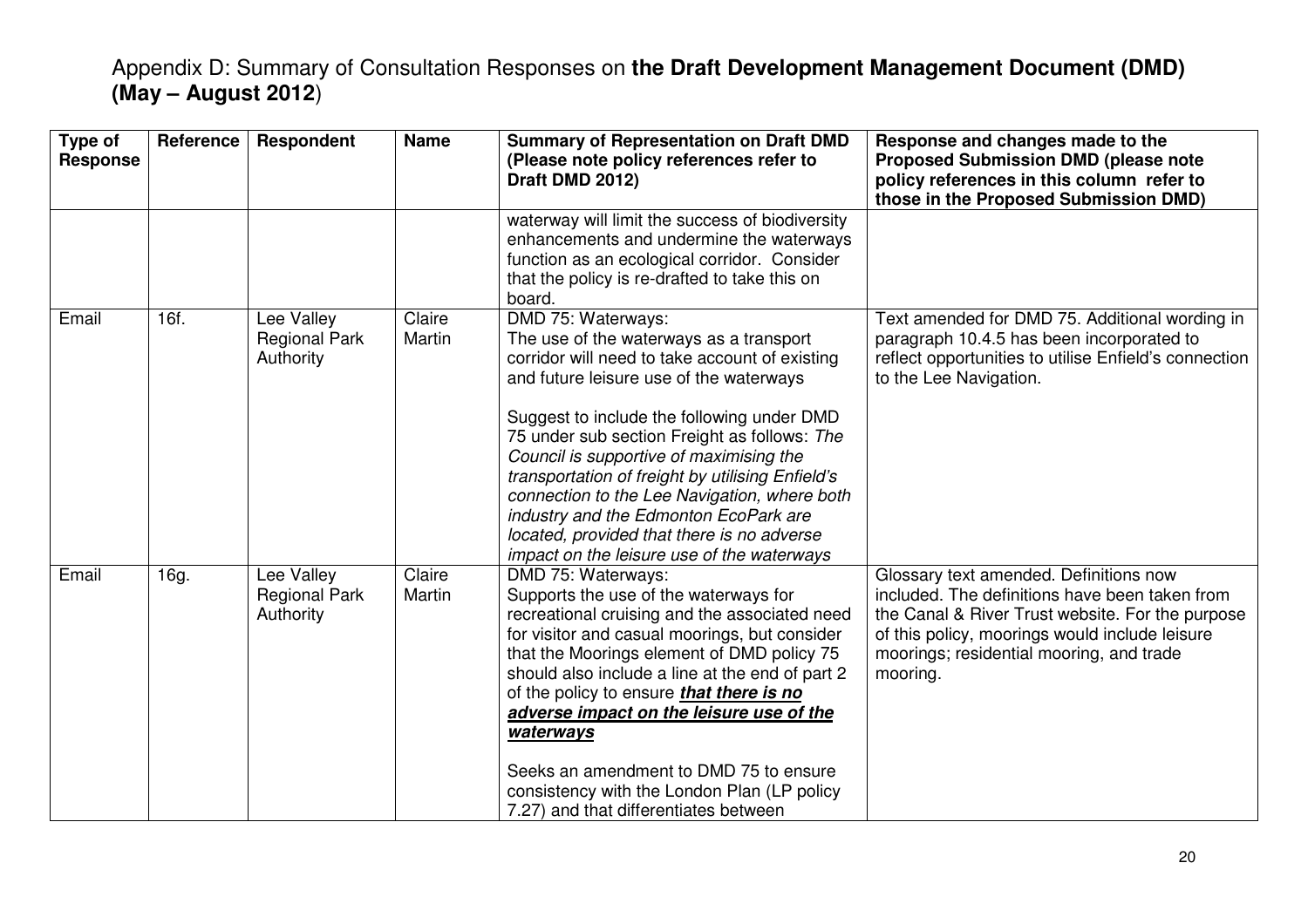| Type of<br><b>Response</b> | Reference | Respondent                                     | <b>Name</b>      | <b>Summary of Representation on Draft DMD</b><br>(Please note policy references refer to<br>Draft DMD 2012)                                                                                                                                                                                                                                                                                          | Response and changes made to the<br><b>Proposed Submission DMD (please note</b><br>policy references in this column refer to<br>those in the Proposed Submission DMD)                                                                                                                                                                                                                                      |
|----------------------------|-----------|------------------------------------------------|------------------|------------------------------------------------------------------------------------------------------------------------------------------------------------------------------------------------------------------------------------------------------------------------------------------------------------------------------------------------------------------------------------------------------|------------------------------------------------------------------------------------------------------------------------------------------------------------------------------------------------------------------------------------------------------------------------------------------------------------------------------------------------------------------------------------------------------------|
|                            |           |                                                |                  | recreational/visitor moorings and residential<br>moorings to ensure that residential moorings<br>are not promoted as acceptable development<br>within the Park.                                                                                                                                                                                                                                      |                                                                                                                                                                                                                                                                                                                                                                                                            |
| Email                      | 17a.      | Conservation<br><b>Advisory Group</b><br>(CAG) | Dennis<br>Stacey | Chapter 7: Built Environment:<br>Policies relating to heritage assets are<br>fragmented. Policies/guidance are spread<br>across documents (Core Strategy, DMD) and<br>there is concern that it will be difficult to<br>navigate by developers.                                                                                                                                                       | No change. This is not a content issue. The plan<br>making system necessitated a degree of<br>fragmentation by requiring the production of a<br>number of DPDs. Cross-references are already<br>provided in the policy. Consideration will also be<br>given to combining policy into a Local Plan as<br>part of a revision of the Core Strategy.                                                           |
| Email                      | 17b.      | Conservation<br><b>Advisory Group</b><br>(CAG) | Dennis<br>Stacey | <b>Appendix: Conservation Statements:</b><br>Conservation Statement not tied to any policy<br>on conservation areas.                                                                                                                                                                                                                                                                                 | No change. Heritage Statements are required<br>under DMD policy 44 (point 3 and paragraphs<br>$6.5.7 - 6.5.8$ ).                                                                                                                                                                                                                                                                                           |
| Email                      | 17c.      | Conservation<br><b>Advisory Group</b><br>(CAG) | Dennis<br>Stacey | <b>Appendix: Conservation Statements:</b><br>Conservation Statement does not have<br>sufficient prominence in the document in line<br>with its importance. Similar comment for<br>character appraisals and management plans.                                                                                                                                                                         | No change. Heritage Statements are discussed<br>explicitly in policy 44.<br>Similarly, the need to respond to conservation<br>area character appraisals is covered in<br>paragraph 6.5.8 and in the Heritage Statements<br>Appendix.                                                                                                                                                                       |
| Email                      | 17d.      | <b>CAG</b>                                     | Dennis<br>Stacey | <b>Appendix: Conservation Statements:</b><br>Language in conservation statement is too<br>vague:<br>"where one is required"<br>"if deemed necessary"<br>$\bullet$<br>"seek advice" from whom?<br>$\bullet$<br>"a reasoned explanation etc?"<br>$\bullet$<br>Who deems what is "relevant evidence<br>based documents relating to the heritage<br>asset"<br>Similar concerns throughout. Sections 3(d) | Text in Appendix on Heritage Statements<br>amended. As is the case for all planning<br>applications, the Council's development<br>management team need to make a judgement on<br>what documents are relevant to the consideration<br>of the application. This will be informed by<br>consultation responses and the expert advice of<br>heritage officers, professionals and organisations<br>as required. |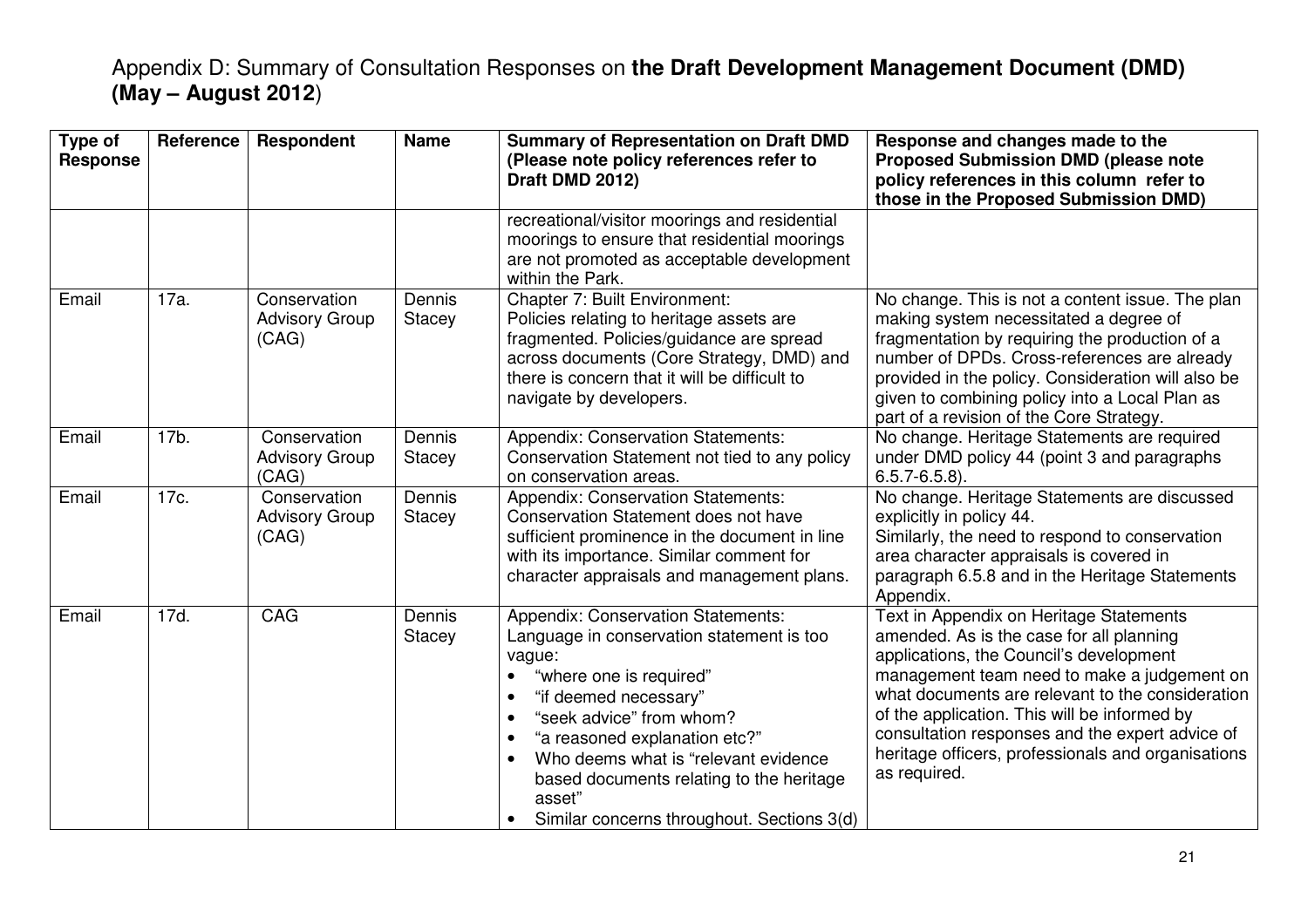| Type of<br><b>Response</b> | <b>Reference</b> | Respondent                                     | <b>Name</b>        | <b>Summary of Representation on Draft DMD</b><br>(Please note policy references refer to<br>Draft DMD 2012)                                                                                                                                                                                                                                                                                                                                                                                       | Response and changes made to the<br><b>Proposed Submission DMD (please note</b><br>policy references in this column refer to<br>those in the Proposed Submission DMD)                                                                              |
|----------------------------|------------------|------------------------------------------------|--------------------|---------------------------------------------------------------------------------------------------------------------------------------------------------------------------------------------------------------------------------------------------------------------------------------------------------------------------------------------------------------------------------------------------------------------------------------------------------------------------------------------------|----------------------------------------------------------------------------------------------------------------------------------------------------------------------------------------------------------------------------------------------------|
|                            |                  |                                                |                    | - 6 mentioned specifically.                                                                                                                                                                                                                                                                                                                                                                                                                                                                       |                                                                                                                                                                                                                                                    |
| Email                      | 17e.             | CAG                                            | Dennis<br>Stacey   | Concern that heritage officers will not be able<br>to cope with the amount of advice the DMD<br>requires them to give.                                                                                                                                                                                                                                                                                                                                                                            | Comments noted. The development<br>management team have a dedicated resource.                                                                                                                                                                      |
| Email                      | 18a.             |                                                | K. Jetha           | Request that the MOL designation is<br>extended to include land to the west of the<br>running track at Enfield College.                                                                                                                                                                                                                                                                                                                                                                           | The proposed area for MOL designation has<br>planning permission for a new school. It is<br>therefore not considered appropriate to include it<br>within MOL.                                                                                      |
| Email                      | 19a.             | <b>Theatres Trust</b>                          | Rose<br>Freeman    | DMD 21: Community Facilities:<br>Support the draft document, but with one<br>comment regarding DMD 21 para.4.1.11.<br>Support DMD 21 because it protects existing<br>community facilities which includes arts and<br>cultural facilities at para.4.1.3. However<br>para.4.1.11 only advises use classes D1 and<br>D2 and for clarity and comprehensive<br>guidance there should also be a mention of<br>sui generis uses such as theatres which<br>require planning permission for change of use. | Text amended. This list at para 3.1.1 is not<br>intended to include a comprehensive list of<br>community facility use classes. However, the<br>wording has been expanded to include sui<br>generis uses such as theatres.                          |
| Email                      | 19b.             | <b>Theatres Trust</b>                          | Rose<br>Freeman    | Support DMD 37 as it recognises the<br>importance of the contribution entertainment<br>and arts venues have to the evening<br>economy. Likewise, DMD 43 includes good<br>design for future leisure and cultural facilities                                                                                                                                                                                                                                                                        | Comments noted.                                                                                                                                                                                                                                    |
| Email                      | 20a.             | Attwaters<br>Jameson Hill<br><b>Solicitors</b> | Salvatore<br>Amico | Since Draft DMD Policy 82 Protecting the<br>Green Belt refers to the fact that "applications"<br>for inappropriate development within the<br>Green Belt will be refused", it is essential that<br>explanatory text accurately reflects<br>the<br>National Guidance in its statement of the                                                                                                                                                                                                        | DMD 82 (paragraph 11.1.1) text amended.<br>References to appropriate development have<br>been deleted and replaced with cross references<br>to the NPPF. The Policy should be read<br>alongside other policies in the Chapter including<br>DMD 89. |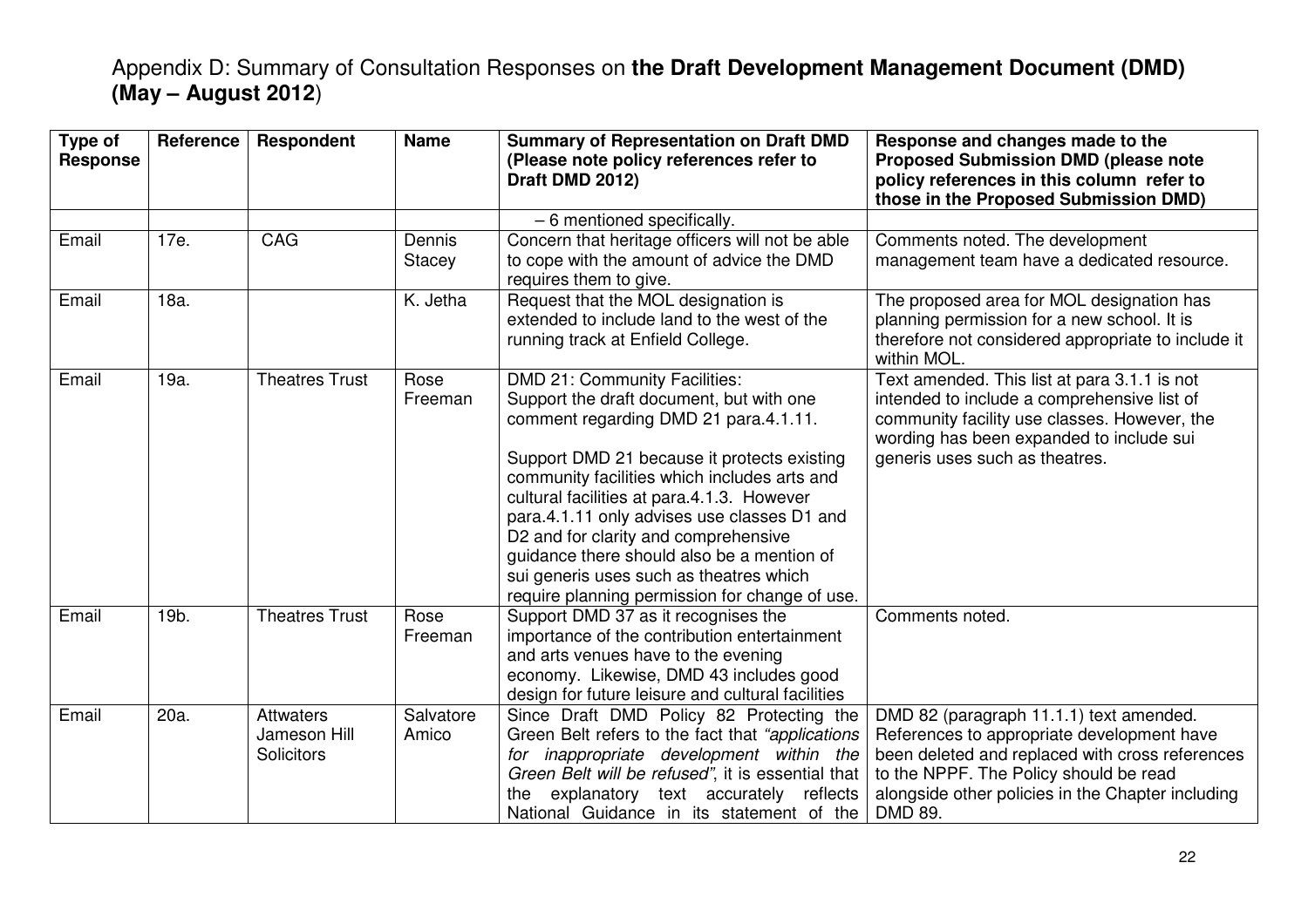| Type of<br><b>Response</b> | <b>Reference</b> | <b>Respondent</b>                                     | <b>Name</b>        | <b>Summary of Representation on Draft DMD</b><br>(Please note policy references refer to<br>Draft DMD 2012)                                                                                                                                                                                                                                                                                                                                                                                                                                                                                                                                                                                                                                         | Response and changes made to the<br><b>Proposed Submission DMD (please note</b><br>policy references in this column refer to<br>those in the Proposed Submission DMD) |
|----------------------------|------------------|-------------------------------------------------------|--------------------|-----------------------------------------------------------------------------------------------------------------------------------------------------------------------------------------------------------------------------------------------------------------------------------------------------------------------------------------------------------------------------------------------------------------------------------------------------------------------------------------------------------------------------------------------------------------------------------------------------------------------------------------------------------------------------------------------------------------------------------------------------|-----------------------------------------------------------------------------------------------------------------------------------------------------------------------|
|                            |                  |                                                       |                    | definition of such inappropriate development.<br>Accordingly it is requested that paragraph<br>12.1.3 of the DMD be revised to accurately<br>refer to all the exceptions to inappropriate<br>development set out in paragraph 89 of the<br>NPPF. Failure to do so would undermine the<br>document's 'soundness' since it would not be<br>consistent with relevant national policy.                                                                                                                                                                                                                                                                                                                                                                  |                                                                                                                                                                       |
| Email                      | 20b.             | <b>Attwaters</b><br>Jameson Hill<br><b>Solicitors</b> | Salvatore<br>Amico | DMD 91: Crews Hill: Concerned that the<br>specific policies drafted for the Crews Hill<br>Area do not provide adequate support for the<br>continued business growth of established<br>buildings as foreseen by the Core Strategy<br>and in accordance with the new NPPF.                                                                                                                                                                                                                                                                                                                                                                                                                                                                            | Comments noted. DMD 90 and 91 support<br>development if it meets the criteria.                                                                                        |
| Email                      | 20c.             | <b>Attwaters</b><br>Jameson Hill<br><b>Solicitors</b> | Salvatore<br>Amico | DMD 91: Crews Hill<br>It is not considered that this approach is<br>consistent with the new Framework which<br>indicates that there should be a presumption<br>in favour of sustainable development and that<br>this should take into account the economic<br>and social, as well as the environmental<br>advantages of any new development.<br>Significant restrictions apply to the Crews Hill<br>Defined Area as a result of its Green Belt<br>designation. Specific policies relating to the<br>area should not impose further restrictions by<br>requiring<br>significant<br>environmental<br>advantages but should reflect the presumption<br>in favour of sustainable development set out<br>in up to date national policy. This would allow | DMD 90 and 91 support development if it meets<br>the criteria. For clarification, a definition of<br>"Garden Centre" has been added to Glossary.                      |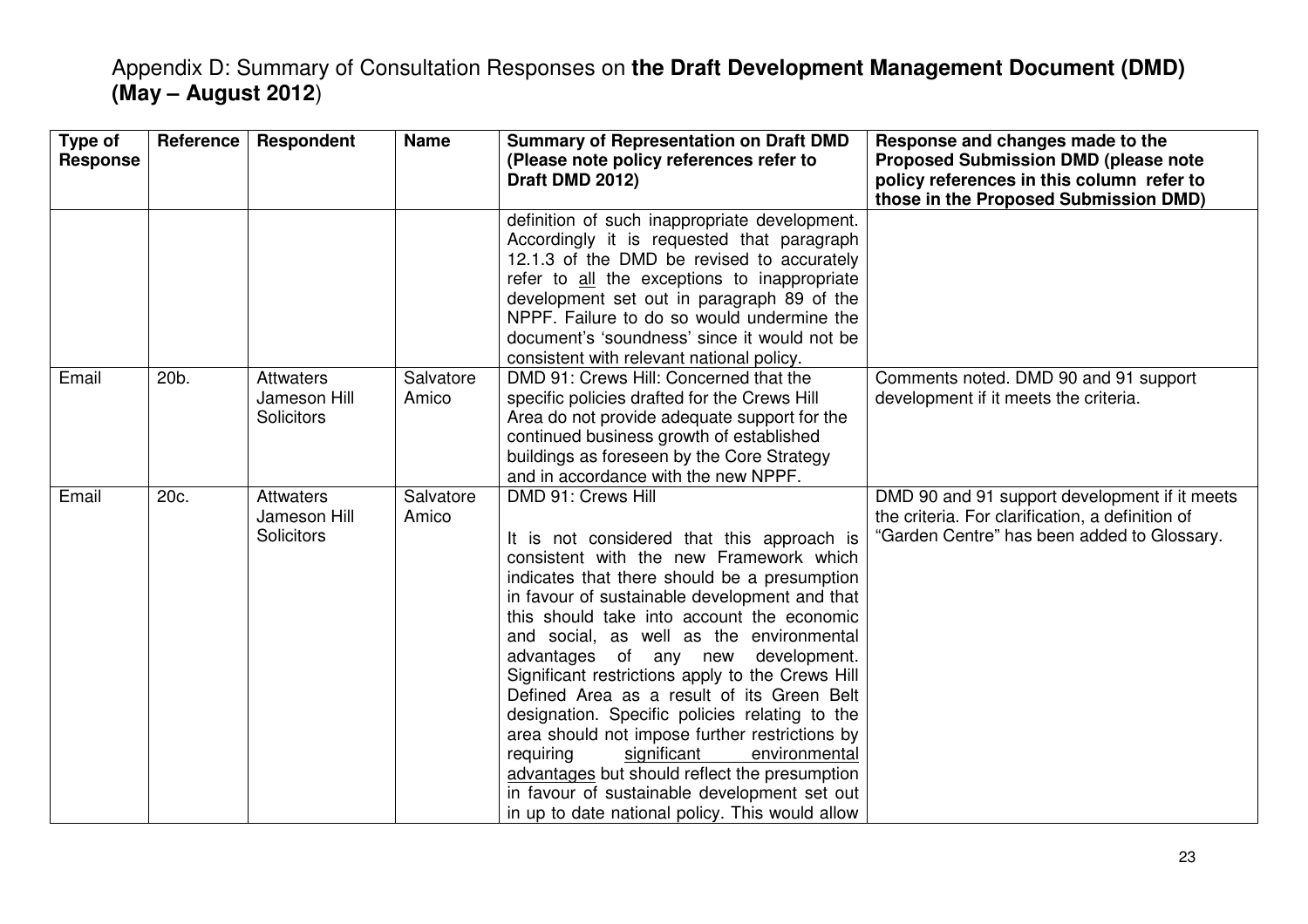| Type of<br><b>Response</b> | Reference | <b>Respondent</b>         | <b>Name</b> | <b>Summary of Representation on Draft DMD</b><br>(Please note policy references refer to<br>Draft DMD 2012)                                                                                                                                                                                                                                                                                                                                                                                                                                                                | Response and changes made to the<br><b>Proposed Submission DMD (please note</b><br>policy references in this column refer to<br>those in the Proposed Submission DMD)                                                                                                                                                                                                                                                              |
|----------------------------|-----------|---------------------------|-------------|----------------------------------------------------------------------------------------------------------------------------------------------------------------------------------------------------------------------------------------------------------------------------------------------------------------------------------------------------------------------------------------------------------------------------------------------------------------------------------------------------------------------------------------------------------------------------|------------------------------------------------------------------------------------------------------------------------------------------------------------------------------------------------------------------------------------------------------------------------------------------------------------------------------------------------------------------------------------------------------------------------------------|
|                            |           |                           |             | a full assessment of the proposal's merits to<br>be undertaken, having regard to its economic,<br>social and environmental consequences.                                                                                                                                                                                                                                                                                                                                                                                                                                   |                                                                                                                                                                                                                                                                                                                                                                                                                                    |
|                            |           |                           |             | Accordingly, it is requested that Draft DMD<br>Policy 91 be revised to state:<br>"Sustainable garden centre related<br>development will be permitted within<br>the Defined Area, subject to the<br>provisions of other policies within the<br>Plan and to appropriate controls<br>preventing diversification into<br>inappropriate product lines".                                                                                                                                                                                                                         |                                                                                                                                                                                                                                                                                                                                                                                                                                    |
| Email                      | 21a.      | Thomas Wrenn<br>Homes Ltd | Lucy Drake  | Policies Map (Nature Conservation<br>designation):<br>Objection by Thomas Wrenn Homes Ltd. to<br>the designation of the entirety of Woodcroft<br>Wildspace, Winchmore Hill, Enfield, N21 3QN<br>as Local Site of Importance for Nature<br>Conservation (SINC) (EnL14).<br>Since the sale for development by LBE of the<br>southern third of the former sports ground at<br>Woodcroft in February 2012 it is no longer<br>reasonable or logical to include this portion of<br>the site, or the adjoining access way, within<br>the proposed Local SINC.<br>Recommendations: | Change made to the Policies Map. Public access<br>to the southern proportion of the site is now more<br>restrictive and has been assessed as having less<br>ecological value than land to the north. It now no<br>longer meets the aims of the Local Site of<br>Importance for Nature Conservation (SINC)<br>designation, it is considered that this portion of<br>the land should not form part of the Local SINC<br>designation. |
|                            |           |                           |             | • That the Site Boundary on the map on page                                                                                                                                                                                                                                                                                                                                                                                                                                                                                                                                |                                                                                                                                                                                                                                                                                                                                                                                                                                    |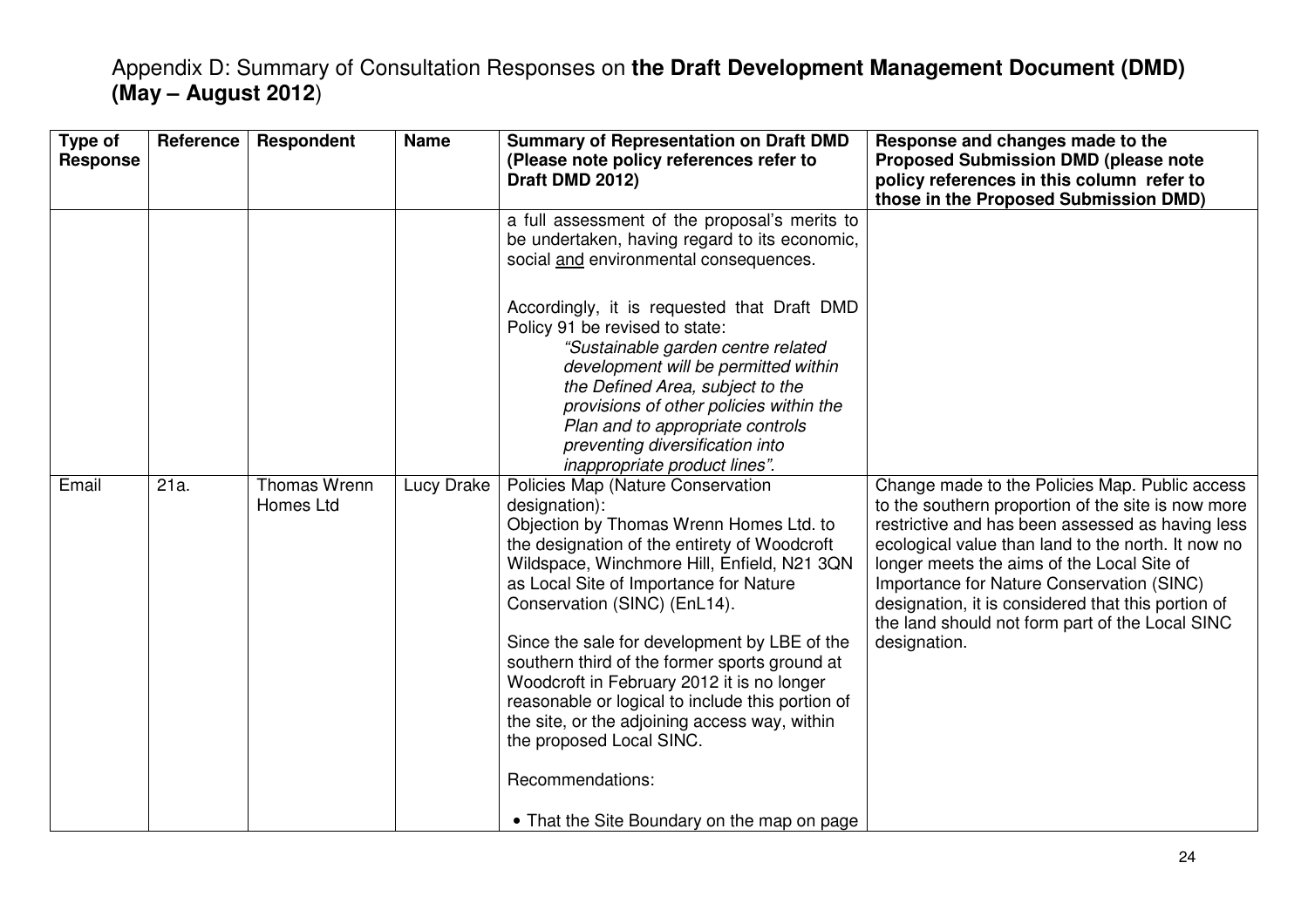| Type of<br><b>Response</b> | Reference | Respondent                                                              | <b>Name</b>        | <b>Summary of Representation on Draft DMD</b><br>(Please note policy references refer to<br>Draft DMD 2012)                                                                                                                                                                                                                                                                                                                                                                                                                                                                                                                                                                                      | Response and changes made to the<br><b>Proposed Submission DMD (please note</b><br>policy references in this column refer to<br>those in the Proposed Submission DMD)                                        |
|----------------------------|-----------|-------------------------------------------------------------------------|--------------------|--------------------------------------------------------------------------------------------------------------------------------------------------------------------------------------------------------------------------------------------------------------------------------------------------------------------------------------------------------------------------------------------------------------------------------------------------------------------------------------------------------------------------------------------------------------------------------------------------------------------------------------------------------------------------------------------------|--------------------------------------------------------------------------------------------------------------------------------------------------------------------------------------------------------------|
|                            |           |                                                                         |                    | 21 be re-drawn to exclude the area of 0.6ha<br>at the southern end of the site which was<br>sold by LBE to Thomas Wrenn Homes Ltd.<br>in February 2012, and the adjoining access<br>way which remains in Council ownership.<br>• That the area of Woodcroft Wildspace be<br>altered from 2.0ha to 1.4ha in the Table on<br>page 2 and the citation on page 21 (and<br>anywhere else it appears in this form in any<br>Draft DMD document).<br>• That the map on page 6 be redrawn to<br>exclude the area of 0.6ha at the southern<br>end of the site which was sold by LBE to<br>Thomas Wrenn Homes Ltd. in February<br>2012 and the adjoining access way which<br>remains in Council ownership. |                                                                                                                                                                                                              |
| Email                      | 22a.      | CGMS on behalf<br>of Ikea<br>Properties<br>Investment<br>Limited        | Caroline<br>Draper | DMD 29: New Retail and Leisure<br>Development:<br>Considers it is appropriate for the borough to<br>seek to increase market share and to seek to<br>strengthen centres and identify sequentially<br>preferable sites.                                                                                                                                                                                                                                                                                                                                                                                                                                                                            | Comments noted.                                                                                                                                                                                              |
| Email                      | 22b.      | <b>CGMS</b> on behalf<br>of Ikea<br>Properties<br>Investment<br>Limited | Caroline<br>Draper | Considers it is appropriate for the policy<br>documents to provide an appropriate<br>framework to enable individual proposals that<br>may come forward during the plan period to<br>be considered on their own merit.                                                                                                                                                                                                                                                                                                                                                                                                                                                                            | Comments noted.                                                                                                                                                                                              |
| Email                      | 22c.      | CGMS on behalf<br>of Ikea<br>Properties<br>Investment                   | Caroline<br>Draper | Considers that a sequential approach to<br>identifying sites should be adopted but policy<br>should not seek to prohibit all out of town<br>developments                                                                                                                                                                                                                                                                                                                                                                                                                                                                                                                                         | It is considered that there is sufficient flexibility in<br>the policy (DMD 25) to enable individual<br>proposals to be considered on their own merits,<br>through the application of a sequential approach. |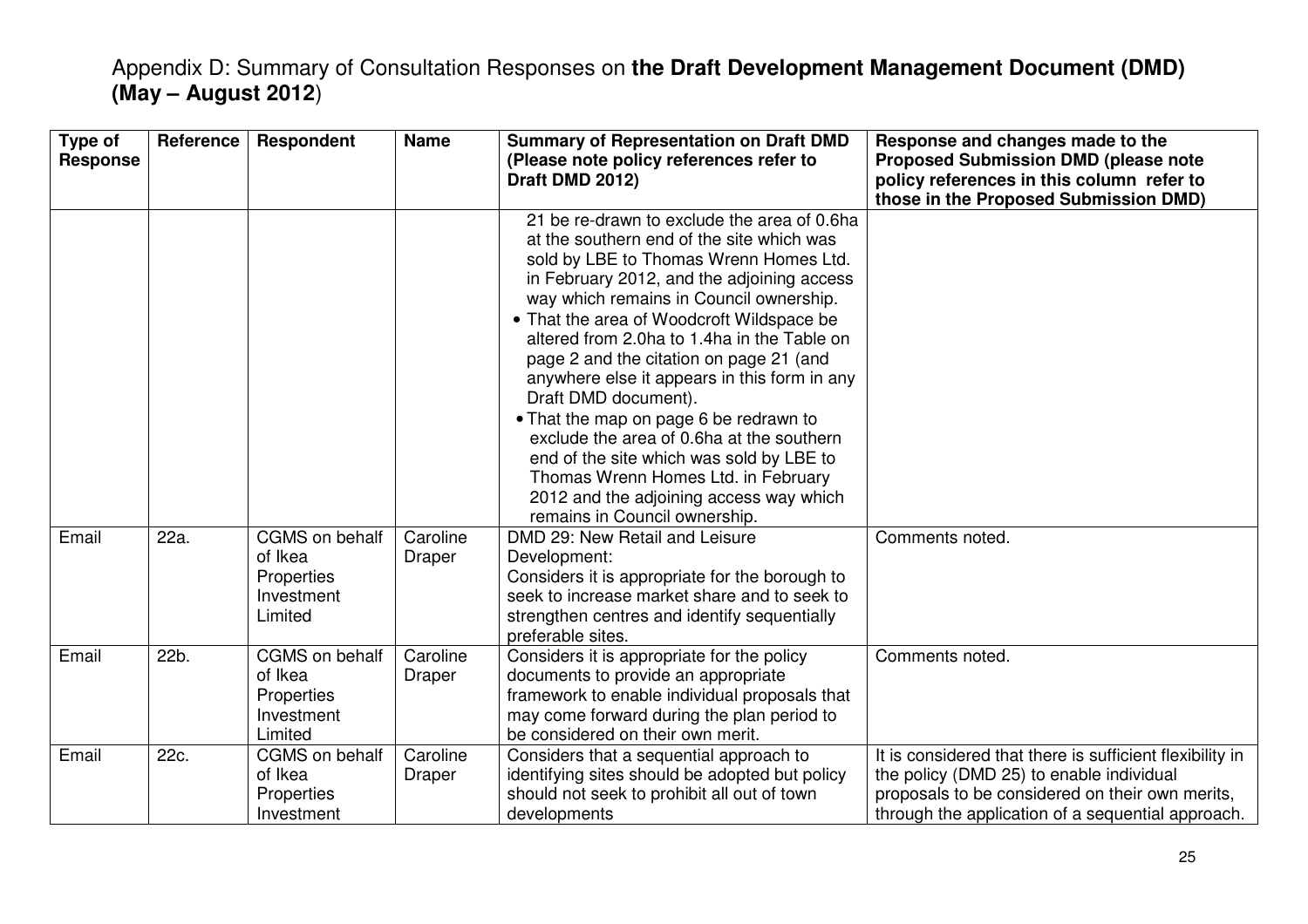| Type of<br><b>Response</b> | <b>Reference</b> | Respondent                                                       | <b>Name</b>        | <b>Summary of Representation on Draft DMD</b><br>(Please note policy references refer to<br>Draft DMD 2012)                                                                                                                                                                                                                                                                                                                                                                                                                                                                                                        | Response and changes made to the<br><b>Proposed Submission DMD (please note</b><br>policy references in this column refer to<br>those in the Proposed Submission DMD)                                                                                                                                                                                                                                                                           |
|----------------------------|------------------|------------------------------------------------------------------|--------------------|--------------------------------------------------------------------------------------------------------------------------------------------------------------------------------------------------------------------------------------------------------------------------------------------------------------------------------------------------------------------------------------------------------------------------------------------------------------------------------------------------------------------------------------------------------------------------------------------------------------------|-------------------------------------------------------------------------------------------------------------------------------------------------------------------------------------------------------------------------------------------------------------------------------------------------------------------------------------------------------------------------------------------------------------------------------------------------|
|                            |                  | Limited                                                          |                    | Considers that there should be sufficient<br>flexibility to enable individual proposals to be<br>considered on their own merits                                                                                                                                                                                                                                                                                                                                                                                                                                                                                    | The policy is in line with the NPPF, focusing on<br>growth and development in existing town centres<br>and advocating a sequential approach.                                                                                                                                                                                                                                                                                                    |
| Email                      | 22d.             | CGMS on behalf<br>of Ikea<br>Properties<br>Investment<br>Limited | Caroline<br>Draper | DMD 29: New Retail and Leisure<br>Development:<br>Considers that the policy is too restrictive and<br>seeks to prohibit retail development outside of<br>specific locations rather than providing criteria<br>based policy drawing upon the criteria<br>outlined within National Retail Planning Policy.<br>Considers that the policy is inconsistent in its<br>treatment of existing established retail<br>locations. Some existing retail parks are<br>recognised, but other equally important retail<br>parks such as Glover Drive Retail Park (Ikea<br>and Tesco) are not listed and allocated<br>accordingly. | No change. It is considered that the policy (DMD<br>25) is consistent with the NPPF. DMD policy<br>adopts a town centre first approach, followed by<br>edge of centre sites, or those well served by<br>public transport. Retail Parks are identified in the<br>Core Strategy. The approach is consistent with<br>the Core Strategy.                                                                                                            |
| Email                      | 22e.             | CGMS on behalf<br>of Ikea<br>Properties<br>Investment<br>Limited | Caroline<br>Draper | Chapter 5: Enfield's Economy:<br>Considers these policies in the DMD are<br>too restrictive and seek to protect too<br>much land for traditional employment<br>purposes and do not fully recognise the<br>valuable contribution that retail uses also<br>make to the economy.<br>Appointed Grant Mills Wood to review to<br><b>Council's Employment Land evidence</b><br>base and strongly disagree with the<br>findings.<br>Considers that there is no justification for a                                                                                                                                        | No change. It is considered that the policies<br>(Chapter 4) are consistent with the Core<br>Strategy.<br>Core Policies already recognise the contribution<br>that retail, leisure, offices, cultural activities,<br>housing and community facilities make to the<br>local economy, providing jobs and retaining<br>expenditure within the local area.<br>Employment policies are supported by an<br>independent and up to date Employment Land |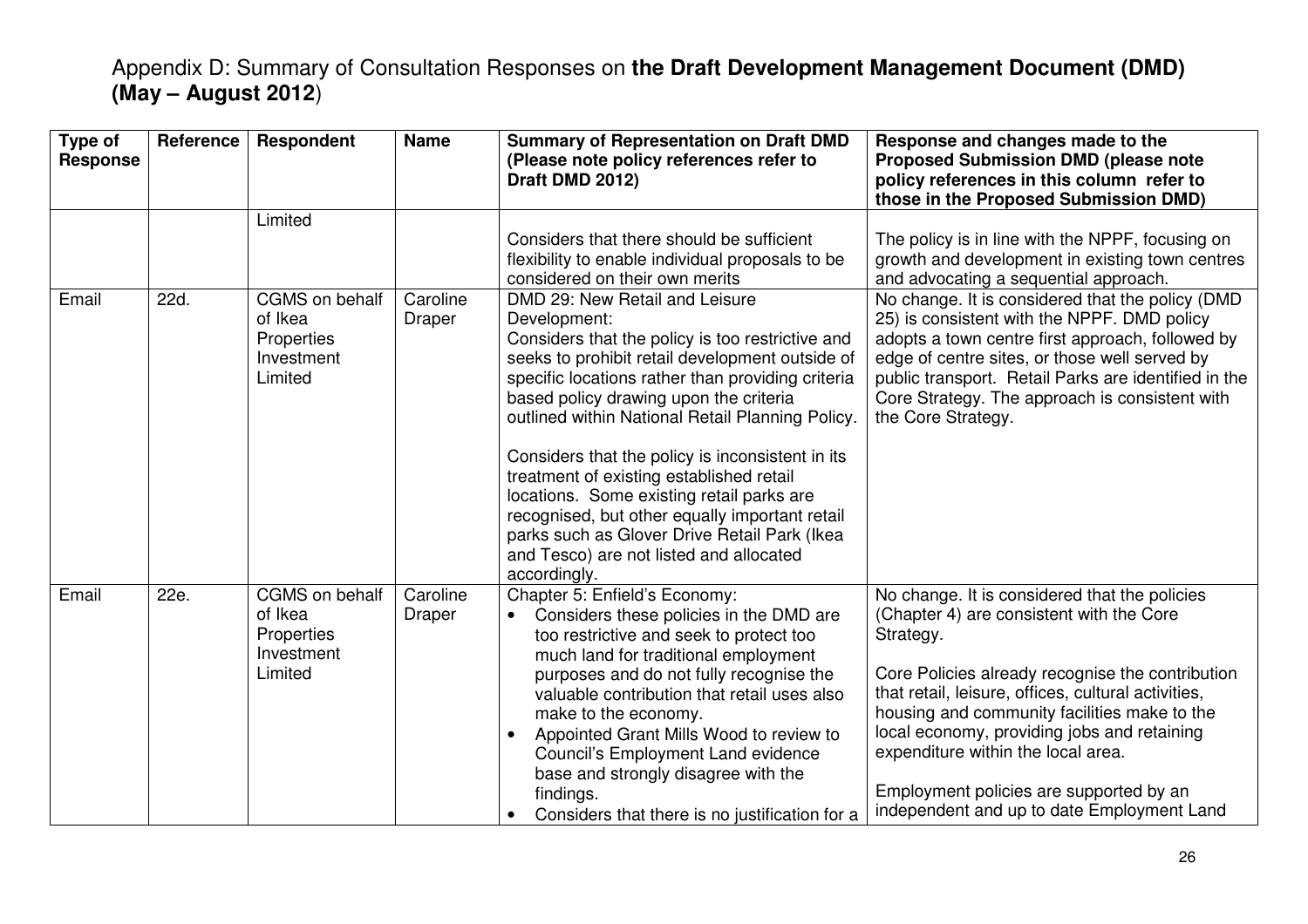| Type of<br><b>Response</b> | Reference | Respondent                                                       | <b>Name</b>        | <b>Summary of Representation on Draft DMD</b><br>(Please note policy references refer to<br>Draft DMD 2012)                                                                                                                                                                                                                                                                                                                                                                                                                                                                                                                                                                                                                                                                                                                                                                                                                                                                                                                                                                                                            | Response and changes made to the<br><b>Proposed Submission DMD (please note</b><br>policy references in this column refer to<br>those in the Proposed Submission DMD)                                                                                                                                                                                                                                                                                                                                                                                                                                                                                                                   |
|----------------------------|-----------|------------------------------------------------------------------|--------------------|------------------------------------------------------------------------------------------------------------------------------------------------------------------------------------------------------------------------------------------------------------------------------------------------------------------------------------------------------------------------------------------------------------------------------------------------------------------------------------------------------------------------------------------------------------------------------------------------------------------------------------------------------------------------------------------------------------------------------------------------------------------------------------------------------------------------------------------------------------------------------------------------------------------------------------------------------------------------------------------------------------------------------------------------------------------------------------------------------------------------|-----------------------------------------------------------------------------------------------------------------------------------------------------------------------------------------------------------------------------------------------------------------------------------------------------------------------------------------------------------------------------------------------------------------------------------------------------------------------------------------------------------------------------------------------------------------------------------------------------------------------------------------------------------------------------------------|
|                            |           |                                                                  |                    | restrictive employment policy framework<br>which does not enable the alternative use<br>of employment land subject to meeting<br>relevant policy tests.                                                                                                                                                                                                                                                                                                                                                                                                                                                                                                                                                                                                                                                                                                                                                                                                                                                                                                                                                                | Review (2012) and the Council considers that the<br>outcomes of the review are robust.                                                                                                                                                                                                                                                                                                                                                                                                                                                                                                                                                                                                  |
| Email                      | 22f.      | CGMS on behalf<br>of Ikea<br>Properties<br>Investment<br>Limited | Caroline<br>Draper | Chapter 5: Enfield's Economy:<br>Outcomes of Grant Mills Wood's review -<br>Considers that the redevelopment of the land<br>currently owned by Ikea or in the vicinity of the<br>Ikea store for industrial and/or warehousing<br>uses, will not be viable because:<br>There is no demand from B1c and B2<br>users<br>Any schemes with imposed user<br>$\bullet$<br>restrictions will not be attractive to the<br>investment market<br>Schemes could not be financed<br>$\bullet$<br>The configuration and size of the sites do<br>$\bullet$<br>not warrant a SIL classification<br>Based on GLA's estimate suggesting a<br>$\bullet$<br>release figure for Enfield of over 30ha<br>compared to nil release in the RT&P<br>report, GMW argue that there is a<br>significantly supply at over 15% of<br>available buildings<br>Suggest that Enfield could immediately<br>$\bullet$<br>release 26.2 ha<br>Considers that RT&P is incorrect in<br>$\bullet$<br>suggesting there is limited supply and<br>continuing demand. GMW consider there<br>is high level supply, limited demand and<br>no prospect of this changing | Employment policies are supported by a robust<br>independent and up to date Employment Land<br>Review (2012).<br>The findings of the respondent's consultants<br>(Grant Mills Wood) review are considered to be<br>flawed.<br>The forecasts informing the ELR were<br>appropriate and consistent with GLA<br>forecasts.<br>The ELR took account of the impact of the<br>recession and whilst the national economy<br>has flat-lined since publication of the ELR, in<br>contrast the London economy grew.<br>The GMW report is misleading. It<br>misrepresents the vacancy figures, in<br>particular through the inclusion of<br>development sites that are not currently<br>available. |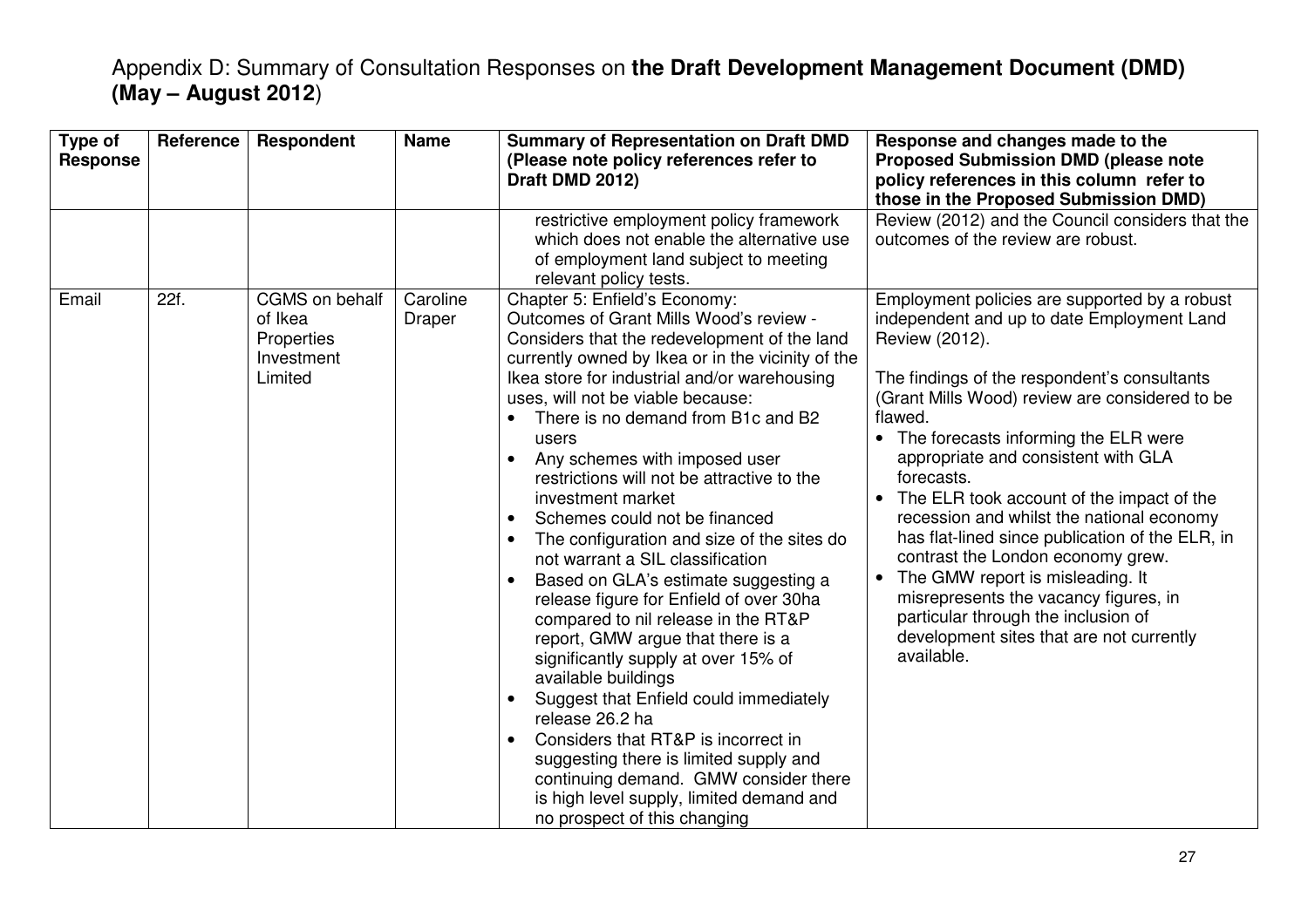| Type of<br><b>Response</b> | Reference | Respondent                                                       | <b>Name</b>        | <b>Summary of Representation on Draft DMD</b><br>(Please note policy references refer to<br>Draft DMD 2012)                                                                                                                                                                                                                                                                                                                                                                                                                                                     | Response and changes made to the<br><b>Proposed Submission DMD (please note</b><br>policy references in this column refer to<br>those in the Proposed Submission DMD)                                                                                                                                                                                                                                                                                                      |
|----------------------------|-----------|------------------------------------------------------------------|--------------------|-----------------------------------------------------------------------------------------------------------------------------------------------------------------------------------------------------------------------------------------------------------------------------------------------------------------------------------------------------------------------------------------------------------------------------------------------------------------------------------------------------------------------------------------------------------------|----------------------------------------------------------------------------------------------------------------------------------------------------------------------------------------------------------------------------------------------------------------------------------------------------------------------------------------------------------------------------------------------------------------------------------------------------------------------------|
|                            |           |                                                                  |                    | Implies that RT&P's conclusion relating to<br>$\bullet$<br>future demand for warehousing will offset<br>reducing industrial land demand is<br>unrealistic and simplistic. GMW considers<br>there is limited demand with buildings<br>remaining vacant for long periods of time<br>Suggesting that 33ha of land can be<br>$\bullet$<br>released in released based on GLA's<br>findings<br>Considers that warehousing demand is<br>$\bullet$<br>focused in the north of the borough<br>Considers many buildings throughout LBE<br>$\bullet$<br>are under occupied |                                                                                                                                                                                                                                                                                                                                                                                                                                                                            |
| Email                      | 22g.      | CGMS on behalf<br>of Ikea<br>Properties<br>Investment<br>Limited | Caroline<br>Draper | Chapter 5: Enfield's Economy:<br>Considers that the proposed allocation of<br>Strategic Industrial Land (SIL) within the<br>Meridian Masterplan are inappropriate.                                                                                                                                                                                                                                                                                                                                                                                              | Employment policies are supported by an<br>independent and up to date Employment Land<br>Review (2012) and the Council considers that the<br>outcomes of the review are robust.<br>The DMD does not propose any changes to SIL.<br>The SIL designations were tested as part of the<br>examination of the Core Strategy (adopted<br>November 2010).                                                                                                                         |
| Email                      | 23a.      | One to One<br>Enfield                                            | Lesley<br>Walls    | DMD 8: Loss of Residential Units:<br>Support for the draft policy so long as the<br>exception remains that the provision of a<br>community facility will over ride the Council's<br>resistance to the loss of existing residential<br>units;<br>Under (d) add further bullet point that "a<br>detailed financial viability assessment" would<br>be an additional test to be used to                                                                                                                                                                             | No change. The exception with regards to<br>community facilities remains (DMD 4, part 1 b.).<br>Residential uses are usually associated with<br>higher values and therefore are most viable. The<br>intended principle in this policy is to prevent the<br>unnecessary loss of residential units given the<br>significant need for housing. Therefore, the<br>consideration of financial viability as a one of the<br>list of standalone criteria in this policy would not |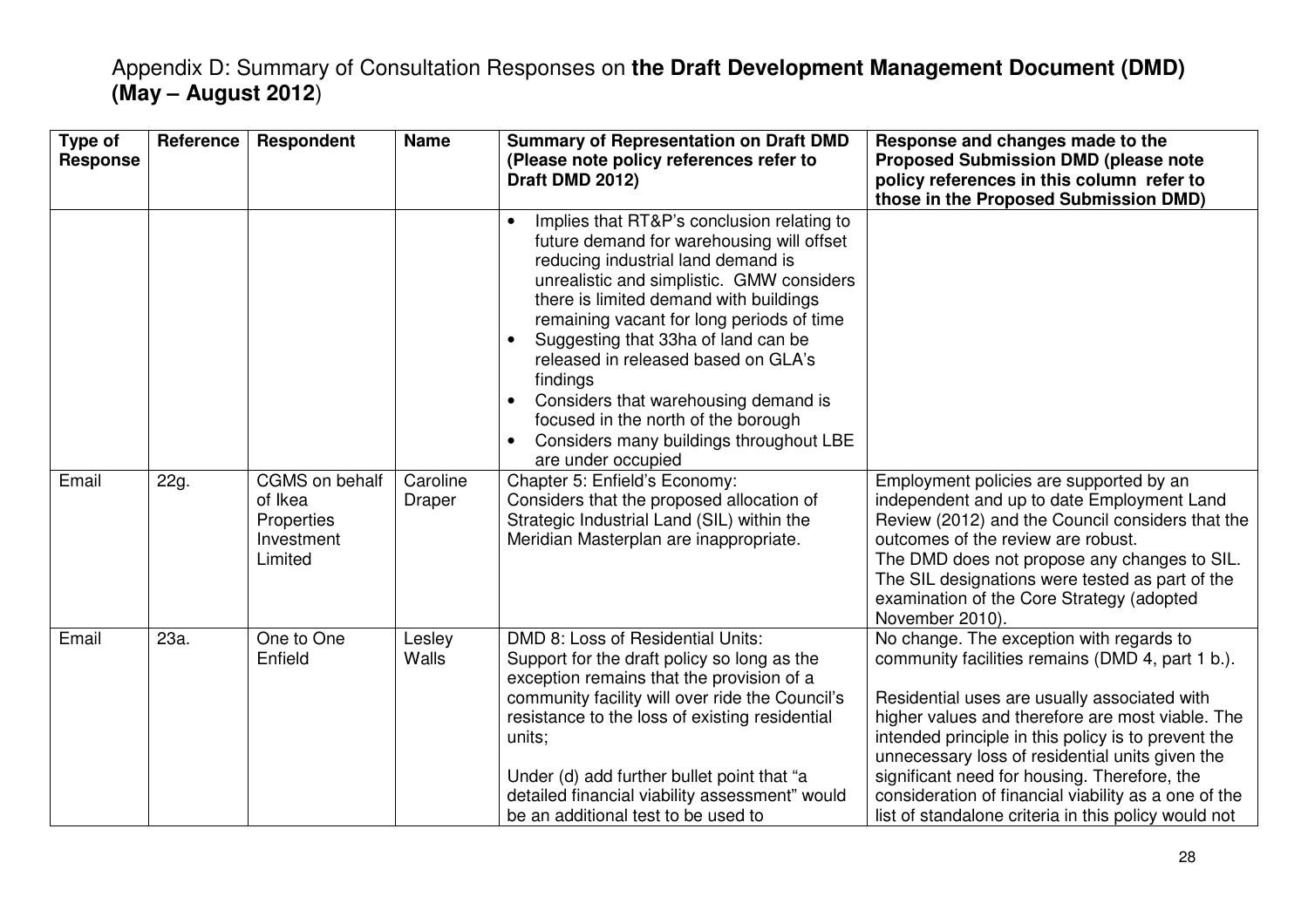| Type of<br><b>Response</b> | <b>Reference</b> | Respondent            | <b>Name</b>            | <b>Summary of Representation on Draft DMD</b><br>(Please note policy references refer to<br>Draft DMD 2012)                                                                                                                                                                                                                                                                                                                                                                                                                                          | Response and changes made to the<br><b>Proposed Submission DMD (please note</b><br>policy references in this column refer to<br>those in the Proposed Submission DMD)                                                                                                                |
|----------------------------|------------------|-----------------------|------------------------|------------------------------------------------------------------------------------------------------------------------------------------------------------------------------------------------------------------------------------------------------------------------------------------------------------------------------------------------------------------------------------------------------------------------------------------------------------------------------------------------------------------------------------------------------|--------------------------------------------------------------------------------------------------------------------------------------------------------------------------------------------------------------------------------------------------------------------------------------|
|                            |                  |                       |                        | demonstrate that continuing residential use is<br>not satisfactory and / or impractical.                                                                                                                                                                                                                                                                                                                                                                                                                                                             | be acceptable.                                                                                                                                                                                                                                                                       |
| Email                      | 23b.             | One to One<br>Enfield | Lesley<br><b>Walls</b> | Chapter 4: Community Facilities (paragraph<br>$4.1.3$ :<br>Support the examples of community facilities<br>including Health Facilities and Day centres<br>(for) vulnerable adults and carers                                                                                                                                                                                                                                                                                                                                                         | Comments noted.                                                                                                                                                                                                                                                                      |
| Email                      | 23c.             | One to One<br>Enfield | Lesley<br><b>Walls</b> | DMD 20: Provision of New Community<br><b>Facilities:</b><br>Support the policy criteria for the delivery of<br>community facilities.<br>Add to bullet point 2:<br>"Makes an efficient and effective use of land<br>and buildings, and where appropriate,<br>provides opportunities for co-location, flexible<br>spaces and multi-use. Subject to meeting the<br>tests under other policies, a location within<br>designated Metropolitan Open Land or other<br>Local Open Space may be appropriate and<br>may amount to very special circumstances". | No change. Very special circumstances need to<br>be considered on a case by case basis and there<br>cannot be a specific exemption for this type of<br>use on MOL or other local open space. The<br>NPPF tests still need to be met.                                                 |
| Email                      | 23d.             | One to One<br>Enfield | Lesley<br><b>Walls</b> | DMD 71: Protection and Enhancement of<br>Open Space:<br>Add to text:<br>Community Facilities should be treated as<br>development which meets the very special<br>circumstances test.                                                                                                                                                                                                                                                                                                                                                                 | No change. Community facilities can<br>complement the function and activity on open<br>spaces but in some cases can prevent the<br>primary aims of including wide open spaces for<br>recreation. The DMD has specific policies for<br>community facilities in appropriate locations. |
| Email                      | 23a.             | One to One<br>Enfield | Lesley<br><b>Walls</b> | Policies Map (Metropolitan Open Land):<br>Request further changes to boundary of MOL<br>(around Albany Park & Oasis Hadley<br>Academy) to exclude car park which serves<br>the Leisure Centre and fronts onto Connop                                                                                                                                                                                                                                                                                                                                 | No change. The area plays an important role in<br>providing a break in the built environment and<br>has suffered through incremental development.<br>The site continues to meet the aims and<br>objectives of the MOL and open space policy and                                      |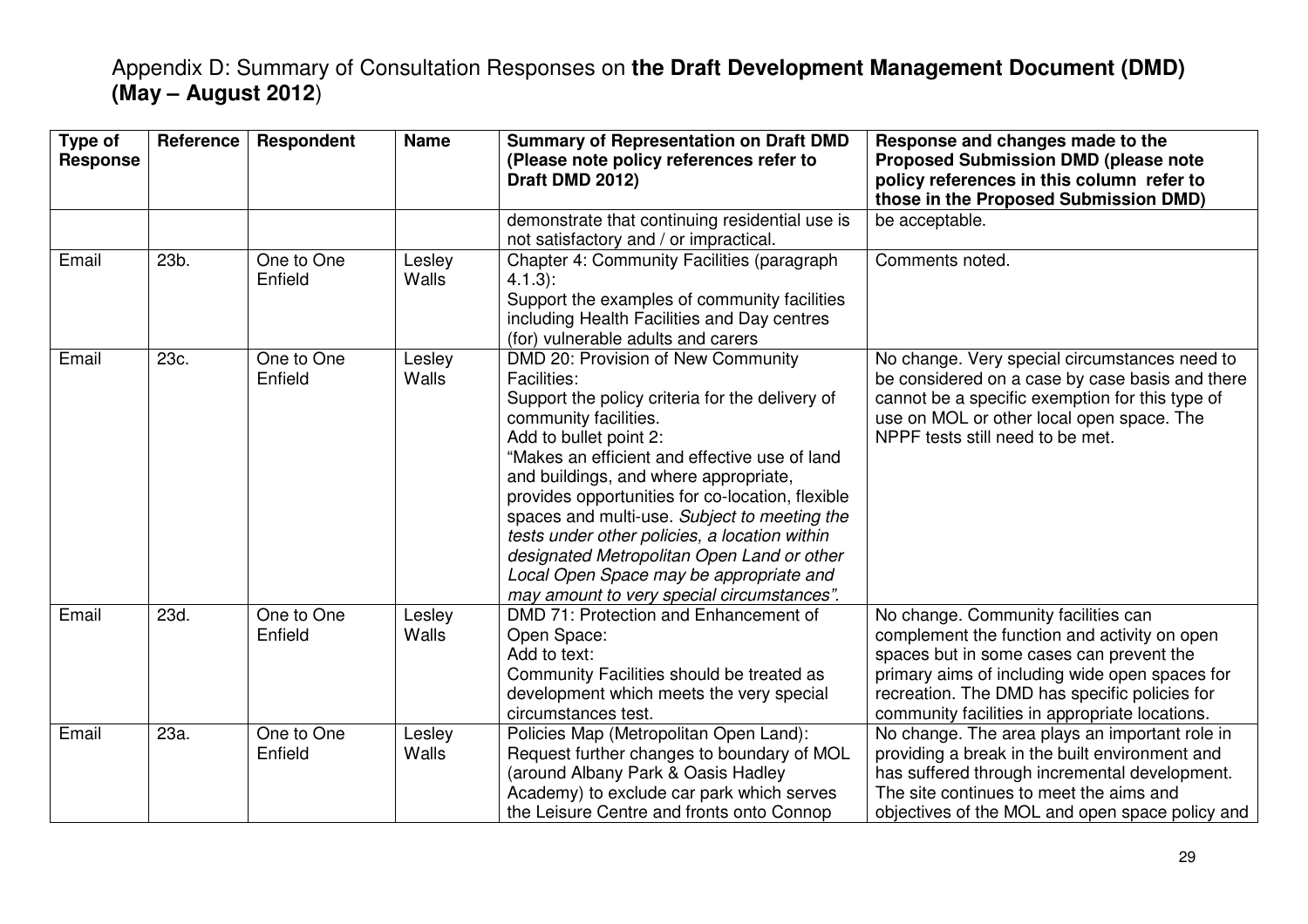| Type of<br><b>Response</b> | Reference | Respondent                                                                                        | <b>Name</b>          | <b>Summary of Representation on Draft DMD</b><br>(Please note policy references refer to<br>Draft DMD 2012)                                                                                                                                                                                                                                                                                                                                                                                                                                                                                                                 | Response and changes made to the<br><b>Proposed Submission DMD (please note</b><br>policy references in this column refer to<br>those in the Proposed Submission DMD)                                                                                                                                                                                                                                                                                                                                                        |
|----------------------------|-----------|---------------------------------------------------------------------------------------------------|----------------------|-----------------------------------------------------------------------------------------------------------------------------------------------------------------------------------------------------------------------------------------------------------------------------------------------------------------------------------------------------------------------------------------------------------------------------------------------------------------------------------------------------------------------------------------------------------------------------------------------------------------------------|------------------------------------------------------------------------------------------------------------------------------------------------------------------------------------------------------------------------------------------------------------------------------------------------------------------------------------------------------------------------------------------------------------------------------------------------------------------------------------------------------------------------------|
|                            |           |                                                                                                   |                      | Road, and to exclude the College Farm site<br>and adjacent children's playground.<br>These areas should not form part of<br>designated MOL because of their built and<br>developed form which is separate from the<br>wider open space of Albany Park.                                                                                                                                                                                                                                                                                                                                                                      | will be protected from further encroachment.                                                                                                                                                                                                                                                                                                                                                                                                                                                                                 |
| Email                      | 24a.      | Montagu Evans<br>on behalf of<br><b>Standard Life</b><br>Investments UK<br><b>Shopping Centre</b> | Penny<br><b>Moss</b> | DMD 29: New Retail and Leisure<br>Development:<br>Reference to "main and bulk convenience<br>goods" is not a term used in national or<br>regional guidance because it is imprecise and<br>not quantifiable therefore requested that this<br>is amended to make reference to convenience<br>goods in order to avoid confusion.                                                                                                                                                                                                                                                                                               | Text amended. The term "main and bulk" is also<br>used in Core Policy 17 and it is consistent to use<br>it in the DMD policy. The term excludes small<br>scale convenience goods.                                                                                                                                                                                                                                                                                                                                            |
| Email                      | 24b.      | Montagu Evans<br>on behalf of<br><b>Standard Life</b><br>Investments UK<br><b>Shopping Centre</b> | Penny<br><b>Moss</b> | DMD 29: New Retail and Leisure<br>Development and DMD 30: Primary shopping<br>area and town centre boundaries:<br>Recognises that it is important to delineate<br>the area within which new retail and<br>leisure development will be permitted and<br>the importance of the distinction is clear<br>between primary shopping area and town<br>centre boundary to ensure that retail and<br>leisure development is correctly directed<br>to in-centre sites<br>Policy needs to make reference to primary<br>shopping area rather than the town centre<br>boundary as the 2 are different as<br>indicated by national policy | DMD 25 text has been amended. References to<br>primary and secondary shopping frontages,<br>primary shopping areas and town centre<br>boundaries have been amended to make them<br>consistent and clear.<br>Policy DMD 26 on Enfield town, in the supporting<br>text (para 5.2.1 to 5.2.6), explains that primary<br>and secondary frontages collectively form the<br>primary shopping area within Enfield Town<br>The policies map has been amended to show<br>primary and secondary shopping frontages in<br>Enfield Town. |
| Email                      | 24c.      | Montagu Evans                                                                                     | Penny                | Policies Map (Town centres):                                                                                                                                                                                                                                                                                                                                                                                                                                                                                                                                                                                                | Policy DMD 26 on Enfield town, in the supporting                                                                                                                                                                                                                                                                                                                                                                                                                                                                             |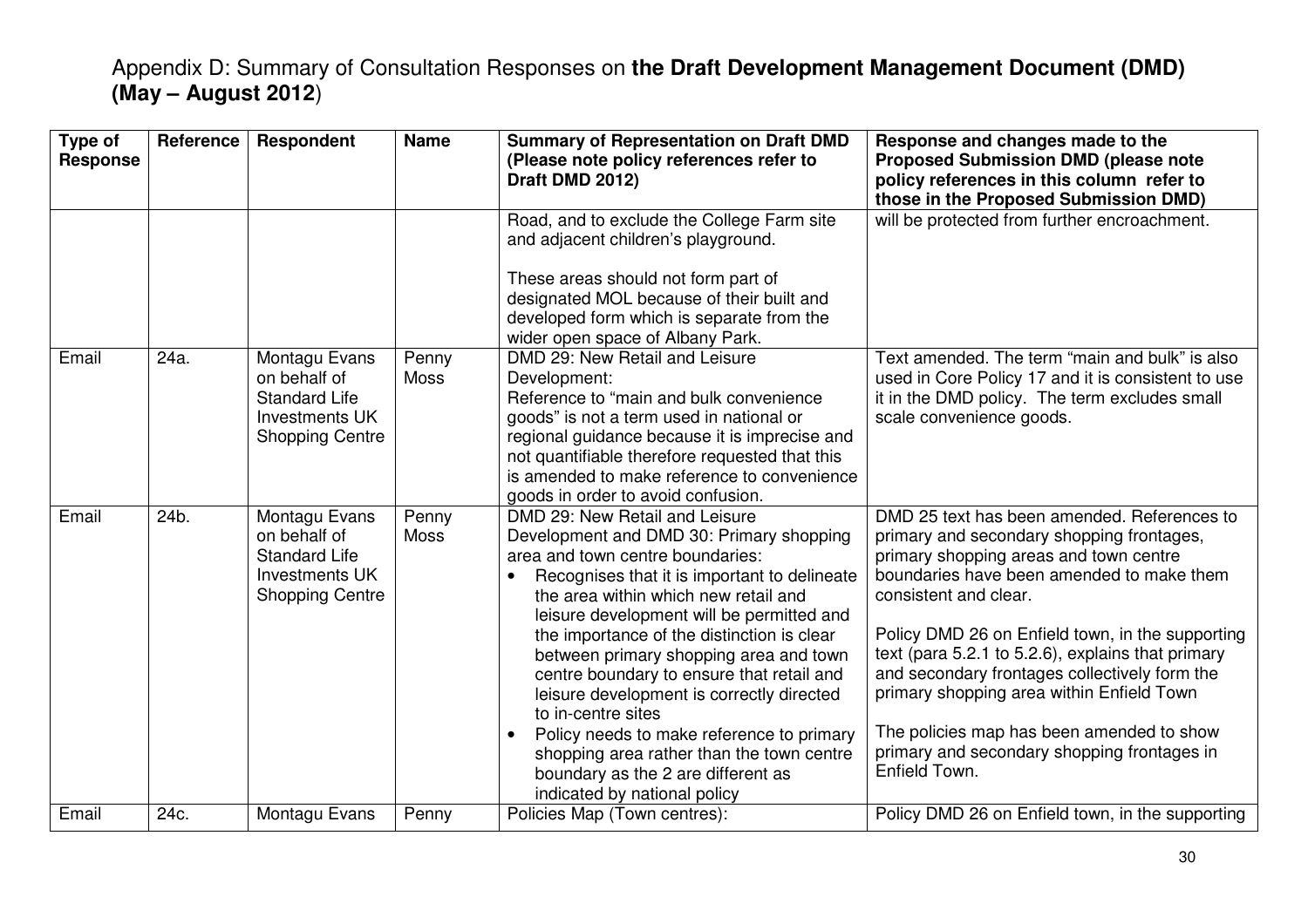| Type of<br><b>Response</b> | Reference | Respondent                                                                                        | <b>Name</b>          | <b>Summary of Representation on Draft DMD</b><br>(Please note policy references refer to<br>Draft DMD 2012)                                                                                                                                                                                                                                                                                                                                                                                                                                                                                                                    | Response and changes made to the<br><b>Proposed Submission DMD (please note</b><br>policy references in this column refer to<br>those in the Proposed Submission DMD)                                                                                                                                                                                                                 |
|----------------------------|-----------|---------------------------------------------------------------------------------------------------|----------------------|--------------------------------------------------------------------------------------------------------------------------------------------------------------------------------------------------------------------------------------------------------------------------------------------------------------------------------------------------------------------------------------------------------------------------------------------------------------------------------------------------------------------------------------------------------------------------------------------------------------------------------|---------------------------------------------------------------------------------------------------------------------------------------------------------------------------------------------------------------------------------------------------------------------------------------------------------------------------------------------------------------------------------------|
|                            |           | on behalf of<br><b>Standard Life</b><br>Investments UK<br><b>Shopping Centre</b>                  | <b>Moss</b>          | The plan does not define a primary<br>$\bullet$<br>shopping area for Enfield Town<br>In order for Policy to be correctly defined it<br>$\bullet$<br>is important that a primary shopping area<br>is defined                                                                                                                                                                                                                                                                                                                                                                                                                    | text (para 5.2.1 to 5.2.6), explains that primary<br>and secondary frontages collectively form the<br>primary shopping area within Enfield Town.<br>The policies map has been amended to show<br>primary and secondary shopping frontages in<br>Enfield Town.                                                                                                                         |
| Email                      | 24d.      | Montagu Evans<br>on behalf of<br><b>Standard Life</b><br>Investments UK<br><b>Shopping Centre</b> | Penny<br>Moss        | Policies Map (Town centre designations):<br>Concern relating to the proximity of a<br>number of local centres and parades to<br>Enfield Town and whether these should be<br>included in the secondary frontage of the<br>town centre or within the wider town<br>centre boundary.                                                                                                                                                                                                                                                                                                                                              | The town centre hierarchy and town centre<br>boundaries have been established through<br>evidence-based studies. The physical separation<br>of the nearby local centres and parades from<br>Enfield Town centre, and the different A-use<br>class types they host and functions they perform<br>in terms of meeting customer need mean that the<br>existing boundaries are justified. |
| Email                      | 24e.      | Montagu Evans<br>on behalf of<br><b>Standard Life</b><br>Investments UK<br><b>Shopping Centre</b> | Penny<br><b>Moss</b> | DMD 29: New Retail and Leisure<br>Development:<br>Concern relating to the sequential test and<br>that the Council should not pre-judge this<br>exercise by suggesting locations that<br>would be suitable for main town centre<br>uses<br>Recommended following change's to DMD<br>$\bullet$<br>29: Part 1 section a) new retail<br>development for main and bulk<br>convenience goods, comparison goods,<br>and major leisure development will be<br>permitted within the defined primary<br>shopping area of Enfield Town and the<br>four district centres as defined on the<br>Policies Map; b) if no sites are suitable or | Text amended. The policy (DMD 25) has been<br>amended for clarity and is compliant with the<br>NPPF policies on town centres and the<br>sequential approach.<br>The term 'main and bulk' has been retained -<br>see the response to point 24a. above.                                                                                                                                 |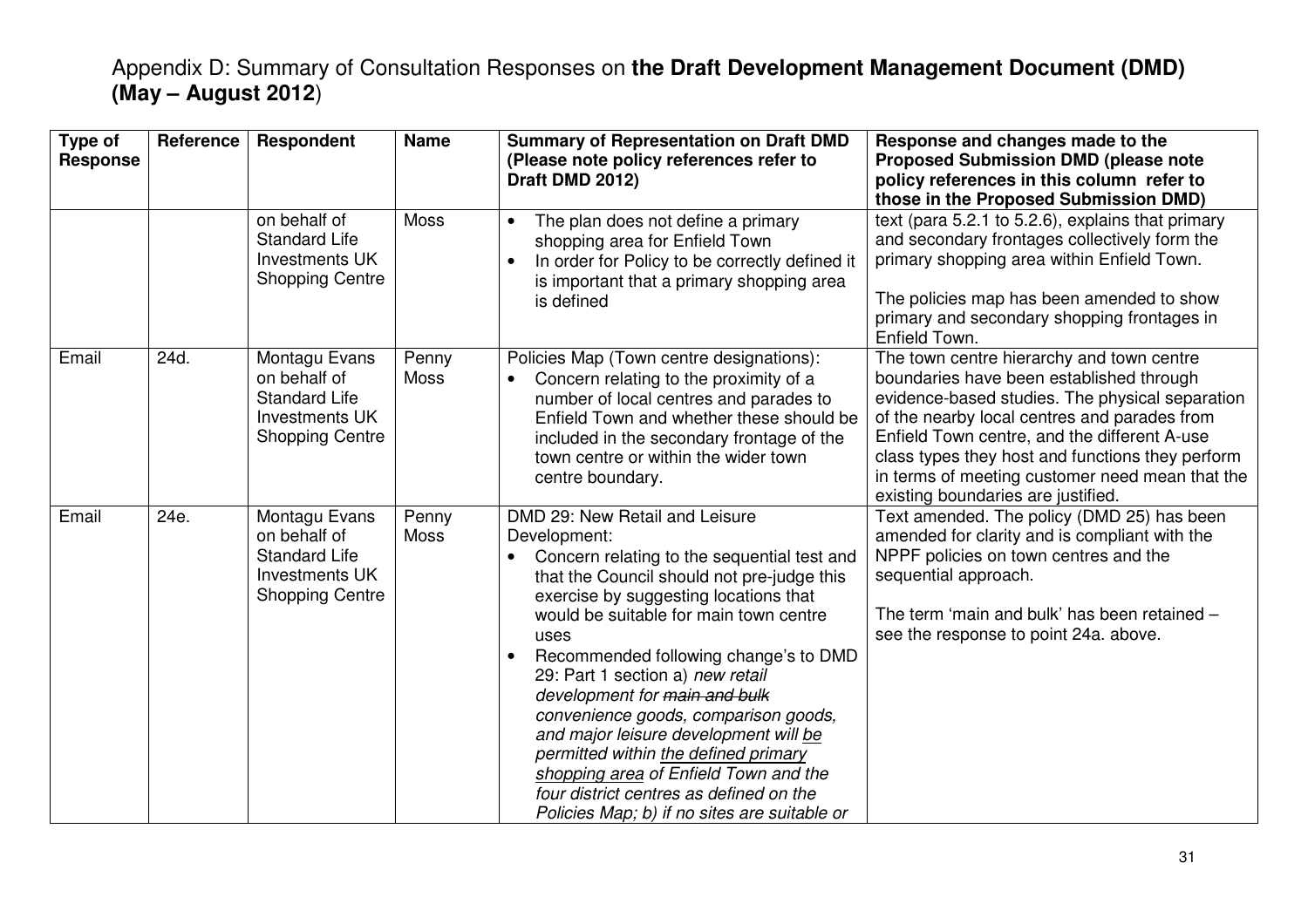| Type of<br><b>Response</b> | <b>Reference</b> | Respondent                                                                                        | <b>Name</b>                | <b>Summary of Representation on Draft DMD</b><br>(Please note policy references refer to<br>Draft DMD 2012)                                                                                                                                                                                                                                                                                                                                                                                                                                                        | Response and changes made to the<br><b>Proposed Submission DMD (please note</b><br>policy references in this column refer to<br>those in the Proposed Submission DMD) |
|----------------------------|------------------|---------------------------------------------------------------------------------------------------|----------------------------|--------------------------------------------------------------------------------------------------------------------------------------------------------------------------------------------------------------------------------------------------------------------------------------------------------------------------------------------------------------------------------------------------------------------------------------------------------------------------------------------------------------------------------------------------------------------|-----------------------------------------------------------------------------------------------------------------------------------------------------------------------|
|                            |                  |                                                                                                   |                            | available within the primary shopping area<br>of the town centres listed in part a of this<br>policy, development at edge of centre<br>locations that are well connected to and<br>within easy walking distance (up to 300m)<br>of the primary shopping frontage will be<br>permitted; c) new retail and leisure<br>development that is not located within the<br>primary shopping area should be<br>accompanied by a retail impact<br>assessment that demonstrates that there<br>is no harm caused to the vitality and<br>viability of the borough's town centres |                                                                                                                                                                       |
| Email                      | 24f.             | Montagu Evans<br>on behalf of<br><b>Standard Life</b><br>Investments UK<br><b>Shopping Centre</b> | Penny<br><b>Moss</b>       | DMD 30: Enfield Town<br>Concern that the policies map only defines the<br>primary shopping frontages and not the<br>secondary frontages and therefore part 2 of<br>the policy does not correlate to an allocation<br>on the policies map.                                                                                                                                                                                                                                                                                                                          | The Policies Map has been amended to include<br>the secondary frontages, as referred to within the<br>DMD policies.                                                   |
| Objective                  | 25a.             | <b>British</b><br>Waterways                                                                       | Claire<br><b>McAlister</b> | DMD 75: Waterways:<br>The Canal & River Trust objects to the<br>requirement for developments to provide a<br>riverside walk if this is on the offside (non-<br>towpath side). Offside walkways can create<br>increased maintenance requirements,<br>exacerbate anti-social behaviour, and reduce<br>opportunities for secure moorings and<br>ecological habitats. Treatment of the offside<br>should be considered site by site, or through a<br>comprehensive strategy, rather than with a<br>blanket approach that does not necessarily                          | Text amended. DMD 75 has been amended and<br>now refers to maximising opportunities to provide<br>publicly accessible greenways or shared routes.                     |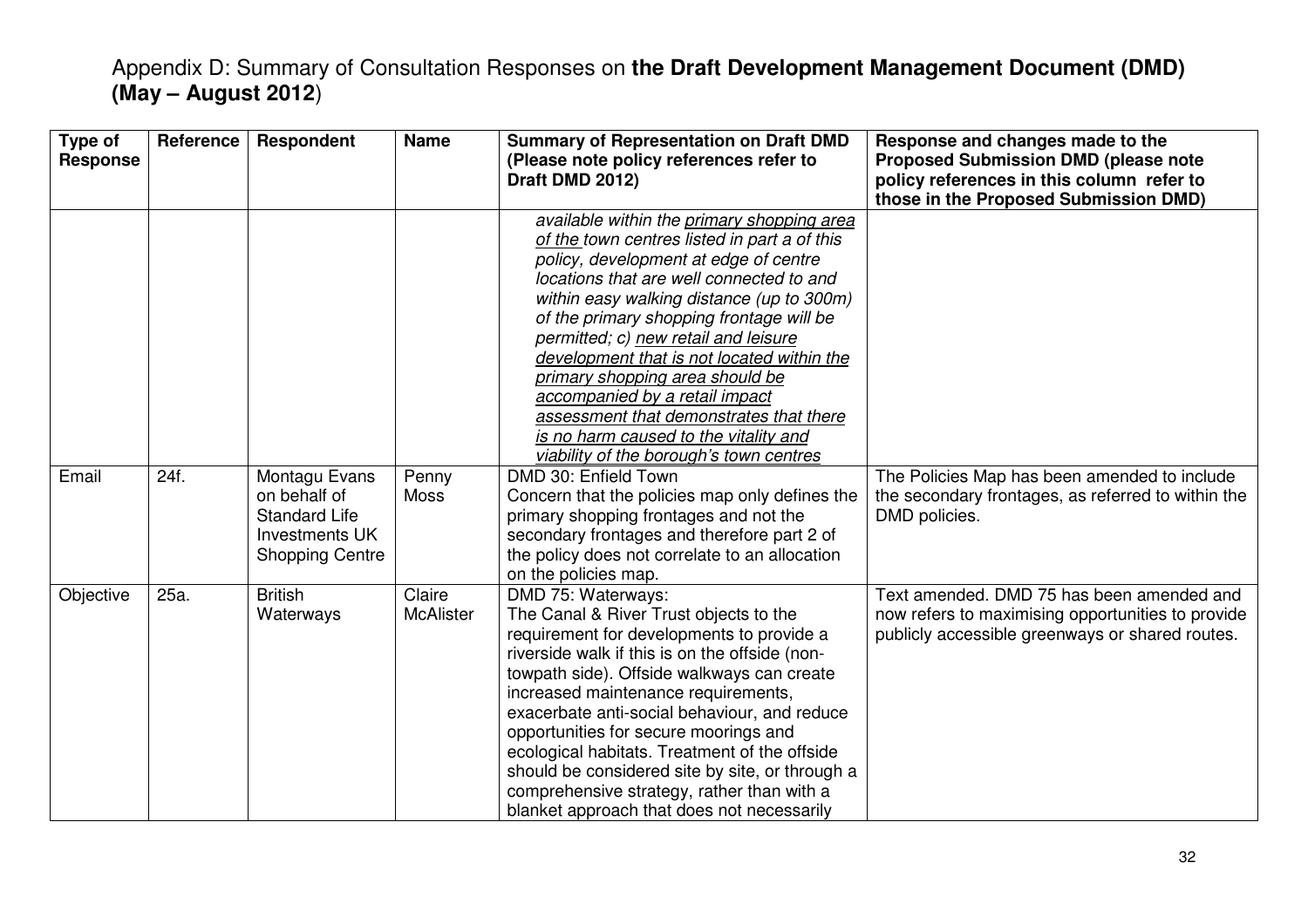| Type of<br><b>Response</b> | Reference | Respondent                  | <b>Name</b>                | <b>Summary of Representation on Draft DMD</b><br>(Please note policy references refer to<br>Draft DMD 2012)                                                                                                                                                                                                                                                                                                                                                                                                                                                                                                                                                                                                                                                                                        | Response and changes made to the<br><b>Proposed Submission DMD (please note</b><br>policy references in this column refer to<br>those in the Proposed Submission DMD)          |
|----------------------------|-----------|-----------------------------|----------------------------|----------------------------------------------------------------------------------------------------------------------------------------------------------------------------------------------------------------------------------------------------------------------------------------------------------------------------------------------------------------------------------------------------------------------------------------------------------------------------------------------------------------------------------------------------------------------------------------------------------------------------------------------------------------------------------------------------------------------------------------------------------------------------------------------------|--------------------------------------------------------------------------------------------------------------------------------------------------------------------------------|
|                            |           |                             |                            | enhance the waterway.                                                                                                                                                                                                                                                                                                                                                                                                                                                                                                                                                                                                                                                                                                                                                                              |                                                                                                                                                                                |
| Objective                  | 25b.      | <b>British</b><br>Waterways | Claire<br><b>McAlister</b> | DMD 75: Waterways:<br>Cycle route should be described as a shared<br>use path or 'greenway'. In London the<br>towpaths experience significant pressure from<br>a wide variety of users, and there can<br>sometimes be conflict between cyclists and<br>more vulnerable pedestrians                                                                                                                                                                                                                                                                                                                                                                                                                                                                                                                 | Text amended. DMD 75 has been amended and<br>now refers to maximising opportunities to provide<br>publicly accessible greenways or shared routes.                              |
| Objective                  | 25c.      | <b>British</b><br>Waterways | Claire<br><b>McAlister</b> | DMD 75: Waterways:<br>The 'River' should be clarified as the River<br>Lee Navigation. Clarification is required on the<br>definition of permanent moorings. With regard<br>to c) this should read 'waterborne freight'.<br>Support the requirement for<br>industrial/commercial development which is<br>exposed to a waterway to address the<br>waterway and create pleasant and interesting<br>views from that waterway.<br>However, concerns raised about the<br>requirement that, public access to the<br>waterfront should be retained/ introduced<br>where possible, with access for staff<br>maintained as a minimum.<br>Support the use of the waterside for amenity<br>use by employees of the site, but for offside<br>(non-towpath side) sites public access not<br>generally supported. | Text amended. The term 'Permanent Moorings'<br>is now defined in the Glossary. DMD 75 has<br>been amended and now refers to 'waterborne<br>freight'. Also see response to 25b. |
| Objective                  | 25d.      | <b>British</b>              | Claire                     | Residential moorings are not mentioned as                                                                                                                                                                                                                                                                                                                                                                                                                                                                                                                                                                                                                                                                                                                                                          | Text amended. The term 'Permanent Moorings'                                                                                                                                    |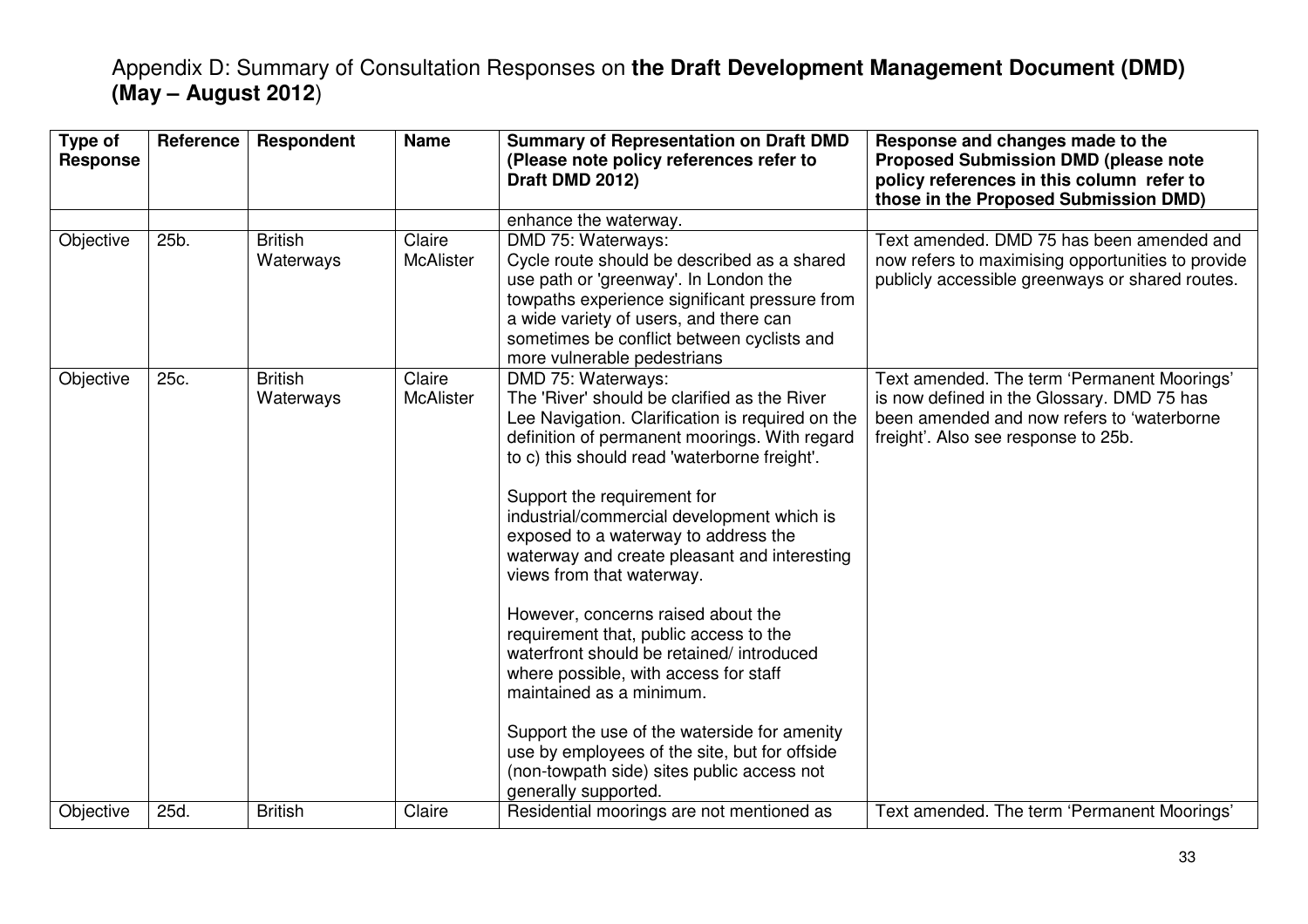| Type of<br><b>Response</b> | <b>Reference</b> | Respondent                  | <b>Name</b>                | <b>Summary of Representation on Draft DMD</b><br>(Please note policy references refer to<br>Draft DMD 2012)                                                                                                                                                                                                                                                                                                                                                                                                                                                                                                           | Response and changes made to the<br><b>Proposed Submission DMD (please note</b><br>policy references in this column refer to<br>those in the Proposed Submission DMD)            |
|----------------------------|------------------|-----------------------------|----------------------------|-----------------------------------------------------------------------------------------------------------------------------------------------------------------------------------------------------------------------------------------------------------------------------------------------------------------------------------------------------------------------------------------------------------------------------------------------------------------------------------------------------------------------------------------------------------------------------------------------------------------------|----------------------------------------------------------------------------------------------------------------------------------------------------------------------------------|
|                            |                  | Waterways                   | <b>McAlister</b>           | part of the housing chapter. The Housing<br>Minister, Grant Shapps, announced that they<br>could provide a more sustainable and<br>affordable form of accommodation.<br>The criteria in DMD 12 would not be relevant<br>to the consideration of residential moorings,<br>including the standards for size, or ceiling<br>heights, or even shared private amenity<br>spaces. There is no definition of specialist<br>housing, although moorings could be<br>considered as such. The Waterways policy<br>DMD 75 refers to permanent moorings, but it<br>is not entirely clear if this includes residential<br>moorings. | is now defined in the Glossary. This definition<br>includes residential moorings.<br>DMD 8 policy criteria would only be applied<br>where relevant.<br>Also see response to 25c. |
| Objective                  | 25e.             | <b>British</b><br>Waterways | Claire<br><b>McAlister</b> | <b>DMD 28: Small Businesses</b><br>Question whether this policy should also refer<br>to business barges such as those at<br>Tottenham Hale.                                                                                                                                                                                                                                                                                                                                                                                                                                                                           | The policy (DMD 24) would apply to all<br>businesses with floorspace of less than 50 sq m.                                                                                       |
| Objective                  | 25f.             | <b>British</b><br>Waterways | Claire<br><b>McAlister</b> | DMD 40 : Design Considerations for Business<br>Premises:<br>Support paragraph 7.1.3.                                                                                                                                                                                                                                                                                                                                                                                                                                                                                                                                  | Comments noted.                                                                                                                                                                  |
| Objective                  | 25g.             | <b>British</b><br>Waterways | Claire<br><b>McAlister</b> | DMD 45: Heritage (paragraph 7.4.19):<br>Add reference to: Historic Waterways: A<br>working heritage (English Heritage and British<br>Waterways). Access here:<br>http://www.helm.org.uk/upload/pdf/HistWat.pdf                                                                                                                                                                                                                                                                                                                                                                                                        | Comments noted. The section on further<br>guidance has been removed from the Proposed<br>Submission DMD.                                                                         |
| Objective                  | 25h.             | <b>British</b><br>Waterways | Claire<br><b>McAlister</b> | DMD 51: Decentralised energy networks<br>(DEN)<br>Concern relating to the lack of referencing<br>to pipe crossings over the River Lee                                                                                                                                                                                                                                                                                                                                                                                                                                                                                 | Comments noted. No change required to DMD<br>52. DMD 75 specifically seeks to protect and<br>enhance waterfront character.                                                       |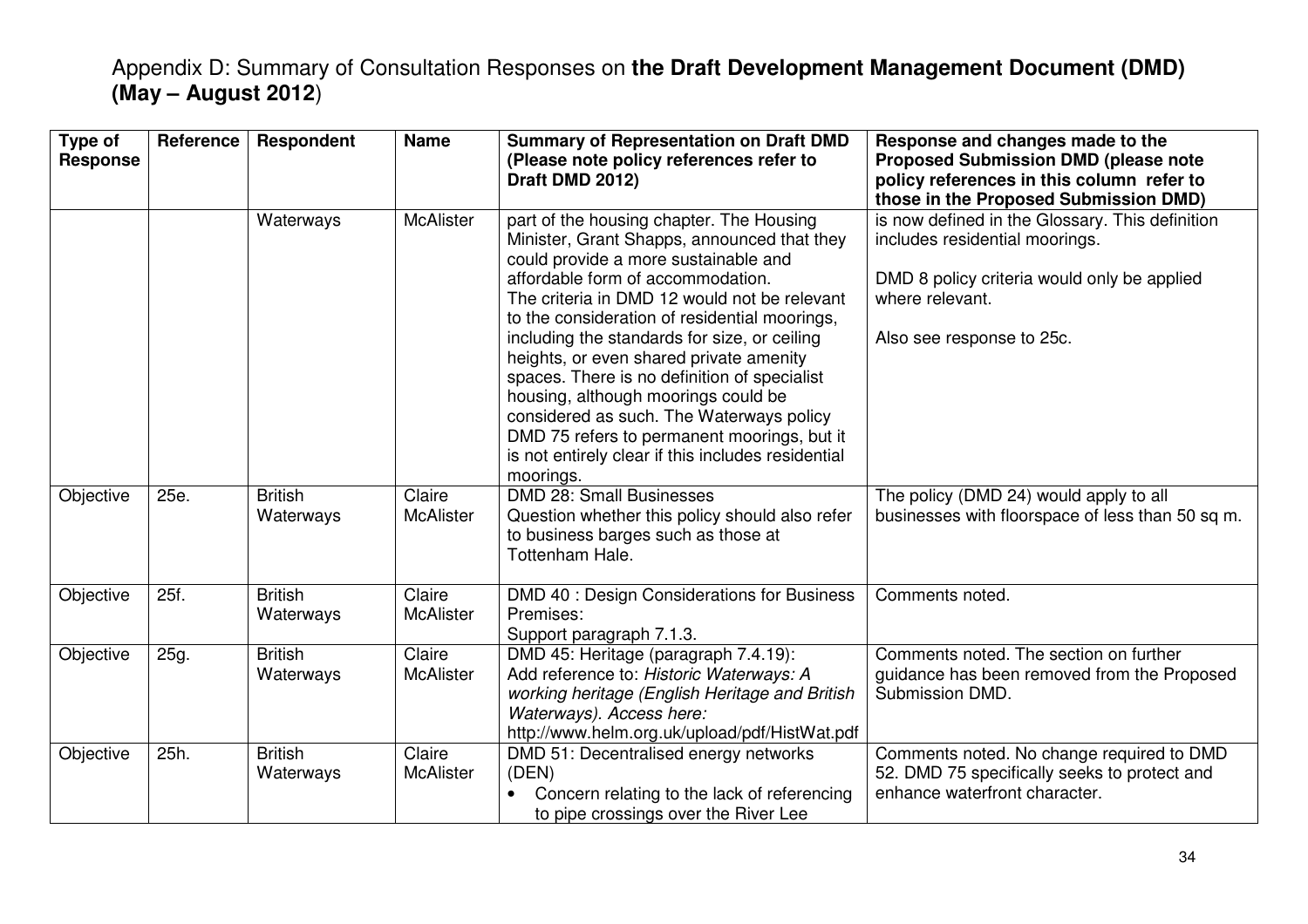| Type of<br><b>Response</b> | Reference | <b>Respondent</b>                                                                                                                | <b>Name</b>                | <b>Summary of Representation on Draft DMD</b><br>(Please note policy references refer to<br>Draft DMD 2012)                                                                                                                                                                                                                                                                                    | Response and changes made to the<br><b>Proposed Submission DMD (please note</b><br>policy references in this column refer to<br>those in the Proposed Submission DMD)                                                                     |
|----------------------------|-----------|----------------------------------------------------------------------------------------------------------------------------------|----------------------------|------------------------------------------------------------------------------------------------------------------------------------------------------------------------------------------------------------------------------------------------------------------------------------------------------------------------------------------------------------------------------------------------|-------------------------------------------------------------------------------------------------------------------------------------------------------------------------------------------------------------------------------------------|
|                            |           |                                                                                                                                  |                            | Navigation<br>DEN pipe crossings over the Navigation<br>can have a detrimental impact on the<br>waterway's character and appearance -<br>appropriate mitigation is suggested.                                                                                                                                                                                                                  | Comments will inform Area Action Plans for<br>Central Leeside and North East Enfield.                                                                                                                                                     |
| Objective                  | 25i.      | <b>British</b><br>Waterways                                                                                                      | Claire<br><b>McAlister</b> | DMD 55:<br>Reference should be made to the potential for<br>use of the River Lee Navigation to provide<br>heating and cooling.                                                                                                                                                                                                                                                                 | Text amended. Supporting text for DMD 56 now<br>references the potential within the Lee Valley.                                                                                                                                           |
| Objective                  | 25j.      | <b>British</b><br>Waterways                                                                                                      | Claire<br><b>McAlister</b> | DMD 59: Assessing Flood Risk, (para. 9.4.4)<br>Where appropriate (i.e. adjacent to the River<br>Lee Navigation) the Canal & River Trust<br>should also be consulted.                                                                                                                                                                                                                           | Comments noted. No change to Appendix 10.<br>Text refers to consultation on Strategic Flood<br>Risk Assessments only.                                                                                                                     |
| Objective                  | 26a.      | <b>Burnett Planning</b><br>and<br>Development<br>Limited on behalf<br>of Universities<br>Superannuation<br><b>Scheme Limited</b> | P Keywood                  | DMD 29: New Retail and Leisure<br>Development:<br>Seeks to amend part 1 a of this policy to:<br>New retail development for main bulk<br>convenience goods, comparison goods,<br>and major leisure development will be<br>permitted within Enfield Town Centre and<br>the four district centres as defined on the<br>Policies map" - so that it reflects the<br>wording in para 24 of the NPPF. | The policy DMD 25 has been updated for clarity<br>and is considered to be compliant with the NPPF<br>policies on town centres. Town centre<br>boundaries for Enfield Town and the four district<br>centres are shown on the Policies Map. |
| Objective                  | 26b.      | <b>Burnett Planning</b><br>and<br>Development<br>Limited on behalf<br>of Universities<br>Superannuation<br><b>Scheme Limited</b> | P Keywood                  | DMD 29: New Retail and Leisure<br>Development:<br>Seeks to amend part 1 b of this policy to: if<br>no sites within the centres listed in part a<br>of this policy are suitable for the proposed<br>development, development at edge of<br>centre locations that are well connected to<br>and within easy walking distance (up to                                                               | The policy DMD 25 has been updated for clarity<br>and is considered to be compliant with the NPPF<br>policies on town centres.                                                                                                            |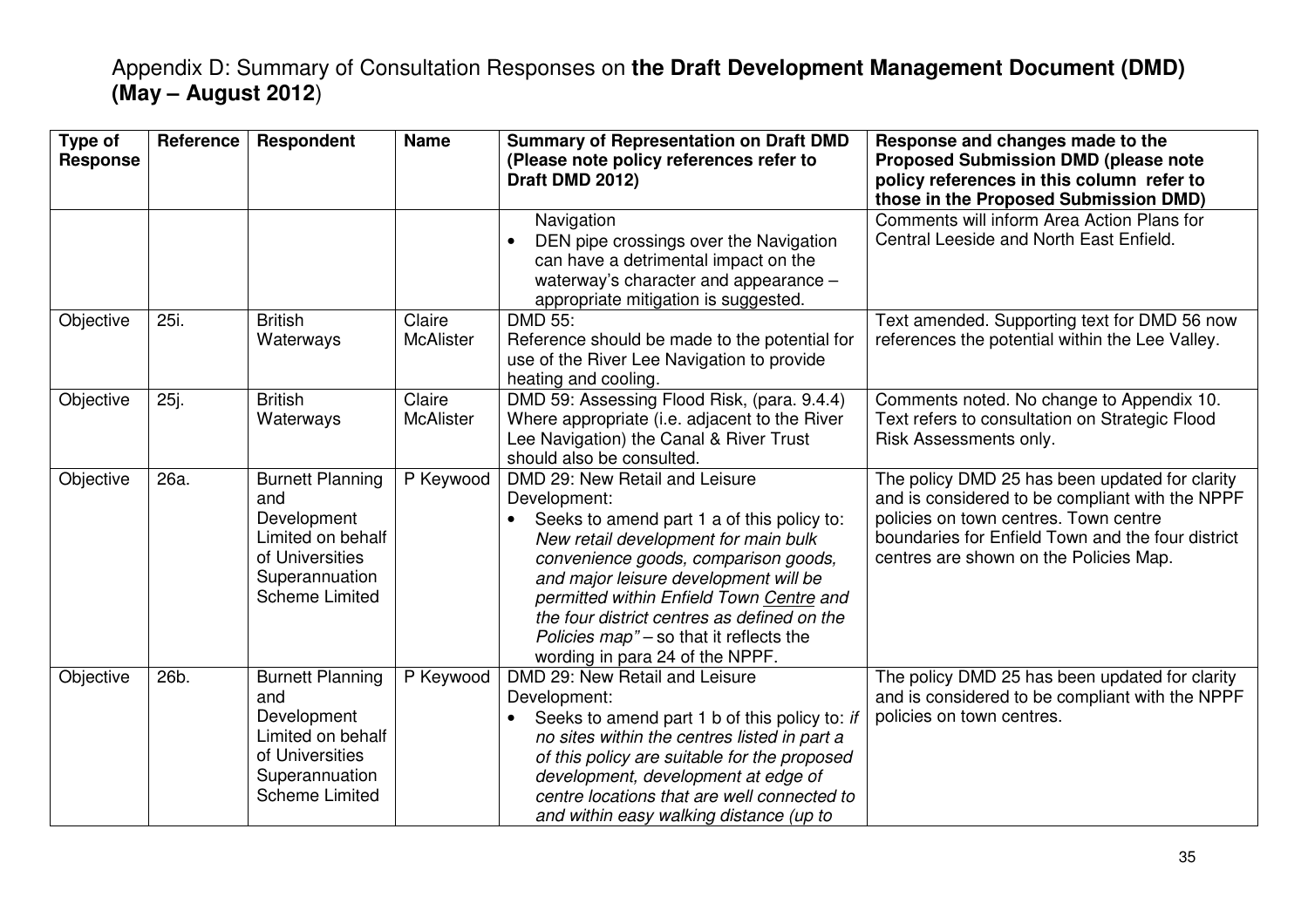| Type of<br><b>Response</b> | Reference | Respondent                                                                                                                       | <b>Name</b> | <b>Summary of Representation on Draft DMD</b><br>(Please note policy references refer to<br>Draft DMD 2012)                                                                                                                                                                                                                                                                                                                                                                                                                                                                                                                                                                                                                                                                                                                                                                                                                                                                               | Response and changes made to the<br><b>Proposed Submission DMD (please note</b><br>policy references in this column refer to<br>those in the Proposed Submission DMD) |
|----------------------------|-----------|----------------------------------------------------------------------------------------------------------------------------------|-------------|-------------------------------------------------------------------------------------------------------------------------------------------------------------------------------------------------------------------------------------------------------------------------------------------------------------------------------------------------------------------------------------------------------------------------------------------------------------------------------------------------------------------------------------------------------------------------------------------------------------------------------------------------------------------------------------------------------------------------------------------------------------------------------------------------------------------------------------------------------------------------------------------------------------------------------------------------------------------------------------------|-----------------------------------------------------------------------------------------------------------------------------------------------------------------------|
|                            |           |                                                                                                                                  |             | 300 metres) of the primary shopping area<br>will be permitted" - so that it reflects the<br>wording in para 24 of the NPPF.                                                                                                                                                                                                                                                                                                                                                                                                                                                                                                                                                                                                                                                                                                                                                                                                                                                               |                                                                                                                                                                       |
| Objective                  | 26c.      | <b>Burnett Planning</b><br>and<br>Development<br>Limited on behalf<br>of Universities<br>Superannuation<br><b>Scheme Limited</b> | P Keywood   | DMD 29: New Retail and Leisure<br>Development:<br>Seeks to amend part 1 c of this policy to:<br>New retail and leisure development within<br>the retail parks: Enfield Retail Park, De<br>Manderville Gate, Ravenside and Angel<br>Road as detailed in the Core Strategy and<br>identified on the Policies Map will only be<br>permitted if the applicant can demonstrate<br>to the Council's satisfaction that a<br>sequential test has been applied which<br>shows that there are no suitable sites for<br>the proposed development that are<br>available within or on the edge of the<br>centres detailed in part a of this policy.<br>Furthermore, that a retail impact<br>assessment undertaken in accordance<br>with NPPF paragraph 26 demonstrates<br>that the development is not likely to have a<br>significant adverse impact on one or more<br>of the factors specified in that paragraph<br>of the NPPF" – so that it reflects the<br>wording in paragraphs 24-27 of the NPPF | The policy DMD 25 has been updated for clarity<br>and is considered to be compliant with the NPPF<br>policies on town centres.                                        |
| Objective                  | 26d.      | <b>Burnett Planning</b><br>and<br>Development<br>Limited on behalf<br>of Universities                                            | P Keywood   | DMD 29: New Retail and Leisure<br>Development:<br>Seeks to amend part 3 of this policy to:<br>Subject to satisfying the sequential test<br>and demonstrating that the development is                                                                                                                                                                                                                                                                                                                                                                                                                                                                                                                                                                                                                                                                                                                                                                                                      | The policy DMD 25 has been updated for clarity<br>and is considered to be compliant with the NPPF<br>policies on town centres.                                        |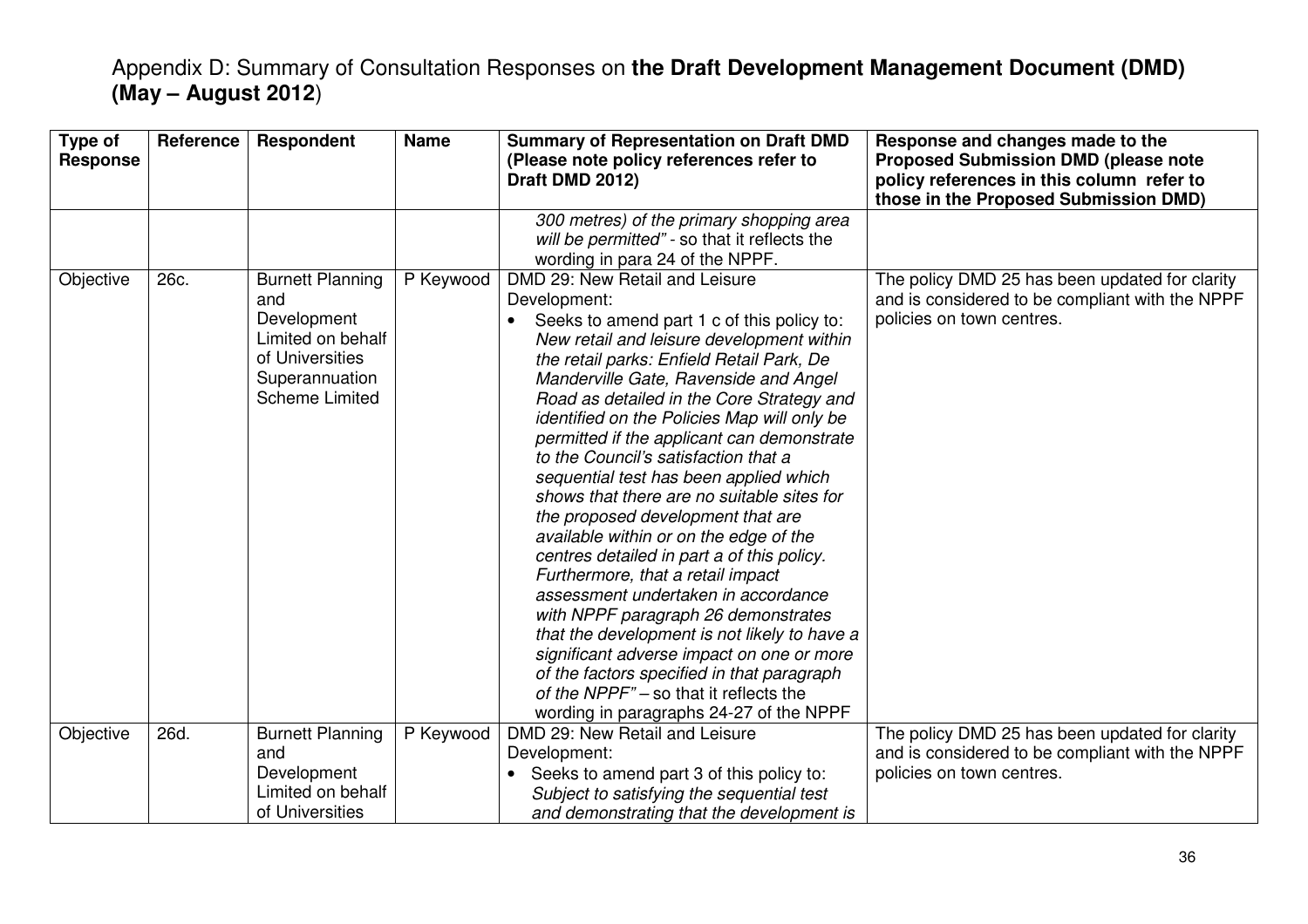| Type of<br><b>Response</b> | Reference | Respondent                                                                                                                       | <b>Name</b> | <b>Summary of Representation on Draft DMD</b><br>(Please note policy references refer to<br>Draft DMD 2012)                                                                                                                                                                                                                                                    | Response and changes made to the<br><b>Proposed Submission DMD (please note</b><br>policy references in this column refer to<br>those in the Proposed Submission DMD)     |
|----------------------------|-----------|----------------------------------------------------------------------------------------------------------------------------------|-------------|----------------------------------------------------------------------------------------------------------------------------------------------------------------------------------------------------------------------------------------------------------------------------------------------------------------------------------------------------------------|---------------------------------------------------------------------------------------------------------------------------------------------------------------------------|
|                            |           | Superannuation<br><b>Scheme Limited</b>                                                                                          |             | not likely to have a significant adverse<br>impact on one of more than the factors<br>specified in paragraph 26 of the NPPF,<br>proposals for new or enhancement of retail<br>and/or other town centre uses will be<br>permitted provided that all of the following<br>criteria are met" - so that it reflects the<br>wording in paragraphs 24-27 of the NPPF. |                                                                                                                                                                           |
| Objective                  | 26e.      | <b>Burnett Planning</b><br>and<br>Development<br>Limited on behalf<br>of Universities<br>Superannuation<br><b>Scheme Limited</b> | P Keywood   | DMD 29: New Retail and Leisure<br>Development<br>Seeks to amend part 3 b of this policy to:<br>The siting of the proposed use and<br>pedestrian access to it encourages<br>connectivity to and from the existing town<br>centre - so that it reflects the wording in<br>para 24 of the NPPF.                                                                   | DMD 25 text has been amended and moved to<br>the justification and guidance section (para 5.12)<br>$-5.1.5$ ). The policy is considered to be<br>compliant with the NPPF. |
| Objective                  | 26f.      | <b>Burnett Planning</b><br>and<br>Development<br>Limited on behalf<br>of Universities<br>Superannuation<br><b>Scheme Limited</b> | P Keywood   | DMD 29: New Retail and Leisure<br>Development<br>Seeks to amend part 3 c of this policy to:<br>The design and siting of the development<br>promotes visual continuity with the<br>surrounding built environment" - so that it<br>reflects the wording in para 61 of the<br>NPPF.                                                                               | DMD 25 text has been amended to reflect the<br>suggested wording.                                                                                                         |
| Objective                  | 26g.      | <b>Burnett Planning</b><br>and<br>Development<br>Limited on behalf<br>of Universities<br>Superannuation<br><b>Scheme Limited</b> | P Keywood   | DMD 29: New Retail and Leisure<br>Development<br>Seeks to amend text after part 3 as: If<br>$\bullet$<br>planning permission is granted, conditions<br>may be used where necessary to control<br>the nature and character of the<br>development" - consider deleting:                                                                                          | DMD 25 has been amended to delete references<br>to conditions that could be imposed.                                                                                      |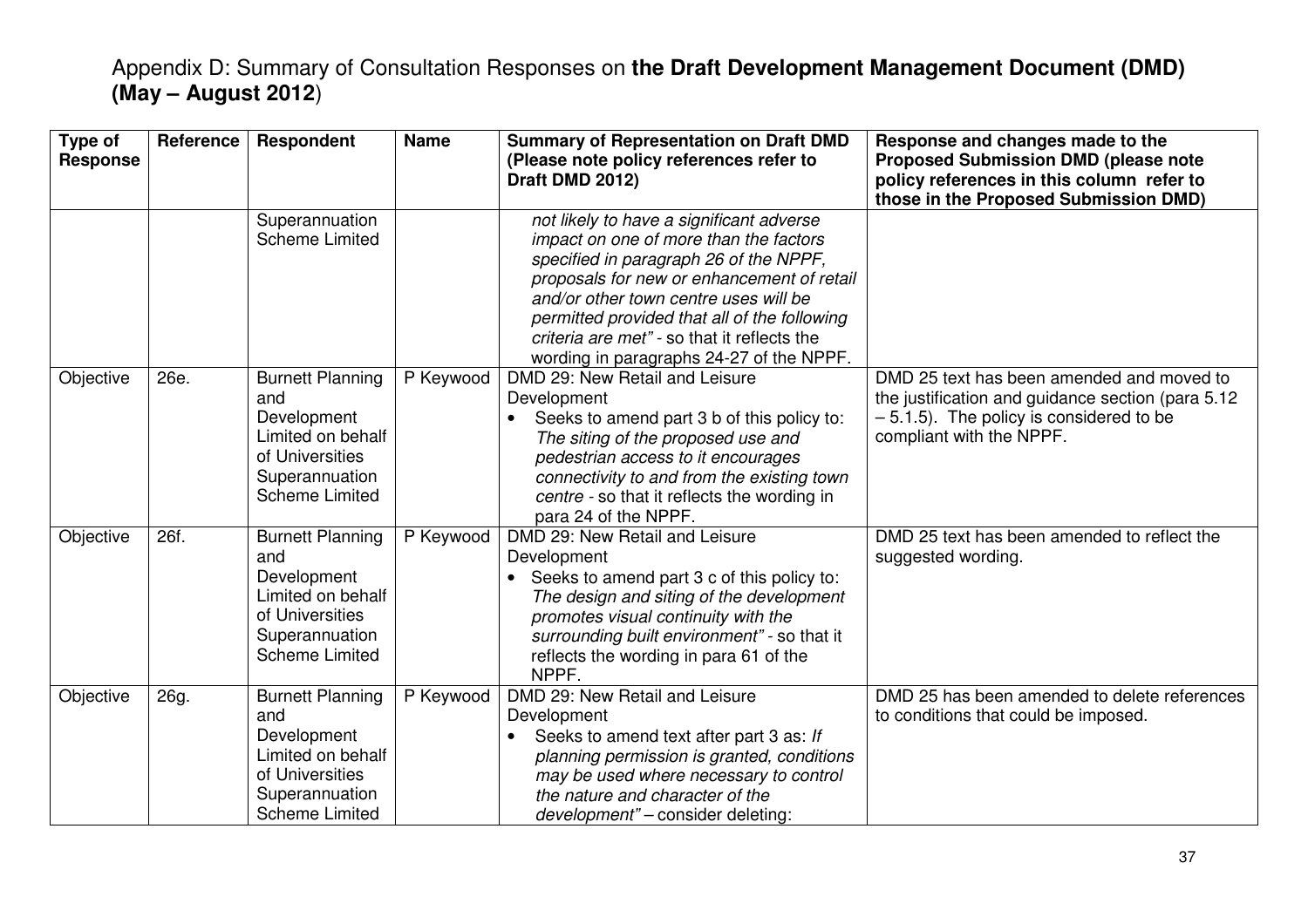| Type of<br><b>Response</b> | Reference | Respondent          | <b>Name</b>      | <b>Summary of Representation on Draft DMD</b><br>(Please note policy references refer to<br>Draft DMD 2012)                                                                                                                                                                                                                                                                                                                                                                                                                                                                                                                                                                                                                                                       | Response and changes made to the<br><b>Proposed Submission DMD (please note</b><br>policy references in this column refer to<br>those in the Proposed Submission DMD)                                                                                                                                                                                                                                                                                                                                                                                                                                                                                                                                                        |
|----------------------------|-----------|---------------------|------------------|-------------------------------------------------------------------------------------------------------------------------------------------------------------------------------------------------------------------------------------------------------------------------------------------------------------------------------------------------------------------------------------------------------------------------------------------------------------------------------------------------------------------------------------------------------------------------------------------------------------------------------------------------------------------------------------------------------------------------------------------------------------------|------------------------------------------------------------------------------------------------------------------------------------------------------------------------------------------------------------------------------------------------------------------------------------------------------------------------------------------------------------------------------------------------------------------------------------------------------------------------------------------------------------------------------------------------------------------------------------------------------------------------------------------------------------------------------------------------------------------------------|
|                            |           |                     |                  | Prevent amalgamation of small<br>$\circ$<br>units to create large out of<br>centre units;<br>Limit internal alterations by<br>specifying the maximum<br>floorspace permitted;<br>Manage the type of goods sold<br>or type of use or activity<br>So that is reflects the Circular 11/95 on<br>circumstances in which conditions should<br>be applied, considers it is contrary to this<br>guidance to state blanket restrictions may<br>be applied.                                                                                                                                                                                                                                                                                                                |                                                                                                                                                                                                                                                                                                                                                                                                                                                                                                                                                                                                                                                                                                                              |
| Email                      | 27a.      | <b>Banner Homes</b> | Neil<br>Cottrell | DMD11: Development of Garden Land:<br>The proposed presumption against<br>$\bullet$<br>development of back garden land is<br>unjustified and unnecessary and will have<br>unintended economic effects on the<br>Borough and London in general.<br>It will remove a crucial source of land<br>$\bullet$<br>supply for small and medium sized<br>housebuilders and restrict housing choice<br>and mix.<br>NPPF is essentially a pro growth<br>document with the intention of delivering<br>significantly more housing. NPPF does not<br>cite a presumption against development of<br>garden land. In particular, paragraph 53<br>states that LPAs should consider the case<br>for setting out policies to resist<br><i>inappropriate</i> development of residential | No change to DMD 7. The importance of the<br>residential perimeter block structure, as the<br>prevailing urban form of residential development<br>in the borough, is such that the Council will seek<br>to ensure that this character is protected.<br>For the principle of the development of garden<br>land to be acceptable proposals must<br>demonstrate that it can provide high quality<br>residential development and that the remaining<br>amenity/garden space will be high quality and<br>able to perform a number of roles in order to<br>compensate for a loss in the overall quantity of<br>this space.<br>It is considered that the policy is in conformity<br>with the London Plan (Policy 3.5) and the NPPF. |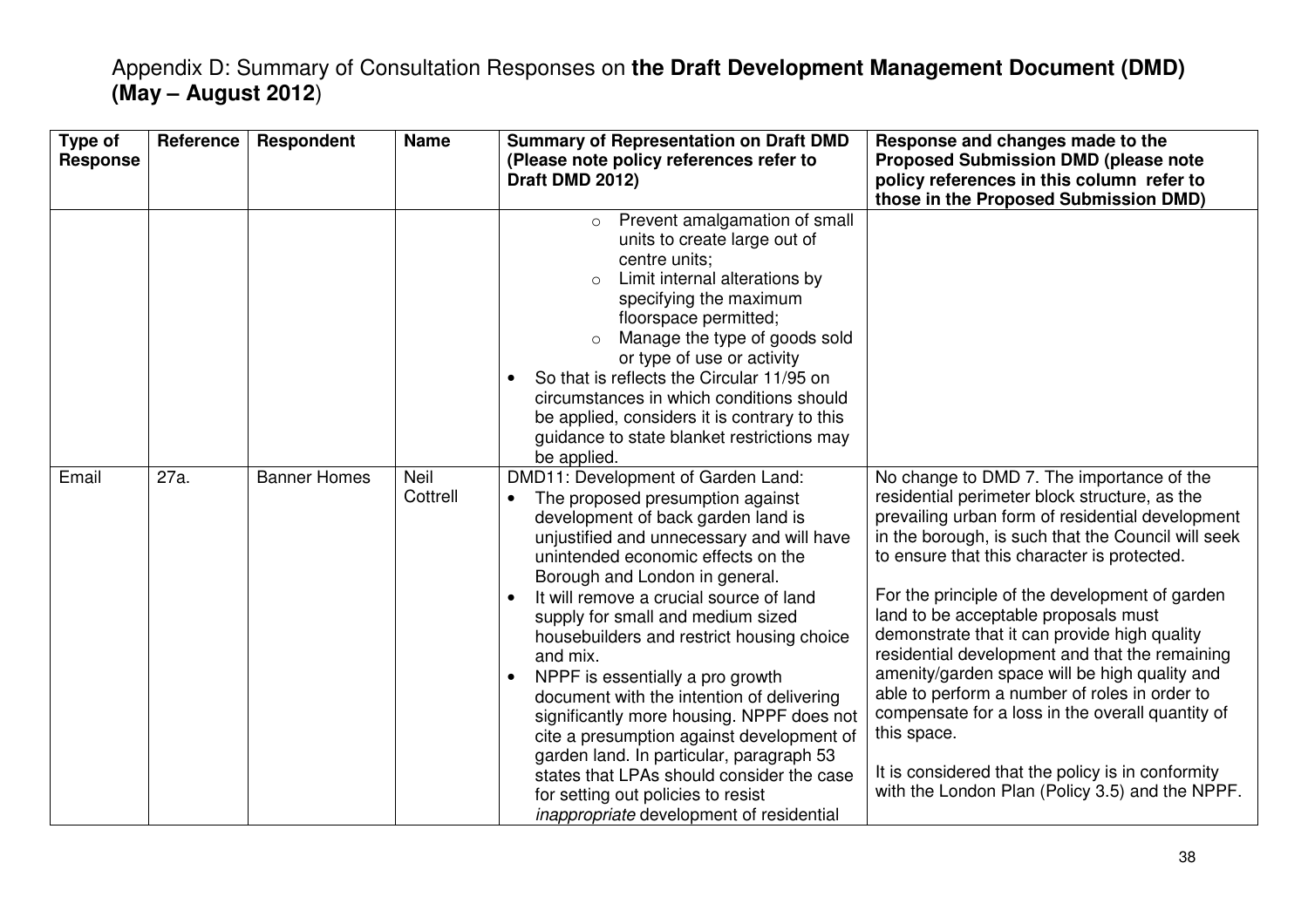| Type of<br><b>Response</b> | Reference | <b>Respondent</b> | <b>Name</b> | <b>Summary of Representation on Draft DMD</b><br>(Please note policy references refer to<br>Draft DMD 2012)                                                                                                                                                                                                                                                                                                                                                                                                                                                                                                                                                                                                                                                                                                                                                                                                                                                                                                                                                                                                                                                                                                                                                                                                                                                                                                  | Response and changes made to the<br><b>Proposed Submission DMD (please note</b><br>policy references in this column refer to<br>those in the Proposed Submission DMD) |
|----------------------------|-----------|-------------------|-------------|--------------------------------------------------------------------------------------------------------------------------------------------------------------------------------------------------------------------------------------------------------------------------------------------------------------------------------------------------------------------------------------------------------------------------------------------------------------------------------------------------------------------------------------------------------------------------------------------------------------------------------------------------------------------------------------------------------------------------------------------------------------------------------------------------------------------------------------------------------------------------------------------------------------------------------------------------------------------------------------------------------------------------------------------------------------------------------------------------------------------------------------------------------------------------------------------------------------------------------------------------------------------------------------------------------------------------------------------------------------------------------------------------------------|-----------------------------------------------------------------------------------------------------------------------------------------------------------------------|
|                            |           |                   |             | gardens, for example where development<br>would cause harm to the local area.<br>Core Strategy Policy 2 does not cite a<br>$\bullet$<br>presumption against development of<br>garden land. This policy forms part of the<br>up-to-date Development Plan and was<br>examined accordingly.<br>The Borough and gardens within it is vary<br>$\bullet$<br>markedly and there is nothing to suggest<br>that, in all or most cases, the development<br>of gardens would be unacceptably harmful<br>to local character or other interests of<br>acknowledged importance.<br>The approval of schemes on garden land<br>$\bullet$<br>may create visual and other advantages,<br>plus also enhancing biodiversity.<br>Matters listed in the policy on suburban<br>$\bullet$<br>character, biodiversity and surface water<br>are valid material considerations, but only<br>should be applied when assessing the<br>importance of individual gardens on an<br>objective, site by site basis. A general<br>presumption against development is<br>completely unreasonable. The issue<br>should not be one of principle but a matter<br>of judgement in the normal course of the<br>LPA's development management function.<br>The open space and amenity standards<br>$\bullet$<br>will still require developers to satisfactorily<br>provide for the amenity, the sequential<br>approach to flood risk is already applied |                                                                                                                                                                       |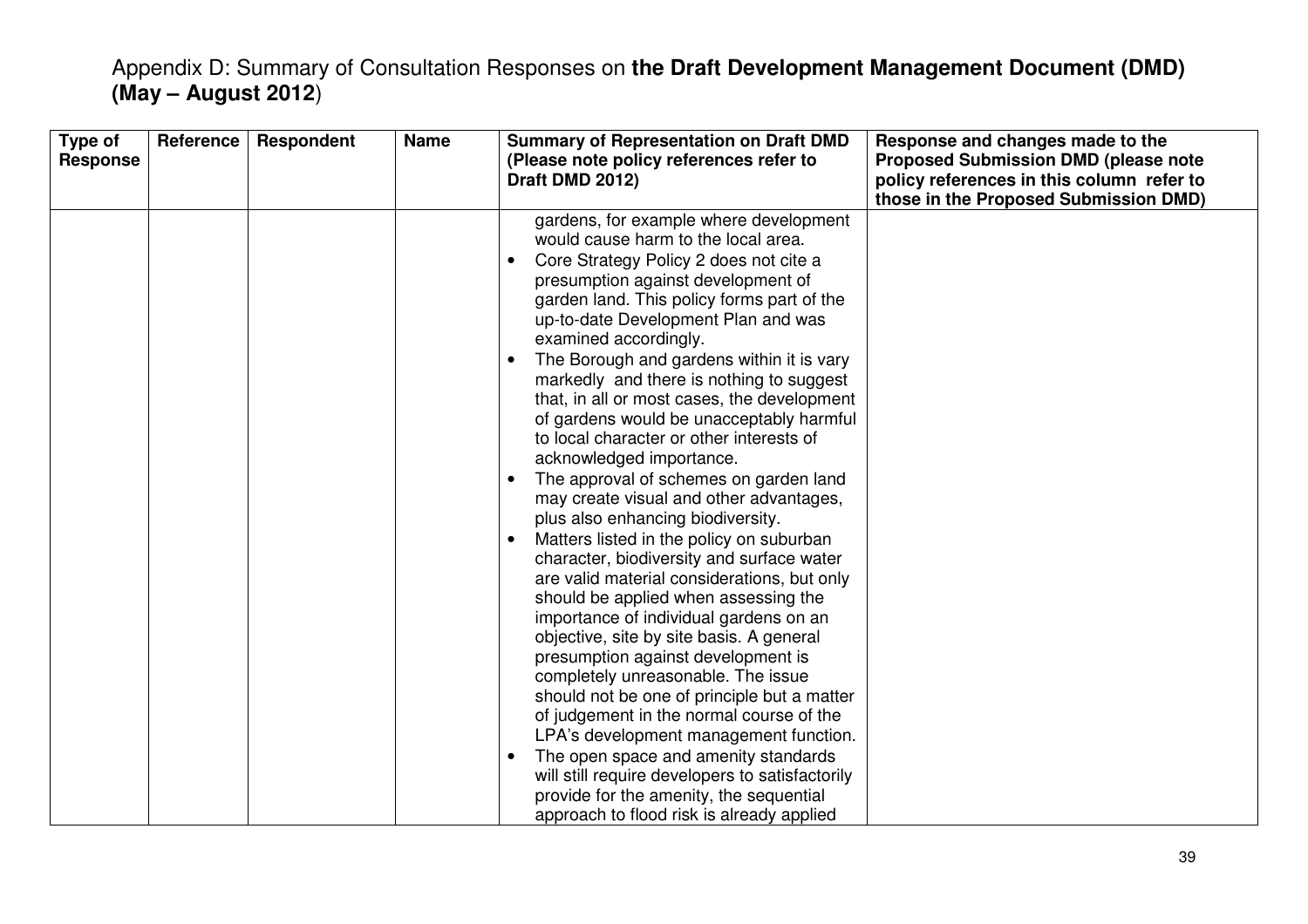| Type of<br><b>Response</b> | <b>Reference</b> | <b>Respondent</b>                 | <b>Name</b>                | <b>Summary of Representation on Draft DMD</b><br>(Please note policy references refer to<br>Draft DMD 2012)                                                                                                                                                                      | Response and changes made to the<br><b>Proposed Submission DMD (please note</b><br>policy references in this column refer to<br>those in the Proposed Submission DMD) |
|----------------------------|------------------|-----------------------------------|----------------------------|----------------------------------------------------------------------------------------------------------------------------------------------------------------------------------------------------------------------------------------------------------------------------------|-----------------------------------------------------------------------------------------------------------------------------------------------------------------------|
|                            |                  |                                   |                            | and associated policies which actively<br>manage climate change.<br>Adopted Core Policy 2 expressly identifies<br>a key role for small sites (of <0.5 ha) in the<br>Borough for the Lifetime of the Core<br>Strategy (until 2025) which is understood<br>to include garden land. |                                                                                                                                                                       |
|                            | 28a.             | The Canal &<br><b>River Trust</b> | Claire<br><b>McAlister</b> | Chapter 7: Built Environment (paragraph<br>$7.1.3$ :<br>The Canal and River Trust support the<br>requirement for the highest standards of<br>design on sites adjacent to the waterways                                                                                           | Comments noted.                                                                                                                                                       |
|                            | 28b.             | The Canal &<br><b>River Trust</b> | Claire<br><b>McAlister</b> | Chapter 9: Tackling Climate Change<br>$(paragraph 9.4.14)$ :<br>Where appropriate (i.e adjacent to the River<br>Lee Navigation) the Canal and River Trust<br>should also be consulted.                                                                                           | Comments noted. No change. Text in Appendix<br>10 refers to consultation on Strategic Flood Risk<br>Assessments only.                                                 |
|                            | 28c.             | The Canal &<br><b>River Trust</b> | Claire<br><b>McAlister</b> | DMD 75: Waterways:<br>The River should be clarified as the River Lee<br>Navigation                                                                                                                                                                                               | DMD 75 text has been amended.                                                                                                                                         |
|                            | 28d.             | The Canal &<br><b>River Trust</b> | Claire<br><b>McAlister</b> | DMD 75: Waterways:<br>Need clarification on whether 'permanently<br>moored vessels' refers to static commercial<br>moorings, and residential moorings.                                                                                                                           | DMD 75 text has been amended. The term<br>'Permanent Moorings' is now defined in the<br>Glossary.                                                                     |
|                            | 28e.             | The Canal &<br><b>River Trust</b> | Claire<br><b>McAlister</b> | DMD 75: Waterways:<br>With regard to c) should read 'waterborne<br>freight'                                                                                                                                                                                                      | DMD 75 text has been amended.                                                                                                                                         |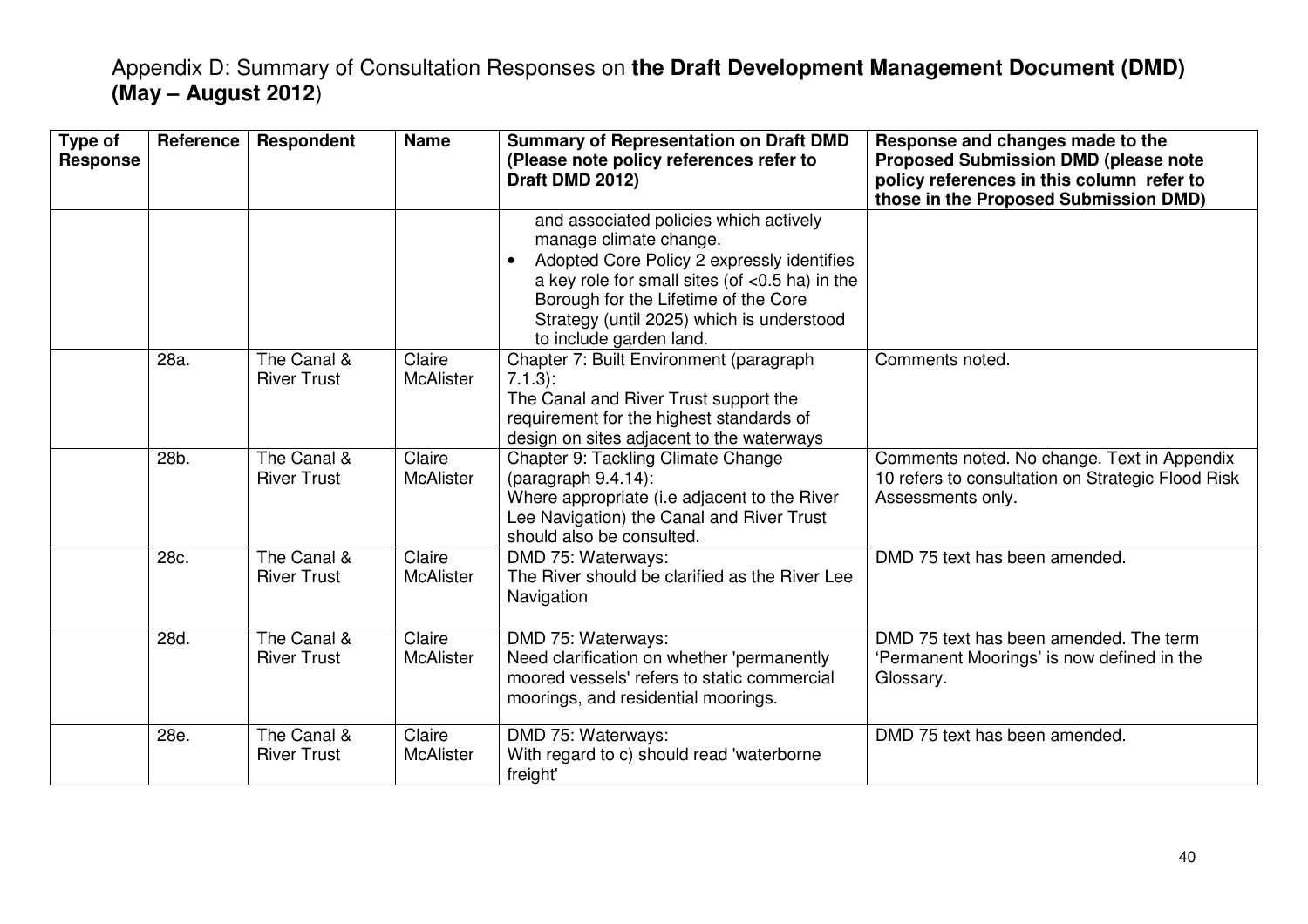| Type of<br><b>Response</b> | <b>Reference</b> | Respondent                        | <b>Name</b>                | <b>Summary of Representation on Draft DMD</b><br>(Please note policy references refer to<br>Draft DMD 2012)                                                                                                                                                                                                                                                                                                                                                                                                                                                                                                                                                                                                                                                                                                                                                                                                                                                                                                                                                                                 | Response and changes made to the<br><b>Proposed Submission DMD (please note</b><br>policy references in this column refer to                                                                                                     |
|----------------------------|------------------|-----------------------------------|----------------------------|---------------------------------------------------------------------------------------------------------------------------------------------------------------------------------------------------------------------------------------------------------------------------------------------------------------------------------------------------------------------------------------------------------------------------------------------------------------------------------------------------------------------------------------------------------------------------------------------------------------------------------------------------------------------------------------------------------------------------------------------------------------------------------------------------------------------------------------------------------------------------------------------------------------------------------------------------------------------------------------------------------------------------------------------------------------------------------------------|----------------------------------------------------------------------------------------------------------------------------------------------------------------------------------------------------------------------------------|
|                            |                  |                                   |                            |                                                                                                                                                                                                                                                                                                                                                                                                                                                                                                                                                                                                                                                                                                                                                                                                                                                                                                                                                                                                                                                                                             | those in the Proposed Submission DMD)                                                                                                                                                                                            |
|                            | 28f.             | The Canal &<br><b>River Trust</b> | Claire<br><b>McAlister</b> | DMD 75: Waterways<br>Support the requirement for<br>industrial/commercial development to<br>address the waterway and create pleasant<br>and interesting views from that waterway.<br>Concerns raised about the requirement for<br>public access to the waterfront to be<br>retained/introduced where possible.<br>Support the use of the waterside for<br>$\bullet$<br>amenity use by employees of the site.<br>Offside (non-towpath side) sites would not<br>generally support public access. If the site<br>requires a secure boundary, as well as<br>creating an additional maintenance<br>requirement this can prevent the<br>development from positively addressing<br>the waterside,<br>Secondary offside walkways, where there<br>is already a towpath, can also reduce<br>opportunities for secure moorings and<br>wildlife habitats, as well as exacerbating<br>anti-social behaviour issues.<br>Comments on the issue of a secondary<br>$\bullet$<br>path on the offside also relate to the third<br>paragraph of this policy, regarding a<br>riverside walk, and or cycle route. | Text amended. DMD 75 text has been amended<br>and now only refers to maximising opportunities<br>to provide publicly accessible greenways or<br>shared routes.                                                                   |
| Email                      | 29a.             | Cuckoo Hall<br>Academy            | Simon<br>Ward              | Polices Map (Metropolitan Open Land<br>designation): Object to proposed expansion of<br>MOL to include the running track.                                                                                                                                                                                                                                                                                                                                                                                                                                                                                                                                                                                                                                                                                                                                                                                                                                                                                                                                                                   | The Council's proposed change amendment 3A<br>to MOL 3 as reflected on the Proposed<br>Submission Policies Map is required to include<br>the remaining south-west corner of the athletics<br>track (previously excluded due to a |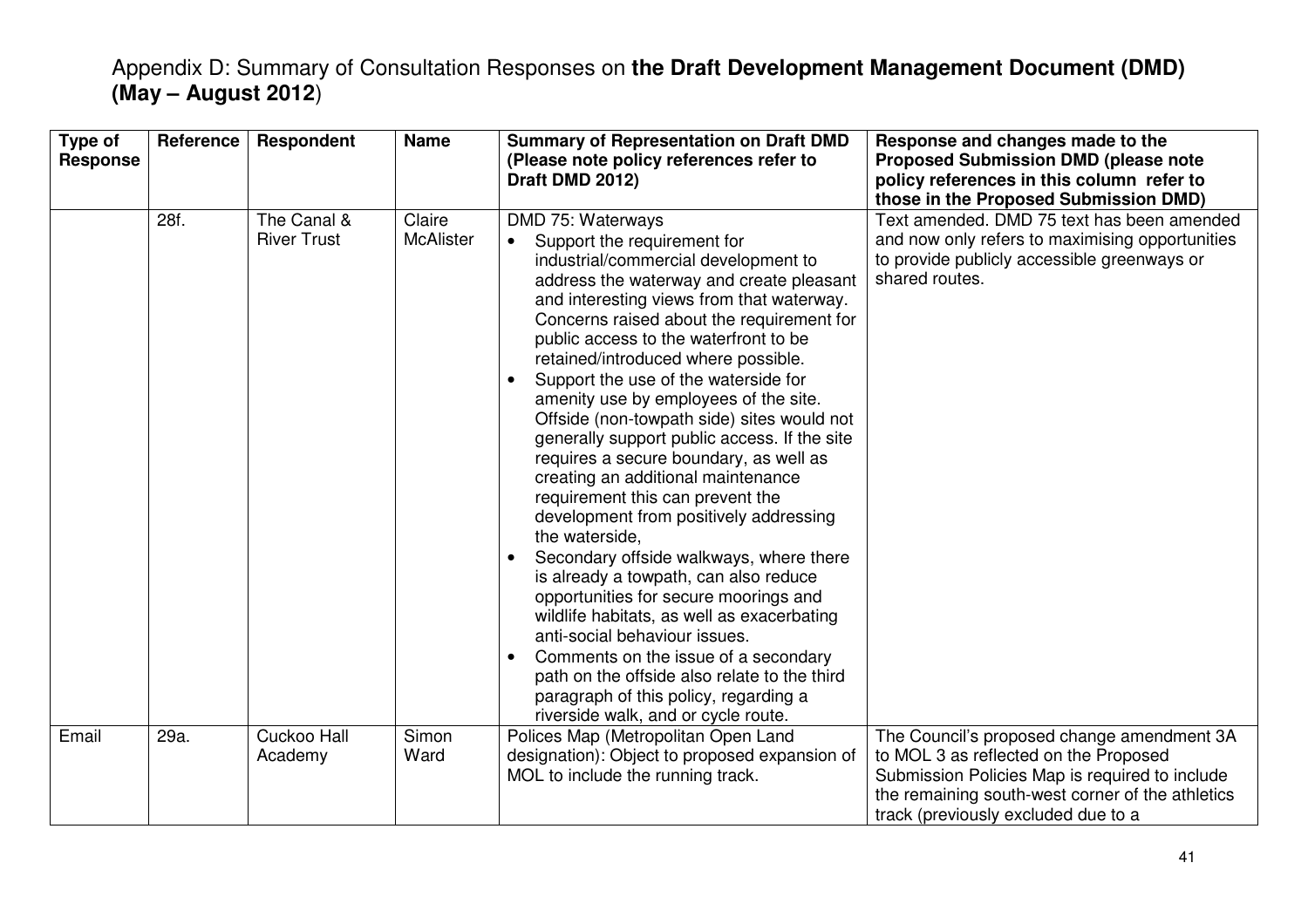| Type of<br><b>Response</b> | Reference       | Respondent                                                            | <b>Name</b>             | <b>Summary of Representation on Draft DMD</b><br>(Please note policy references refer to<br>Draft DMD 2012)                                                                                                                                                                                                                | Response and changes made to the<br><b>Proposed Submission DMD (please note</b><br>policy references in this column refer to<br>those in the Proposed Submission DMD)                                                                                                                                                                                                                                         |
|----------------------------|-----------------|-----------------------------------------------------------------------|-------------------------|----------------------------------------------------------------------------------------------------------------------------------------------------------------------------------------------------------------------------------------------------------------------------------------------------------------------------|---------------------------------------------------------------------------------------------------------------------------------------------------------------------------------------------------------------------------------------------------------------------------------------------------------------------------------------------------------------------------------------------------------------|
|                            |                 |                                                                       |                         |                                                                                                                                                                                                                                                                                                                            | cartographical error). This provides a defensible<br>and logical MOL boundary and does not include<br>land subject to the extant planning permission for<br>a new school.                                                                                                                                                                                                                                     |
| Email                      | 29b.            | Cuckoo Hall<br>Academy                                                | Simon<br>Ward           | Policies Map (open space designation):<br>Support proposed changes to open space<br>around Cuckoo Hall Academy and suggest<br>further amendments.                                                                                                                                                                          | Minor amendments have been made to reflect<br>the practical situation on the ground. Please refer<br>to the Open Spaces Policies Map Review (2013).                                                                                                                                                                                                                                                           |
| Email                      | 30a.            | College of<br>Haringey, Enfield<br>& North East<br>London             | Alan<br>Gunne-<br>Jones | Polices Map (Metropolitan Open Land<br>designation):<br>MOL Site 3<br>Object to proposal to amend the boundaries<br>of the Metropolitan Open Land in the vicinity<br>of the Enfield College, Hertford Road campus.                                                                                                         | The Council's proposed change amendment 3A<br>to MOL 3 as reflected on the Proposed<br>Submission Policies Map is required to include<br>the remaining south-west corner of the athletics<br>track (previously excluded due to a<br>cartographical error). This provides a defensible<br>and logical MOL boundary and does not include<br>land subject to the extant planning permission for<br>a new school. |
| Email                      | 31a             | <b>JB Planning</b><br>Associates on<br>behalf of Coffey<br>Properties | Jonathan<br>Dixon       | DMD 23: Strategic Industrial Location:<br>Considers that the policy is misleading<br>and incomplete<br>Considers that it should be amended to:<br>$\bullet$<br>"Quasi retail Other employment-<br>generating uses such as car show rooms,<br>hotel and conferencing facilities, training<br>centres, etc may be permitted' | DMD 19 has been amended.                                                                                                                                                                                                                                                                                                                                                                                      |
| Email                      | 31 <sub>b</sub> | <b>JB Planning</b><br>Associates on<br>behalf of Coffey<br>Properties | Jonathan<br>Dixon       | DMD 23: Strategic Industrial Location:<br>Consider the final paragraph of the<br>supporting text should be amended as<br>follows to ensure consistency with the<br>policy: There are some instances where<br>there are quasi retail employment-                                                                            | DMD 19 has been amended.                                                                                                                                                                                                                                                                                                                                                                                      |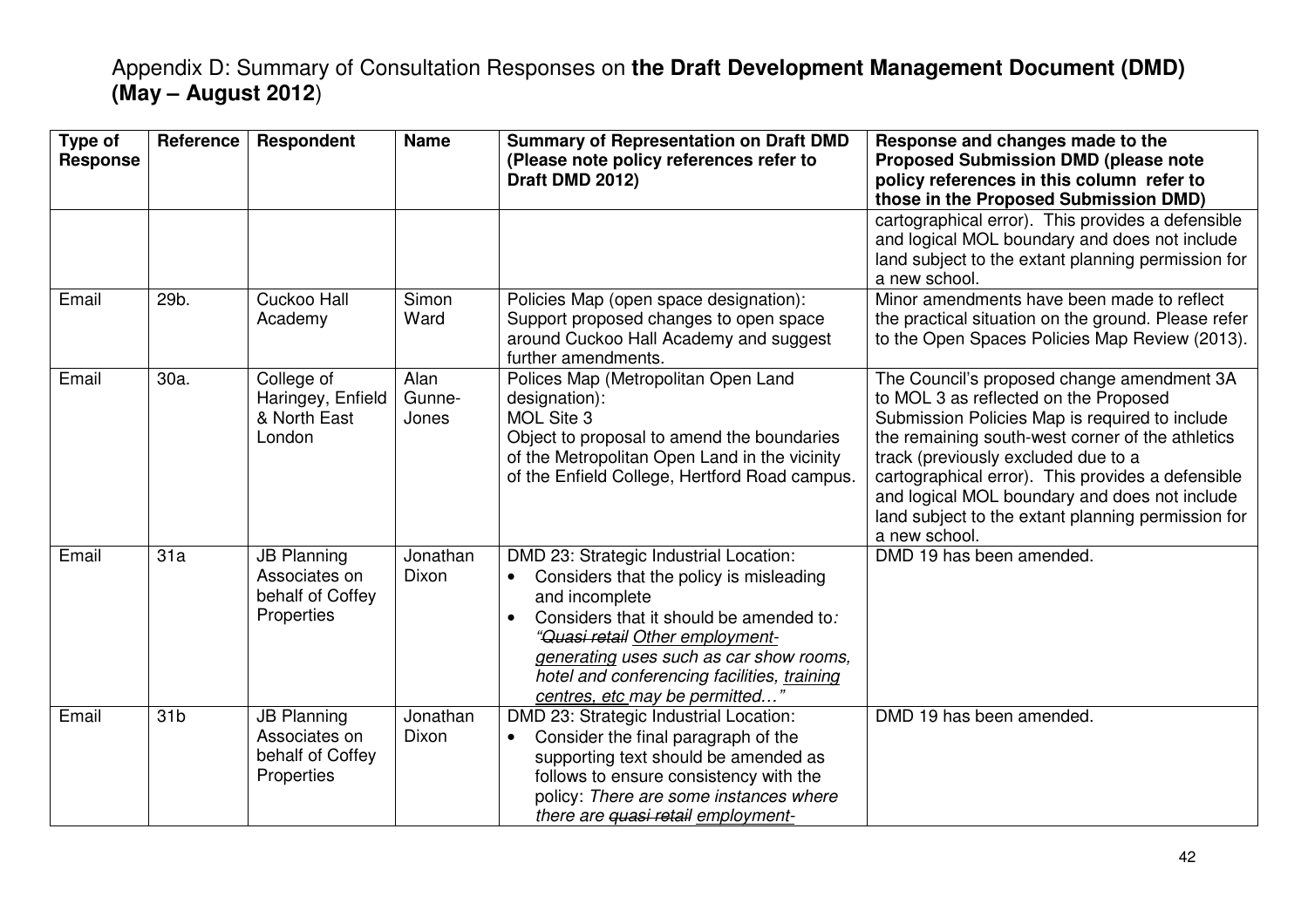| Type of<br><b>Response</b> | Reference | Respondent                                      | <b>Name</b>             | <b>Summary of Representation on Draft DMD</b><br>(Please note policy references refer to<br>Draft DMD 2012)                                                                                                                                                                                                                                                                                                                                                                                     | Response and changes made to the<br><b>Proposed Submission DMD (please note</b><br>policy references in this column refer to<br>those in the Proposed Submission DMD)                                                                                                                                            |
|----------------------------|-----------|-------------------------------------------------|-------------------------|-------------------------------------------------------------------------------------------------------------------------------------------------------------------------------------------------------------------------------------------------------------------------------------------------------------------------------------------------------------------------------------------------------------------------------------------------------------------------------------------------|------------------------------------------------------------------------------------------------------------------------------------------------------------------------------------------------------------------------------------------------------------------------------------------------------------------|
|                            |           |                                                 |                         | generating uses In addition, there are<br>other employment-generating uses such<br>as hotel, conference facilities, training<br>centres, schools etc that fall within use<br>classes C1, D1 and D2 that do not require<br>a town centre location so long as the<br>transport options are available. In this<br>respect, the Council considers that these<br>uses would therefore be appropriately<br>located on the main frontages of existing<br>industrial areas.                             |                                                                                                                                                                                                                                                                                                                  |
| Email                      | 32a       | Drivers Jonas<br>Deloitte on<br>behalf of Segro | J Krause/<br>Rory Joyce | DMD 1: Achieving High Quality and Design-<br>Led Development:<br>Support the need for high quality design<br>$\bullet$<br>within new developments within the<br>constraints of maintaining viability within<br>relatively low value areas, but considers it<br>is important to take site context into<br>account in design terms.<br>Considers what is appropriate design in a<br>$\bullet$<br>residential area or town centre will differ<br>from that is appropriate for commercial<br>areas. | No change to DMD 37. The importance of site<br>context is recognised in the opening sentence of<br>the policy and expanded upon in the supporting<br>text.<br>The difference in appropriate design based on<br>area type is covered by the emphasis on the<br>development's context.                             |
| Email                      | 32b       | Drivers Jonas<br>Deloitte on<br>behalf of Segro | J Krause/<br>Rory Joyce | DMD 2: Design Process<br>Considers that some of the provisions<br>made in this draft policy are very specific.<br>Considers that the Council should ensure<br>$\bullet$<br>that there is sufficient flexibility provided in<br>this policy to account for outline<br>applications where such detailed<br>statements may not be possible.                                                                                                                                                        | Text in DMD 38 amended.<br>The policy clarifies what the Council considers is<br>necessary to demonstrate that the policy<br>objectives have been met. The requirements are<br>not considered to be too specific. The<br>communication of the required information could<br>take many forms, but is essential in |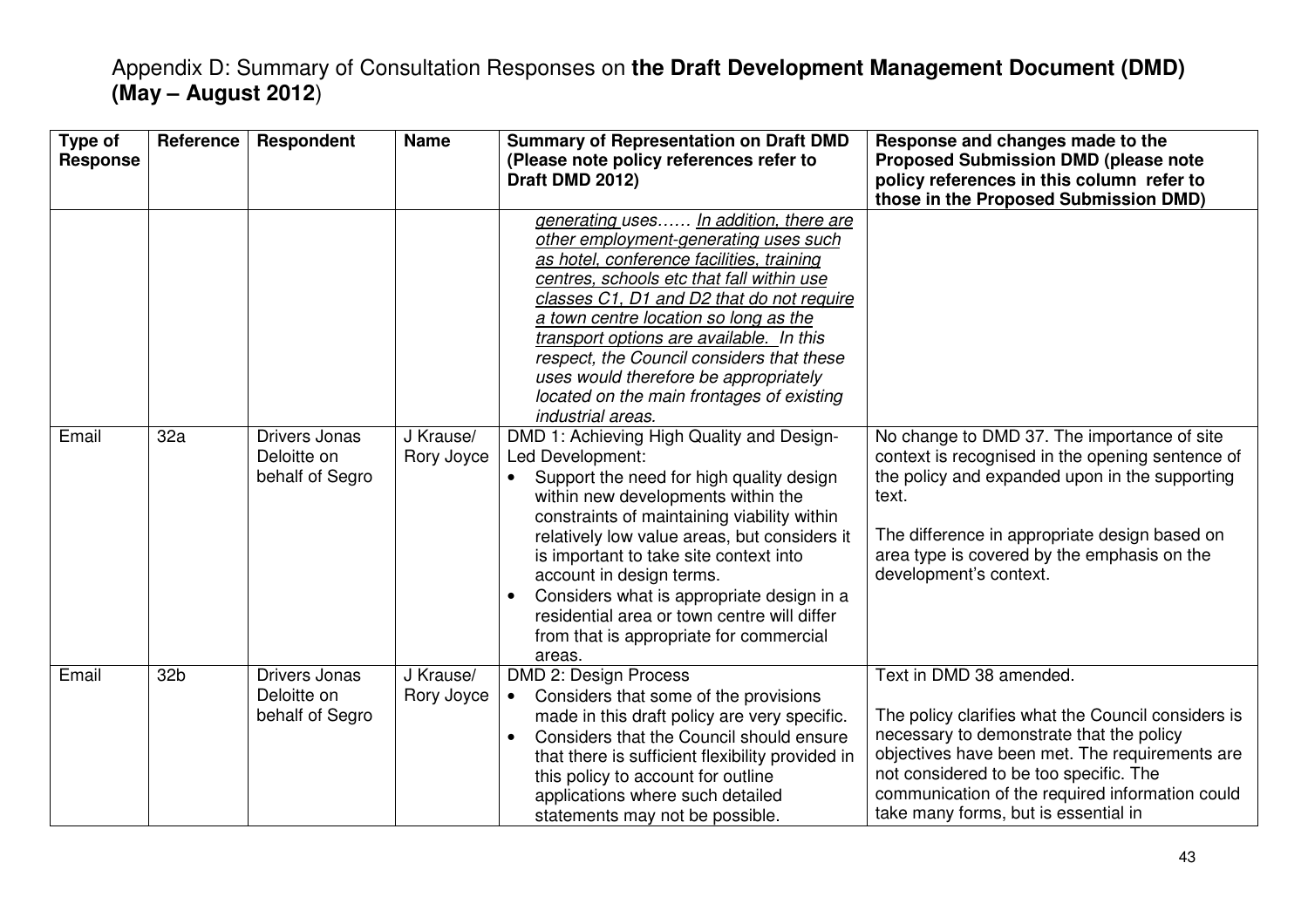| Type of<br><b>Response</b> | Reference       | Respondent                                      | <b>Name</b>             | <b>Summary of Representation on Draft DMD</b><br>(Please note policy references refer to<br>Draft DMD 2012)                                                                                                                                                                                                                          | Response and changes made to the<br><b>Proposed Submission DMD (please note</b><br>policy references in this column refer to<br>those in the Proposed Submission DMD)                                                                                                                                                                                                                       |
|----------------------------|-----------------|-------------------------------------------------|-------------------------|--------------------------------------------------------------------------------------------------------------------------------------------------------------------------------------------------------------------------------------------------------------------------------------------------------------------------------------|---------------------------------------------------------------------------------------------------------------------------------------------------------------------------------------------------------------------------------------------------------------------------------------------------------------------------------------------------------------------------------------------|
|                            |                 |                                                 |                         |                                                                                                                                                                                                                                                                                                                                      | understanding the design process and rationale<br>that has been followed.                                                                                                                                                                                                                                                                                                                   |
|                            |                 |                                                 |                         |                                                                                                                                                                                                                                                                                                                                      | The supporting text makes clear that the design<br>and access statement should be proportional to<br>the type of development being proposed.<br>However, an analysis of the context of the<br>development is as important for outline<br>applications as it is for detailed ones.                                                                                                           |
|                            |                 |                                                 |                         |                                                                                                                                                                                                                                                                                                                                      | Design and access statements accompanying<br>outline applications should show how the<br>applicant has understood what is appropriate and<br>feasible for the site in its context. The elements<br>to be described in design and access statements<br>will be the same regardless of whether the<br>application is for outline or full planning<br>permission, but their scope will differ. |
|                            |                 |                                                 |                         |                                                                                                                                                                                                                                                                                                                                      | Text added to reinforce this in the policy: "The<br>level of detail contained in the Design and<br>Access Statement should be proportional to the<br>type of development being proposed."                                                                                                                                                                                                   |
| Email                      | 32 <sub>c</sub> | Drivers Jonas<br>Deloitte on<br>behalf of Segro | J Krause/<br>Rory Joyce | DMD 4: Environmental Assessment Methods<br>Welcomes the aspirations for non-<br>residential development in relation to<br>BREEAM.<br>Noted that the Council will seek to exceed<br>$\bullet$<br>these standards only where it is<br>technically feasible and/or viable to do so.<br>Supports the flexibility in this policy in light | Comments noted. No change to DMD 50.                                                                                                                                                                                                                                                                                                                                                        |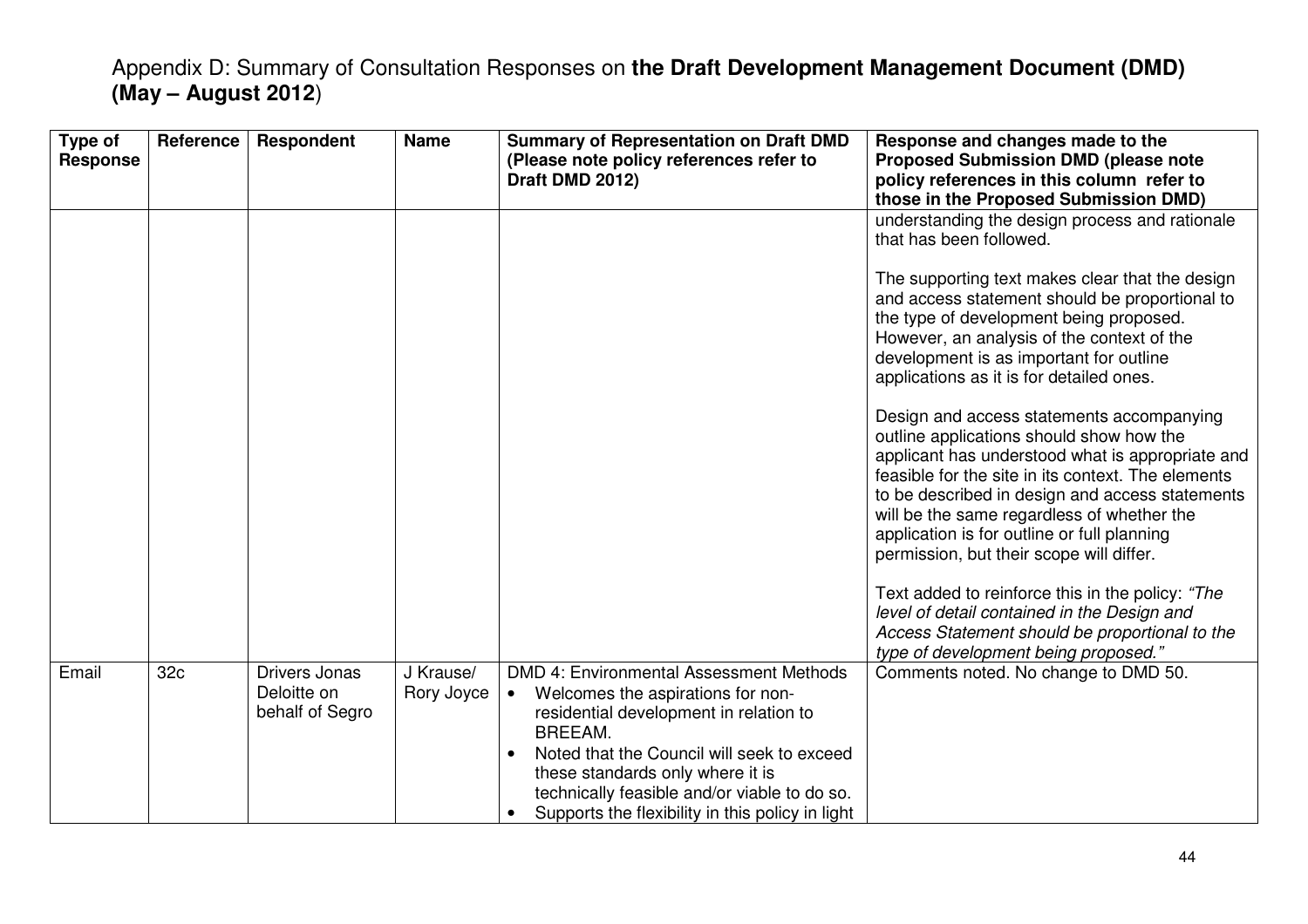| Type of<br><b>Response</b> | Reference | <b>Respondent</b>                                      | <b>Name</b>             | <b>Summary of Representation on Draft DMD</b><br>(Please note policy references refer to<br>Draft DMD 2012)                                                                                                                                                                                                                                                                                                                                                                                                                                                                                                                                                | Response and changes made to the<br><b>Proposed Submission DMD (please note</b><br>policy references in this column refer to<br>those in the Proposed Submission DMD)                                                      |
|----------------------------|-----------|--------------------------------------------------------|-------------------------|------------------------------------------------------------------------------------------------------------------------------------------------------------------------------------------------------------------------------------------------------------------------------------------------------------------------------------------------------------------------------------------------------------------------------------------------------------------------------------------------------------------------------------------------------------------------------------------------------------------------------------------------------------|----------------------------------------------------------------------------------------------------------------------------------------------------------------------------------------------------------------------------|
|                            |           |                                                        |                         | of the recent report "Viability Testing Local<br>Plans Advice for Planning Practitioners".                                                                                                                                                                                                                                                                                                                                                                                                                                                                                                                                                                 |                                                                                                                                                                                                                            |
| Email                      | 32d       | Drivers Jonas<br>Deloitte on<br>behalf of Segro        | J Krause/<br>Rory Joyce | DMD 23: Appropriate Uses in Strategic<br><b>Industrial Locations:</b><br>This policy in its current form does not<br>offer sufficient flexibility for bringing<br>forward development in these locations<br>and does not acknowledge the need to<br>attract a range of employment use classes<br>in order to improve the economic viability<br>of these locations and bring about a long-<br>term transition of low-skilled towards more<br>highly skilled manufacturing, urban<br>logistics and R&D.<br>Does not considers that the policy<br>accurately reflects the need for flexibility.                                                               | The policy (DMD 19) protects Enfield's SIL and is<br>in conformity with Enfield's Core Strategy and the<br>London Plan.                                                                                                    |
| Email                      | 32e       | <b>Drivers Jonas</b><br>Deloitte on<br>behalf of Segro | J Krause/<br>Rory Joyce | DMD 26: New Employment Development:<br>Notes the requirements placed on<br>developing within SIL but consider the<br>required contributions should be robustly<br>evidenced and should not unduly affect<br>the viability of a scheme brought forward.<br>Notes that the assessment of<br>appropriateness for identifying flexible and<br>suitable accommodation to meet future<br>business needs is very important in<br>relation to the ability of industrial units to<br>meet the needs of "local businesses and<br>small firms" to ensure flexibility for<br>landowners and occupiers, but considers it<br>is not always possible for these provisions | Comments noted. The policy (DMD 23) ensures<br>flexibility to enable adaptation to future needs<br>while allowing a response to the particular local<br>and site circumstances through the wording<br>"where appropriate". |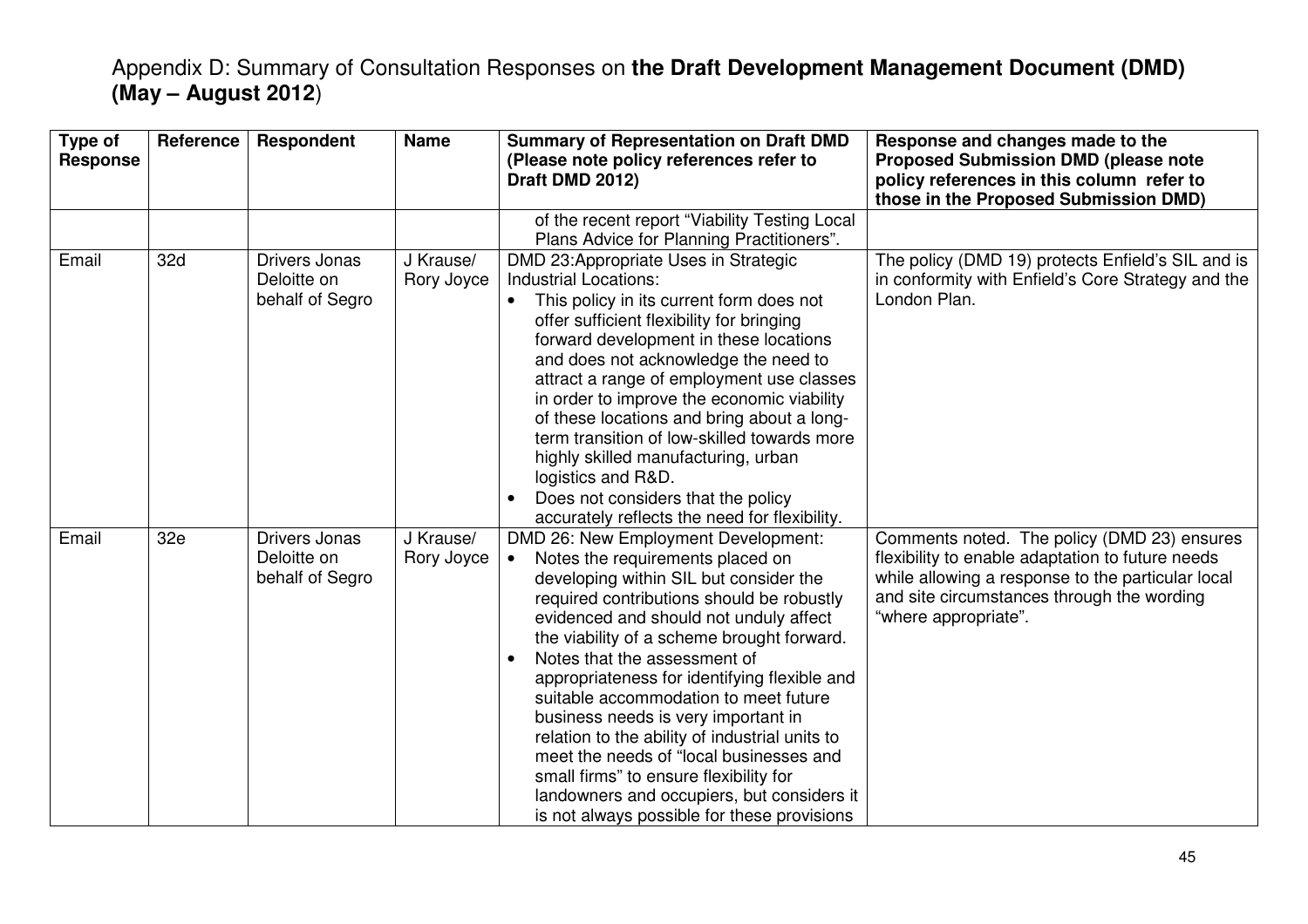| Type of<br><b>Response</b> | Reference | <b>Respondent</b>                                      | <b>Name</b>             | <b>Summary of Representation on Draft DMD</b><br>(Please note policy references refer to<br>Draft DMD 2012)                                                                                                                                                                                                                                                                                                                                                                                                                                                                                                                                                                                                                                                                                                    | Response and changes made to the<br><b>Proposed Submission DMD (please note</b><br>policy references in this column refer to<br>those in the Proposed Submission DMD)                                                                                                   |
|----------------------------|-----------|--------------------------------------------------------|-------------------------|----------------------------------------------------------------------------------------------------------------------------------------------------------------------------------------------------------------------------------------------------------------------------------------------------------------------------------------------------------------------------------------------------------------------------------------------------------------------------------------------------------------------------------------------------------------------------------------------------------------------------------------------------------------------------------------------------------------------------------------------------------------------------------------------------------------|-------------------------------------------------------------------------------------------------------------------------------------------------------------------------------------------------------------------------------------------------------------------------|
|                            |           |                                                        |                         | to be made.                                                                                                                                                                                                                                                                                                                                                                                                                                                                                                                                                                                                                                                                                                                                                                                                    |                                                                                                                                                                                                                                                                         |
| Email                      | 32f       | <b>Drivers Jonas</b><br>Deloitte on<br>behalf of Segro | J Krause/<br>Rory Joyce | Box 3: Market Demand and Viability<br>Assessments:<br>Welcomes the provision made within box<br>3 to allow some flexibility for the use of<br>employment land if there is no market<br>demand or if it is unviable, but is not<br>convinced with the approach to site<br>marketing. Considers it is not always<br>possible practical to agree the approach to<br>site marketing.<br>Considers that the Council should set a<br>$\bullet$<br>minimum benchmark approach to<br>marketing sites which landowners should<br>accord with. Benchmark is recommended<br>in the 2012 Employment Land Review<br>$(ELR)$ .<br>Considers that merit should be given to<br>alternative uses which contribute to<br>provide a similar, or increased level of<br>employment albeit that these may not be<br>industrial uses. | Comments noted.<br>The period for marketing of sites in Appendix 13<br>complies with the recommendations of the 2012<br>ELR.<br>DMD 20 sets out consideration for development<br>providing alternative forms of employment for<br>Locally Significant Industrial Sites. |
| Email                      | 32g       | <b>Drivers Jonas</b><br>Deloitte on<br>behalf of Segro | J Krause/<br>Rory Joyce | DMD 35: Tourism and Visitor Accommodation:<br>Does not consider that section 1) offers<br>sufficient flexibility for developers to identify<br>sequentially preferable sites which might be<br>required for specific purposes, such as to<br>meet the needs of business occupiers.                                                                                                                                                                                                                                                                                                                                                                                                                                                                                                                             | No change to DMD 31. It is considered that the<br>policy provides a sufficiently flexible approach to<br>tourist and visitor accommodation development<br>that balances the needs of sustainable economic<br>development, and is in accordance with the<br>NPPF.        |
| Email                      | 34h       | <b>Drivers Jonas</b><br>Deloitte on<br>behalf of Segro | J Krause/<br>Rory Joyce | DMD 40: Design of Business Premises:<br>Notes and appreciates the need for good<br>design of business premises, but considers                                                                                                                                                                                                                                                                                                                                                                                                                                                                                                                                                                                                                                                                                  | DMD 39, paragraph 6.2.3 states that "In applying<br>the standards, the Council will have regard to the<br>operational requirements of the business and                                                                                                                  |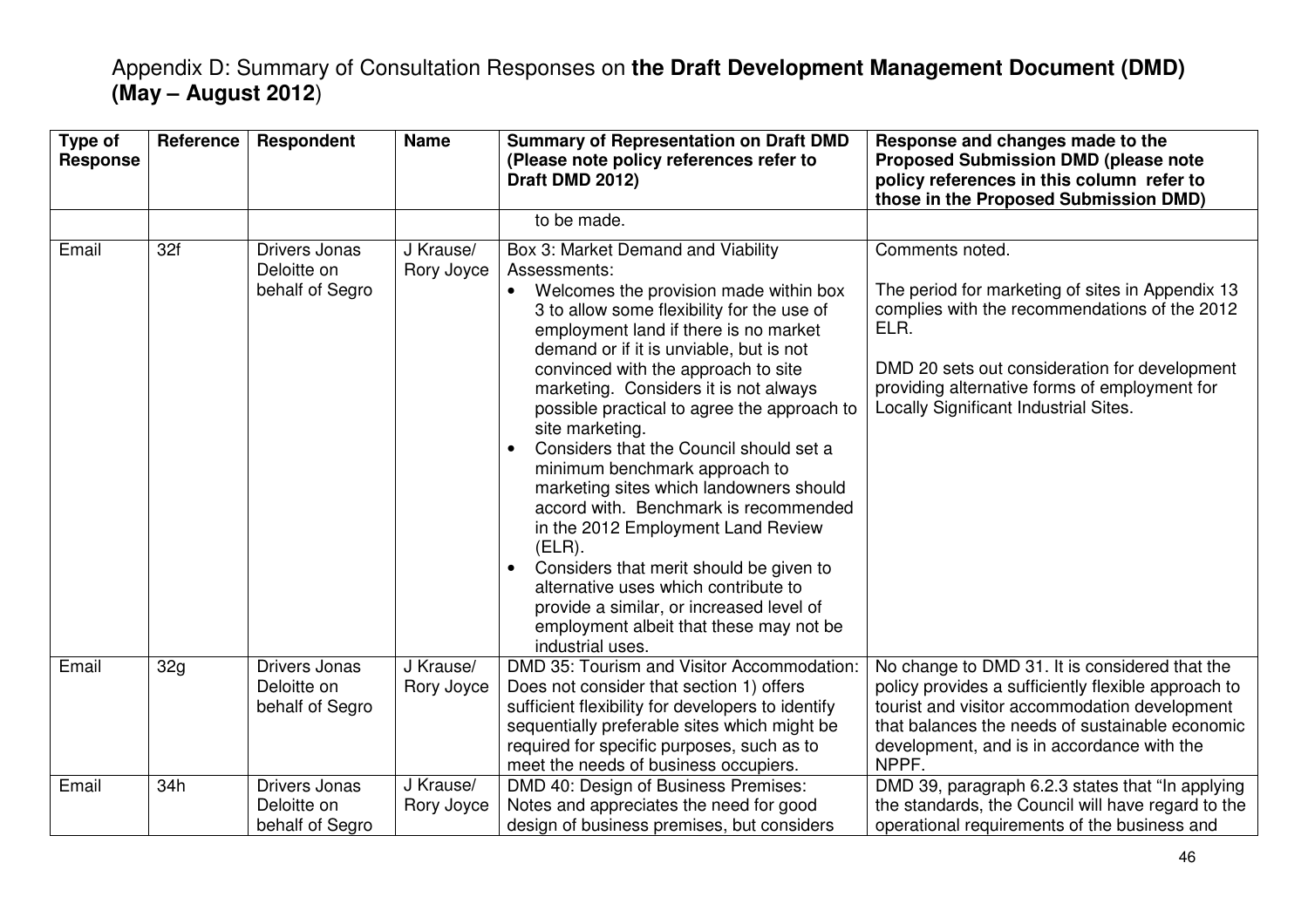| Type of<br><b>Response</b> | <b>Reference</b> | Respondent                                             | <b>Name</b>             | <b>Summary of Representation on Draft DMD</b><br>(Please note policy references refer to<br>Draft DMD 2012)                                                                                                                                                                                                                                                                                                                                                       | Response and changes made to the<br><b>Proposed Submission DMD (please note</b><br>policy references in this column refer to<br>those in the Proposed Submission DMD)                                                           |
|----------------------------|------------------|--------------------------------------------------------|-------------------------|-------------------------------------------------------------------------------------------------------------------------------------------------------------------------------------------------------------------------------------------------------------------------------------------------------------------------------------------------------------------------------------------------------------------------------------------------------------------|---------------------------------------------------------------------------------------------------------------------------------------------------------------------------------------------------------------------------------|
|                            |                  |                                                        |                         | this policy should not be overly prescriptive,<br>as flexibility will need to be applied depending<br>on the specific needs of potential occupiers to<br>ensure that, first and foremost, it supports<br>good functioning of a business.                                                                                                                                                                                                                          | viability".                                                                                                                                                                                                                     |
| Email                      | 32i              | <b>Drivers Jonas</b><br>Deloitte on<br>behalf of Segro | J Krause/<br>Rory Joyce | DMD 46: Parking Standards<br>Supports the statement made at part (e) of the<br>draft policy which seeks to ensure that the<br>operational requirements and parking needs<br>of commercial developments are met.                                                                                                                                                                                                                                                   | Comments noted. No change to DMD 45 1e)                                                                                                                                                                                         |
| Email                      | 32j              | <b>Drivers Jonas</b><br>Deloitte on<br>behalf of Segro | J Krause/<br>Rory Joyce | DMD 54: Use of Roof Space<br>Notes the aspiration to maximise the provision<br>of green roofs and the greening of vertical<br>spaces as far as reasonably possible but<br>considers sufficient flexibility within this policy<br>needs to be applied to ensure that this<br>aspiration is balanced with the requirement for<br>roof space if renewable technology such as<br>photovoltaics is proposed as part of a<br>development's renewable energy generation. | Text in DMD 55 amended to reflect that<br>requirements relate to green roofs and low and<br>zero carbon technologies subject to technical<br>and economic feasibility.                                                          |
| Email                      | 32k              | Drivers Jonas<br>Deloitte on<br>behalf of Segro        | J Krause/<br>Rory Joyce | DMD 57: Water Efficiency<br>Considers that the policy should be<br>$\bullet$<br>sufficiently flexible to allow for<br>developments where it may not be<br>technically feasible or viable, particularly<br>for large commercial developments, to<br>meet targets.<br>Considers that on speculative<br>$\bullet$<br>development it is also important to note<br>that water usage to be used in future<br>occupier's process (if at all) are often                   | DMD 58 and supporting text (paragraphs 8.4.4)<br>and 8.4.6) amended to take into account issues<br>of technical feasibility and economic viability; and<br>to provide guidance on the requirements for<br>outline developments. |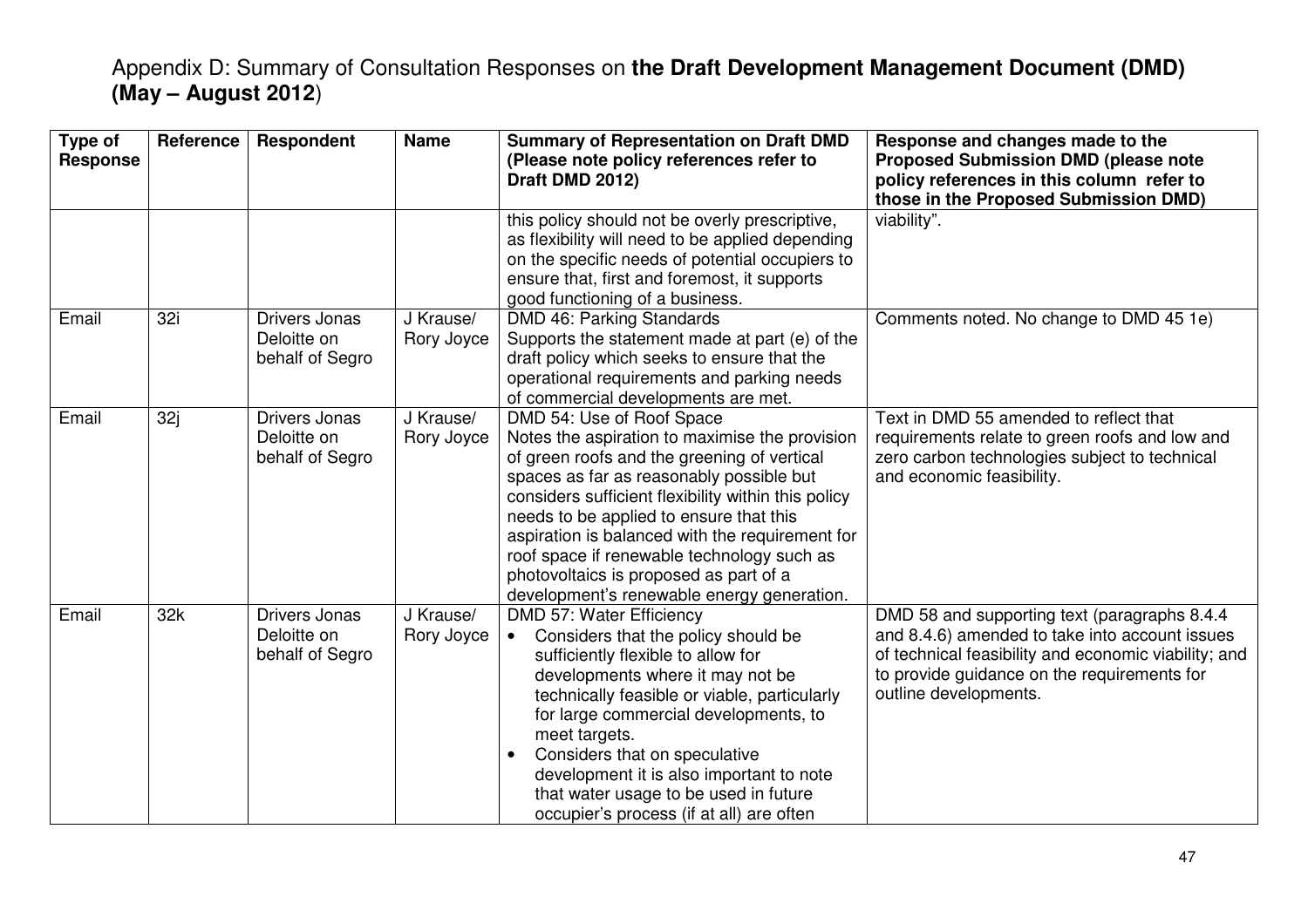| Type of<br><b>Response</b> | Reference       | Respondent            | <b>Name</b>     | <b>Summary of Representation on Draft DMD</b><br>(Please note policy references refer to<br>Draft DMD 2012)                                                                                                                                                                              | Response and changes made to the<br><b>Proposed Submission DMD (please note</b><br>policy references in this column refer to<br>those in the Proposed Submission DMD) |
|----------------------------|-----------------|-----------------------|-----------------|------------------------------------------------------------------------------------------------------------------------------------------------------------------------------------------------------------------------------------------------------------------------------------------|-----------------------------------------------------------------------------------------------------------------------------------------------------------------------|
|                            |                 |                       |                 | unknown at the planning stage                                                                                                                                                                                                                                                            |                                                                                                                                                                       |
| Email                      | 33a             | Environment<br>Agency | Kai<br>Mitchell | The document contains good policies.<br>Satisfied that there are no omissions.                                                                                                                                                                                                           | Comments noted.                                                                                                                                                       |
| Email                      | 33 <sub>b</sub> | Environment<br>Agency | Kai<br>Mitchell | The document contains good comprehensive<br>flood risk policies which provide a strong basis<br>for ensuring that flood risk is managed in an<br>appropriate way through development in the<br>borough.                                                                                  | Comments noted.                                                                                                                                                       |
| Email                      | 33c             | Environment<br>Agency | Kai<br>Mitchell | There are still some references in the<br>document to PPS25. All references to PPS25<br>should be replaced with appropriate<br>references to the NPPF and the Technical<br>Guide, or to the PPS25 Practice Guide, which<br>remains current at this time.                                 | Text amended. References to PPS25 have been<br>removed.                                                                                                               |
| Email                      | 33d             | Environment<br>Agency | Kai<br>Mitchell | DMD 60: Sustainable Urban Drainage<br>Policy should be strengthened to read 'all<br>$\bullet$<br>developments must maximise the use of<br>SuDS'. This creates a distinction between<br>just incorporating some SuDS and<br>incorporating the most SuDS that are<br>practicably possible. | DMD 61 amended.                                                                                                                                                       |
| Email                      | 33e             | Environment<br>Agency | Kai<br>Mitchell | Chapter 8: Tackling Climate Change<br>(paragraph $9.4.18$ ):<br>This would be strengthened by changing<br>incorporating to maximising.                                                                                                                                                   | Text in paragraph 8.5.11 amended.                                                                                                                                     |
| Email                      | 33f             | Environment<br>Agency | Kai<br>Mitchell | DMD 62: Watercourses and Flood Defences<br>As well as protecting watercourses and flood<br>defences the Council should be aware of<br>responsibilities under the Water Framework<br>Directive (WFD) particularly article 4.7 and                                                         | Text in DMD 63 added to take into account the<br>responsibilities under the Water Framework<br>Directive.                                                             |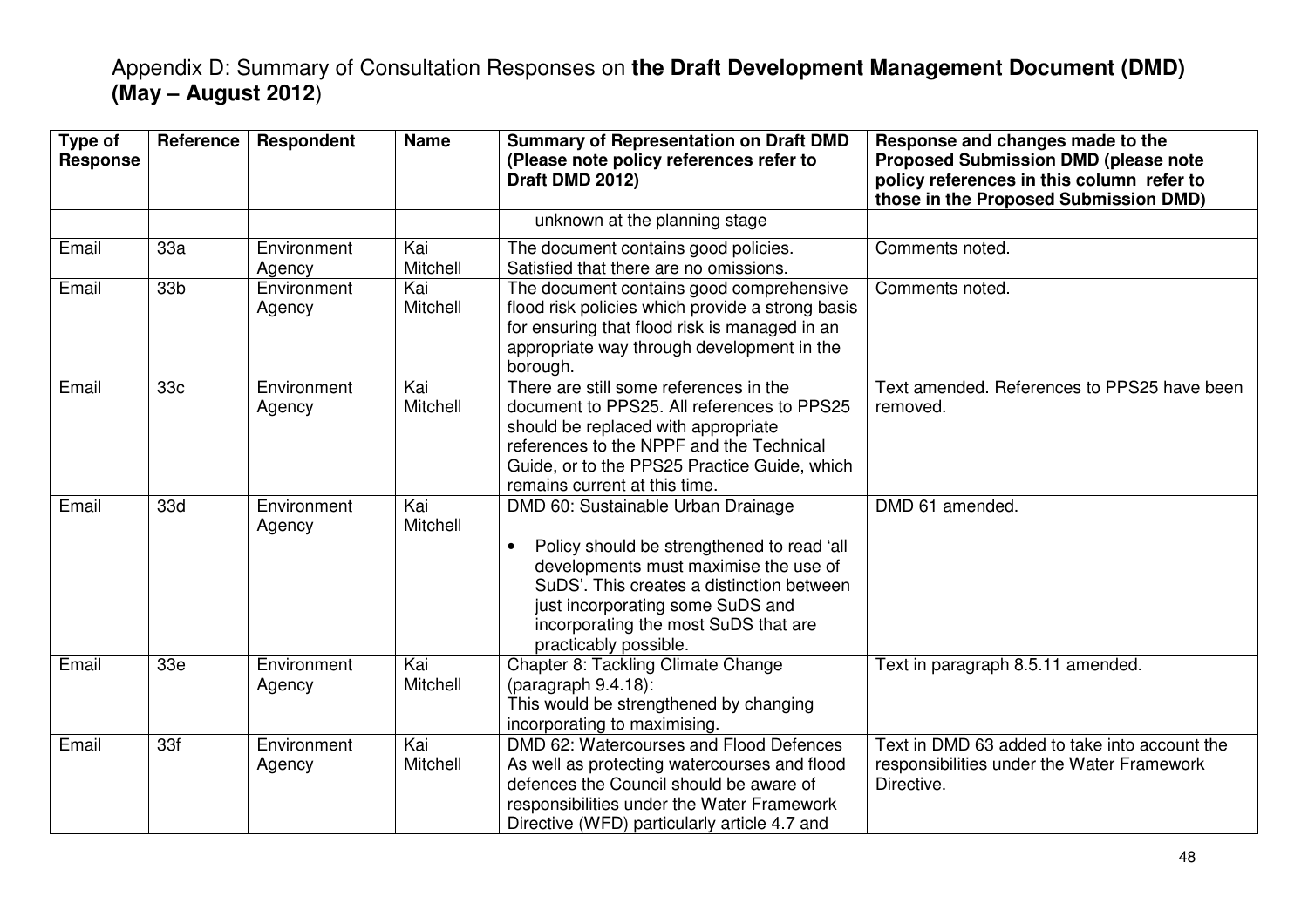| Type of<br><b>Response</b> | Reference | Respondent            | <b>Name</b>     | <b>Summary of Representation on Draft DMD</b><br>(Please note policy references refer to<br>Draft DMD 2012)                                                                                                                                                                                                                                                                                                                                                                                                                                          | Response and changes made to the<br><b>Proposed Submission DMD (please note</b><br>policy references in this column refer to<br>those in the Proposed Submission DMD)             |
|----------------------------|-----------|-----------------------|-----------------|------------------------------------------------------------------------------------------------------------------------------------------------------------------------------------------------------------------------------------------------------------------------------------------------------------------------------------------------------------------------------------------------------------------------------------------------------------------------------------------------------------------------------------------------------|-----------------------------------------------------------------------------------------------------------------------------------------------------------------------------------|
|                            |           |                       |                 | how it applies to any physical changes to the<br>water bodies.                                                                                                                                                                                                                                                                                                                                                                                                                                                                                       |                                                                                                                                                                                   |
| Email                      | 33g       | Environment<br>Agency | Kai<br>Mitchell | DMD 65: Land Contamination<br>Support policy requirement for all planning<br>applications, where contamination is<br>suspected, to provide an initial assessment in<br>the form of a preliminary risk assessment.                                                                                                                                                                                                                                                                                                                                    | Comments noted.                                                                                                                                                                   |
| Email                      | 33h       | Environment<br>Agency | Kai<br>Mitchell | DMD 65: Land Contamination:<br>Section 10.2.6 refers to waste management<br>issues and treatment of soils. Recommend<br>also including reference to the Definition of<br>Waste: Development Industry Code of<br>Practice. This promotes re-use of appropriate<br>materials on site (for example remediated<br>soils) and also goes into detail about hub and<br>cluster projects. This would be suitable for<br>projects such as Meridian Water where there<br>may be a number of site investigations and<br>remediation occurring at similar times. | Comments noted for Central Leeside Area Action<br>Plan.                                                                                                                           |
| Email                      | 33i       | Environment<br>Agency | Kai<br>Mitchell | Support comprehensive polices protecting the<br>waterways.                                                                                                                                                                                                                                                                                                                                                                                                                                                                                           | Comments noted.                                                                                                                                                                   |
| Email                      | 33j       | Environment<br>Agency | Kai<br>Mitchell | DMD 75: Waterways<br>The first line of the policy could be amended<br>from 'Major development' to 'development'.                                                                                                                                                                                                                                                                                                                                                                                                                                     | Text in DMD 75 amended.                                                                                                                                                           |
| Email                      | 33k       | Environment<br>Agency | Kai<br>Mitchell | DMD 75: Waterways:<br>The third paragraph of the policy would<br>benefit from a stronger stance on biodiversity<br>enhancements such as: 'along with<br>biodiversity enhancements as outlined in the                                                                                                                                                                                                                                                                                                                                                 | The third paragraph of DMD 75 has been<br>deleted. DMD 63: Protection of Important<br>Watercourses and Flood Defences includes a<br>reference to the River Basin Management Plan. |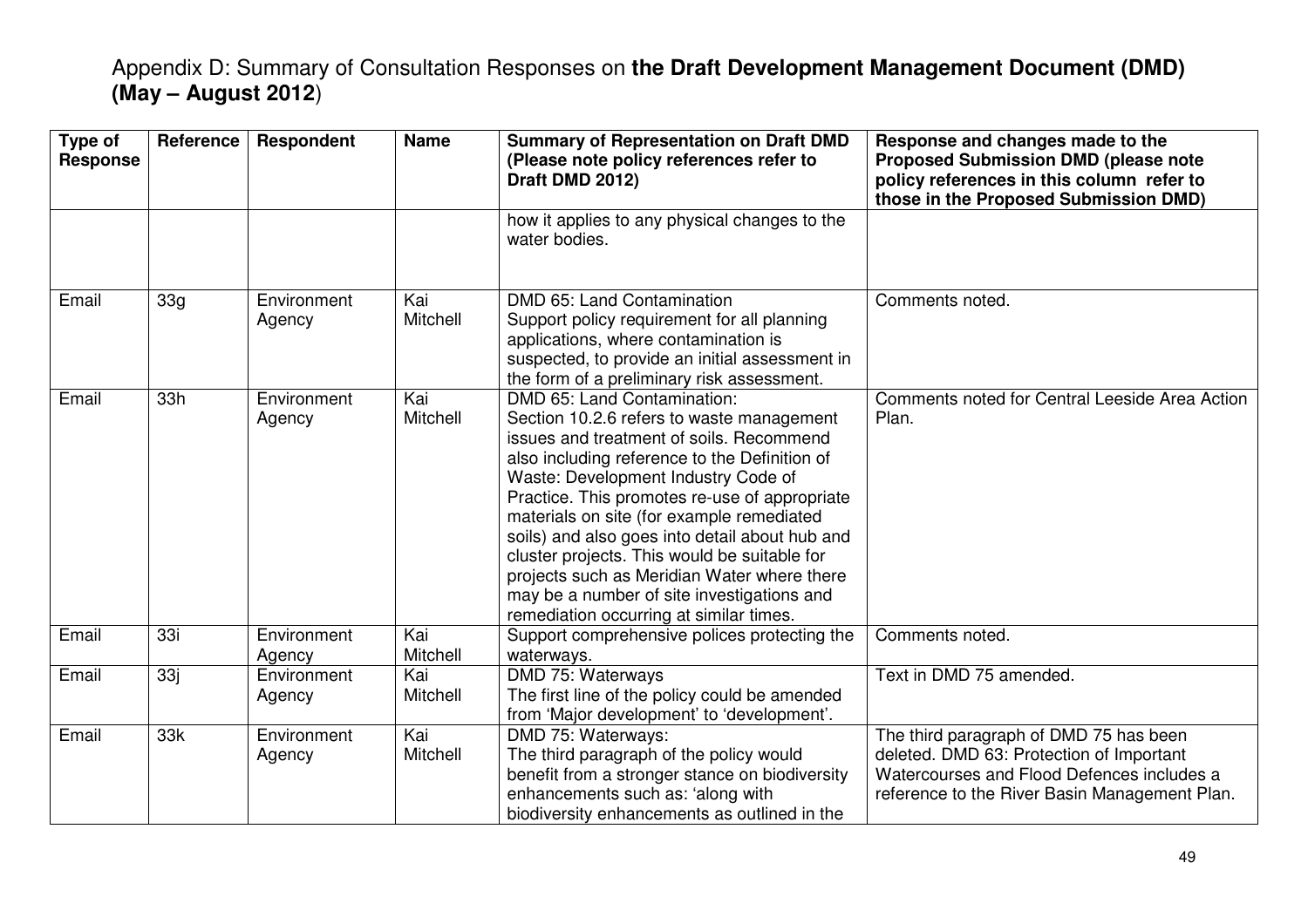| Type of<br><b>Response</b> | Reference       | <b>Respondent</b>                                                     | <b>Name</b>     | <b>Summary of Representation on Draft DMD</b><br>(Please note policy references refer to<br>Draft DMD 2012)                                                                                                                                                                                | Response and changes made to the<br><b>Proposed Submission DMD (please note</b><br>policy references in this column refer to<br>those in the Proposed Submission DMD)                         |
|----------------------------|-----------------|-----------------------------------------------------------------------|-----------------|--------------------------------------------------------------------------------------------------------------------------------------------------------------------------------------------------------------------------------------------------------------------------------------------|-----------------------------------------------------------------------------------------------------------------------------------------------------------------------------------------------|
|                            |                 |                                                                       |                 | green infrastructure policy and the objectives<br>of the Thames RBMP'. This would help to<br>ensure that where the 'character' of the<br>waterfront is predominantly hard edged or<br>built up there would still be the opportunity to<br>have environmental enhancements to the<br>river. |                                                                                                                                                                                               |
| Email                      | 331             | Environment<br>Agency                                                 | Kai<br>Mitchell | DMD 75: Waterways<br>For the Moorings section (11.4 Waterways -<br>Moorings) would like to have an additional<br>point added: d) do not restrict opportunities for<br>future river restoration.                                                                                            | DMD 75 amended to include d) there is no<br>adverse ecological impact.                                                                                                                        |
| Email                      | 33 <sub>m</sub> | Environment<br>Agency                                                 | Kai<br>Mitchell | DMD 76: Wildlife Corridors<br>$(paragraph 11.5.1)$ :<br>Could wording be amended along the lines of:<br>'Wildlife corridors include watercourses and<br>can include railway sidings'.                                                                                                      | Comments noted. Text already refers to railways<br>sidings and watercourses.                                                                                                                  |
| Email                      | 33n             | Environment<br>Agency                                                 | Kai<br>Mitchell | DMD 57: Water Efficiency:<br>Add reference the Water Framework Directive<br>in the justification for policy DMD57 (water<br>efficiency).                                                                                                                                                   | Text amended in DMD 58, paragraph 8.4.3 to<br>include reference to the Water Framework<br>Directive.                                                                                          |
| Letter                     | 34a             | GVA Grimley on<br>behalf of LaSalle<br>Invesment<br>Management        | Penny<br>Agar   | Policies Map (Green Belt designation):<br>Request confirmation that the amended<br>boundary to the west of Advent Way is aligned<br>to the towpath edge of the Lee Navigation.                                                                                                             | Confirmed.                                                                                                                                                                                    |
| Letter                     | 34b             | <b>GVA Grimley on</b><br>behalf of LaSalle<br>Invesment<br>Management | Penny<br>Agar   | Policies Map (Green Belt designation):<br>Seek a further amendment to the proposed<br>boundary to exclude the existing development<br>to the east of Harbet Road from the Green<br>Belt (as shown in Appendix 3).                                                                          | No change.<br>There is no justification to exclude the land from<br>its Green Belt Designation.<br>There is a need to tightly define the area of<br>Green Belt on the eastern edge to prevent |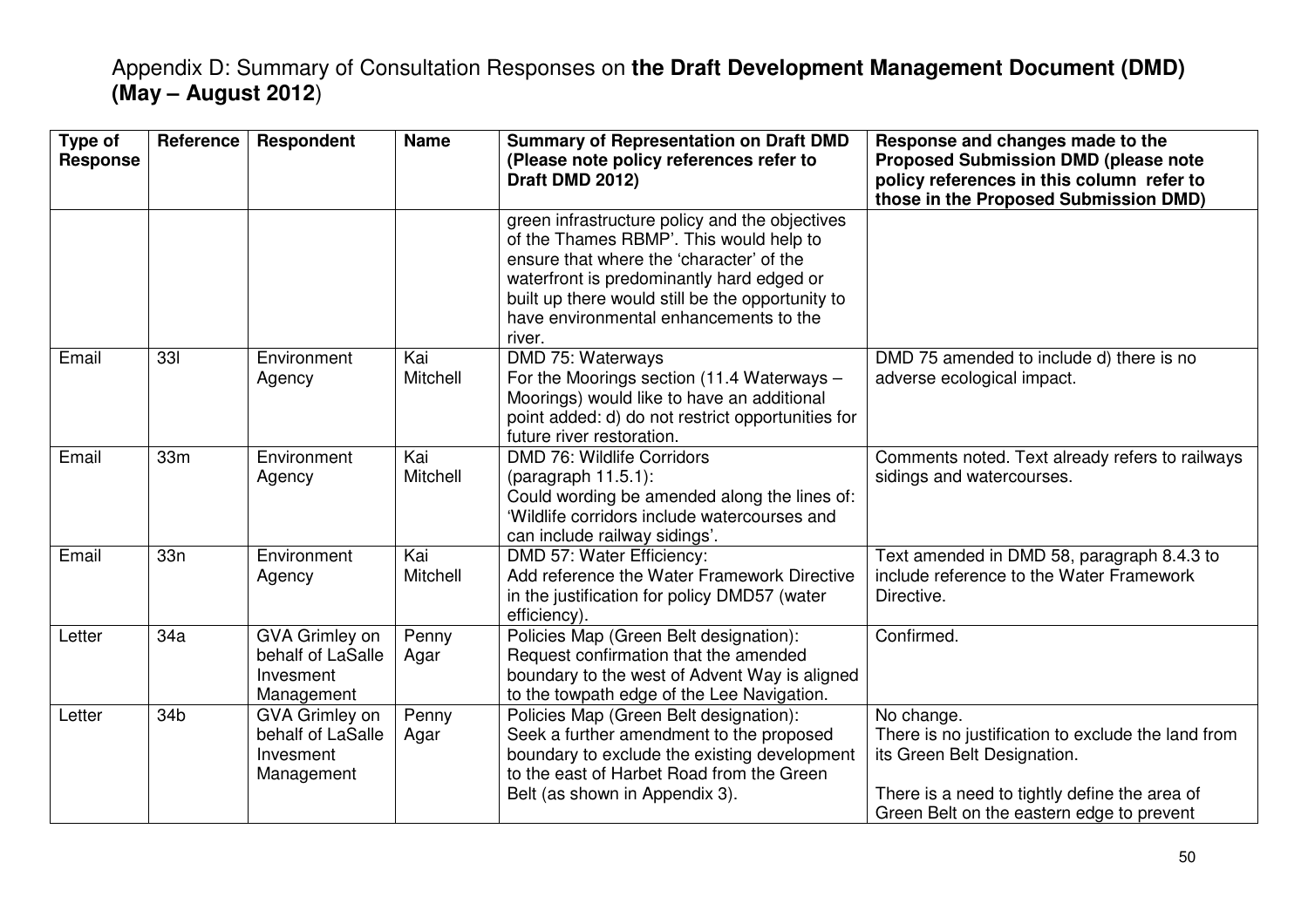| Type of<br><b>Response</b> | Reference | Respondent                                                    | <b>Name</b>          | <b>Summary of Representation on Draft DMD</b><br>(Please note policy references refer to<br>Draft DMD 2012)                                                                                                                                                                                                                                                                                                                                                                                                                                                                                                                                                                                                                                                                                                                                                                                                                                                                                                                    | Response and changes made to the<br><b>Proposed Submission DMD (please note</b><br>policy references in this column refer to<br>those in the Proposed Submission DMD)                                                                                                                                                                                                                                                                                                                                                                                                                                                              |
|----------------------------|-----------|---------------------------------------------------------------|----------------------|--------------------------------------------------------------------------------------------------------------------------------------------------------------------------------------------------------------------------------------------------------------------------------------------------------------------------------------------------------------------------------------------------------------------------------------------------------------------------------------------------------------------------------------------------------------------------------------------------------------------------------------------------------------------------------------------------------------------------------------------------------------------------------------------------------------------------------------------------------------------------------------------------------------------------------------------------------------------------------------------------------------------------------|------------------------------------------------------------------------------------------------------------------------------------------------------------------------------------------------------------------------------------------------------------------------------------------------------------------------------------------------------------------------------------------------------------------------------------------------------------------------------------------------------------------------------------------------------------------------------------------------------------------------------------|
|                            |           |                                                               |                      | It is not considered that this land contributes<br>to the key functions of the Green Belt and the<br>proposed boundary realignment provides a<br>more appropriate boundary having regard to<br>the extent of development that has taken<br>place on the site and future potential of the<br>site to contribute towards the regeneration of<br>Meridian Water.<br>A further benefit of the proposed alignment is<br>that the open space to the east of the<br>development on Harbet Road is part of the<br>Lee Valley Regional Park, owned by the Lea<br>Valley Regional Park and designated area of<br>Metropolitan Importance for Nature<br>Conservation (SMINC). According to the<br>Council's definitions another type of strong<br>boundary is a Protected Park, for which the<br>Council defines as 'MOL, playing fields,<br>allotments, cemeteries, local parks<br>and amenity greenspace'. It is considered that<br>the designated SMINC would fall under this<br>definition and should be deemed a strong<br>boundary. | encroachment onto the open land and also to<br>amend the boundary on its western side to<br>ensure flexibility and to facilitate access to the<br>road for statutory undertakers.<br>The eastern edge of Harbet Road has the least<br>number of breaks and provides an almost linear<br>route along the road to the river. Conversely, the<br>western side of the road heavily relies on the<br>buildings in situ, which have no statutory<br>protection from demolition, leaving the Green<br>Belt boundary weak.<br>The proposed boundary is therefore considered<br>to be the most strong, enduring and easily<br>recognisable. |
| Email                      | 35a       | <b>LB Haringey</b>                                            | Sara<br>Dilmamode    | The emerging policy approaches are<br>supported.                                                                                                                                                                                                                                                                                                                                                                                                                                                                                                                                                                                                                                                                                                                                                                                                                                                                                                                                                                               | Comments noted.                                                                                                                                                                                                                                                                                                                                                                                                                                                                                                                                                                                                                    |
| Email                      | 36a       | Planning<br>Potential on<br>behalf of<br><b>National Grid</b> | Alister<br>Henderson | DMD 4: Environmental Assessment Methods<br>(non-residential):<br>The policy by using the word "must" does not<br>allow sufficient flexibility when building units<br>speculatively. If the end occupier is unknown it                                                                                                                                                                                                                                                                                                                                                                                                                                                                                                                                                                                                                                                                                                                                                                                                          | DMD 50 text amended to take into account<br>issues of technical feasibility and economic<br>viability.                                                                                                                                                                                                                                                                                                                                                                                                                                                                                                                             |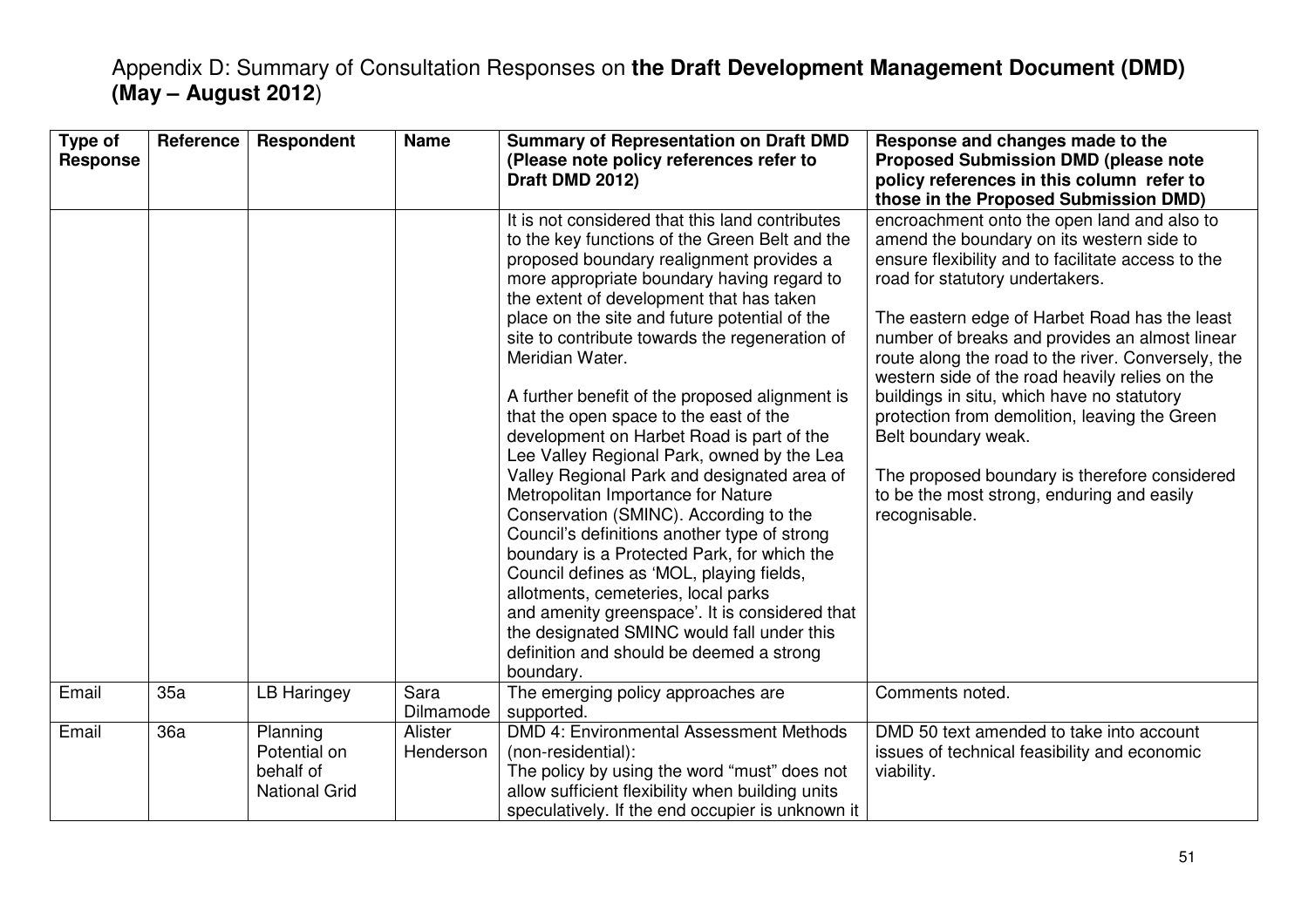| Type of<br><b>Response</b> | Reference       | Respondent                                                    | <b>Name</b>          | <b>Summary of Representation on Draft DMD</b><br>(Please note policy references refer to<br>Draft DMD 2012)                                                                                                                                                                                            | Response and changes made to the<br><b>Proposed Submission DMD (please note</b><br>policy references in this column refer to<br>those in the Proposed Submission DMD)                                                                                                                                                                                                                                                                                   |
|----------------------------|-----------------|---------------------------------------------------------------|----------------------|--------------------------------------------------------------------------------------------------------------------------------------------------------------------------------------------------------------------------------------------------------------------------------------------------------|---------------------------------------------------------------------------------------------------------------------------------------------------------------------------------------------------------------------------------------------------------------------------------------------------------------------------------------------------------------------------------------------------------------------------------------------------------|
|                            |                 |                                                               |                      | becomes difficult if not impossible to meet with<br>BREEAM standards because of the number of<br>credits attached to 'fit-out' of the various<br>different types of units.                                                                                                                             |                                                                                                                                                                                                                                                                                                                                                                                                                                                         |
| Email                      | 36 <sub>b</sub> | Planning<br>Potential on<br>behalf of<br><b>National Grid</b> | Alister<br>Henderson | DMD 5: Affordable Housing: support approach<br>to negotiating tenure mix.                                                                                                                                                                                                                              | Comments noted.                                                                                                                                                                                                                                                                                                                                                                                                                                         |
| Email                      | 36c             | Planning<br>Potential on<br>behalf of<br><b>National Grid</b> | Alister<br>Henderson | DMD 13: Amenity Space<br>Using the word 'must' does not allow sufficient<br>flexibility. The words "unless it is not<br>technically feasible to do so" should be<br>inserted.                                                                                                                          | No change to DMD 9. Minimum standards have<br>been based on a study looking at the<br>requirements of occupiers in order to maximise<br>capacity for housing development, while ensuring<br>suitable forms of development. The standards for<br>flatted development are also consistent with the<br>London Housing Design Guide. The proposed<br>standards are significantly less than current<br>adopted standards in the Unitary Development<br>Plan. |
| Email                      | 36d             | Planning<br>Potential on<br>behalf of<br><b>National Grid</b> | Alister<br>Henderson | DMD 20: Community Facilities:<br>Supported                                                                                                                                                                                                                                                             | Comments noted.                                                                                                                                                                                                                                                                                                                                                                                                                                         |
| Email                      | 36e             | Planning<br>Potential on<br>behalf of<br><b>National Grid</b> | Alister<br>Henderson | DMD 46: Parking Standards:<br>Support the wording of policy with regard to<br>parking standards.<br>Require further clarification and detailed<br>explanation on what DMRB relates to or<br>alternatively suggest adding text which refers<br>to new accesses proposed on A and B<br>classified roads. | No change to DMD 45.<br>The section of the DMRB that DMD48 refers to is<br>Volume 6, Section 2, Part 7, TD41/95. The<br>decision to apply these standards to all roads<br>with a limit above 40mph (as opposed to A and B<br>Classified Roads) was made because the<br>characteristics for each individual road, despite<br>their classification, do vary considerably and will<br>require the application of the most appropriate                      |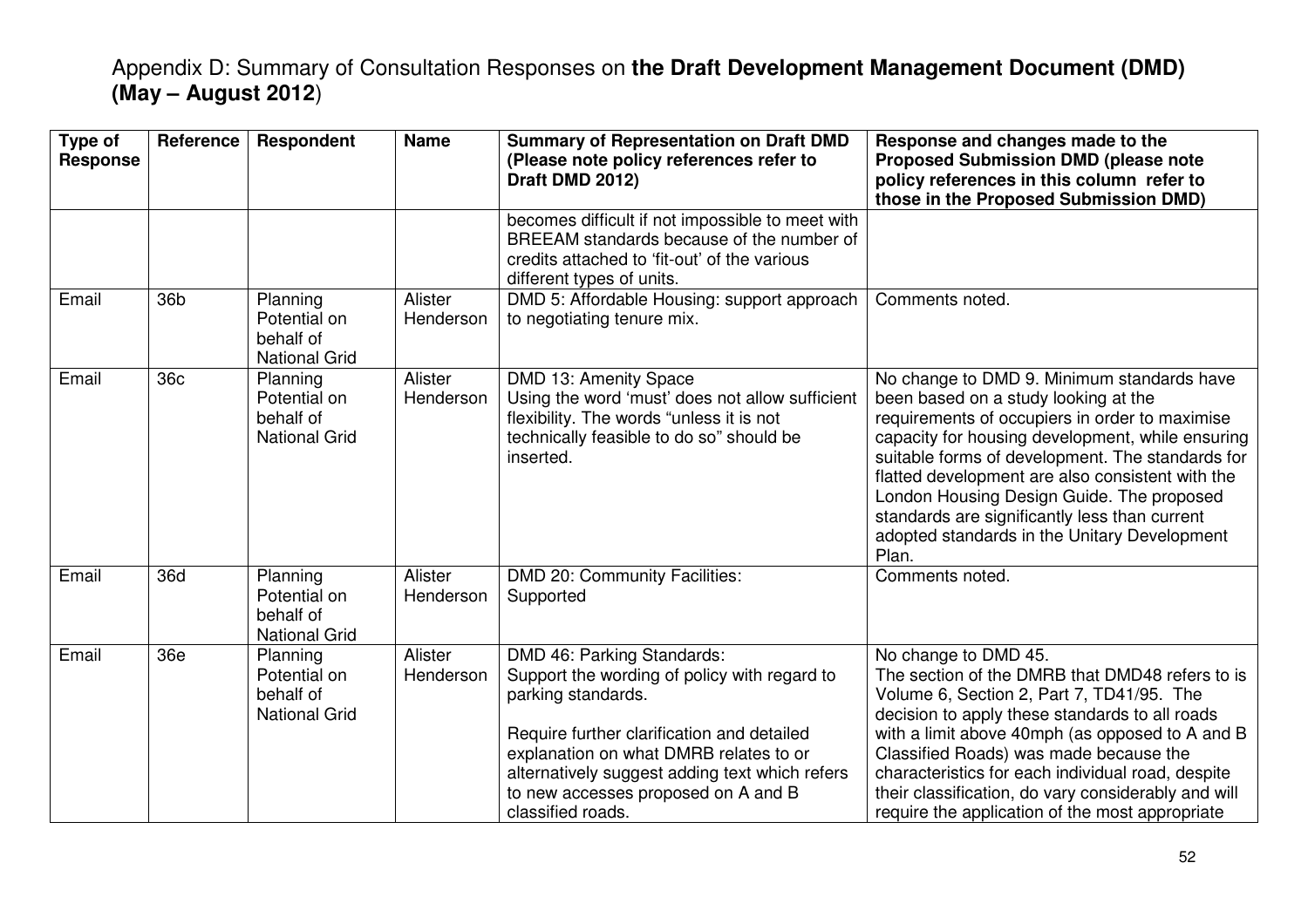| Type of<br><b>Response</b> | Reference | Respondent                                                     | <b>Name</b>      | <b>Summary of Representation on Draft DMD</b><br>(Please note policy references refer to<br>Draft DMD 2012)                                                                                                                                                                                                                                                                                                                                                                                             | Response and changes made to the<br><b>Proposed Submission DMD (please note</b><br>policy references in this column refer to<br>those in the Proposed Submission DMD) |
|----------------------------|-----------|----------------------------------------------------------------|------------------|---------------------------------------------------------------------------------------------------------------------------------------------------------------------------------------------------------------------------------------------------------------------------------------------------------------------------------------------------------------------------------------------------------------------------------------------------------------------------------------------------------|-----------------------------------------------------------------------------------------------------------------------------------------------------------------------|
|                            |           |                                                                |                  |                                                                                                                                                                                                                                                                                                                                                                                                                                                                                                         | (but sometimes different) standards.                                                                                                                                  |
| Email                      | 37a       | Quod Planning<br>on behalf of<br>Dwyer Asset<br>Management Plc | Philip<br>Murphy | DMD 31 and 32: District and Local Centres:<br>Dwyer have commissioned independent<br>research for retail development in Meridian<br>Water and consider that the data, once<br>available, should inform DMD31 and 32.                                                                                                                                                                                                                                                                                    | Comments noted. No data provided to date.                                                                                                                             |
| Email                      | 38a       | Herts & Middx<br><b>Wildlife Trust</b>                         | Odette<br>Carter | Herts & Middlesex Wildlife Trust is pleased to<br>see that the draft Development Management<br>policies document is strongly grounded in the<br>three pillars of sustainability on which the<br>NPPF centres, including a necessary strong<br>focus on environmental sustainability.                                                                                                                                                                                                                    | Comments noted.                                                                                                                                                       |
| Email                      | 38b       | Herts & Middx<br><b>Wildlife Trust</b>                         | Odette<br>Carter | Support clear policies for making development<br>more environmentally sustainable (e.g. draft<br>DMD policies 50 69 and 70 to 81), supported<br>by strong justification and additional detail in<br>the text. The cross referencing to the Core<br>Strategy Policies also helps bind the local plan<br>together.                                                                                                                                                                                        | Comments noted.                                                                                                                                                       |
| Email                      | 38c       | Herts & Middx<br><b>Wildlife Trust</b>                         | Odette<br>Carter | HMWT is keen to emphasise that an<br>ecosystem approach to environmental<br>management and planning and landscape-<br>scale approach to nature conservation can<br>help to deliver multiple benefits across the<br>environmental, social and economic domains.<br>This perspective is enshrined in the Wildlife<br>Trusts' Living Landscapes vision. We would<br>encourage the council to be open to and<br>proactively seek innovative approaches and<br>solutions which can deliver multiple benefits | Comments noted.                                                                                                                                                       |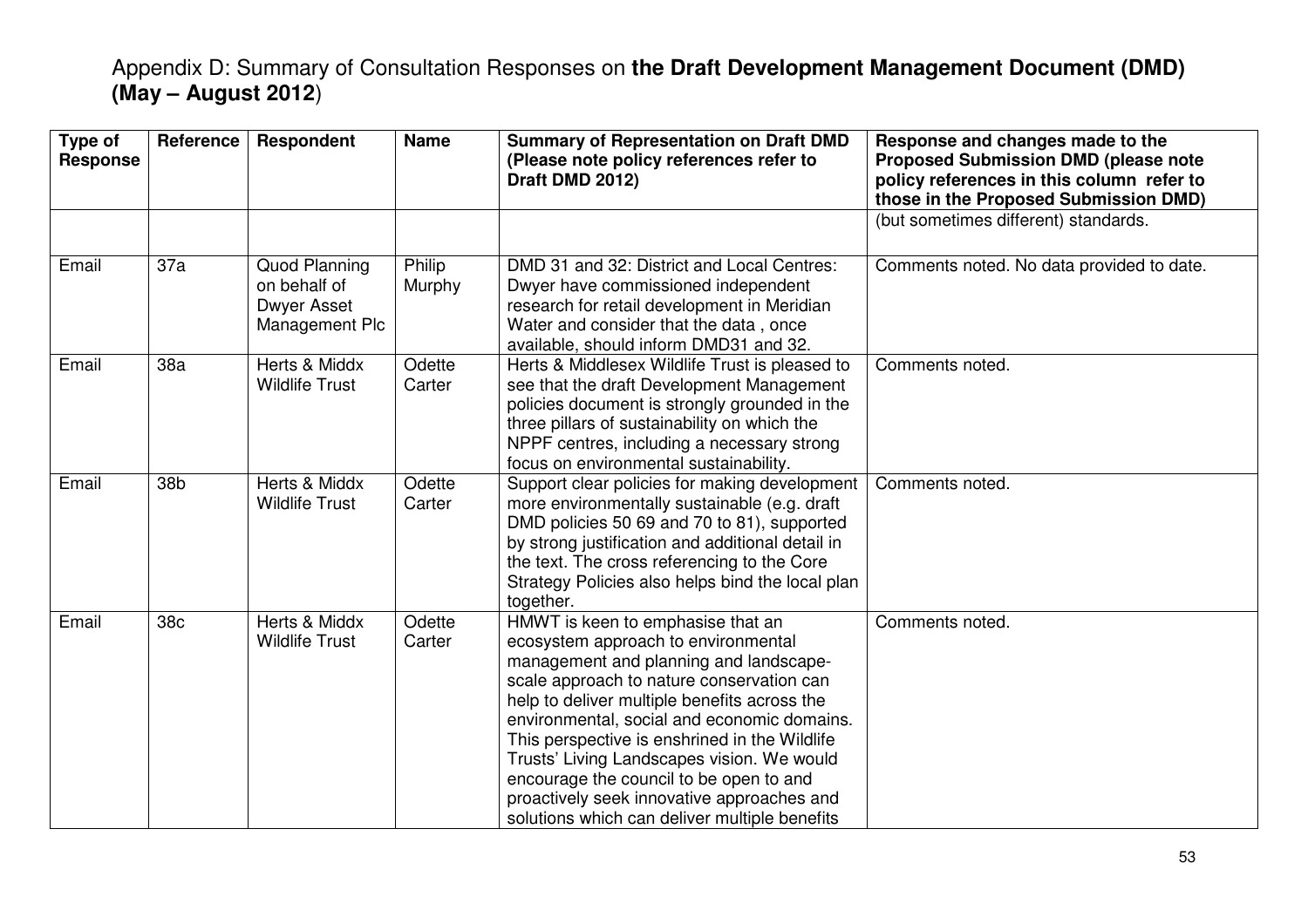| Type of<br><b>Response</b> | Reference | Respondent                             | <b>Name</b>      | <b>Summary of Representation on Draft DMD</b><br>(Please note policy references refer to<br>Draft DMD 2012)                                                                                                                                                                                                                                                                                                                                                                                                                                                                                                                                                                                                                                                                    | Response and changes made to the<br><b>Proposed Submission DMD (please note</b><br>policy references in this column refer to<br>those in the Proposed Submission DMD) |
|----------------------------|-----------|----------------------------------------|------------------|--------------------------------------------------------------------------------------------------------------------------------------------------------------------------------------------------------------------------------------------------------------------------------------------------------------------------------------------------------------------------------------------------------------------------------------------------------------------------------------------------------------------------------------------------------------------------------------------------------------------------------------------------------------------------------------------------------------------------------------------------------------------------------|-----------------------------------------------------------------------------------------------------------------------------------------------------------------------|
|                            |           |                                        |                  | locally.                                                                                                                                                                                                                                                                                                                                                                                                                                                                                                                                                                                                                                                                                                                                                                       |                                                                                                                                                                       |
| Email                      | 38d       | Herts & Middx<br><b>Wildlife Trust</b> | Odette<br>Carter | DMD 70: Green Infrastructure:<br>We support this policy, and in particular<br>welcome the fact that applicants must<br>demonstrate that consideration has been<br>given to all the points listed, rather than only<br>certain components. It should be ensured that<br>Green Infrastructure is planned to deliver<br>multiple, interlinked goals.                                                                                                                                                                                                                                                                                                                                                                                                                              | Policy removed and requirements incorporated<br>into policy DMD 49: Sustainable Design and<br>Construction Statements (as detailed in<br>Appendix 3).                 |
| Email                      | 38e       | Herts & Middx<br><b>Wildlife Trust</b> | Odette<br>Carter | Paragraph 11.0.2:<br>HMWT support the use of the Green<br>Infrastructure Checklist.                                                                                                                                                                                                                                                                                                                                                                                                                                                                                                                                                                                                                                                                                            | Policy removed and requirements incorporated<br>into policy DMD 49: Sustainable Design and<br>Construction Statements (as detailed in<br>Appendix 3).                 |
| Email                      | 38f       | Herts & Middx<br><b>Wildlife Trust</b> | Odette<br>Carter | <b>DMD 78: Nature Conservation:</b><br>Support recognition of non-designated sites<br>as well as designated site. Local Sites (i.e.<br>Sites of Importance for Nature Conservation)<br>are a critical part of the local ecological<br>network, and should be protected from<br>adverse impacts of development. The<br>ecological interest and value of many local<br>sites depends on ongoing, appropriate<br>management, so it is important that policies<br>encourage and require positive conservation<br>management of these sites. Similarly, it is<br>important for policy to encourage the<br>expansion and reconnection of existing sites,<br>through habitat restoration and creation, in<br>order to strengthen the ecological network<br>and reverse fragmentation. | Comments noted.                                                                                                                                                       |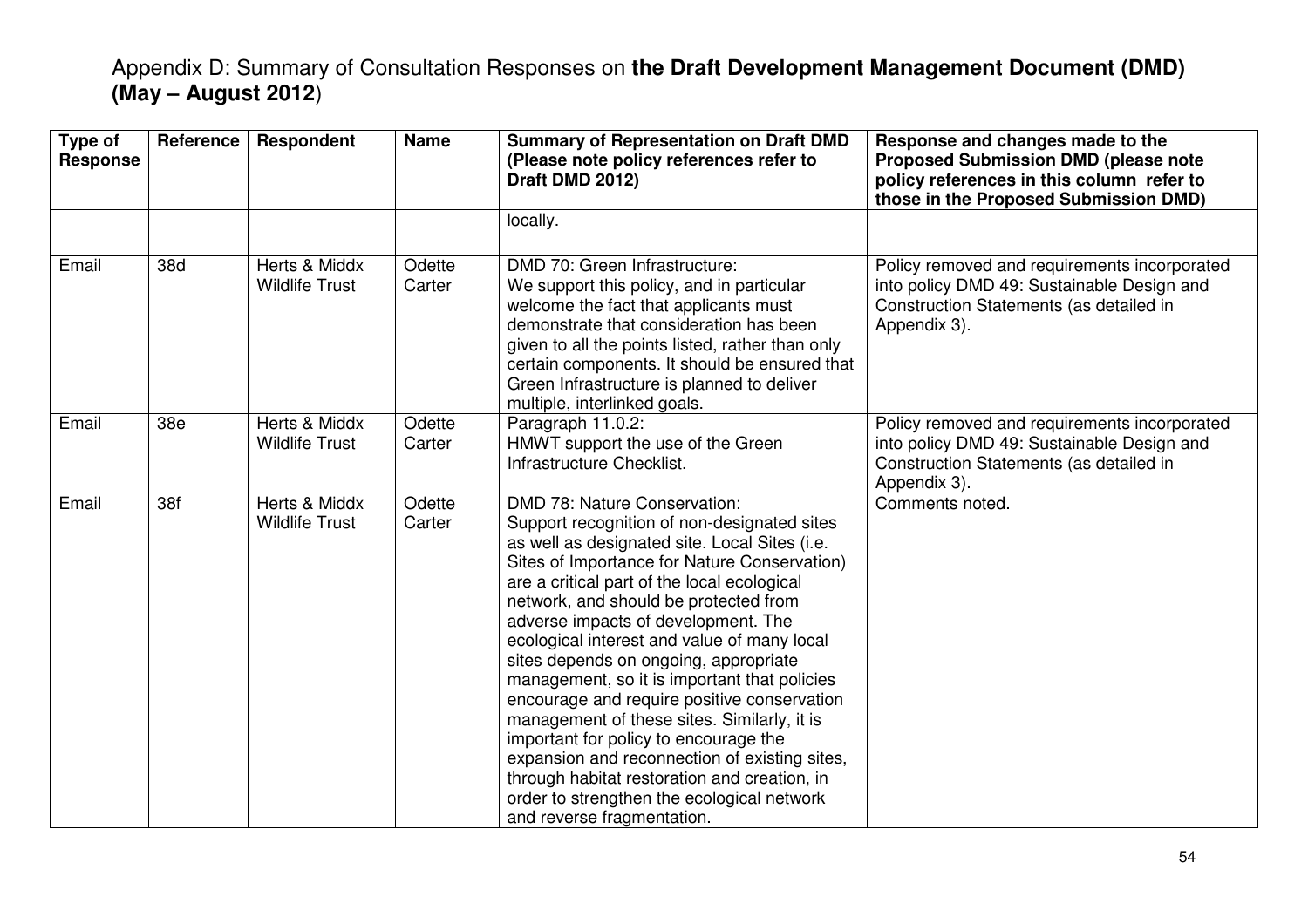| Type of<br><b>Response</b> | Reference | Respondent                             | <b>Name</b>      | <b>Summary of Representation on Draft DMD</b><br>(Please note policy references refer to<br>Draft DMD 2012)                                                                                                                                                                                                                                                                                                                                                                                                                                                                                                                                                                              | Response and changes made to the<br><b>Proposed Submission DMD (please note</b><br>policy references in this column refer to<br>those in the Proposed Submission DMD) |
|----------------------------|-----------|----------------------------------------|------------------|------------------------------------------------------------------------------------------------------------------------------------------------------------------------------------------------------------------------------------------------------------------------------------------------------------------------------------------------------------------------------------------------------------------------------------------------------------------------------------------------------------------------------------------------------------------------------------------------------------------------------------------------------------------------------------------|-----------------------------------------------------------------------------------------------------------------------------------------------------------------------|
| Email                      | 38g       | Herts & Middx<br><b>Wildlife Trust</b> | Odette<br>Carter | DMD 71: Open Space:<br>Urge the council to consider the impact that<br>loss of open space can have beyond simply<br>loss of community recreation space. Adverse<br>impacts may include reduced ecological<br>connectivity, reduced potential for habitat and<br>ecological network improvement, reduced<br>potential to adapt to climate change (e.g.<br>through urban cooling), potentially negative<br>impacts for surface water management, flood<br>alleviation and water quality, and so on.                                                                                                                                                                                        | DMD 71 (paragraph 10.1.1) text amended to<br>include other impacts.                                                                                                   |
| Email                      | 38h       | Herts & Middx<br><b>Wildlife Trust</b> | Odette<br>Carter | DMD 71: Open Space:<br>Support the Council requirement for re-<br>provision of lost open space of better quality<br>and in the same locality.                                                                                                                                                                                                                                                                                                                                                                                                                                                                                                                                            | Comments noted.                                                                                                                                                       |
| Email                      | 38i       | Herts & Middx<br><b>Wildlife Trust</b> | Odette<br>Carter | DMD 71: Open Space (paragraph 11.1.1):<br>Pleased to see that the paragraph clarifies<br>$\bullet$<br>that classifying open space as 'surplus to<br>requirements' should include<br>consideration of all the functions that open<br>space performs. It is important that the<br>wider functions are given sufficient weight.<br>It might be beneficial to provide a list of<br>these functions.<br>Should emphasise that open space is<br>important in the urban context, for health<br>and wellbeing, recreation, urban cooling,<br>climate change adaptation/resilience and<br>can be important for wildlife depending on<br>how well it is managed.<br>Should consider how the multi- | Comments noted.                                                                                                                                                       |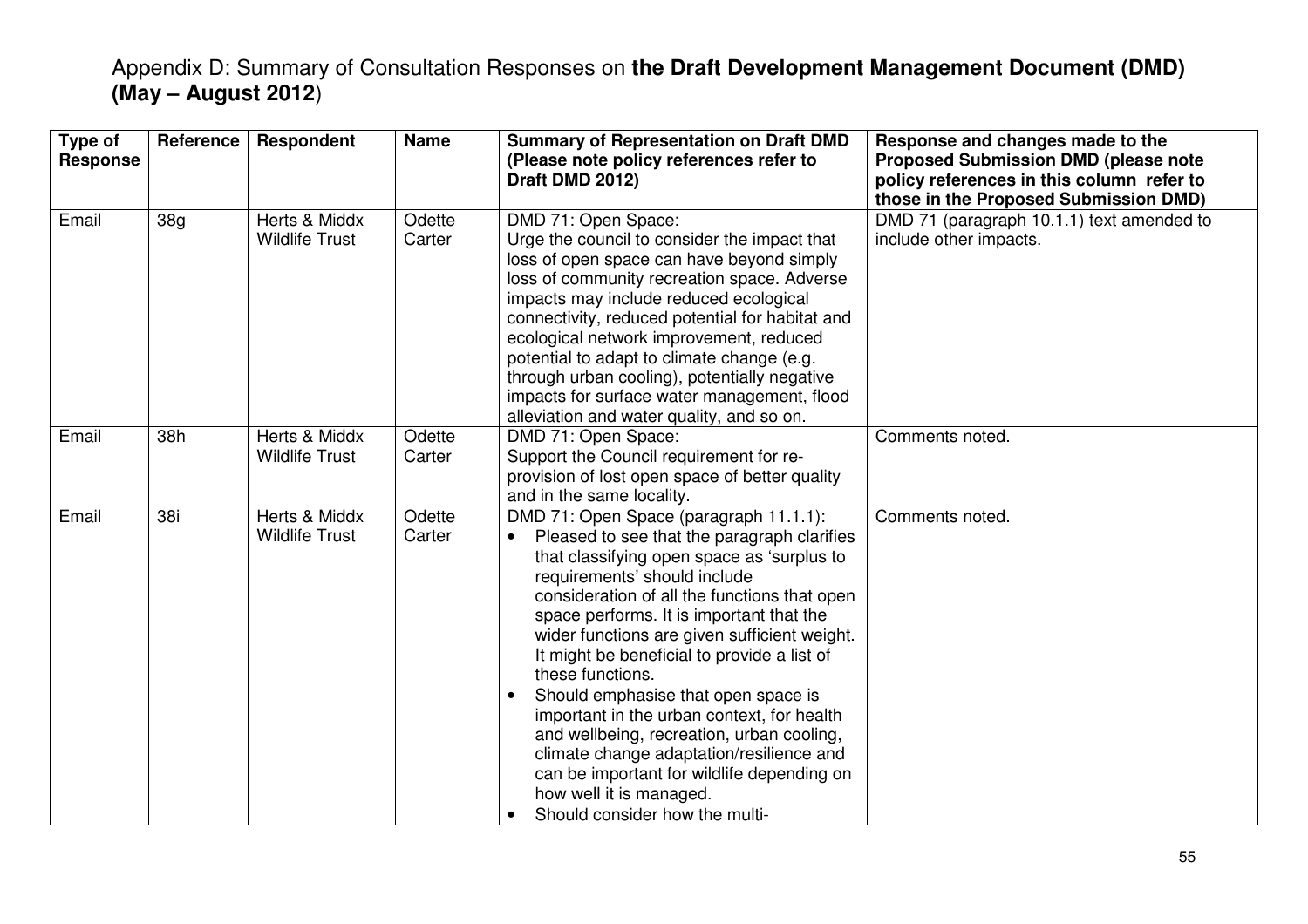| Type of<br><b>Response</b> | Reference       | Respondent                             | <b>Name</b>      | <b>Summary of Representation on Draft DMD</b><br>(Please note policy references refer to<br>Draft DMD 2012)                                                                                                                                                                                                                                                                                                                                                                                                                                                                                                                                                                                                                                                                                                                                                                                                                                                                                                                                                                   | Response and changes made to the<br><b>Proposed Submission DMD (please note</b><br>policy references in this column refer to<br>those in the Proposed Submission DMD) |
|----------------------------|-----------------|----------------------------------------|------------------|-------------------------------------------------------------------------------------------------------------------------------------------------------------------------------------------------------------------------------------------------------------------------------------------------------------------------------------------------------------------------------------------------------------------------------------------------------------------------------------------------------------------------------------------------------------------------------------------------------------------------------------------------------------------------------------------------------------------------------------------------------------------------------------------------------------------------------------------------------------------------------------------------------------------------------------------------------------------------------------------------------------------------------------------------------------------------------|-----------------------------------------------------------------------------------------------------------------------------------------------------------------------|
|                            |                 |                                        |                  | functionality of open space can be<br>improved, for instance through positive<br>management, habitat enhancements or<br>creation, or other actions targeting, for<br>instance, public access, recreation,<br>outdoor learning etc.                                                                                                                                                                                                                                                                                                                                                                                                                                                                                                                                                                                                                                                                                                                                                                                                                                            |                                                                                                                                                                       |
| Email                      | 38 <sub>i</sub> | Herts & Middx<br><b>Wildlife Trust</b> | Odette<br>Carter | DMD 75: Waterways:<br>Generally support the 'waterways' segment of<br>this policy, and its encouragement of proactive<br>management of river corridors as an<br>environmental resource (multiple functions).<br>Encourage the Council to be clearer or give<br>more emphasis to naturalising and restoring<br>for wildlife/environmental benefit river<br>margins.<br>Paragraphs 11.4.1-3:<br>HMWT supports the biodiversity and ecology<br>angle and prominence given to Enfield's<br>waterways. It is good to see links made in the<br>policy document with the Blue Ribbon<br>Network scheme and policies in the London<br>Plan. We are also pleased to see reference<br>made to Water Framework Directive policies<br>and objectives. HMWT supports the<br>refocusing on the role of waterway networks,<br>as a way to link up the Borough internally (in a<br>physical and conceptual sense), and ensure<br>coherence across borough and area<br>boundaries. Waterways provide a logical,<br>rational framework to bring together inter-<br>linked sustainability goals. | Comments noted. DMD 75 and 76 continue to<br>provide guidance on waterways and wildlife<br>corridors.                                                                 |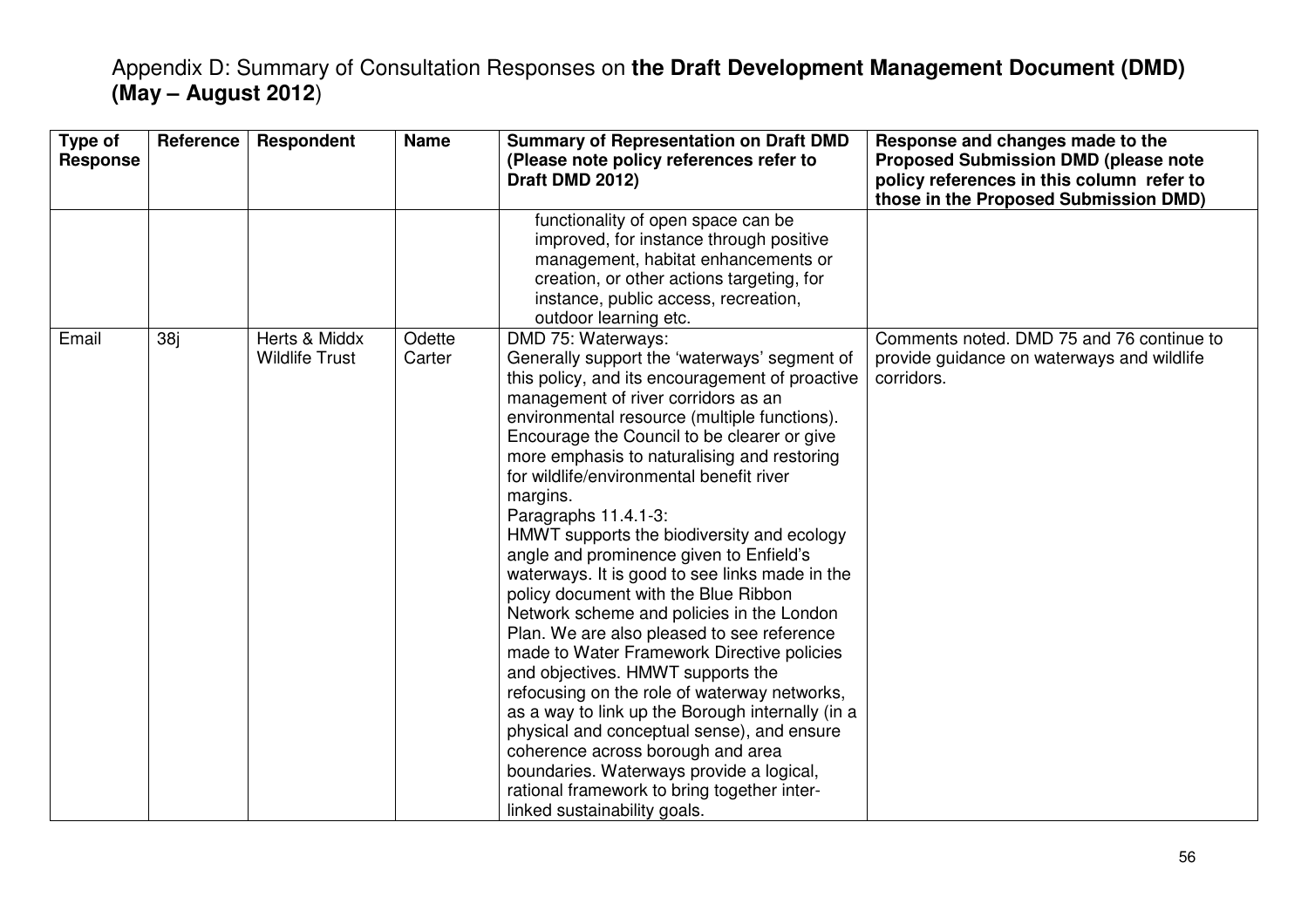| Type of<br><b>Response</b> | Reference | <b>Respondent</b>                      | <b>Name</b>      | <b>Summary of Representation on Draft DMD</b><br>(Please note policy references refer to<br>Draft DMD 2012)                                                                                                                                                                                                                                                                                                                                                                                                                                                                                                                                      | Response and changes made to the<br><b>Proposed Submission DMD (please note</b><br>policy references in this column refer to<br>those in the Proposed Submission DMD)                                                                                   |
|----------------------------|-----------|----------------------------------------|------------------|--------------------------------------------------------------------------------------------------------------------------------------------------------------------------------------------------------------------------------------------------------------------------------------------------------------------------------------------------------------------------------------------------------------------------------------------------------------------------------------------------------------------------------------------------------------------------------------------------------------------------------------------------|---------------------------------------------------------------------------------------------------------------------------------------------------------------------------------------------------------------------------------------------------------|
| Email                      | 38k       | Herts & Middx<br><b>Wildlife Trust</b> | Odette<br>Carter | DMD 76: Wildlife Corridors:<br>HMWT welcome this policy and its<br>requirement for development proposals to<br>demonstrate how wildlife corridors will be<br>protected and enhanced. Recommend the<br>Council extends this policy to cover 'stepping<br>stones', i.e. habitat patches situated close<br>enough to each other to allow certain species<br>to move and move between more ecologically<br>valuable.<br>Suggested revision: "wildlife corridors are<br>continuous strips of wildlife habitat, connecting<br>larger areas of habitat and allowing wildlife to<br>move through an impermeable area, such as<br>the built environment". | DMD 76: The Policies Map identifies wildlife<br>corridors for which this policy applies, some of<br>these designated areas have breaks in them.<br>DMD 76: Wildlife Corridors (paragraph 10.5.1)<br>definition of wildlife corridor has been amended.   |
| Email                      | 381       | Herts & Middx<br><b>Wildlife Trust</b> | Odette<br>Carter | DMD 77: Green Chains:<br>Welcome the requirement in this policy for<br>developments within 400 metres of 'Green<br>Chains' to look to integrate sites with the<br>Green Chain, and also observe the principles<br>in the GI policy. Further guidance requested<br>on its implementation.<br>Welcome the encouragement to strengthen<br>the ecological network in terms of structure,<br>role and function.                                                                                                                                                                                                                                       | DMD 77 seeks to ensure that new development<br>integrates with the existing network and does not<br>have any adverse impact. The focus of the policy<br>is on public accessibility. Also see response to                                                |
| Email                      | 38m       | Herts & Middx<br><b>Wildlife Trust</b> | Odette<br>Carter | DMD 77: Green Chains:<br>HMWT would like to see more of an ecological<br>focus in the definition of 'Green Chain' given<br>in this paragraph, which is focused more on<br>public.                                                                                                                                                                                                                                                                                                                                                                                                                                                                | Comments noted. The borough has SINC and<br>Wildlife Corridors which are specifically focussed<br>on ecology. The main thrust for Green Chains is<br>to promote the route for pedestrians and cyclists.<br>However, the policy acknowledges the role as |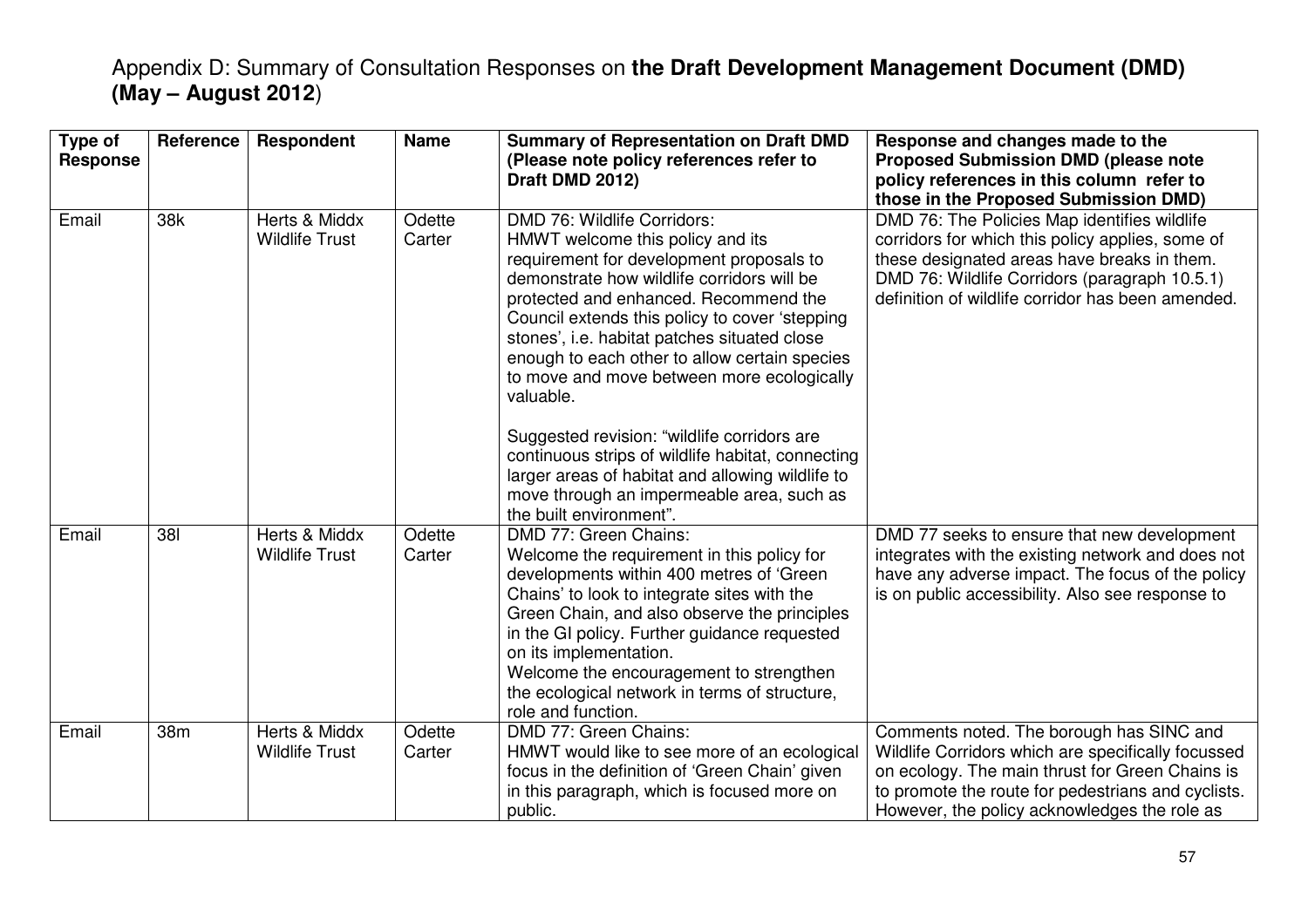| Type of<br><b>Response</b> | Reference | Respondent                             | <b>Name</b>      | <b>Summary of Representation on Draft DMD</b><br>(Please note policy references refer to<br>Draft DMD 2012)                                                                                                                                                                                                                                                                                                                                                                                                                                                                                                                                                                                                                                                                                                                                                | Response and changes made to the<br><b>Proposed Submission DMD (please note</b><br>policy references in this column refer to<br>those in the Proposed Submission DMD)                                                                      |
|----------------------------|-----------|----------------------------------------|------------------|------------------------------------------------------------------------------------------------------------------------------------------------------------------------------------------------------------------------------------------------------------------------------------------------------------------------------------------------------------------------------------------------------------------------------------------------------------------------------------------------------------------------------------------------------------------------------------------------------------------------------------------------------------------------------------------------------------------------------------------------------------------------------------------------------------------------------------------------------------|--------------------------------------------------------------------------------------------------------------------------------------------------------------------------------------------------------------------------------------------|
|                            |           |                                        |                  |                                                                                                                                                                                                                                                                                                                                                                                                                                                                                                                                                                                                                                                                                                                                                                                                                                                            | ecological greenway for migration.                                                                                                                                                                                                         |
| Email                      | 38n       | Herts & Middx<br><b>Wildlife Trust</b> | Odette<br>Carter | DMD 78: Nature Conservation:<br>HMWT strongly welcomes the commitment<br>to protect and enhance biodiversity<br>through the planning process, including<br>protecting and enhancing existing<br>important features; seeking biodiversity<br>enhancements in new development; and<br>seeking opportunities to improve access<br>and appreciation of nature.<br>Policy should also require that any<br>$\bullet$<br>mitigation or compensation to offset any<br>residual harm is sufficient. This often<br>means more than like-for-like<br>replacement.<br>The policy needs to go further, and state<br>$\bullet$<br>clearly that proposals that fail to avoid<br>harm and fail to provide sufficient<br>mitigation for any residual harm to nature<br>conservation interests, will be refused.<br>This is in compliance with paragraph 118<br>of the NPPF. | Comments noted. Core Strategy Policy 36 and<br>DMD 78 and 79 seek to protect and enhance<br>biodiversity.<br>DMD 78 states that 'development will only be<br>permitted' if any negative harm is mitigated, in<br>accordance with the NPPF. |
| Email                      | 380       | Herts & Middx<br><b>Wildlife Trust</b> | Odette<br>Carter | DMD 78: Nature Conservation:<br>Paragraph 113 of the NPPF requires LPAs to<br>"set criteria based policies against which<br>proposals for any development on or affecting<br>protected wildlife or geodiversity sites or<br>landscape areas will be judged. Distinctions<br>should be made between the hierarchy of<br>international, national and locally designated<br>sites, so that protection is commensurate with                                                                                                                                                                                                                                                                                                                                                                                                                                    | Comments noted. Additional text in DMD 78<br>(paragraphs 10.6.2-10.6.3) to indicate the<br>hierarchy in accordance with the NPPF.                                                                                                          |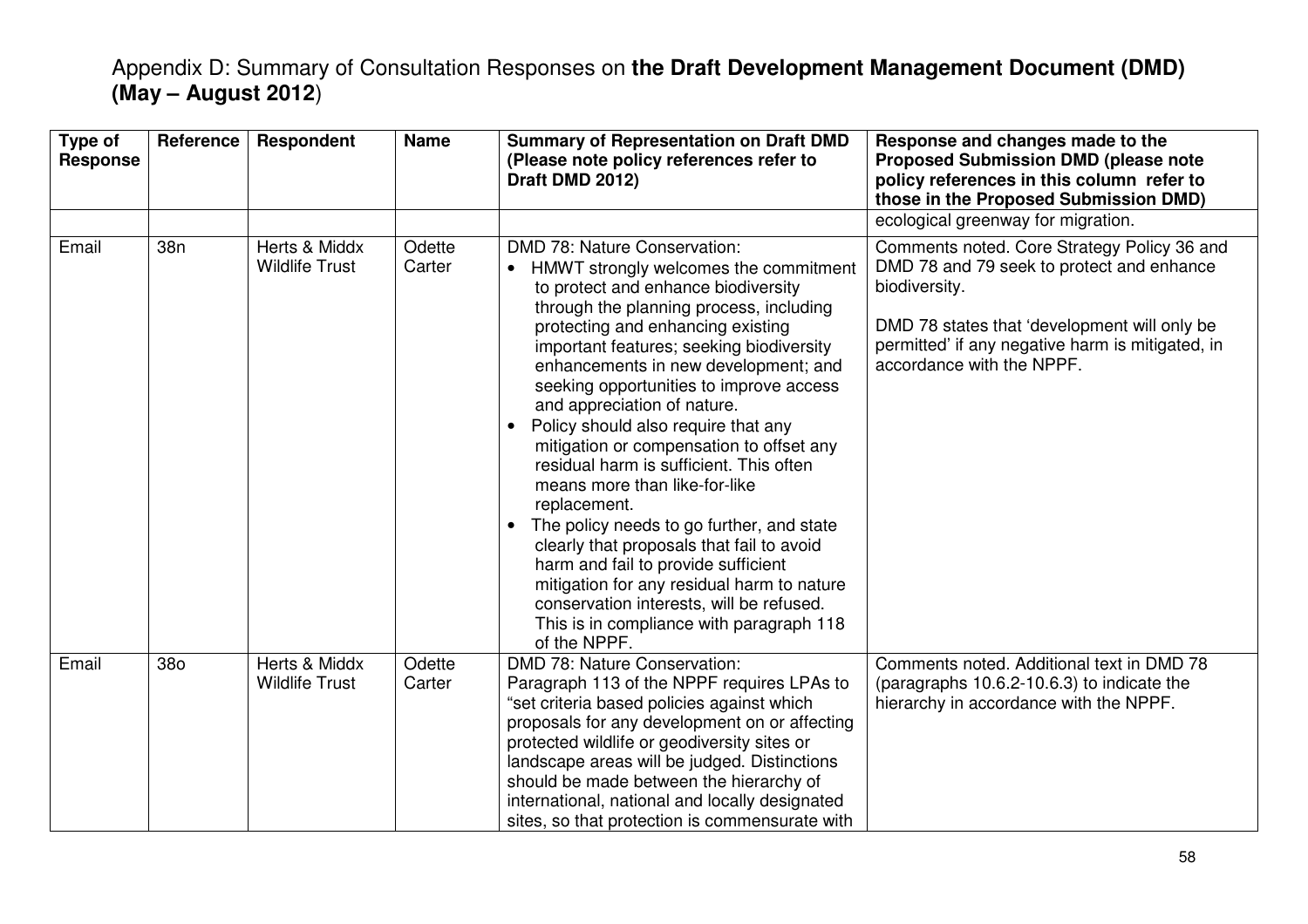| Type of<br><b>Response</b> | <b>Reference</b> | <b>Respondent</b>                      | <b>Name</b>      | <b>Summary of Representation on Draft DMD</b><br>(Please note policy references refer to<br>Draft DMD 2012)                                                                                                                                                                                                                                                                                                                                                       | Response and changes made to the<br><b>Proposed Submission DMD (please note</b><br>policy references in this column refer to<br>those in the Proposed Submission DMD) |
|----------------------------|------------------|----------------------------------------|------------------|-------------------------------------------------------------------------------------------------------------------------------------------------------------------------------------------------------------------------------------------------------------------------------------------------------------------------------------------------------------------------------------------------------------------------------------------------------------------|-----------------------------------------------------------------------------------------------------------------------------------------------------------------------|
|                            |                  |                                        |                  | their status and gives appropriate weight to<br>their importance and the contribution that they<br>make to wider ecological networks."                                                                                                                                                                                                                                                                                                                            |                                                                                                                                                                       |
| Email                      | 38p              | Herts & Middx<br><b>Wildlife Trust</b> | Odette<br>Carter | DMD 78: Nature Conservation<br>HMWT is pleased to see SINCs and BAP<br>habitats (identified in UK, London as well as<br>Enfield Biodiversity Action Plans) incorporated<br>in the Council's definition of 'important<br>ecological features'. It is good also to see<br>ancient woodland and veteran trees listed. We<br>would point out that BAP habitats and species<br>are listed several times.                                                               | Comments noted.                                                                                                                                                       |
| Email                      | 38q              | Herts & Middx<br><b>Wildlife Trust</b> | Odette<br>Carter | DMD 78: Nature Conservation (paragraph<br>$11.6.2$ :<br>Welcome the need for schemes to<br>demonstrate how features listed have been<br>incorporated into scheme designs and where<br>possible enhanced.<br>Applicants should give an indication or<br>provide a plan showing how such habitats will<br>be actively managed to maintain ecological<br>interest. Without positive management, many<br>habitats will decline and lose their ecological<br>interest. | Text amended to include the need show how<br>habitats will be appropriately managed.                                                                                  |
| Email                      | 38r              | Herts & Middx<br><b>Wildlife Trust</b> | Odette<br>Carter | Paragraph 11.6.10:<br>it would be useful to include text<br>references and links to newer policy<br>developments in the area of biodiversity<br>and nature conservation, including the<br>Natural Environment White Paper (June<br>2011), the National Ecosystem                                                                                                                                                                                                  | Text amended. Reference to All London Green<br>Grid SPG included in supporting text of DMD 72:<br>Open Space provision.                                               |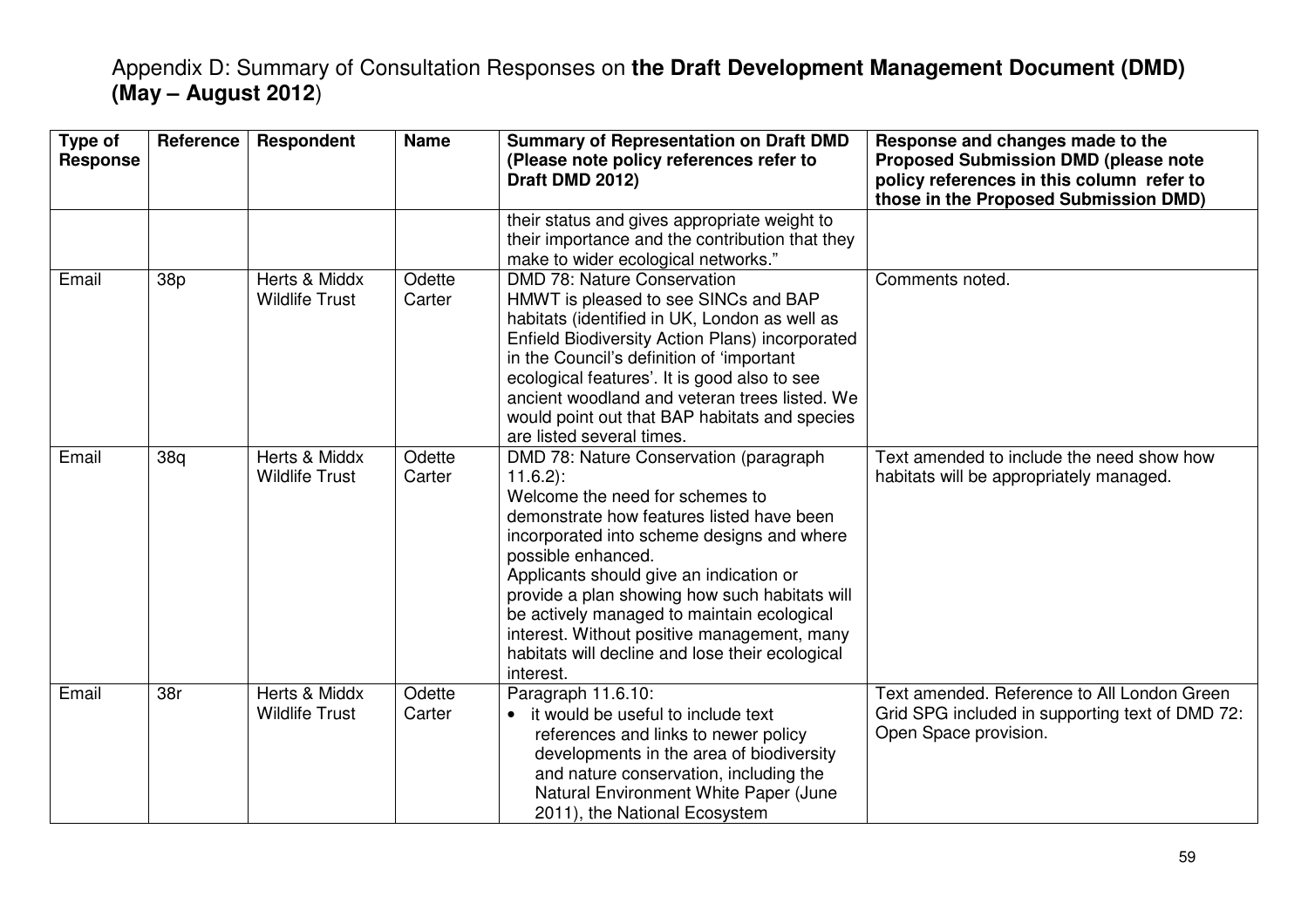| Type of<br><b>Response</b> | Reference | Respondent                             | <b>Name</b>      | <b>Summary of Representation on Draft DMD</b><br>(Please note policy references refer to<br>Draft DMD 2012)                                                                                                                                                                                                                                                                                                                                                                                                                                                                                                                                                                                 | Response and changes made to the<br><b>Proposed Submission DMD (please note</b><br>policy references in this column refer to<br>those in the Proposed Submission DMD) |
|----------------------------|-----------|----------------------------------------|------------------|---------------------------------------------------------------------------------------------------------------------------------------------------------------------------------------------------------------------------------------------------------------------------------------------------------------------------------------------------------------------------------------------------------------------------------------------------------------------------------------------------------------------------------------------------------------------------------------------------------------------------------------------------------------------------------------------|-----------------------------------------------------------------------------------------------------------------------------------------------------------------------|
|                            |           |                                        |                  | Assessment and the Lawton Review on<br>which much of the White Paper is based.<br>It is also advised to link the DMD to<br>strategic GI and nature conservation<br>plans, such as the All London Green Grid.<br>This would ensure that the DMD is sound<br>and well integrated with new policies and<br>strategies relevant in the area.                                                                                                                                                                                                                                                                                                                                                    |                                                                                                                                                                       |
| Email                      | 38s       | Herts & Middx<br><b>Wildlife Trust</b> | Odette<br>Carter | <b>DMD79: Ecological Enhancements:</b><br>This policy is welcomed. HMWT is pleased<br>that it also applies to relatively small scale<br>development (i.e. 1 net additional dwelling or<br>100 sq m floorspace). It is positive to see<br>specification that applicants must demonstrate<br>their compliance with this policy as part of the<br>Sustainable Design & Construction Statement.<br>HMWT supports the points made in this<br>paragraph. A case-by-case approach needs<br>to be taken, to considering what options are<br>available and most fitting to a particular site,<br>and in order that particular features of value<br>are maintained and enhanced within any<br>scheme. | Comments noted.                                                                                                                                                       |
| Email                      | 38x       | Herts & Middx<br><b>Wildlife Trust</b> | Odette<br>Carter | DMD80: Trees:<br>Support the inclusion of this policy.                                                                                                                                                                                                                                                                                                                                                                                                                                                                                                                                                                                                                                      | Comments noted.                                                                                                                                                       |
| Email                      | 38w       | Herts & Middx<br><b>Wildlife Trust</b> | Odette<br>Carter | DM81: Landscaping:<br>Support the inclusion of this policy. However,<br>it must be taken into account that certain<br>species will be more appropriate in certain<br>contexts, depending on the local habitat and<br>landscape character. We welcome policy                                                                                                                                                                                                                                                                                                                                                                                                                                 | Comments noted.                                                                                                                                                       |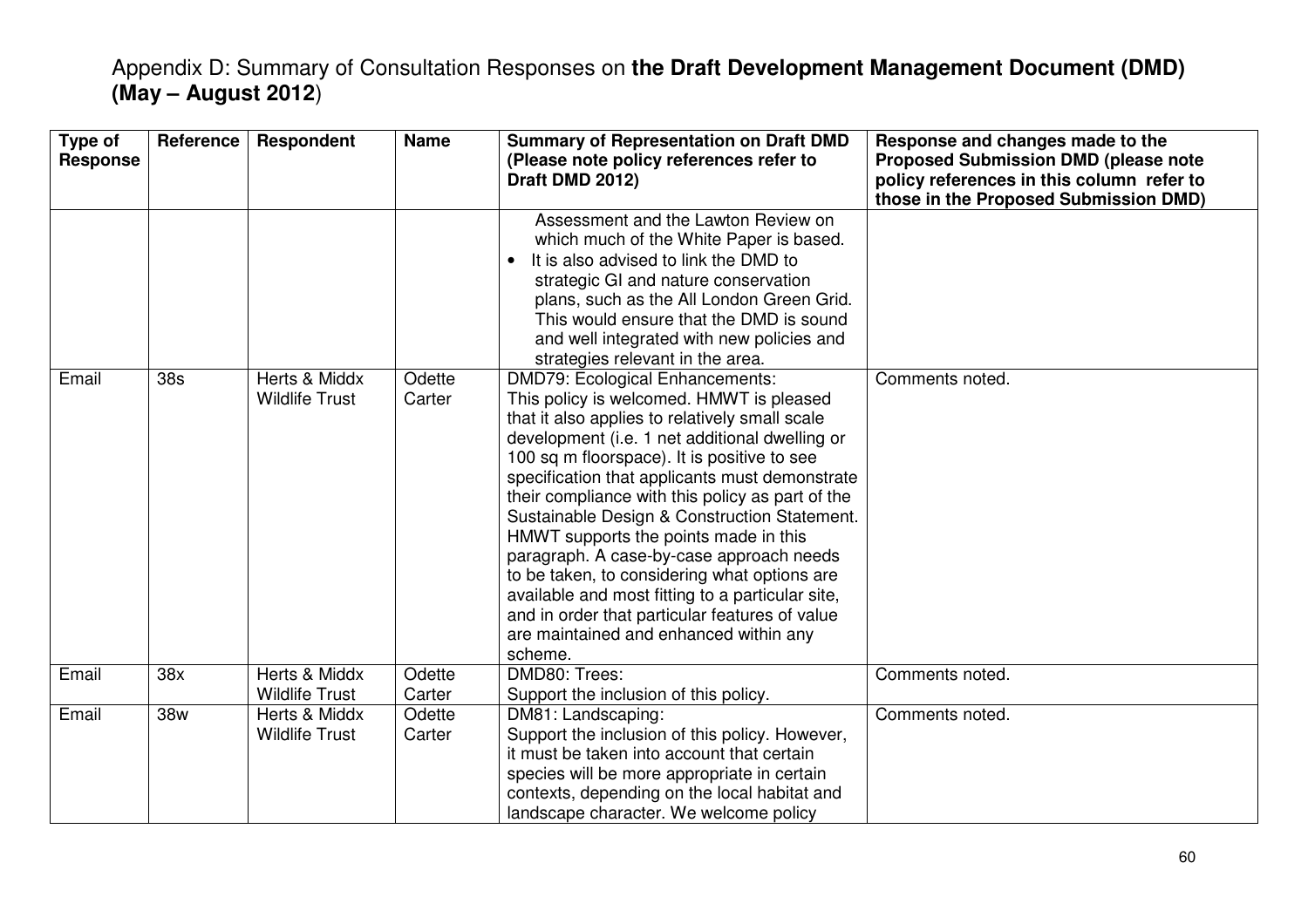| Type of<br><b>Response</b> | Reference       | Respondent                                                             | <b>Name</b>                       | <b>Summary of Representation on Draft DMD</b><br>(Please note policy references refer to<br>Draft DMD 2012)                                                                                                                                                                                                                                                                                                                                                                                                                                                                                      | Response and changes made to the<br><b>Proposed Submission DMD (please note</b><br>policy references in this column refer to<br>those in the Proposed Submission DMD)                                                     |
|----------------------------|-----------------|------------------------------------------------------------------------|-----------------------------------|--------------------------------------------------------------------------------------------------------------------------------------------------------------------------------------------------------------------------------------------------------------------------------------------------------------------------------------------------------------------------------------------------------------------------------------------------------------------------------------------------------------------------------------------------------------------------------------------------|---------------------------------------------------------------------------------------------------------------------------------------------------------------------------------------------------------------------------|
|                            |                 |                                                                        |                                   | favouring the use of native species. In some<br>instances, it will be entirely inappropriate to<br>plant non-native species. This should be<br>considered in decisions and in landscaping<br>proposals.                                                                                                                                                                                                                                                                                                                                                                                          |                                                                                                                                                                                                                           |
| Email                      | 38 <sub>V</sub> | Herts & Middx<br><b>Wildlife Trust</b>                                 | Odette<br>Carter                  | <b>DMD 82</b><br>HMWT's concern is that nature conservation<br>interests are not adversely affected or<br>ecological connectivity inhibited by proposed<br>developments in the Green Belt. It is positive<br>to see points d) and e) within policy DMD82,<br>and the requirement that a management plan<br>should be submitted. Management plans<br>should aim to deliver gains for biodiversity and<br>nature conservation.                                                                                                                                                                     | Comments noted.                                                                                                                                                                                                           |
| Email                      | 39a             | Savills on behalf<br>of Legal &<br>General and<br><b>National Grid</b> | James<br>Armitage<br><b>Hobbs</b> | DMD 1: Achieving High Quality and Design-<br>Led Development:<br>The redevelopment of the Western Gateway<br>site will bring about a high quality scheme<br>which will vastly improve the character and<br>appearance of the area. The removal of the<br>gas holders and existing retail stores will<br>improve the character and appearance of the<br>site and the wider area. In accordance with<br>DMD 1: Achieving Hgh Quality Design-led<br>development:- the proposed redevelopment<br>will create a place with its own identity that<br>makes a positive contribution to quality of life. | Comments noted. Any application for this site will<br>be assessed against DMD37 (and other relevant<br>policies including those in the North Circular Area<br>Action Plan) by the Development Management<br>case officer. |
| Email                      | 39 <sub>b</sub> | Savills on behalf<br>of Legal &<br>General and                         | James<br>Armitage<br>Hobbs        | DMD 5: Affordable Housing on Sites Capable<br>of Providing 10 units or more<br>The policy requirement to achieve the                                                                                                                                                                                                                                                                                                                                                                                                                                                                             | DMD1 in conjunction with Core Strategy policy 3,<br>provides sufficient flexibility with regards to<br>feasibility and viability issues. Any application for                                                              |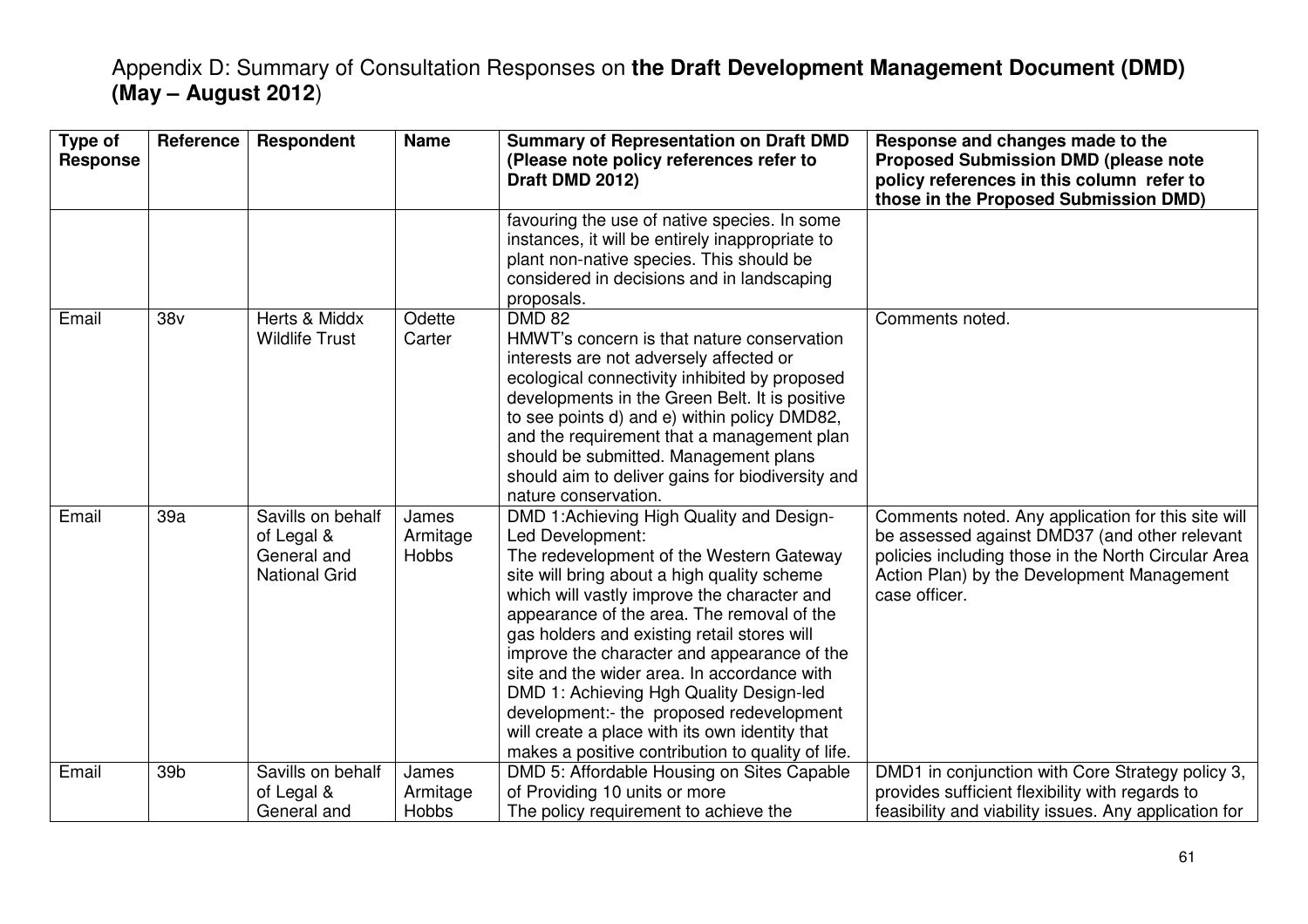| Type of<br><b>Response</b> | <b>Reference</b> | <b>Respondent</b>                                                      | <b>Name</b>                | <b>Summary of Representation on Draft DMD</b><br>(Please note policy references refer to<br>Draft DMD 2012)                                                                                                                                                                                                                                                                                                                                                                                                                                                                                                                                                                              | Response and changes made to the<br><b>Proposed Submission DMD (please note</b><br>policy references in this column refer to<br>those in the Proposed Submission DMD)             |
|----------------------------|------------------|------------------------------------------------------------------------|----------------------------|------------------------------------------------------------------------------------------------------------------------------------------------------------------------------------------------------------------------------------------------------------------------------------------------------------------------------------------------------------------------------------------------------------------------------------------------------------------------------------------------------------------------------------------------------------------------------------------------------------------------------------------------------------------------------------------|-----------------------------------------------------------------------------------------------------------------------------------------------------------------------------------|
|                            |                  | <b>National Grid</b>                                                   |                            | borough wide affordable housing target of<br>40% should include some flexibility in terms of<br>ensuring that developments are financially<br>viable. There are key issues which limit the<br>options for providing a financially viable<br>development, these are set out below:<br>• Contamination issues.<br>• The Homebase and Topps Tiles are<br>relatively valuable and need to be<br>displaced.<br>• Residential values are not significant in this<br>area.<br>• The immediate proximity of the north<br>circular.<br>• The design restraints caused by the<br>builder's yard and railway embankment<br>places significant constraints on the form<br>and layout of development. | the site will be assessed against DMD 1 (and<br>other relevant policies including those in the<br>North Circular Area Action Plan) by the<br>Development Management case officer. |
| Email                      | 39 <sub>c</sub>  | Savills on behalf<br>of Legal &<br>General and<br><b>National Grid</b> | James<br>Armitage<br>Hobbs | DMD10:Residential Character:<br>Support paragraph 3.4.3 acknowledging that<br>larger developments in areas of indeterminate<br>character such as the Western Gateway site<br>have the ability to create their own setting and<br>therefore higher density may be permitted<br>where they are justified and can be<br>considered within the context of wider<br>masterplan/planning framework for the area.                                                                                                                                                                                                                                                                               | Comments on DMD6 noted. The character of the<br>Western Gateway site will be assessed through<br>any planning application of the site.                                            |
| Email                      | 39d              | Savills on behalf<br>of Legal &<br>General and<br><b>National Grid</b> | James<br>Armitage<br>Hobbs | DMD29: New Retail and Leisure<br>Development:<br>Not consistent with the National Planning<br>Policy Framework. The policy states that main                                                                                                                                                                                                                                                                                                                                                                                                                                                                                                                                              | DMD 25 is considered to comply with the NPPF.<br>Any application for the site will be assessed<br>against this policy (and other relevant policies                                |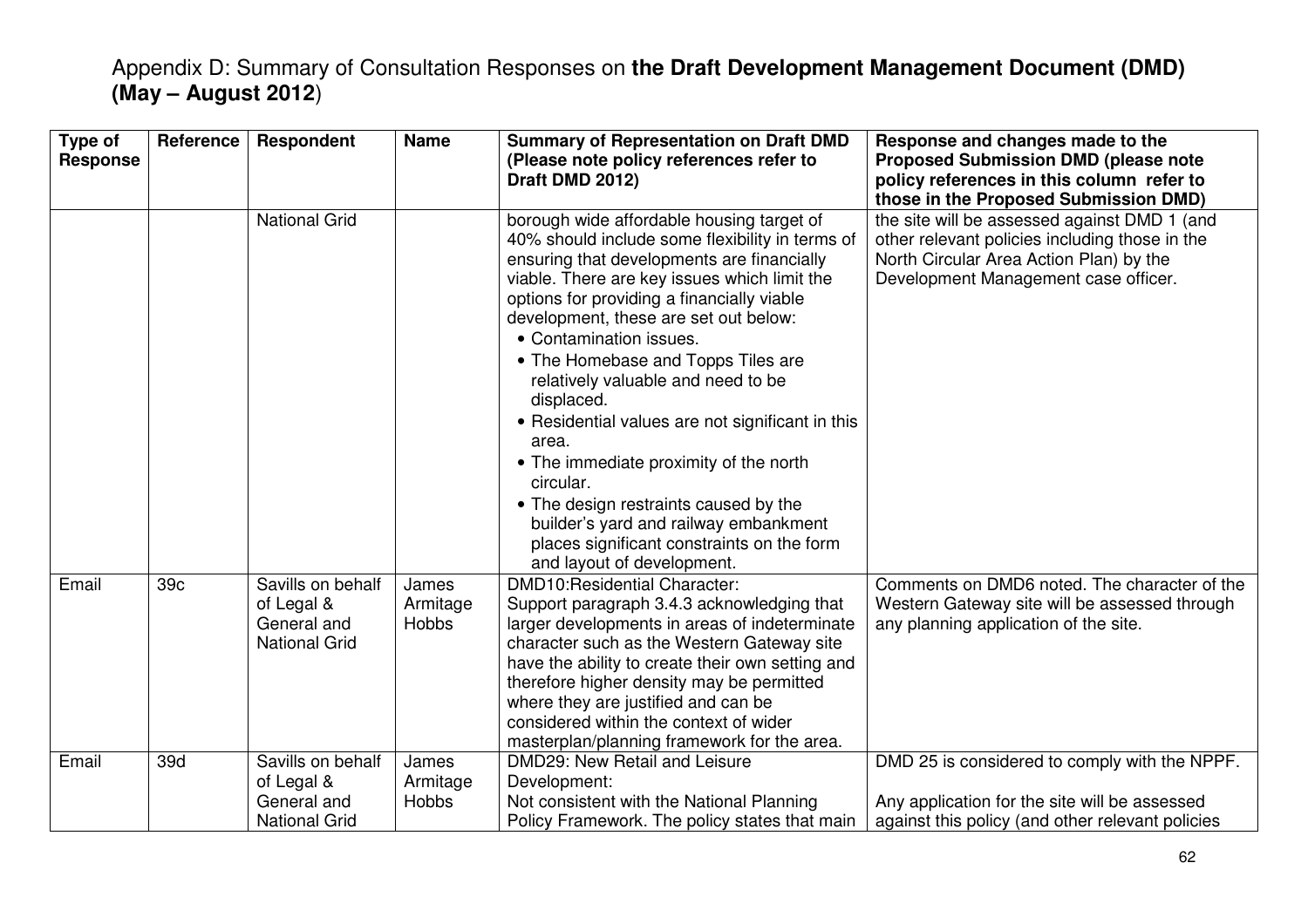| Type of<br>Response | Reference | Respondent | <b>Name</b> | <b>Summary of Representation on Draft DMD</b><br>(Please note policy references refer to<br>Draft DMD 2012)                                                                                                                                                                                                                                                                                                                                                                                                                                                                                                                                                                                                                                                    | Response and changes made to the<br><b>Proposed Submission DMD (please note</b><br>policy references in this column refer to<br>those in the Proposed Submission DMD) |
|---------------------|-----------|------------|-------------|----------------------------------------------------------------------------------------------------------------------------------------------------------------------------------------------------------------------------------------------------------------------------------------------------------------------------------------------------------------------------------------------------------------------------------------------------------------------------------------------------------------------------------------------------------------------------------------------------------------------------------------------------------------------------------------------------------------------------------------------------------------|-----------------------------------------------------------------------------------------------------------------------------------------------------------------------|
|                     |           |            |             | and bulk convenience goods, comparison<br>goods and major leisure development<br>proposed outside Enfield Town centre, the<br>main four district centres and the Council's<br>retail parks will not be permitted. There is no<br>flexibility to consider out of centre retail or<br>leisure development on appropriate sites. The<br>NPPF states that:<br>Local planning authorities should require<br>applications for main town centre uses to be<br>located in town centres, then in edge of centre<br>locations and only if suitable sites are not<br>available should out of centre sites be<br>considered.                                                                                                                                               | including those in the Core Strategy and North<br>Circular Area Action Plan) by the Development<br>Management case officer.                                           |
|                     |           |            |             | The Core Strategy states that depending on<br>the implementation of other foodstore<br>proposals near the Borough boundary there<br>may be a requirement for food store<br>development between the period 2015-2020.<br>Furthermore, the Council's Retail Study states<br>that "higher population growth within the<br>SGA's (medium or high) could generate scope<br>for food store development between 2020 and<br>2025, particularly in the Southgate area."<br>In a relatively dense area such as Enfield<br>there are limited opportunities for foodstore<br>development in sequentially preferable<br>locations (the Retail Study identified very few<br>such opportunities) and a foodstore could not<br>realistically be accommodated in vacant retail |                                                                                                                                                                       |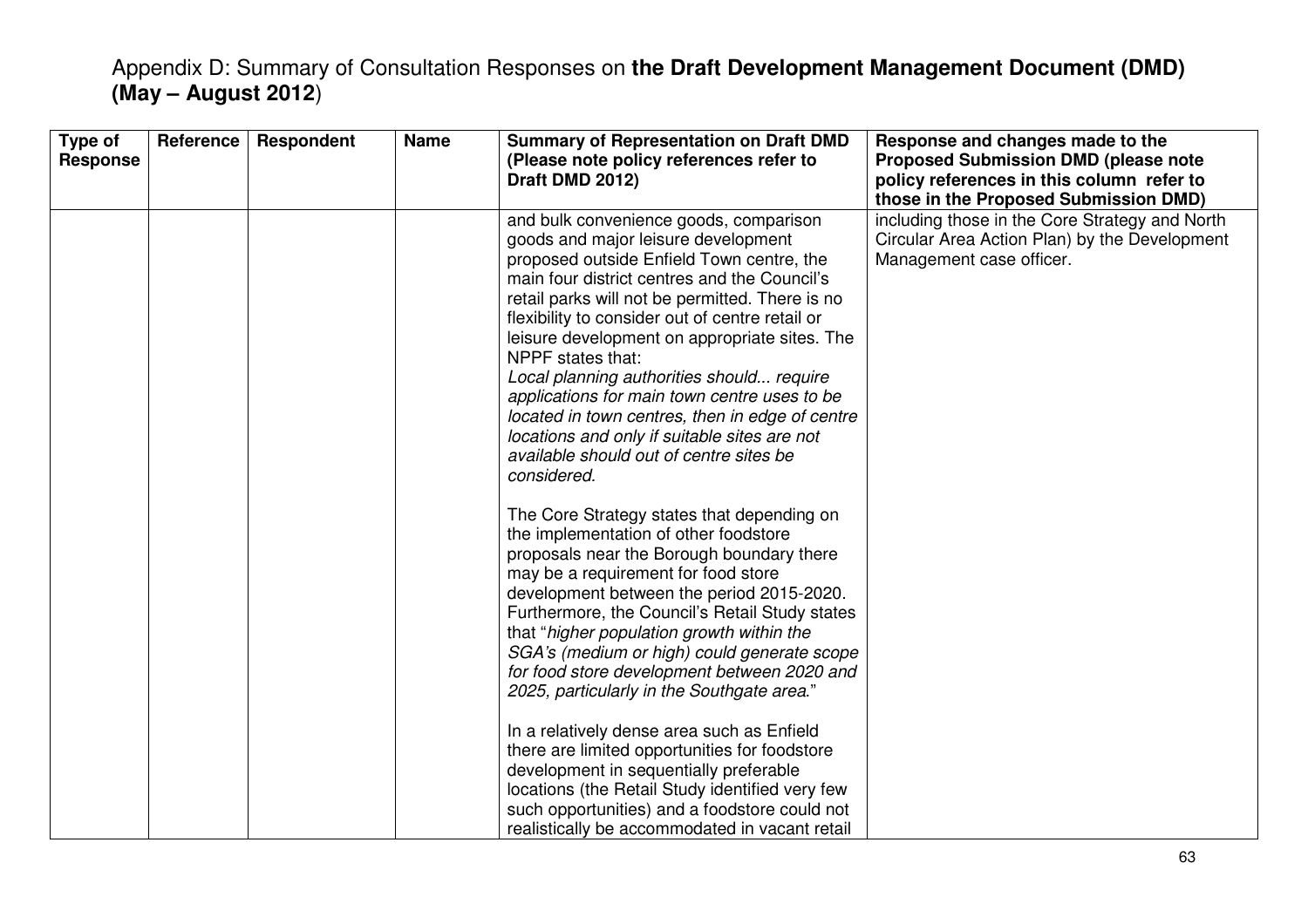| Type of<br><b>Response</b> | <b>Reference</b> | Respondent                                                             | <b>Name</b>                       | <b>Summary of Representation on Draft DMD</b><br>(Please note policy references refer to<br>Draft DMD 2012)                                                                                                                                                                                                                                                                                                                                                                                                                          | Response and changes made to the<br><b>Proposed Submission DMD (please note</b><br>policy references in this column refer to<br>those in the Proposed Submission DMD)                                                                                    |
|----------------------------|------------------|------------------------------------------------------------------------|-----------------------------------|--------------------------------------------------------------------------------------------------------------------------------------------------------------------------------------------------------------------------------------------------------------------------------------------------------------------------------------------------------------------------------------------------------------------------------------------------------------------------------------------------------------------------------------|----------------------------------------------------------------------------------------------------------------------------------------------------------------------------------------------------------------------------------------------------------|
|                            |                  |                                                                        |                                   | units or infill development. Whilst the Western<br>Gateway site is not within or on the edge of a<br>town centre, it is well related to New<br>Southgate station (and 'small local centre' as<br>identified in your Core Strategy) and is in<br>existing retail use. The Western Gateway is<br>clearly a highly sustainable location.<br>The aforementioned factors combine to<br>suggest that the policy should be amended to<br>accord with the NPPF and allow some<br>flexibility in terms of meeting anticipated retail<br>need. |                                                                                                                                                                                                                                                          |
| Email                      | 39e              | Savills on behalf<br>of Legal &<br>General and<br><b>National Grid</b> | James<br>Armitage<br><b>Hobbs</b> | Draft DMD 44 Tall Buildings<br>The site is not located in a sensitive area in<br>terms of heritage designations or<br>neighbouring land uses. Therefore, the<br>density and bulk of development should be<br>maximised.                                                                                                                                                                                                                                                                                                              | Noted that the respondent does not propose any<br>changes to the policy (DMD43).                                                                                                                                                                         |
| Email                      | 40a              | On behalf on<br>Mobile<br>Operators<br>Association                     | Carolyn<br>Wilson                 | Important that a telecommunications policy<br>remains in place within the LDF. Suggest<br>telecommunications policy wording to be<br>included within the DMD.                                                                                                                                                                                                                                                                                                                                                                        | No change. The National Planning Policy<br>Framework (NPPF) includes detailed policy<br>guidance on supporting high quality<br>communications infrastructure, including<br>telecommunications.                                                           |
| Email                      | 41a              | On behalf of<br><b>Hadley Property</b><br>Group Itd                    | Chris<br>Pittock                  | DMD 82: Green Belt:<br>Paragraph 12.1.3 fails to acknowledge all of<br>the appropriate categories of development in<br>respect of Green Belt Land and is not in<br>conformity with the relevant provisions of the<br>NPPF. Policy should be amended to include:<br>The development involves limited infilling or<br>the partial or complete redevelopment of                                                                                                                                                                         | DMD 82 (paragraph 11.1.1) text amended.<br>References to appropriate development have<br>been deleted and replaced with cross references<br>to the NPPF. This policy should also be read<br>alongside other policies in the chapter including<br>DMD 89. |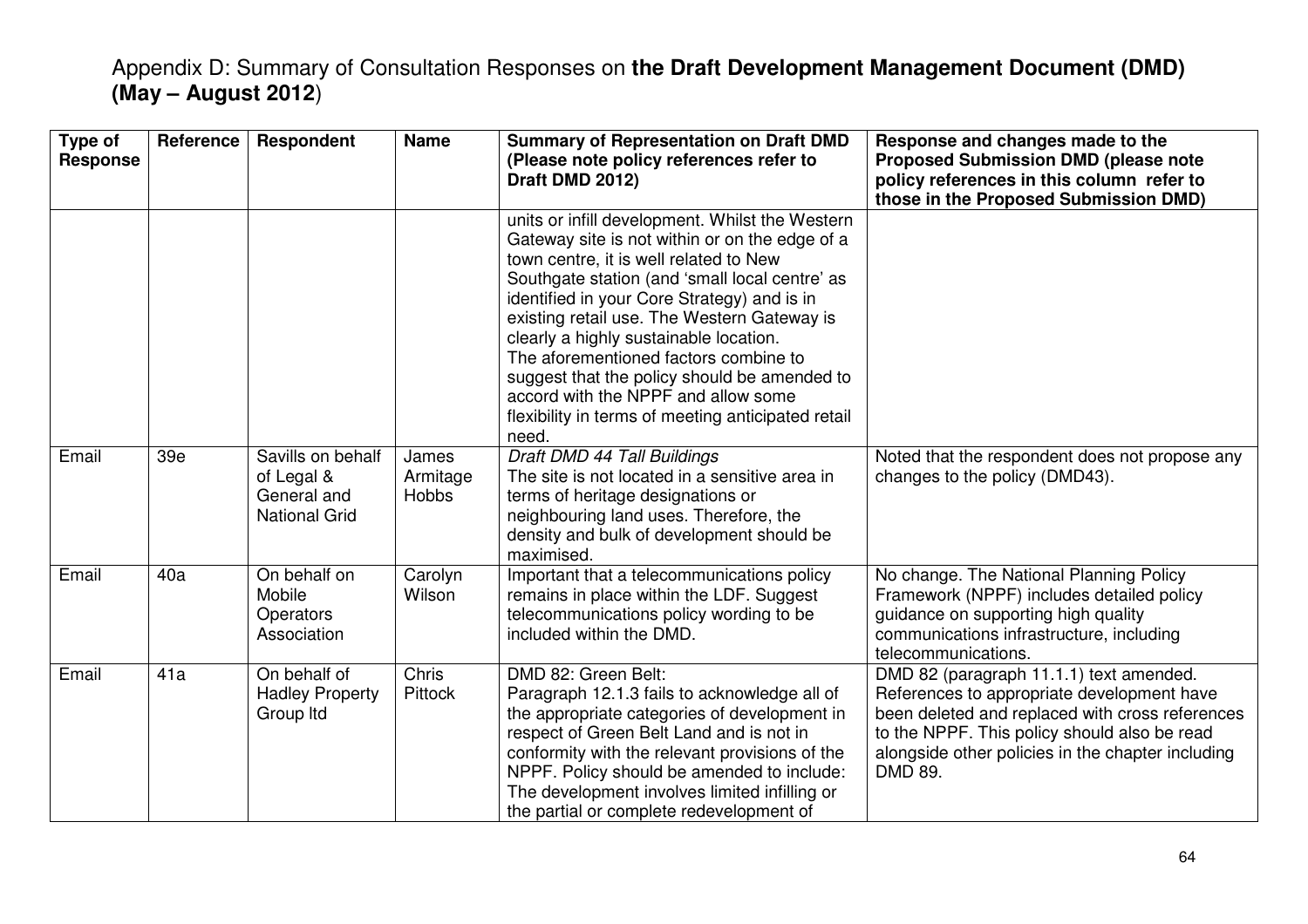| Type of<br><b>Response</b> | Reference       | Respondent             | <b>Name</b>             | <b>Summary of Representation on Draft DMD</b><br>(Please note policy references refer to<br>Draft DMD 2012)                                                                                                                                                                                                                                                                                                                                          | Response and changes made to the<br><b>Proposed Submission DMD (please note</b><br>policy references in this column refer to<br>those in the Proposed Submission DMD)                                                                                                                                                  |
|----------------------------|-----------------|------------------------|-------------------------|------------------------------------------------------------------------------------------------------------------------------------------------------------------------------------------------------------------------------------------------------------------------------------------------------------------------------------------------------------------------------------------------------------------------------------------------------|------------------------------------------------------------------------------------------------------------------------------------------------------------------------------------------------------------------------------------------------------------------------------------------------------------------------|
|                            |                 |                        |                         | previously developed sites (brownfield land),<br>whether redundant or in continuing use<br>(excluding temporary buildings), which would<br>not have a greater impact on the openness of<br>the Green Belt and the purpose of including<br>land within it than the existing development;                                                                                                                                                              |                                                                                                                                                                                                                                                                                                                        |
| Email                      | 42a             | Highways<br>Agency     | Patrick<br><b>Blake</b> | Reviewed the consultation and no comment at<br>this time.                                                                                                                                                                                                                                                                                                                                                                                            | Comments noted.                                                                                                                                                                                                                                                                                                        |
| Email                      | 43a             | Metropolitan<br>Police | Vanessa<br>Garner       | DMD 4: Environmental Assessment Methods:<br>For policing facilities the expectation to<br>achieve BREEAM Excellent or higher is too<br>onerous and the Policy should go further and<br>set out exceptional circumstances<br>e.g. to take into account delivery of essential<br>public social and community buildings and<br>services in relation to refurbishment, change<br>of use and conversion in particular.                                    | Text has been added to DMD 50 to clarify that<br>technical feasibility and economic viability is<br>applicable to all parts of the policy. Exceptional<br>circumstances are specific to individual<br>proposals/sites and therefore it would be difficult<br>and inappropriate to specify all of these in a<br>policy. |
| Email                      | 43 <sub>b</sub> | Metropolitan<br>Police | Vanessa<br>Garner       | Community Facilities (paragraph 4.1.3):<br>Support the inclusion of Emergency Services<br>and policing facilities in the list of examples of<br>community facilities.                                                                                                                                                                                                                                                                                | Comments noted.                                                                                                                                                                                                                                                                                                        |
| Email                      | 43c             | Metropolitan<br>Police | Vanessa<br>Garner       | DMD:20 Provision of New Community<br><b>Facilities:</b><br>Policy states that new community facilities<br>should be accessible to the community they<br>are intended to serve by walking, cycling and<br>public transport to reduce dependence upon<br>private car transport. Object to this because<br>some policing facilities, e.g. patrol bases, with<br>no front counter, are not required to be<br>located in areas where they can be accessed | DMD 16, paragraph 3.1.5 added.                                                                                                                                                                                                                                                                                         |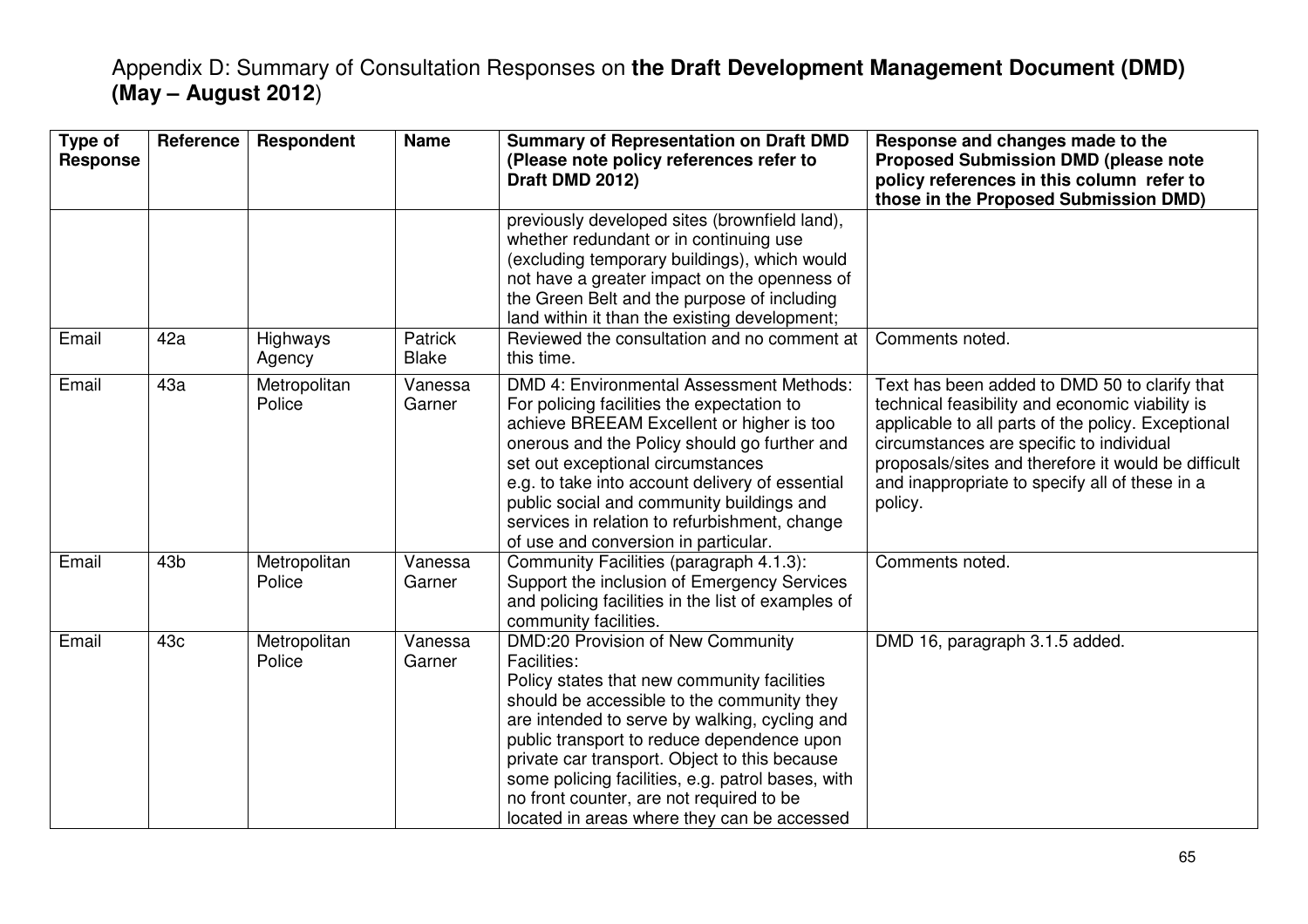| Type of<br><b>Response</b> | Reference | Respondent             | <b>Name</b>       | <b>Summary of Representation on Draft DMD</b><br>(Please note policy references refer to<br>Draft DMD 2012)                                                                                                                                                                                                                                                                                                                                      | Response and changes made to the<br><b>Proposed Submission DMD (please note</b><br>policy references in this column refer to<br>those in the Proposed Submission DMD)                                                                                                                                                                                                    |
|----------------------------|-----------|------------------------|-------------------|--------------------------------------------------------------------------------------------------------------------------------------------------------------------------------------------------------------------------------------------------------------------------------------------------------------------------------------------------------------------------------------------------------------------------------------------------|--------------------------------------------------------------------------------------------------------------------------------------------------------------------------------------------------------------------------------------------------------------------------------------------------------------------------------------------------------------------------|
|                            |           |                        |                   | by the public. An exception should be made.                                                                                                                                                                                                                                                                                                                                                                                                      |                                                                                                                                                                                                                                                                                                                                                                          |
| Email                      | 43d       | Metropolitan<br>Police | Vanessa<br>Garner | DMD 23:Appropriate Uses in SIL:<br>Policy indicates that no other uses such as<br>Sui Generis are appropriate, yet MOPAC/<br>MPS have identified the potential of relevant<br>employment space to meet provision of patrol<br>bases, custody centres and pan-London<br>policing facilities. The nature of these uses is<br>similar to that carried out on most industrial<br>sites and therefore are ideally suited to light<br>industrial land. | DMD 19 is considered to be in accordance with<br>the London Plan and refers to the types of uses<br>appropriate for SIL rather than use classes.<br>Any applications for patrol bases or custody<br>centres will be assessed against this policy (and<br>any other relevant policies, including London<br>Plan policies) by the Development Management<br>case officier. |
| Email                      | 43e       | Metropolitan<br>Police | Vanessa<br>Garner | DMD: 29 New Retail and Leisure:<br>Support part 2 of the policy which states that<br>proposals for other community uses of a scale<br>which provides local shopping facilities and<br>services for local services will be permitted<br>within the boundaries of local centres.                                                                                                                                                                   | Comments on DMD 25 noted.                                                                                                                                                                                                                                                                                                                                                |
| Email                      | 43f       | Metropolitan<br>Police | Vanessa<br>Garner | DMD 46: Parking Standards:<br>Support as in accordance with the London<br>Plan paragraph 6A10 of the parking<br>addendum to Chapter 6 which states provision<br>for parking at ambulance, fire and policing<br>facilities should be assessed on their own<br>merits.                                                                                                                                                                             | Comments noted.                                                                                                                                                                                                                                                                                                                                                          |
| Email                      | 43g       | Metropolitan<br>Police | Vanessa<br>Garner | <b>Appendix Design Considerations:</b><br>Support the inclusion of Safer Places and<br>Secured by Design in the list of guidance<br>documents.                                                                                                                                                                                                                                                                                                   | Appendix removed. Referenced provided in DMD<br>37.                                                                                                                                                                                                                                                                                                                      |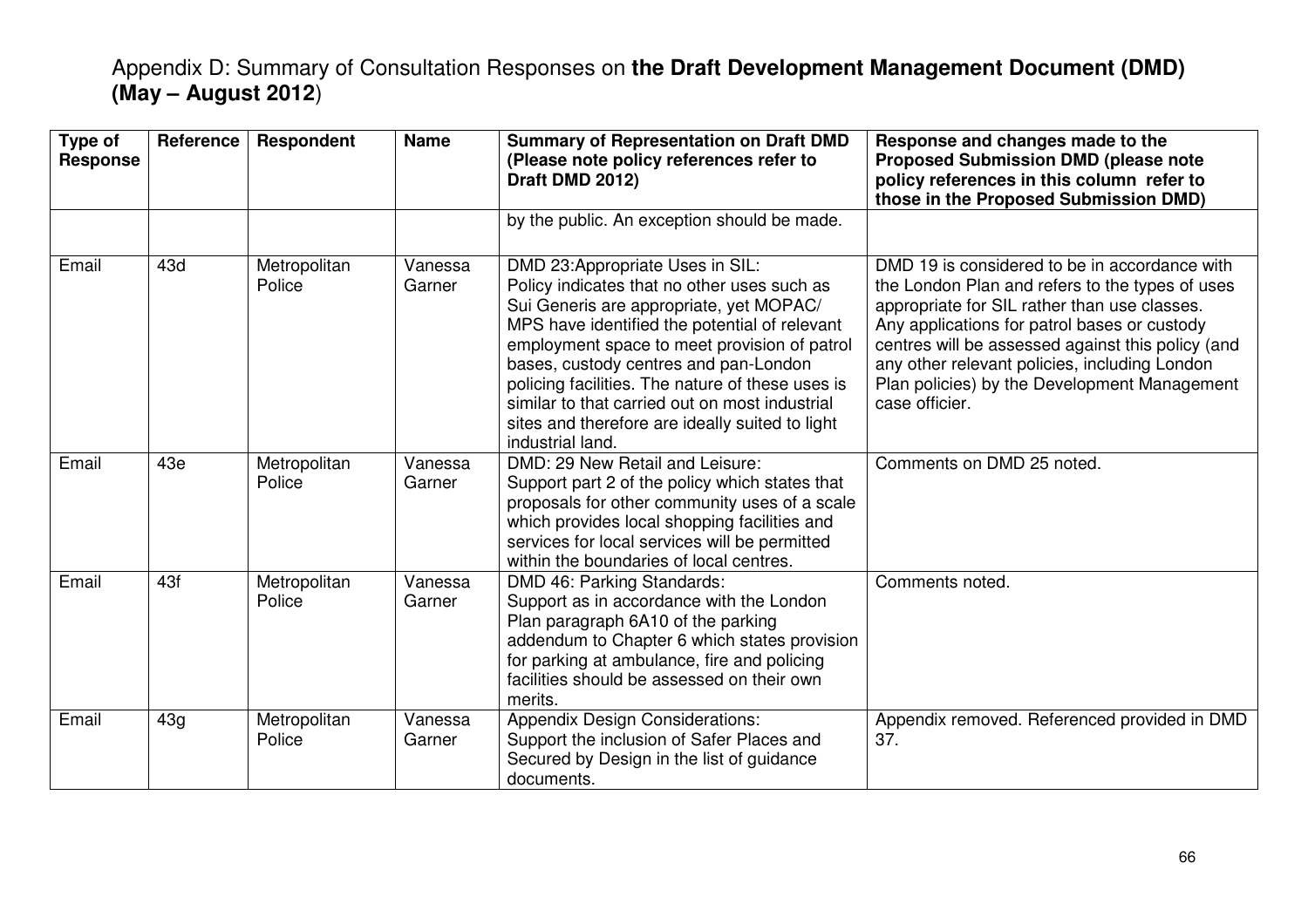| Type of<br><b>Response</b> | <b>Reference</b> | Respondent                                                            | <b>Name</b>       | <b>Summary of Representation on Draft DMD</b><br>(Please note policy references refer to<br>Draft DMD 2012)                                                                                                                                                                                                                                                                                                                                                                                                                                                                                                                                                                                                                                                                                                                                         | Response and changes made to the<br><b>Proposed Submission DMD (please note</b><br>policy references in this column refer to<br>those in the Proposed Submission DMD)                                                                                                                                                                                                                                    |
|----------------------------|------------------|-----------------------------------------------------------------------|-------------------|-----------------------------------------------------------------------------------------------------------------------------------------------------------------------------------------------------------------------------------------------------------------------------------------------------------------------------------------------------------------------------------------------------------------------------------------------------------------------------------------------------------------------------------------------------------------------------------------------------------------------------------------------------------------------------------------------------------------------------------------------------------------------------------------------------------------------------------------------------|----------------------------------------------------------------------------------------------------------------------------------------------------------------------------------------------------------------------------------------------------------------------------------------------------------------------------------------------------------------------------------------------------------|
| Email                      | 44a.             | Planning<br>Potential on<br>behalf of<br><b>Fairview New</b><br>Homes | Stuart<br>Slatter | DMD 4: Environmental Assessment Methods:<br>Overlap between time periods for Code for<br>Sustainable Homes standards. Question<br>the need for the target to be from 2011-<br>2015, as the likely adoption date is only<br>2013, so the period should be from 2013<br>to 2015. The target from 2011 to 2015 to<br>exceed Code Level 4 would require<br>applicants to demonstrate Code Level 5.<br>Part 2 residential refurbishments and<br>conversions does not recognise that each<br>application should be dealt with on a case<br>by case basis. Should have regard to<br>viability and provide flexibility in these<br>uncertain economic times if standards<br>cannot be met.<br>Support the inclusion of the flexibility in<br>terms of exceptional circumstances in part<br>1b and urge this to be incorporated into<br>parts 1a, 2a and 2b. | Text amended in DMD 50 to update the time<br>period and to clarify the requirements. The<br>relevant Code Level is the starting point for<br>negotiations, but the Code is a sliding scale and<br>exceedance may mean an increase in credit<br>yield rather than Code rating.<br>Text added to clarify that technical feasibility and<br>economic viability is applicable to all parts of the<br>policy. |
| Email                      | 44b.             | Planning<br>Potential on<br>behalf of<br><b>Fairview New</b><br>Homes | Stuart<br>Slatter | DMD 4: Environmental Assessment Methods:<br>Paragraph $2.2.7$ – The need for a design<br>$\bullet$<br>stage assessment potentially opens<br>developers up to unnecessary financial<br>risk (such as abortive design work and<br>consultancy fees if design does not<br>receive consent) and detailed designs for<br>certain aspects of the build are not<br>necessarily complete at this stage.<br>Post construction assessment is a long<br>process therefore, should remove "and                                                                                                                                                                                                                                                                                                                                                                  | DMD 50 (paragraph 8.1.5) only requires a design<br>stage assessment if planning permission has<br>been granted. Text has been amended to clarify<br>that a post construction assessment will be<br>required "prior to first occupation unless<br>otherwise agreed".                                                                                                                                      |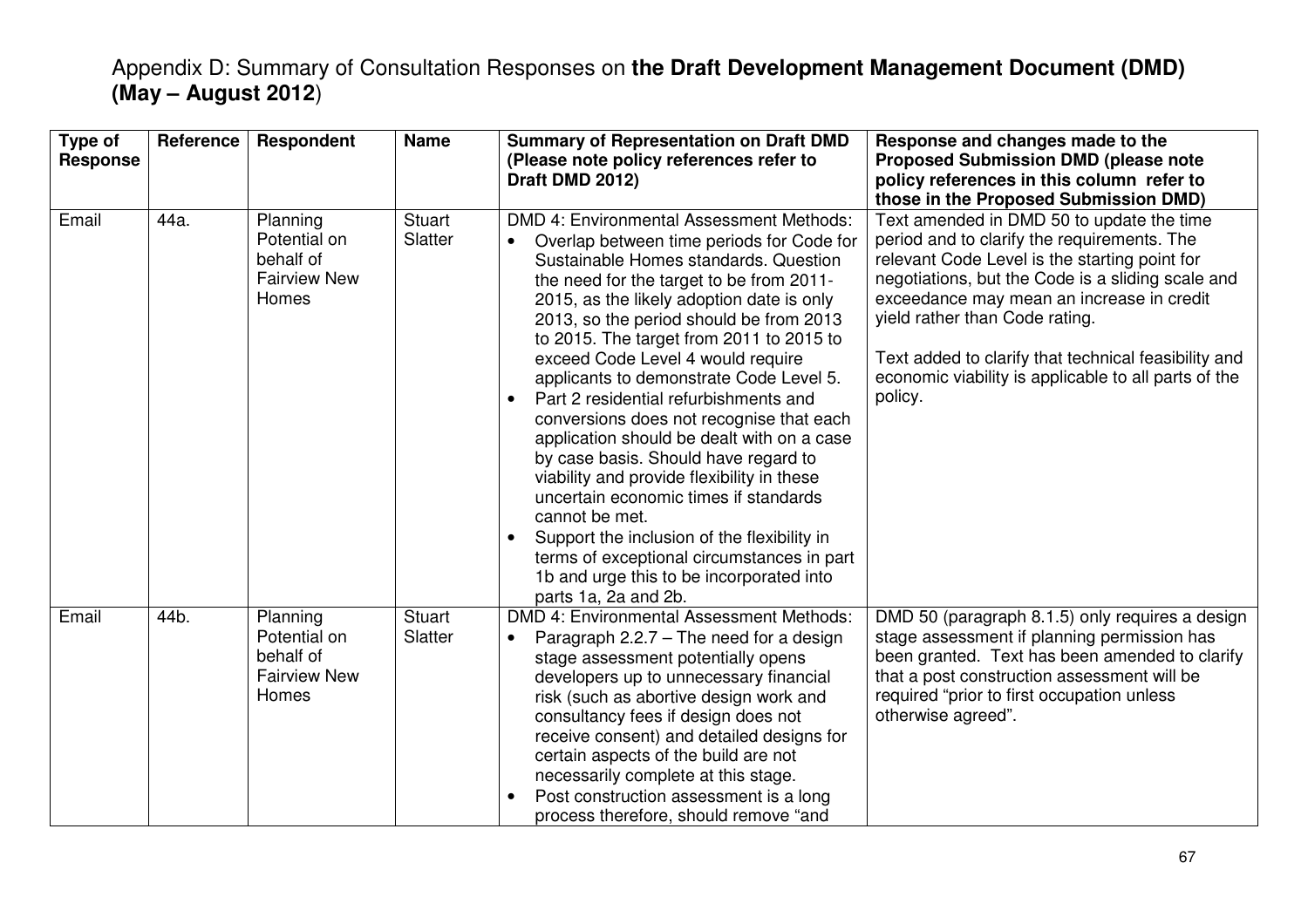| Type of<br><b>Response</b> | <b>Reference</b> | <b>Respondent</b>                                                            | <b>Name</b>              | <b>Summary of Representation on Draft DMD</b><br>(Please note policy references refer to<br>Draft DMD 2012)                                                                                                                                                                                                                                                                                                                                                                                                    | Response and changes made to the<br><b>Proposed Submission DMD (please note</b><br>policy references in this column refer to<br>those in the Proposed Submission DMD) |
|----------------------------|------------------|------------------------------------------------------------------------------|--------------------------|----------------------------------------------------------------------------------------------------------------------------------------------------------------------------------------------------------------------------------------------------------------------------------------------------------------------------------------------------------------------------------------------------------------------------------------------------------------------------------------------------------------|-----------------------------------------------------------------------------------------------------------------------------------------------------------------------|
|                            |                  |                                                                              |                          | prior to first occupation" in order to allow<br>greater flexibility for developers following<br>the completion of a build.                                                                                                                                                                                                                                                                                                                                                                                     |                                                                                                                                                                       |
| Email                      | 44c.             | Planning<br>Potential on<br>behalf of<br><b>Fairview New</b><br><b>Homes</b> | <b>Stuart</b><br>Slatter | DMD 4: Environmental Assessment Methods:<br>Paragraph 2.2.6 - should permit certain level<br>of flexibility on demonstrating how levels of<br>sustainable development will be met to reduce<br>overbearing costs for the developer. Amend<br>wording:<br>"The developer should demonstrate<br>how the relevant Level of the Code for<br>Sustainable Homes or category of<br>BREEAM assessment will be met<br>through the submission of a pre-<br>assessment to accompany the<br>application where appropriate" | No change to DMD 50. A pre-assessment is<br>required for all relevant applications.                                                                                   |
| Email                      | 44d.             | Planning<br>Potential on<br>behalf of<br><b>Fairview New</b><br>Homes        | Stuart<br>Slatter        | DMD 5: Affordable Housing:<br>Agree with principle of well integrated<br>cohesive mixed tenure residential<br>development proposals, have concerns over<br>management issues. Would like clarification<br>on how to manage issues that arise from<br>integration of different tenures.                                                                                                                                                                                                                         | The policy (DMD 1) does not prescribe how<br>tenure show be integrated which allows for<br>appropriate solutions to be developed on a site<br>by site basis.          |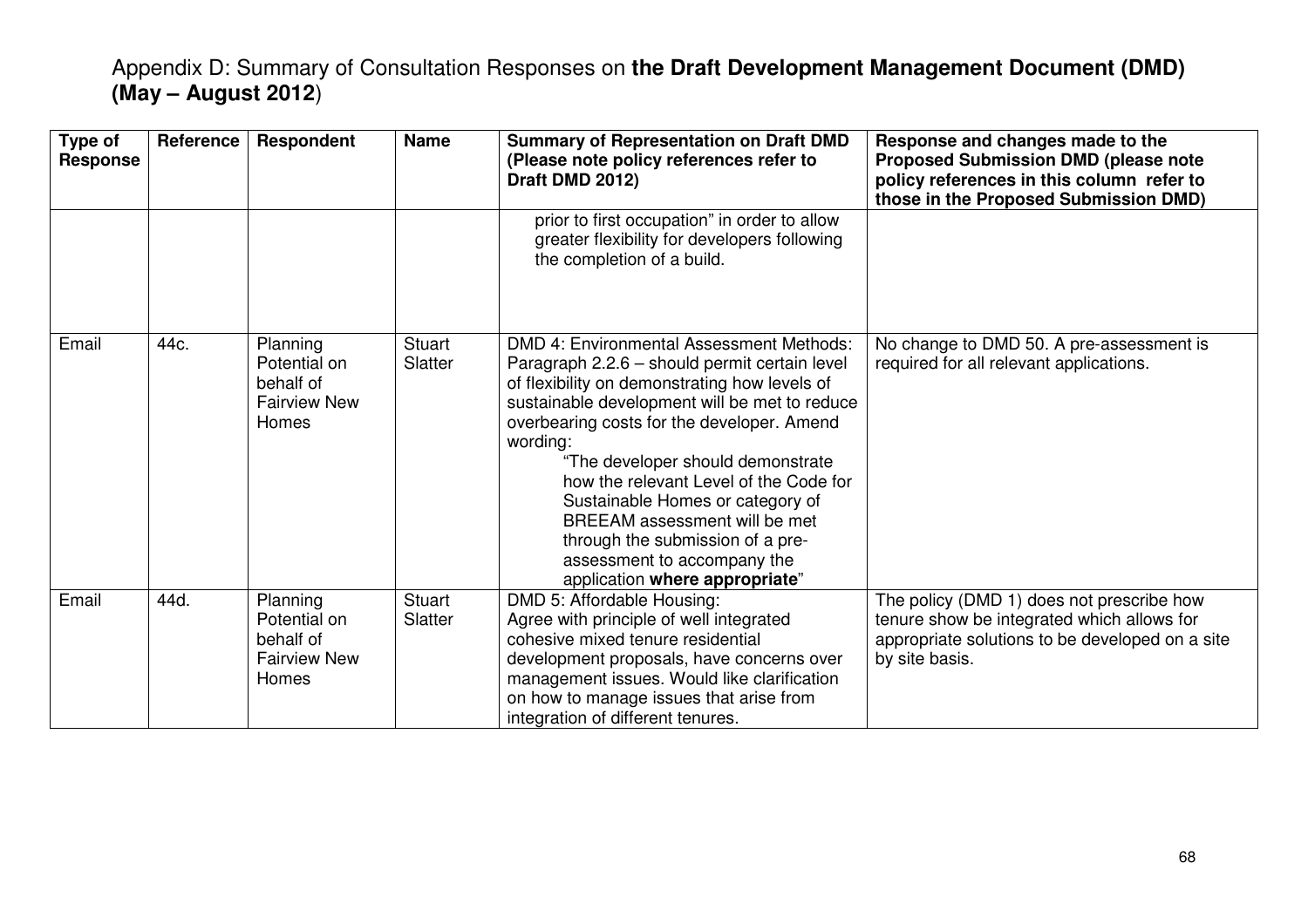| Type of<br><b>Response</b> | Reference | Respondent                                                                   | <b>Name</b>              | <b>Summary of Representation on Draft DMD</b><br>(Please note policy references refer to<br>Draft DMD 2012)                                                                                                                                                                                                                       | Response and changes made to the<br><b>Proposed Submission DMD (please note</b><br>policy references in this column refer to<br>those in the Proposed Submission DMD)                                                                                              |
|----------------------------|-----------|------------------------------------------------------------------------------|--------------------------|-----------------------------------------------------------------------------------------------------------------------------------------------------------------------------------------------------------------------------------------------------------------------------------------------------------------------------------|--------------------------------------------------------------------------------------------------------------------------------------------------------------------------------------------------------------------------------------------------------------------|
| Email                      | 44e.      | Planning<br>Potential on<br>behalf of<br><b>Fairview New</b><br><b>Homes</b> | <b>Stuart</b><br>Slatter | DMD 3: Sustainable Design and Construction<br>Statements:<br>Support flexibility towards the Council's<br>validation list. This allows flexibility so that<br>Council can assess the required criteria for an<br>application on a case by case basis.                                                                             | Comments noted. Reference in DMD 49 to items<br>on the Local Validation List has been removed,<br>however, the policy still sets out requirements for<br>planning applications, including the submission<br>of a Sustainable Design and Construction<br>Statement. |
| Email                      | 44f.      | Planning<br>Potential on<br>behalf of<br><b>Fairview New</b><br>Homes        | <b>Stuart</b><br>Slatter | DMD 6: Affordable Housing:<br>Does not provide an opportunity for an<br>applicant to deliver potentially a lower target if<br>it can be demonstrated that it would not be<br>viable for the proposals to come forward if<br>such a target were unachievable.                                                                      | DMD 6, paragraph 2.1.8 amended to include a<br>reference to viability.                                                                                                                                                                                             |
| Email                      | 44g.      | Planning<br>Potential on<br>behalf of<br><b>Fairview New</b><br>Homes        | <b>Stuart</b><br>Slatter | DMD 7: Providing a Mix of Different Sized<br>Homes:<br>Support the design led approach to<br>maximising the provision of family units.                                                                                                                                                                                            | Comments on DMD 3 noted.                                                                                                                                                                                                                                           |
| Email                      | 44h.      | Planning<br>Potential on<br>behalf of<br><b>Fairview New</b><br><b>Homes</b> | <b>Stuart</b><br>Slatter | DMD 10: Residential Character:<br>Criteria (e) should be subject to further<br>scrutiny, as it is possible to offset the impact<br>of development with the provision of social<br>infrastructure as part of Section 106<br>agreement. Should recognise that new<br>development is a fundamental contributor of<br>this provision. | DMD 5 amended to include a reference to both<br>'existing and planned provision of local facilities'.                                                                                                                                                              |
| Email                      | 44i.      | Planning<br>Potential on<br>behalf of<br><b>Fairview New</b><br>Homes        | <b>Stuart</b><br>Slatter | DMD 27: Loss of Industrial and Employment<br>Capacity Outside Designated SIL and LSIS:<br>Encouraged to see flexibility towards the<br>$\bullet$<br>potential loss of industrial and employment<br>capacity outside designated SIL and LSIS<br>areas if it can be demonstrated by the                                             | No change to DMD 22. Viability assessments are<br>referred to in the justification section of this policy<br>(paragraph 4.5.3). Section 4.6 'market demand<br>and viability assessments' and Appendix 13 to<br>address this issue.                                 |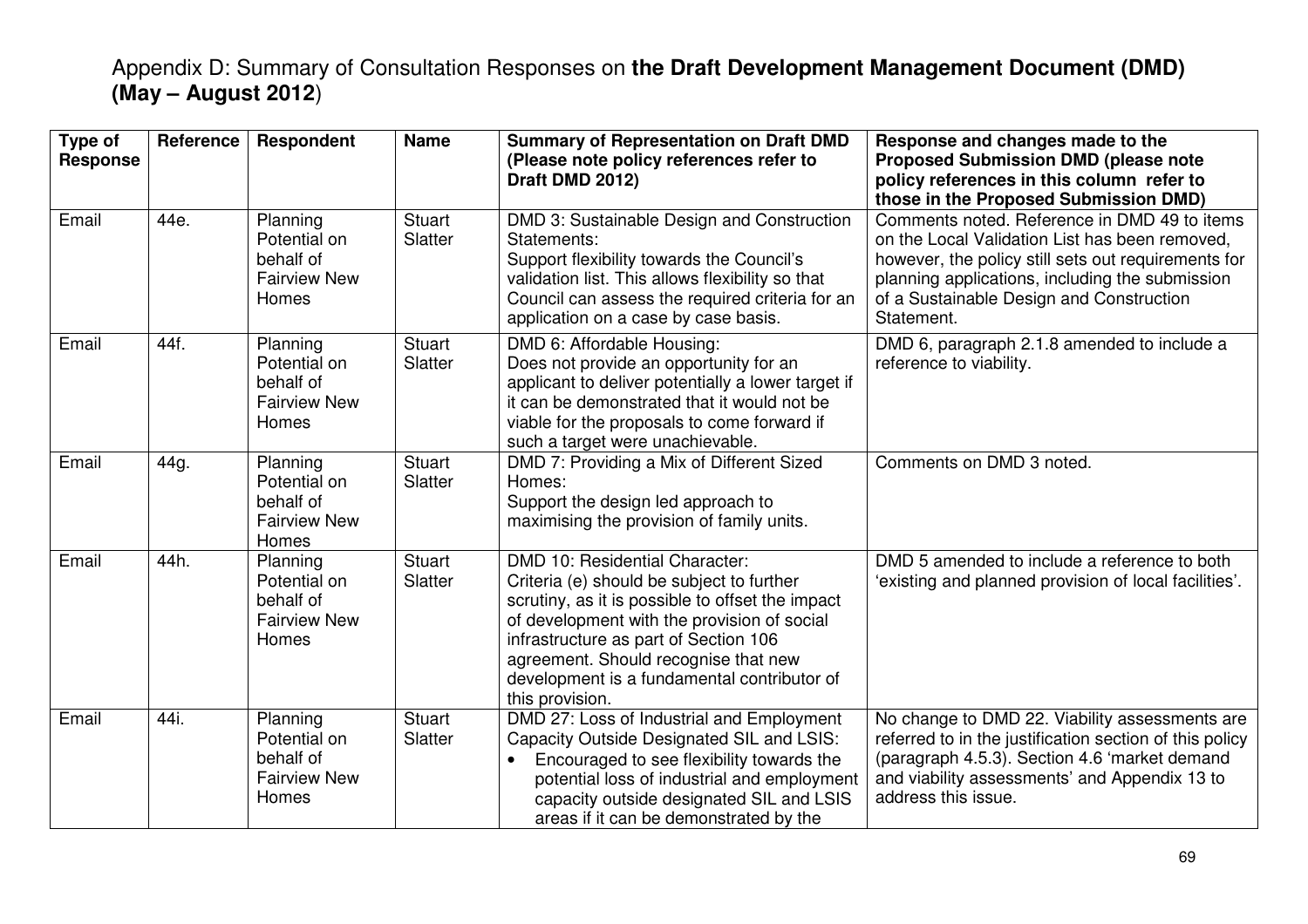| Type of<br><b>Response</b> | Reference | Respondent                                                            | <b>Name</b>              | <b>Summary of Representation on Draft DMD</b><br>(Please note policy references refer to<br>Draft DMD 2012)                                                                                                                                                                                                                                                                                                                          | Response and changes made to the<br><b>Proposed Submission DMD (please note</b><br>policy references in this column refer to<br>those in the Proposed Submission DMD)                                                                                                                                                                                                                                                                                            |
|----------------------------|-----------|-----------------------------------------------------------------------|--------------------------|--------------------------------------------------------------------------------------------------------------------------------------------------------------------------------------------------------------------------------------------------------------------------------------------------------------------------------------------------------------------------------------------------------------------------------------|------------------------------------------------------------------------------------------------------------------------------------------------------------------------------------------------------------------------------------------------------------------------------------------------------------------------------------------------------------------------------------------------------------------------------------------------------------------|
|                            |           |                                                                       |                          | applicant that an industrial use is vacant<br>and under no demand<br>Policy should include commentary on the<br>economic viability of retaining employment<br>land to consider that where there is no<br>reasonable prospect of the site being used<br>for the allocated use then alternative<br>applications should be treated on their<br>merits having regard to market signals and<br>the relative need for different land uses. |                                                                                                                                                                                                                                                                                                                                                                                                                                                                  |
| Email                      | 44j.      | Planning<br>Potential on<br>behalf of<br><b>Fairview New</b><br>Homes | <b>Stuart</b><br>Slatter | DMD 46: Parking Standards:<br>Support the wording of policy with regard to<br>parking standards.                                                                                                                                                                                                                                                                                                                                     | Comments on DMD 45 noted.                                                                                                                                                                                                                                                                                                                                                                                                                                        |
|                            | 44k.      |                                                                       | <b>Stuart</b><br>Slatter | DMD 48: Access and Servicing<br>Require further clarification and detailed<br>$\bullet$<br>explanation on what DMRB relates to or<br>alternatively suggest adding text which<br>refers to new accesses proposed on A<br>and B classified roads.                                                                                                                                                                                      | No change. The section of the DMRB that<br>DMD48 refers to is Volume 6, Section 2, Part 7,<br>TD41/95. The decision to apply these standards<br>to all roads with a limit above 40mph (as<br>opposed to A and B Classified Roads) was made<br>because the characteristics for each individual<br>road, despite their classification, do vary<br>considerably and will require the application of<br>the most appropriate (but sometimes different)<br>standards. |
| Email                      | 44 .      | Planning<br>Potential on<br>behalf of<br><b>Fairview New</b><br>Homes | <b>Stuart</b><br>Slatter | Chapter 9: Tackling Climate Change:<br>Still references to PPS25 which has been<br>replaced by NPPF therefore should be<br>removed/corrected.                                                                                                                                                                                                                                                                                        | Text amended in chapter 8. References to<br>PPS25 have been removed.                                                                                                                                                                                                                                                                                                                                                                                             |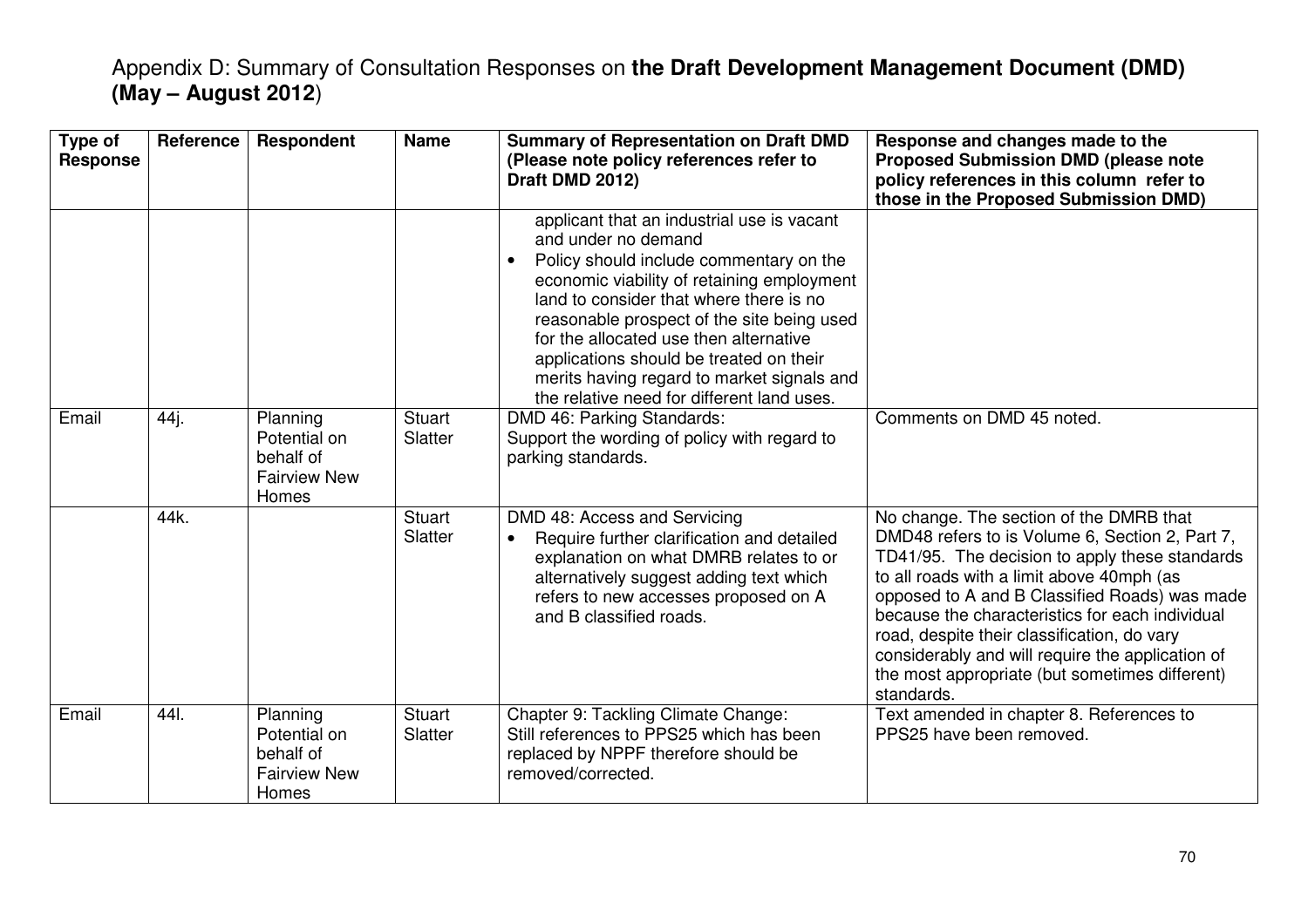| Type of<br><b>Response</b> | Reference       | Respondent                                                                   | <b>Name</b>              | <b>Summary of Representation on Draft DMD</b><br>(Please note policy references refer to<br>Draft DMD 2012)                                                                                                                                                                                                                                                                                                                               | Response and changes made to the<br><b>Proposed Submission DMD (please note</b><br>policy references in this column refer to                                                                                                                                                                                                      |
|----------------------------|-----------------|------------------------------------------------------------------------------|--------------------------|-------------------------------------------------------------------------------------------------------------------------------------------------------------------------------------------------------------------------------------------------------------------------------------------------------------------------------------------------------------------------------------------------------------------------------------------|-----------------------------------------------------------------------------------------------------------------------------------------------------------------------------------------------------------------------------------------------------------------------------------------------------------------------------------|
| Email                      | 44m.            | Planning<br>Potential on<br>behalf of<br><b>Fairview New</b><br><b>Homes</b> | <b>Stuart</b><br>Slatter | DMD 60: Sustainable Drainage Systems:<br>Table 9.3 – would like to row 2 under<br>'Measures Required' to include a new<br>paragraph following "or" which states<br>"minimum control flow rate of 5L/S to avoid<br>outfall controls not being prone to blockage".<br>This sentence should also be included within<br>the Critical Drainage Area row.                                                                                       | those in the Proposed Submission DMD)<br>The table has now been removed and policy text<br>in DMD 61: Managing Surface Water has been<br>revised. In line with the London Plan, the policy<br>now requires all major development to achieve<br>greenfield run off rates and all other development<br>should seek to achieve this. |
| Email                      | 44 <sub>n</sub> | Planning<br>Potential on<br>behalf of<br><b>Fairview New</b><br><b>Homes</b> | <b>Stuart</b><br>Slatter | DMD 64: Air Quality:<br>Agree with principle of seeking planning<br>contributions towards air quality measures.<br>However, should consider the improvement in<br>air quality in circumstances where an<br>incoming use would have a lesser impact on<br>the natural environment than the previous use<br>(i.e. proposed residential use on an<br>industrial/commercial site). This could negate<br>the need for financial contributions. | No change to DMD 65. The London Plan defines<br>'air quality neutral' therefore development will be<br>required to meet and will be assessed against<br>this definition.                                                                                                                                                          |
| Email                      | 44o.            | Planning<br>Potential on<br>behalf of<br><b>Fairview New</b><br>Homes        | <b>Stuart</b><br>Slatter | DMD 65: Land Contamination (paragraph)<br>$10.2.6$ :<br>There are significant cost and time<br>implications associated with the treatment of<br>contaminated soil. It also requires significant<br>space to implement in situ remediation.<br>Welcome flexibility in approach.                                                                                                                                                            | Comments on DMD 66 noted.                                                                                                                                                                                                                                                                                                         |
| Email                      | 44p.            | Planning<br>Potential on<br>behalf of<br><b>Fairview New</b><br>Homes        | <b>Stuart</b><br>Slatter | DMD 66: Hazardous Installations:<br>LAs are required to review proposals for<br>removal of hazardous installations at a local<br>level, significantly speeding up the provision of<br>advice for potential developers. Health and<br>Safety Executive (HSE) guidance provides the                                                                                                                                                         | No change to DMD 67. Paragraph 9.3.3 states<br>that the advice of the HSE will be sought when<br>appropriate, and acknowledges that HSE<br>standing advice is available.                                                                                                                                                          |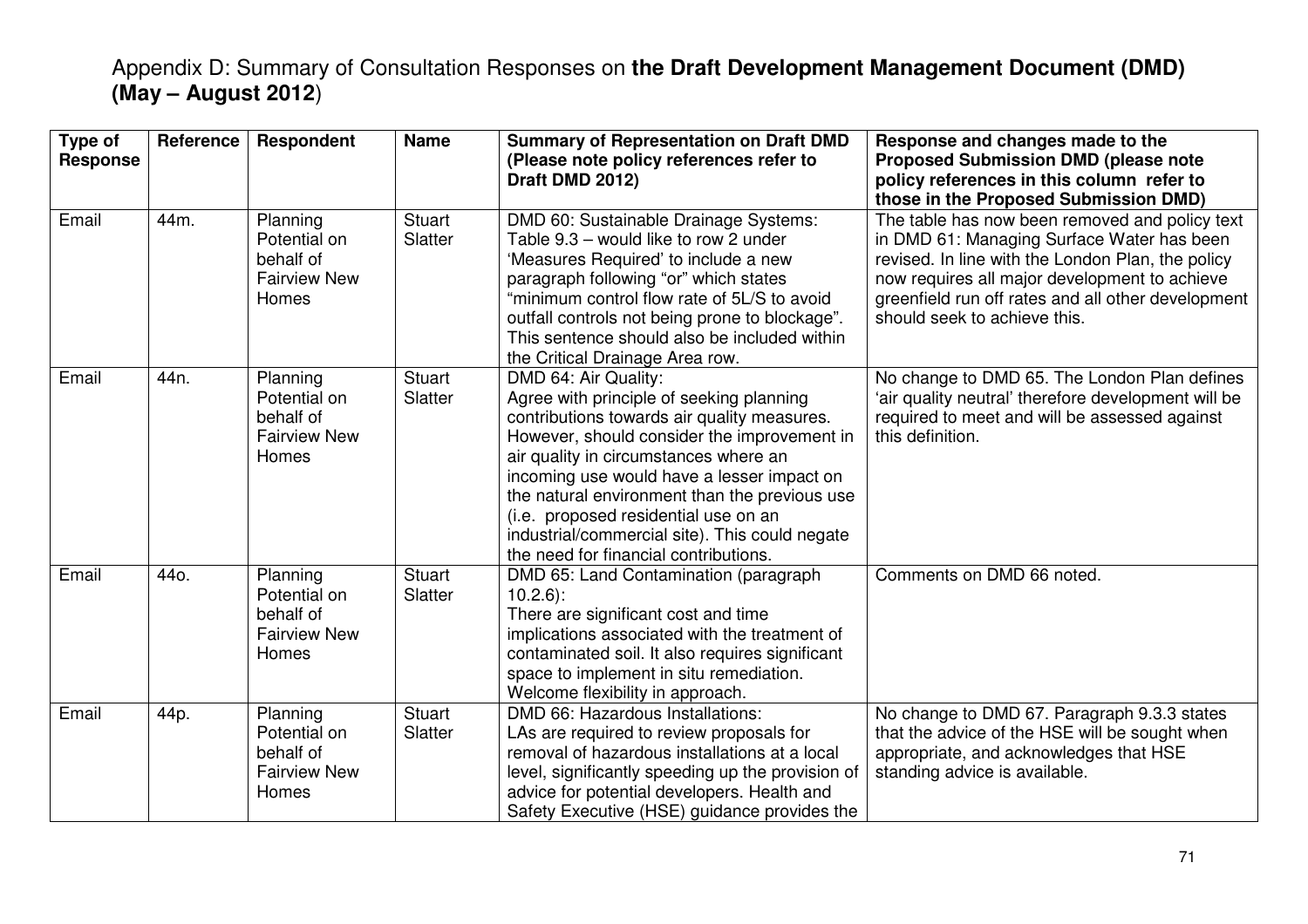| Type of<br><b>Response</b> | Reference | Respondent                                                            | <b>Name</b>              | <b>Summary of Representation on Draft DMD</b><br>(Please note policy references refer to<br>Draft DMD 2012)                                                                                                                                                                                                                              | Response and changes made to the<br><b>Proposed Submission DMD (please note</b><br>policy references in this column refer to<br>those in the Proposed Submission DMD)                                                                                                                     |
|----------------------------|-----------|-----------------------------------------------------------------------|--------------------------|------------------------------------------------------------------------------------------------------------------------------------------------------------------------------------------------------------------------------------------------------------------------------------------------------------------------------------------|-------------------------------------------------------------------------------------------------------------------------------------------------------------------------------------------------------------------------------------------------------------------------------------------|
|                            |           |                                                                       |                          | capacity for Authorities to determine decisions<br>against the proposed development.                                                                                                                                                                                                                                                     |                                                                                                                                                                                                                                                                                           |
| Email                      | 44q.      | Planning<br>Potential on<br>behalf of<br><b>Fairview New</b><br>Homes | <b>Stuart</b><br>Slatter | DMD 67: Noise<br>More appropriate for developments to meet<br>British Standards 823:1999 standards rather<br>than Mayor's Sustainable Design and<br><b>Construction Supplementary Planning</b><br>Guidance.                                                                                                                              | DMD 68 amended. References to Mayor's<br>Sustainable Design and Construction SPG in the<br>policy have been removed.                                                                                                                                                                      |
| Email                      | 44r.      | Planning<br>Potential on<br>behalf of<br><b>Fairview New</b><br>Homes | <b>Stuart</b><br>Slatter | DMD 67: Noise:<br>Table 10.1 includes noise levels taken from<br>PPG24, which is now superseded by NPPF<br>which does not include such limits. Criteria set<br>by British Standards 823:1999 and World<br>Health Organisation would be appropriate and<br>acceptable method of assessment for<br>proposed residential development sites. | Table has been removed from DMD 68.                                                                                                                                                                                                                                                       |
| Email                      | 44s.      | Planning<br>Potential on<br>behalf of<br><b>Fairview New</b><br>Homes | <b>Stuart</b><br>Slatter | DMD 82 (Green Belt) and 84 (Area of Special<br>Character):<br>Support the protection of the Green Belt<br>where justified. However concerns over the<br>criteria used to place sites within the Green<br>Belt boundary and Areas of Special<br>Character.                                                                                | No change. Justification for inclusion of sites in<br>designated areas referred to is provided in the<br>evidence base which supports the DMD.                                                                                                                                            |
| Email                      | 44t.      | Planning<br>Potential on<br>behalf of<br><b>Fairview New</b><br>Homes | <b>Stuart</b><br>Slatter | Policies Map (Green Belt designation):<br>Previous representations submitted in 2011<br>on behalf of Fairview requesting the de-<br>designation of Enfield Road are still<br>considered relevant.                                                                                                                                        | No change. This representation relates to the<br>release of the large expanse of open green belt<br>area south of Enfield Road. The current green<br>belt boundary in this location is well defined. The<br>site is a large open field that upholds the aims of<br>the Green Belt policy. |
| Email                      | 44u.      | Planning<br>Potential on                                              | <b>Stuart</b><br>Slatter | DMD 83: Urban Fringe:<br>Agree with wording of policy, and consider                                                                                                                                                                                                                                                                      | Noted that the respondent does not recommend<br>changes to the DMD policy (DMD 83:                                                                                                                                                                                                        |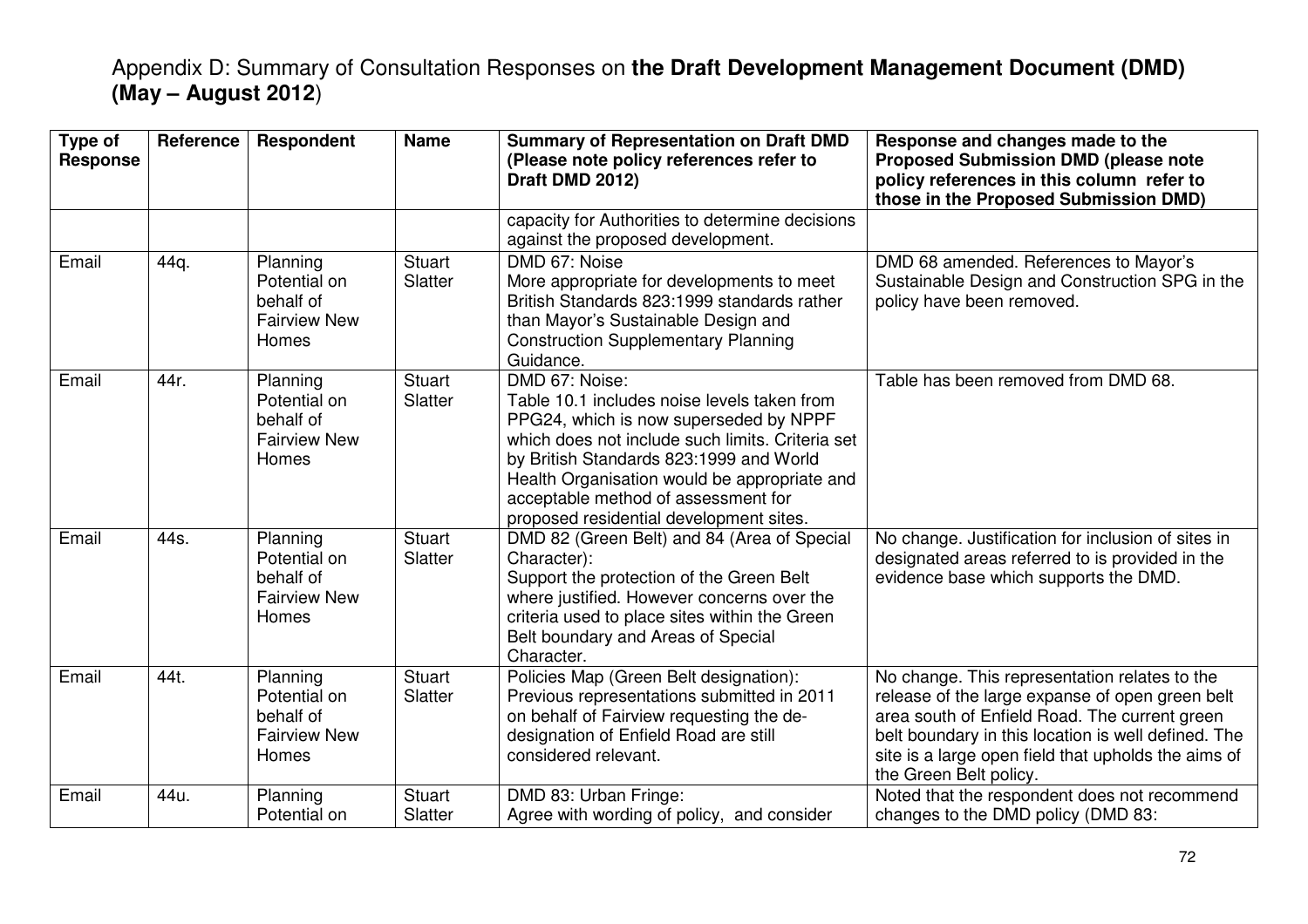| Type of<br><b>Response</b> | <b>Reference</b> | Respondent                                   | <b>Name</b>              | <b>Summary of Representation on Draft DMD</b><br>(Please note policy references refer to<br>Draft DMD 2012)                                                                                                                                                                                                                                                                                                                                                                                                                                                                                                                                                                   | Response and changes made to the<br><b>Proposed Submission DMD (please note</b><br>policy references in this column refer to<br>those in the Proposed Submission DMD)                                                                                                                                                                                                                                                                                                                            |
|----------------------------|------------------|----------------------------------------------|--------------------------|-------------------------------------------------------------------------------------------------------------------------------------------------------------------------------------------------------------------------------------------------------------------------------------------------------------------------------------------------------------------------------------------------------------------------------------------------------------------------------------------------------------------------------------------------------------------------------------------------------------------------------------------------------------------------------|--------------------------------------------------------------------------------------------------------------------------------------------------------------------------------------------------------------------------------------------------------------------------------------------------------------------------------------------------------------------------------------------------------------------------------------------------------------------------------------------------|
|                            |                  | behalf of<br><b>Fairview New</b><br>Homes    |                          | that none of these criteria are contravened<br>when examining the land at Enfield Road as<br>there is a clear boundary distinction made by<br>the A110, Enfield Road.                                                                                                                                                                                                                                                                                                                                                                                                                                                                                                         | Development Adjacent to the Green Belt).                                                                                                                                                                                                                                                                                                                                                                                                                                                         |
| Email                      | 45a              | CgMs on behalf<br>of Notting Hill<br>Housing | Matthew<br><b>Brewer</b> | DMD 1: Achieving High Quality Design Led<br>Development:<br>The policy should include references to<br>potential innovation in design. In<br>appropriate locations, developments which<br>deliver a change to the character of an<br>area should not be resisted in principle,<br>where they would assist in developing a<br>new sense and character of place.<br>The NPPF states that developments<br>$\bullet$<br>should optimise the potential of the site,<br>and whilst they should respond to local<br>character and reflect the identity of local<br>surroundings, it highlights that planning<br>policies should not prevent or discourage<br>appropriate innovation. | DMD 37 is flexible enough to allow<br>innovative/contemporary design, and this is<br>specifically discussed in 6.1.4.<br>DMD 8: Residential Density covers optimisation<br>of sites and notes that "larger developments in<br>areas of indeterminate character have the ability<br>to create their own setting and therefore higher<br>density may be permitted where they are justified<br>and can be considered within the context of<br>wider masterplan/planning framework for the<br>area". |
| Email                      | 45 <sub>b</sub>  | CgMs on behalf<br>of Notting Hill<br>Housing |                          | <b>DMD 2: Design Process:</b><br>This policy sets out requirements related to<br>the validation of documents which should not<br>in itself form a planning policy within the DMD,<br>but should instead be included in the local<br>validation requirements.                                                                                                                                                                                                                                                                                                                                                                                                                  | No change to DMD 38. The policy is designed to<br>assist developers by communicating<br>requirements of the design process at an early<br>stage. This should avoid delays at submission.<br>The preparation of the Design and Access<br>Statement is an important part of the<br>development management process.                                                                                                                                                                                 |
| Email                      | 45 <sub>c</sub>  | CgMs on behalf<br>of Notting Hill<br>Housing | Matthew<br><b>Brewer</b> | DMD 3: Sustainable Design and Construction<br>Statements:<br>This policy sets out requirements related to<br>the validation of documents which should not                                                                                                                                                                                                                                                                                                                                                                                                                                                                                                                     | Text amended in DMD 49. Reference to items on<br>the Local Validation List has been removed,<br>however, the policy still sets out requirements for<br>planning applications, including the submission                                                                                                                                                                                                                                                                                           |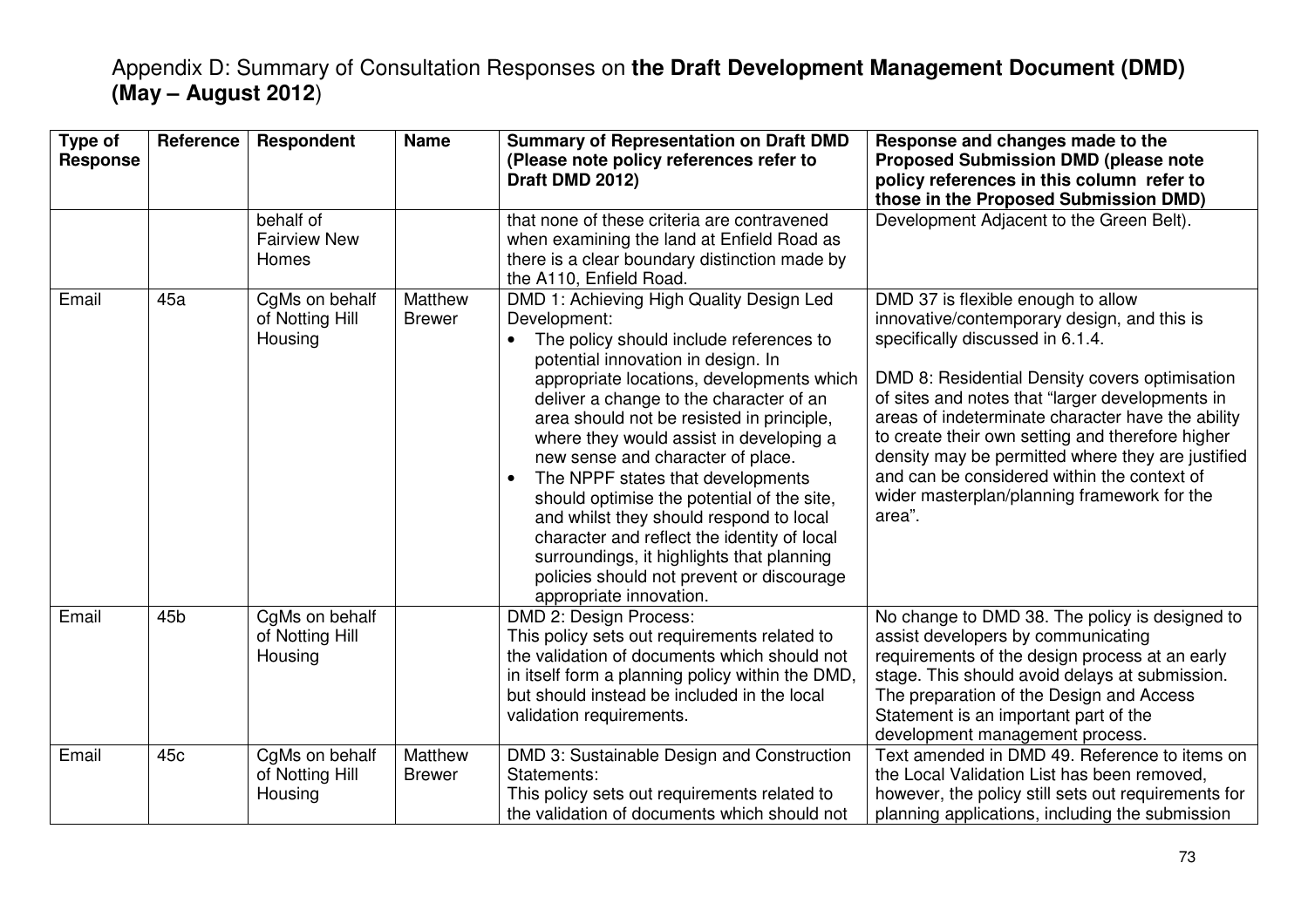| Type of<br><b>Response</b> | Reference | <b>Respondent</b>                            | <b>Name</b>              | <b>Summary of Representation on Draft DMD</b><br>(Please note policy references refer to<br>Draft DMD 2012)                                                                                                                                                                                                                                                                                         | Response and changes made to the<br><b>Proposed Submission DMD (please note</b><br>policy references in this column refer to<br>those in the Proposed Submission DMD)                                    |
|----------------------------|-----------|----------------------------------------------|--------------------------|-----------------------------------------------------------------------------------------------------------------------------------------------------------------------------------------------------------------------------------------------------------------------------------------------------------------------------------------------------------------------------------------------------|----------------------------------------------------------------------------------------------------------------------------------------------------------------------------------------------------------|
|                            |           |                                              |                          | in itself form a planning policy within the DMD,<br>but should instead be included in the local<br>validation requirements.                                                                                                                                                                                                                                                                         | of a Sustainable Design and Construction<br>Statement.                                                                                                                                                   |
| Email                      | 45d       | CgMs on behalf<br>of Notting Hill<br>Housing | Matthew<br><b>Brewer</b> | DMD 3: Sustainable Design and Construction<br>Statements:<br>A Sustainable Design and Construction<br>Statement may not be relevant to all<br>applications.                                                                                                                                                                                                                                         | No change to DMD 49. A Sustainable Design<br>and Construction Statement is relevant to all<br>applications, the scale and scope of information<br>required would depend on the specific proposals.       |
| Email                      | 45e       | CgMs on behalf<br>of Notting Hill<br>Housing | Matthew<br><b>Brewer</b> | <b>DMD 4: Environmental Assessment Methods:</b><br>In relation to new build residential<br>development (a) major development:<br>necessary flexibility is required to be included<br>where it can be demonstrated that the<br>proposed levels of Code for Sustainable<br>Homes can not be met due to technical<br>feasibility or viability, to ensure development<br>on sites is still deliverable. | Text for DMD 50 amended to clarify that<br>technical feasibility and economic viability is<br>applicable to all parts of the policy.                                                                     |
|                            | 45f       | CgMs on behalf<br>of Notting Hill<br>Housing | Matthew<br><b>Brewer</b> | DMD 5: Affordable Housing:<br>The target of a 70:30 rent/intermediate split is<br>not consistent with the London Plan which<br>sets a 60:40 split.                                                                                                                                                                                                                                                  | The target is set out in the adopted Core<br>Strategy. DMD 1 (paragraph 2.1.5) added to<br>advise that in some locations 60:40 split would<br>be appropriate.                                            |
| Email                      | 45g       | CgMs on behalf<br>of Notting Hill<br>Housing | Matthew<br><b>Brewer</b> | DMD 5: Affordable Housing:<br>In relation to the final paragraph of this policy,<br>whilst the provision of mixed tenure schemes<br>and tender blindness through external design<br>is supported, from a management and viability<br>point of view, we do not support the provision<br>of tenure types being split up within<br>development.                                                        | No change to DMD 1. Policy includes sufficient<br>flexibility. It does not prescribe how tenure show<br>be integrated which allows for appropriate<br>solutions to be developed on a site by site basis. |
| Email                      | 45h       | CgMs on behalf<br>of Notting Hill            | Matthew<br><b>Brewer</b> | DMD 5: Affordable Housing:<br>In line with the current proposed changes to                                                                                                                                                                                                                                                                                                                          | Affordable Rent is still referenced in DMD 1<br>because the National Planning Policy Framework                                                                                                           |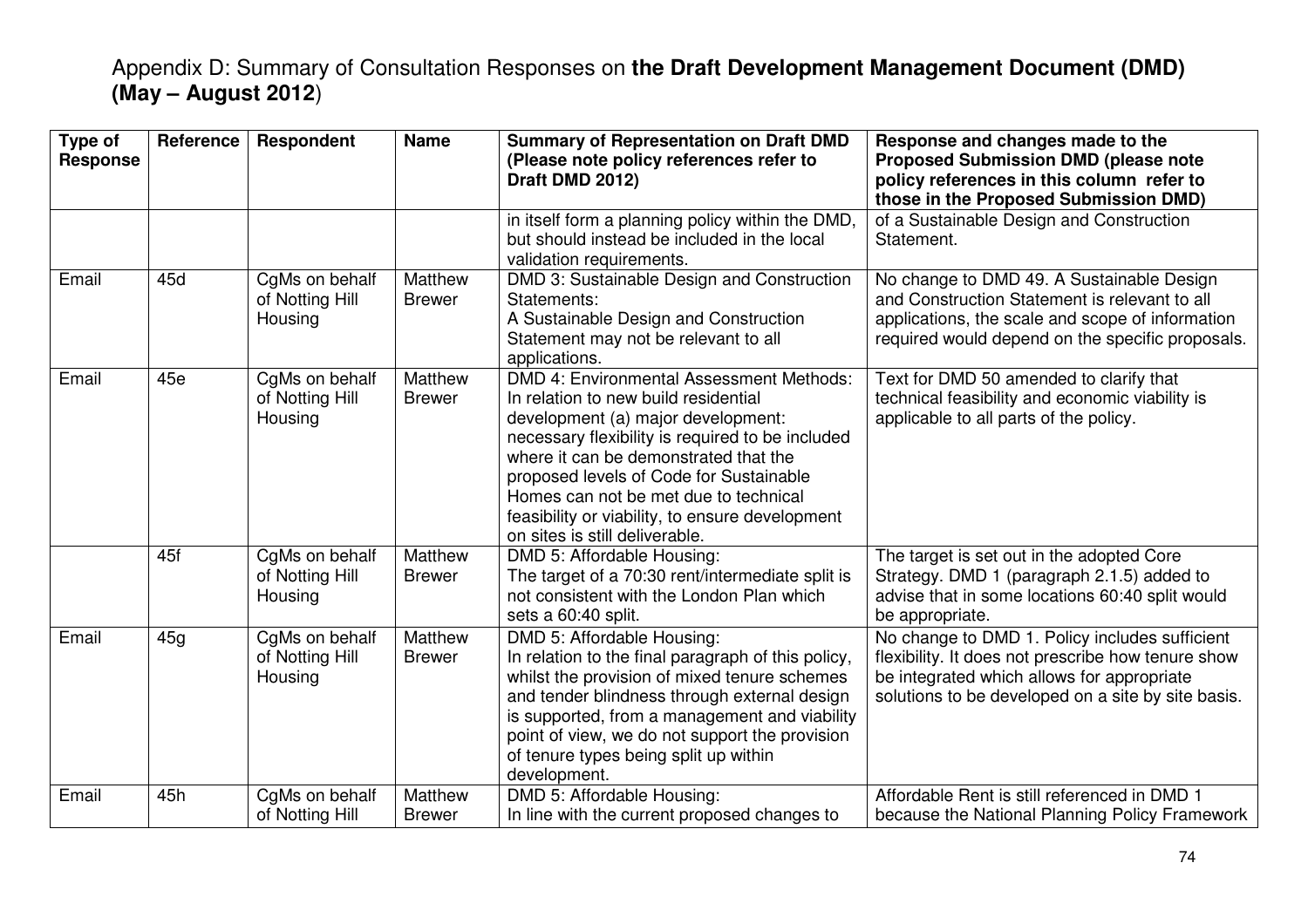| Type of<br><b>Response</b> | Reference | Respondent                                   | <b>Name</b>              | <b>Summary of Representation on Draft DMD</b><br>(Please note policy references refer to<br>Draft DMD 2012)                                                                                                                                                                                                                                                                                                                                                                                 | Response and changes made to the<br><b>Proposed Submission DMD (please note</b><br>policy references in this column refer to<br>those in the Proposed Submission DMD)                                                                                                                                                                                                                                                                                                                     |
|----------------------------|-----------|----------------------------------------------|--------------------------|---------------------------------------------------------------------------------------------------------------------------------------------------------------------------------------------------------------------------------------------------------------------------------------------------------------------------------------------------------------------------------------------------------------------------------------------------------------------------------------------|-------------------------------------------------------------------------------------------------------------------------------------------------------------------------------------------------------------------------------------------------------------------------------------------------------------------------------------------------------------------------------------------------------------------------------------------------------------------------------------------|
|                            |           | Housing                                      |                          | the London Plan, planning should not concern<br>itself with Affordable Rent.                                                                                                                                                                                                                                                                                                                                                                                                                | includes it as a category of Affordable Housing,<br>and local planning authorities are required to<br>plan to meet the need for affordable housing.                                                                                                                                                                                                                                                                                                                                       |
|                            | 45i       | CgMs on behalf<br>of Notting Hill<br>Housing | Matthew<br><b>Brewer</b> | DMD 5: Affordable Housing (paragraph 3.1.5)<br>This paragraph is overly restrictive and could<br>adversely affect the delivery of housing and<br>Affordable Housing in the borough.                                                                                                                                                                                                                                                                                                         | DMD 1: Affordable Housing and the supporting<br>text in the Housing chapter have been amended.<br>Some of the more detailed information on the<br>Affordable Rent Tenure (ART) has been<br>removed because it was recognised that some of<br>this was too detailed. Changes have also been<br>made to ensure conformity with anticipated<br>changes to the London Plan. The key<br>considerations in terms of ART remain,<br>particularly the need to provide affordable family<br>homes. |
| Email                      | 45j       | CgMs on behalf<br>of Notting Hill<br>Housing | Matthew<br><b>Brewer</b> | DMD 6: Affordable Housing on Sites of less<br>than 10 units):<br>The policy should provide necessary<br>flexibility where the required level of<br>provision of affordable housing is not<br>demonstrated to be viable.<br>In addition, the potential for the required<br>$\bullet$<br>level of affordable housing to be provided<br>through alternative means, i.e. Direct<br>provision on an alternative site in proximity<br>to the development, should be referred to<br>in the policy. | DMD 2, in conjunction with Core Strategy policy<br>3, provides sufficient flexibility with regards to<br>feasibility and viability issues. Paragraph 2.1.7<br>has been amended to refer to the potential for<br>alternative provision.                                                                                                                                                                                                                                                    |
| Email                      | 45k       | CgMs on behalf<br>of Notting Hill<br>Housing | Matthew<br><b>Brewer</b> | DMD 7: Providing a Mix of Different Sized<br>Homes:<br>The policy should include references to the<br>potential technical and physical constraints on<br>specific sites, which may limit the                                                                                                                                                                                                                                                                                                | No change to DMD 3. Technical and physical<br>constraints may not be relevant on all sites,<br>however the guidance on implementation in<br>paragraphs 2.2.4 and 2.2.6 sets out developers<br>must demonstrate why they cannot achieve                                                                                                                                                                                                                                                    |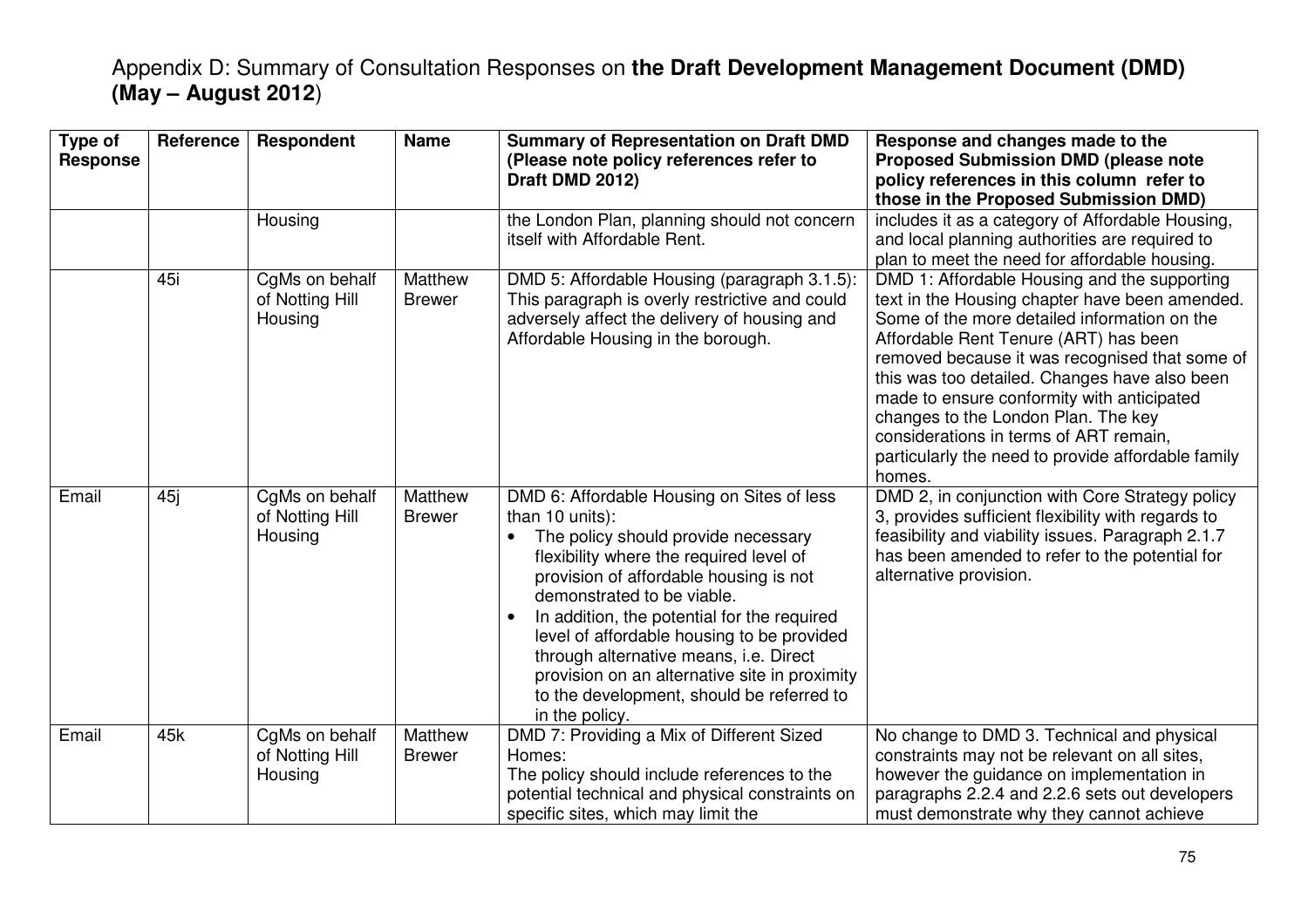| Type of<br><b>Response</b> | Reference | Respondent                                   | <b>Name</b>              | <b>Summary of Representation on Draft DMD</b><br>(Please note policy references refer to<br>Draft DMD 2012)                                                                                                                                                                                                                                                                                                                                                                                                             | Response and changes made to the<br><b>Proposed Submission DMD (please note</b><br>policy references in this column refer to<br>those in the Proposed Submission DMD)                                                                                                                         |
|----------------------------|-----------|----------------------------------------------|--------------------------|-------------------------------------------------------------------------------------------------------------------------------------------------------------------------------------------------------------------------------------------------------------------------------------------------------------------------------------------------------------------------------------------------------------------------------------------------------------------------------------------------------------------------|-----------------------------------------------------------------------------------------------------------------------------------------------------------------------------------------------------------------------------------------------------------------------------------------------|
|                            |           |                                              |                          | opportunities to secure the required levels of<br>family sized accommodation, as well as to the<br>character of existing housing in an area,<br>rather than just the development in isolation.<br>In some instances it may be preferable to<br>provide an alternative mix of unit sizes to<br>respond to site constraints or ensure a more<br>appropriate mix over a wider area, and the<br>policy should reflect this.                                                                                                 | targets and will take into account the specific<br>nature of the site such as its location and its<br>overall suitability for different housing types.<br>DMD 6 takes into account existing character<br>when assessing appropriate density levels.                                           |
| Email                      | 451       | CgMs on behalf<br>of Notting Hill<br>Housing | Matthew<br><b>Brewer</b> | Chapter 3: Affordable Housing (Box 3:<br>Affordable Rent Levels):<br>Whilst the information contained in Box 3 is<br>provided as information only, due to the way it<br>is presented, and as the position is regularly<br>changing in relation to rent levels and service<br>charge etc., it is considered that this should<br>not be included within this planning policy<br>document. The rental levels quoted are<br>misleading as they do not take service<br>charges into account and are not truly<br>comparable. | Table deleted.                                                                                                                                                                                                                                                                                |
| Email                      | 45m       | CgMs on behalf<br>of Notting Hill<br>Housing | Matthew<br><b>Brewer</b> | DMD 7: Providing a Mix of Different Sized<br>Homes (paragraph 3.2.5):<br>Flexibility in the provision of specific unit types<br>and sizes should be included to ensure that<br>proposals can respond appropriately to meet<br>requirements. For example suggested welfare<br>reforms may result in less need for larger<br>affordable rent family units and as such<br>flexibility should be built in to ensure policies<br>can respond as required.                                                                    | No change. DMD3 and the supporting text<br>provide sufficient flexibility with regards to<br>achieving an appropriate mix on a site by site<br>basis. Guidance on implementation in<br>paragraphs 2.2.4 and 2.2.6 sets out developers<br>must demonstrate why they cannot achieve<br>targets. |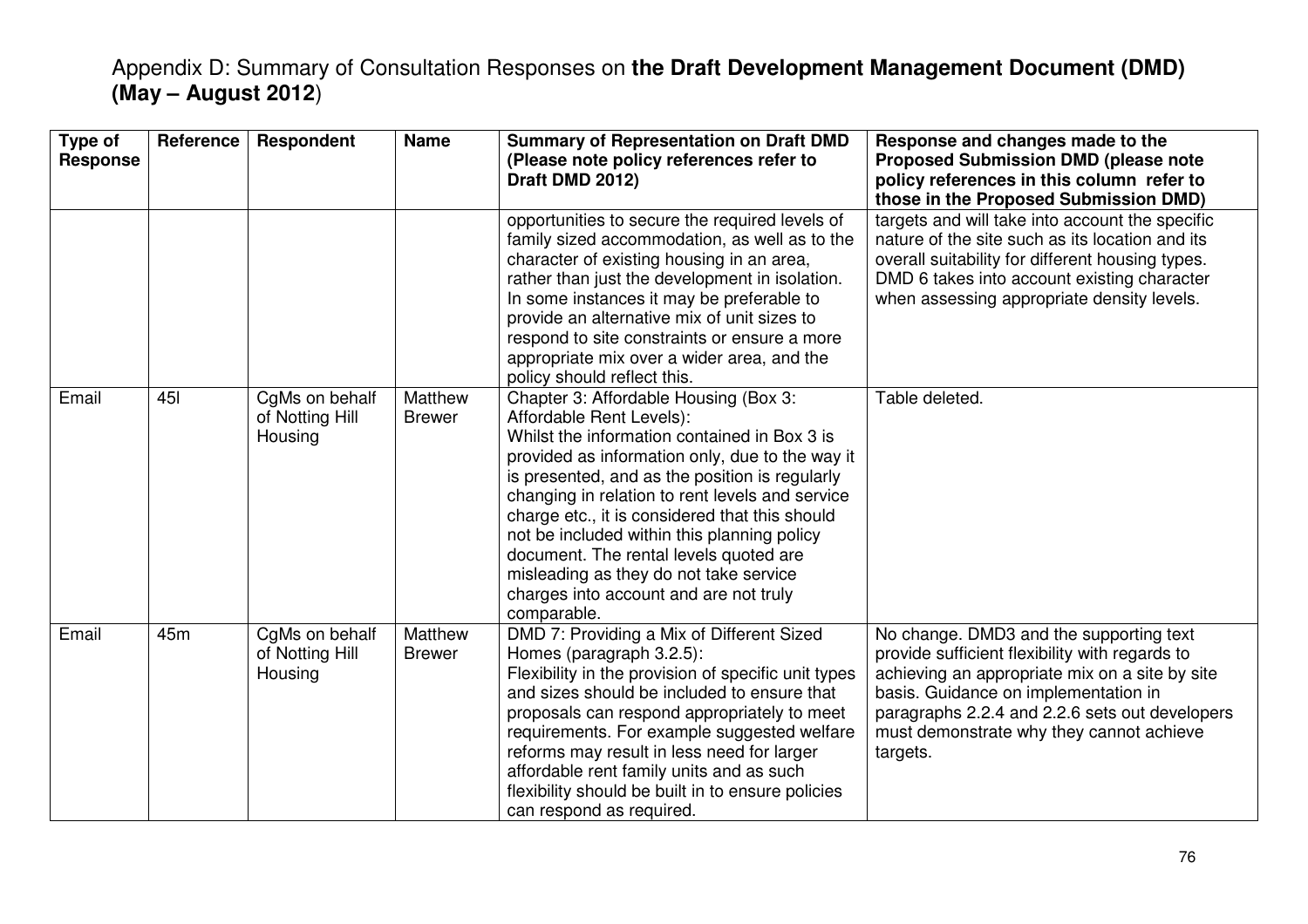| Type of<br><b>Response</b> | <b>Reference</b> | Respondent                                   | <b>Name</b>              | <b>Summary of Representation on Draft DMD</b><br>(Please note policy references refer to<br>Draft DMD 2012)                                                                                                                                                                                                                                                                                                                                                                                                 | Response and changes made to the<br><b>Proposed Submission DMD (please note</b><br>policy references in this column refer to<br>those in the Proposed Submission DMD)                                                                                                                                                                                                                                                                                                     |
|----------------------------|------------------|----------------------------------------------|--------------------------|-------------------------------------------------------------------------------------------------------------------------------------------------------------------------------------------------------------------------------------------------------------------------------------------------------------------------------------------------------------------------------------------------------------------------------------------------------------------------------------------------------------|---------------------------------------------------------------------------------------------------------------------------------------------------------------------------------------------------------------------------------------------------------------------------------------------------------------------------------------------------------------------------------------------------------------------------------------------------------------------------|
| Email                      | 45 <sub>n</sub>  | CgMs on behalf<br>of Notting Hill<br>Housing | Matthew<br><b>Brewer</b> | DMD 7: Providing a Mix of Different Sized<br>Homes (paragraph 3.2.8):<br>These conditions could also apply to other<br>developments not just estate renewals.                                                                                                                                                                                                                                                                                                                                               | Paragraph 2.2.5 refers to estate renewal<br>schemes which involve the regeneration of<br>existing estates with higher proportions of<br>affordable housing and different tenure balance<br>to the targets specified in the Core Strategy and<br>reiterated in the DMD. The text acknowledges<br>that, to take account of the potential need to re-<br>provide for existing affordable housing tenants,<br>their redevelopment may not accord with<br>boroughwide targets. |
| Email                      | 45o.             | CgMs on behalf<br>of Notting Hill<br>Housing | Matthew<br><b>Brewer</b> | DMD 10: Residential Character:<br>Whilst the scale and form of new<br>$\bullet$<br>development should take account of the<br>existing form of development, the policy<br>should also enable developments in<br>regeneration areas to provide innovative<br>schemes that deliver a step-change, to<br>assist in developing a new sense and<br>character of place.<br>Paragraph 3.4.3 - The preparation of<br>$\bullet$<br>AAPs to support the development of<br>vacant or under-utilised sites is supported. | No change. DMD 6 and paragraph 2.4.3<br>addresses this point.                                                                                                                                                                                                                                                                                                                                                                                                             |
| Email                      | 45p              | CgMs on behalf<br>of Notting Hill<br>Housing | Matthew<br><b>Brewer</b> | DMD 11: Development of Garden Land:<br>The potential for the development of garden<br>sites to deliver improvements and benefits,<br>such as improved overlooking and security to<br>existing back alleyways and improvements to<br>the quality of the environment to the rear of<br>dwellings, to overcome the normal<br>presumption against new residential<br>development on garden land should also be                                                                                                  | No change. Development would also be required<br>to satisfy the criteria in DMD8 which considers<br>issues such as overlooking.                                                                                                                                                                                                                                                                                                                                           |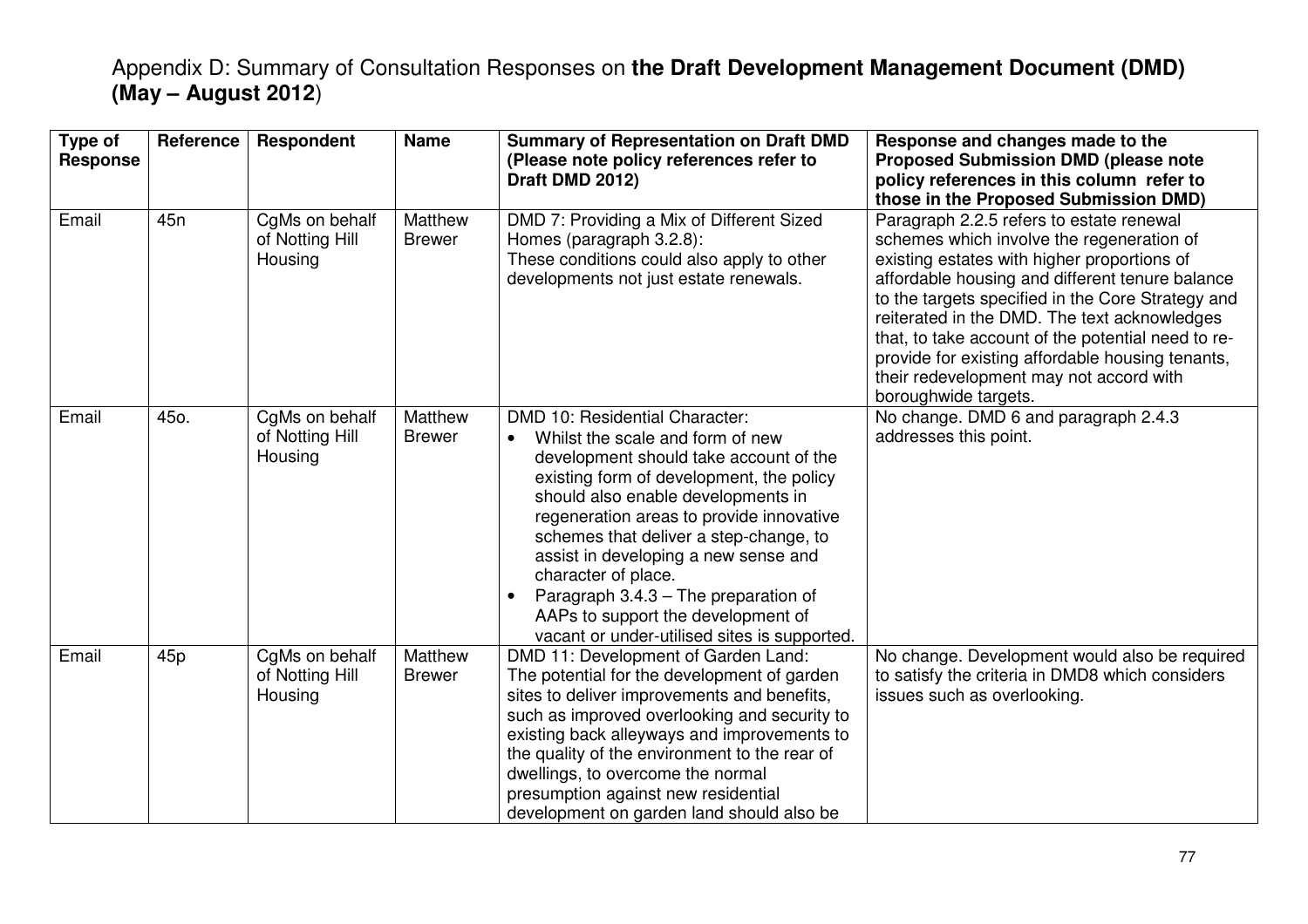| Type of<br><b>Response</b> | Reference | Respondent                                   | <b>Name</b>              | <b>Summary of Representation on Draft DMD</b><br>(Please note policy references refer to<br>Draft DMD 2012)                                                                                                                                                                                                                                                                                                                                                                                                                                                                                                                                                         | Response and changes made to the<br><b>Proposed Submission DMD (please note</b><br>policy references in this column refer to<br>those in the Proposed Submission DMD)                                                                                                                                                                                                                                                                                                                                                                                         |
|----------------------------|-----------|----------------------------------------------|--------------------------|---------------------------------------------------------------------------------------------------------------------------------------------------------------------------------------------------------------------------------------------------------------------------------------------------------------------------------------------------------------------------------------------------------------------------------------------------------------------------------------------------------------------------------------------------------------------------------------------------------------------------------------------------------------------|---------------------------------------------------------------------------------------------------------------------------------------------------------------------------------------------------------------------------------------------------------------------------------------------------------------------------------------------------------------------------------------------------------------------------------------------------------------------------------------------------------------------------------------------------------------|
|                            |           |                                              |                          | identified in this policy.                                                                                                                                                                                                                                                                                                                                                                                                                                                                                                                                                                                                                                          |                                                                                                                                                                                                                                                                                                                                                                                                                                                                                                                                                               |
| Email                      | 45q       | CgMs on behalf<br>of Notting Hill<br>Housing | Matthew<br><b>Brewer</b> | DMD 13: Amenity Space:<br>Flexibility should be provided in the<br>$\bullet$<br>wording of the policy where appropriate<br>schemes are not able to meet the<br>requirements, but provide amenity space<br>of a suitable quality and function.<br>In addition, the policy should include the<br>$\bullet$<br>potential for schemes to make<br>contributions towards open space<br>provision/improvements in the local area<br>where appropriate development schemes<br>cannot include the required amenity space<br>on site, in line with Policies DMD72 & 73.                                                                                                       | No change. Minimum standards have been<br>based on a study looking at the requirements of<br>occupiers in order to maximise capacity for<br>housing development, while ensuring suitable<br>forms of development. The standards for flatted<br>development are also consistent with the London<br>Housing Design Guide. The proposed standards<br>are significantly less than those in the Unitary<br>Development Plan. There is some degree of<br>flexibility to provide a range of garden sizes, as<br>an average and minimum standard is being<br>applied. |
| Email                      | 45r       | CgMs on behalf<br>of Notting Hill<br>Housing | Matthew<br><b>Brewer</b> | DMD 14: Distancing:<br>The BRE standards in relation to<br>distances between rear facing windows<br>set a minimum separation distance of 18<br>metres. It is considered that this would be<br>a more appropriate requirement for this<br>policy.<br>The policy should also recognise that the<br>potential impact that can arise between<br>properties in closer proximity than set out<br>in table 3.4 can in some cases be<br>mitigated through design.<br>In relation to (b) the policy should also<br>$\bullet$<br>identify the opportunity to relax the<br>distance requirements where the nature of<br>the levels decreases the potential for<br>overlooking. | DMD 10 has sufficient flexibility to ensure<br>adequate distancing.                                                                                                                                                                                                                                                                                                                                                                                                                                                                                           |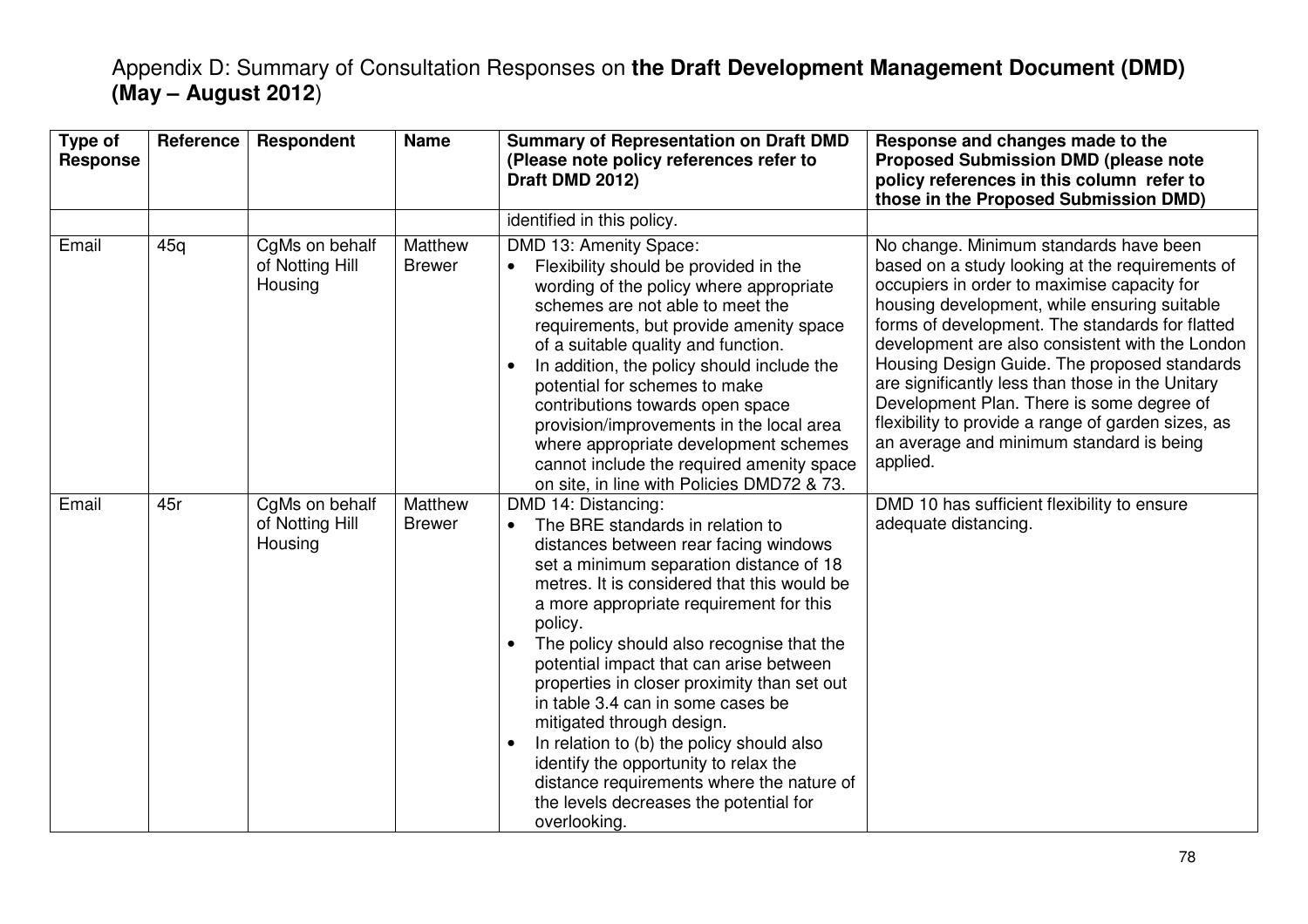| Type of<br><b>Response</b> | Reference | Respondent                                   | <b>Name</b>              | <b>Summary of Representation on Draft DMD</b><br>(Please note policy references refer to<br>Draft DMD 2012)                                                                                                                                                                                                                                                                                                                                                                                                                                                                                                                                                                                                                                                                                                 | Response and changes made to the<br><b>Proposed Submission DMD (please note</b><br>policy references in this column refer to<br>those in the Proposed Submission DMD)                                                                                                                                                                                                                                                                                                                                                                                                                                                                                                                                                                                                                                           |
|----------------------------|-----------|----------------------------------------------|--------------------------|-------------------------------------------------------------------------------------------------------------------------------------------------------------------------------------------------------------------------------------------------------------------------------------------------------------------------------------------------------------------------------------------------------------------------------------------------------------------------------------------------------------------------------------------------------------------------------------------------------------------------------------------------------------------------------------------------------------------------------------------------------------------------------------------------------------|-----------------------------------------------------------------------------------------------------------------------------------------------------------------------------------------------------------------------------------------------------------------------------------------------------------------------------------------------------------------------------------------------------------------------------------------------------------------------------------------------------------------------------------------------------------------------------------------------------------------------------------------------------------------------------------------------------------------------------------------------------------------------------------------------------------------|
| Email                      | 45s       | CgMs on behalf<br>of Notting Hill<br>Housing | Matthew<br><b>Brewer</b> | DMD 20: Provision of New Community<br><b>Facilities:</b><br>This policy should identify the potential to<br>provide small scale facilities in appropriate<br>locations outside of existing centres.                                                                                                                                                                                                                                                                                                                                                                                                                                                                                                                                                                                                         | No change to DMD 16. The policy supports<br>community facilities which are located in<br>sustainable, accessible locations. It is considered<br>that the policy wording is appropriate.                                                                                                                                                                                                                                                                                                                                                                                                                                                                                                                                                                                                                         |
| Email                      | 45t.      | CgMs on behalf<br>of Notting Hill<br>Housing | Matthew<br><b>Brewer</b> | DMD 28: Small Businesses:<br>The final three criteria in terms of impact on<br>amenity, character of the area and traffic are<br>dealt with in other detailed policies of the<br>document, which would be relevant to the<br>determination of any application, and<br>therefore these requirements are duplicated<br>and should be removed from the wording.                                                                                                                                                                                                                                                                                                                                                                                                                                                | Text amended for DMD 24. The policy on small<br>business has been amended to remove<br>duplicated wording.                                                                                                                                                                                                                                                                                                                                                                                                                                                                                                                                                                                                                                                                                                      |
| Email                      | 45u.      | CgMs on behalf<br>of Notting Hill<br>Housing | Matthew<br><b>Brewer</b> | DMD 44: Tall Buildings:<br>The approach to considering the suitability<br>$\bullet$<br>of proposals for tall buildings in relation to<br>the context of the each site and details of<br>the proposed building is supported. The<br>potential for tall buildings in regeneration<br>areas is also supported.<br>It is considered that the order of the policy<br>$\bullet$<br>should be amended, with the criteria<br>where tall buildings may be appropriate<br>included first.<br>The criteria should acknowledge the<br>$\bullet$<br>potential for tall buildings where they can<br>develop a new sense and character of<br>place in regeneration areas.<br>In terms of the additional requirements<br>$\bullet$<br>listed under (2), it may not always be<br>appropriate or relevant for taller building | Comments noted. No change to DMD 43.<br>The criteria for inappropriate and sensitive<br>areas are more restrictive, and must be<br>referred to in order to define the appropriate<br>areas. It therefore makes sense to include<br>these first.<br>Criteria in part 4 of the policy address these<br>issues.<br>As stated in the reasoned justification<br>$\bullet$<br>(paragraph 7.3.3 of the draft), tall buildings,<br>by their nature, are highly visible and<br>therefore automatically become landmarks.<br>This must contribute to the legibility of the<br>borough, and/or local area and preferably<br>signpost areas of public interest. However, it<br>is acknowledged that some tall buildings will<br>only act as local landmarks and therefore<br>their influence will not be borough-wide. Text |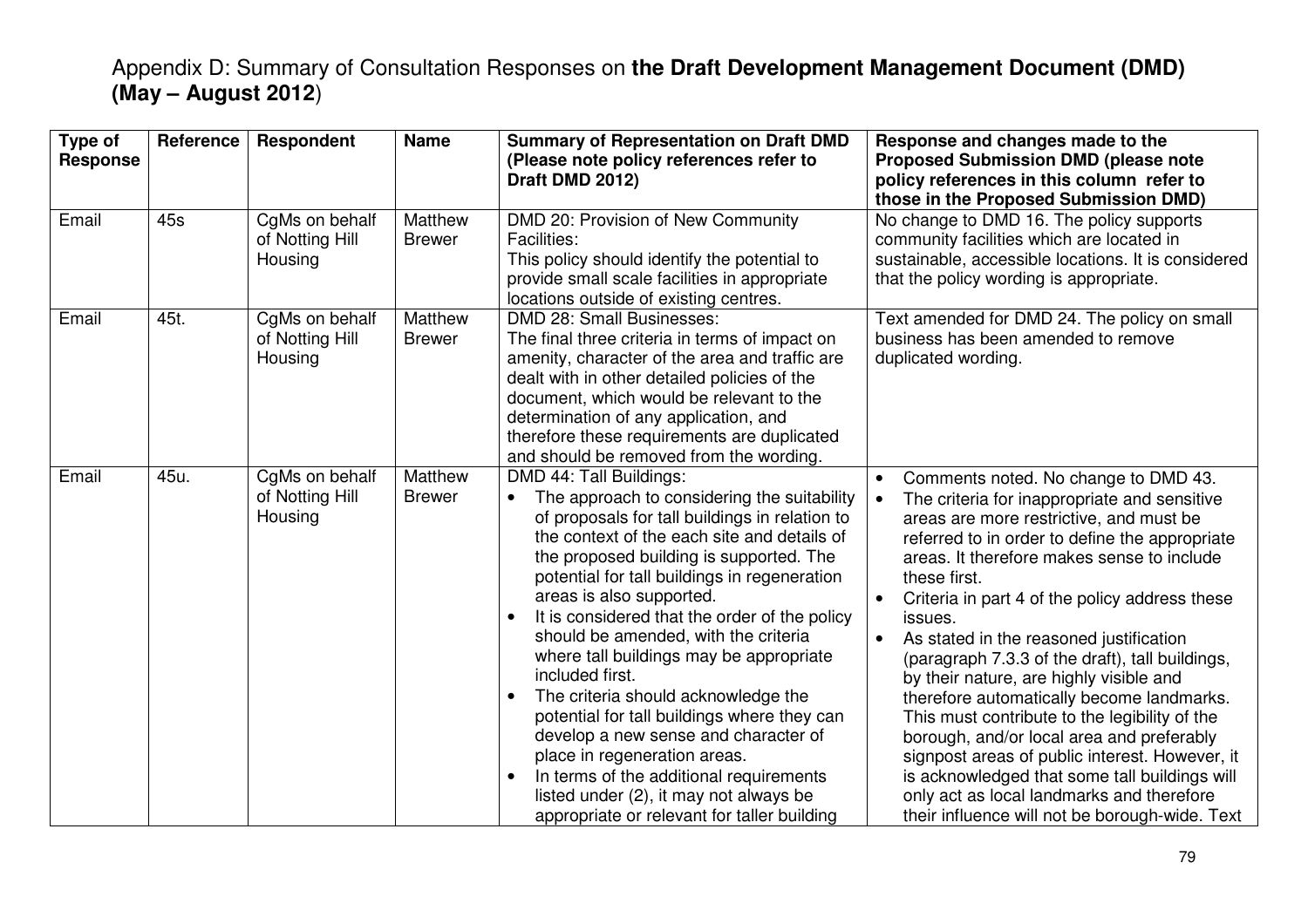| Type of<br><b>Response</b> | Reference | Respondent                                   | <b>Name</b>              | <b>Summary of Representation on Draft DMD</b><br>(Please note policy references refer to<br>Draft DMD 2012)                                                                                                                                                                                                                                                                                                                                                                                                                                                                                                                                                                                                                                                            | Response and changes made to the<br><b>Proposed Submission DMD (please note</b><br>policy references in this column refer to<br>those in the Proposed Submission DMD) |
|----------------------------|-----------|----------------------------------------------|--------------------------|------------------------------------------------------------------------------------------------------------------------------------------------------------------------------------------------------------------------------------------------------------------------------------------------------------------------------------------------------------------------------------------------------------------------------------------------------------------------------------------------------------------------------------------------------------------------------------------------------------------------------------------------------------------------------------------------------------------------------------------------------------------------|-----------------------------------------------------------------------------------------------------------------------------------------------------------------------|
|                            |           |                                              |                          | proposals to provide a landmark and the<br>wording of 'must' should be amended.                                                                                                                                                                                                                                                                                                                                                                                                                                                                                                                                                                                                                                                                                        | has been added to make this clear.                                                                                                                                    |
| Email                      | 45v.      | CgMs on behalf<br>of Notting Hill<br>Housing | Matthew<br><b>Brewer</b> | DMD 46: Parking Standards:<br>(4) Loss of Parking - 'replacement' should<br>$\bullet$<br>be omitted from the policy wording. The<br>current wording suggests that<br>developments would need to replace<br>parking irrespective of whether there is<br>ample parking at the moment.<br>(5) Limited/No Parking - This part of the<br>$\bullet$<br>policy refers to PTAL 5-6. We however<br>understand that the maximum PTAL in<br>Enfield is 5 and the policy is considered<br>overly restrictive. There is also no<br>definition of 'limited parking'. The policy<br>would be appropriately reworded such that<br>parking ratios below 0.5 per unit would be<br>considered in areas with a PTAL of 4 and<br>above, subject to meeting other<br>accessibility criteria. | DMD 45, section on the loss of parking removed.<br>Text amended to refer to PTAL Level 5 or above<br>and to provide greater clarity.                                  |
| Email                      | 45w.      | CgMs on behalf<br>of Notting Hill<br>Housing | Matthew<br><b>Brewer</b> | DMD 48: Accessing and Servicing (paragraph<br>$8.3.1$ :<br>It is not always possible or appropriate to<br>provide servicing on site. The wording should<br>ensure suitable flexibility so that where<br>appropriate, and provision on site is not<br>possible, off site servicing can be explored.                                                                                                                                                                                                                                                                                                                                                                                                                                                                     | Text amended for DMD 47 (paragraph 7.3.3).<br>Additional wording added to this paragraph to<br>reflect this comment and provide appropriate<br>flexibility.           |
| Email                      | 45x.      | CgMs on behalf<br>of Notting Hill<br>Housing | Matthew<br><b>Brewer</b> | DMD 56: Responsible Sourcing of Materials,<br><b>Waste Minimisation and Green Procurement:</b><br>Site Waste Management Plans (SWMP)<br>are a legal requirement under other non                                                                                                                                                                                                                                                                                                                                                                                                                                                                                                                                                                                        | No changes to DMD 57.<br>Comments noted, however, targets are not<br>stipulated in legislation.                                                                       |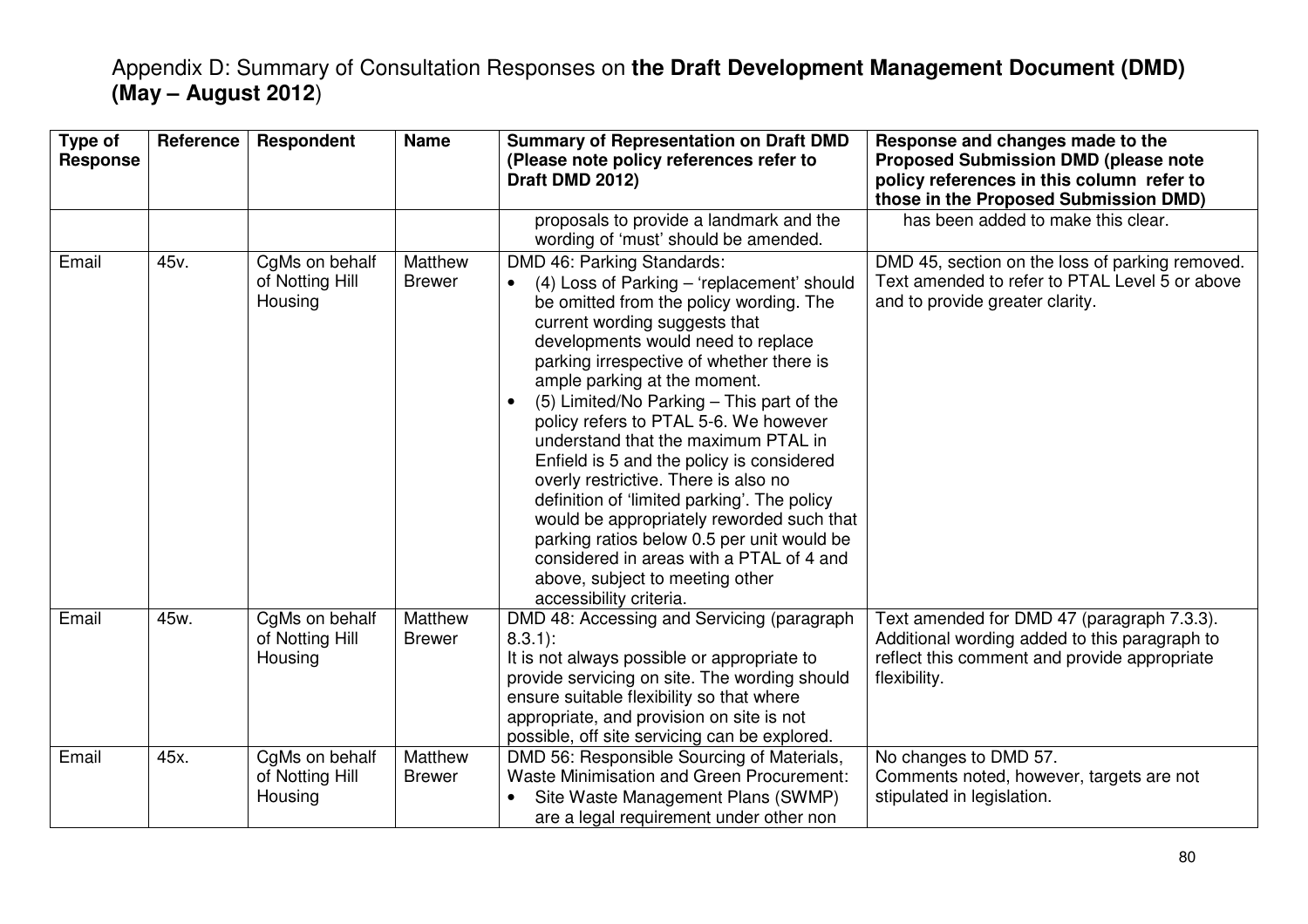| Type of<br><b>Response</b> | <b>Reference</b> | <b>Respondent</b>                            | <b>Name</b>              | <b>Summary of Representation on Draft DMD</b><br>(Please note policy references refer to<br>Draft DMD 2012)                                                                                                                                                                                                                                                                                                                                                                                                                                                                                                                                                                             | Response and changes made to the<br><b>Proposed Submission DMD (please note</b><br>policy references in this column refer to<br>those in the Proposed Submission DMD)                                                                                                                                            |
|----------------------------|------------------|----------------------------------------------|--------------------------|-----------------------------------------------------------------------------------------------------------------------------------------------------------------------------------------------------------------------------------------------------------------------------------------------------------------------------------------------------------------------------------------------------------------------------------------------------------------------------------------------------------------------------------------------------------------------------------------------------------------------------------------------------------------------------------------|------------------------------------------------------------------------------------------------------------------------------------------------------------------------------------------------------------------------------------------------------------------------------------------------------------------|
| Email                      | 45y.             | CgMs on behalf<br>of Notting Hill<br>Housing | Matthew<br><b>Brewer</b> | planning legislation. It is considered that<br>as covered under other legislation it is not<br>necessary to include the additional<br>requirement in this document.<br><b>SWMPs and Procurement &amp; Construction</b><br>$\bullet$<br>Plans require significant input from<br>contractors and detailed information on<br>the specification of the development -<br>both of which are not generally available<br>at planning application stage and therefore<br>these detailed requirements should not be<br>included as a requirement under planning.<br>DMD 59: Assessing Flood Risk:<br>This policy sets out requirements related to<br>the validation of documents which should not | No change to DMD 60. This policy specifies what<br>developers must demonstrate through the<br>submission of a Flood Risk Assessment and                                                                                                                                                                          |
|                            |                  |                                              |                          | in itself form a planning policy within the DMD,<br>but should instead be included in the local<br>validation requirements.                                                                                                                                                                                                                                                                                                                                                                                                                                                                                                                                                             | mitigation considerations for groundwater<br>flooding.                                                                                                                                                                                                                                                           |
| Email                      | 45z.             | CgMs on behalf<br>of Notting Hill<br>Housing | Matthew<br><b>Brewer</b> | DMD 60: Sustainable Drainage Systems:<br>The wording should be amended to include<br>the requirement for SuDS to be incorporated,<br>unless it can be demonstrated not to be<br>appropriate or feasible.                                                                                                                                                                                                                                                                                                                                                                                                                                                                                | Text amended but suggested change not<br>incorporated: In accordance with the adopted<br>Core Strategy all developments are required to<br>incorporate SuDS. The London Plan (policy 5.13)<br>requires SuDS 'unless there are practical<br>reasons for not doing so', DMD 61 (paragraph<br>8.5.11) details this. |
| Email                      | 45aa.            | CgMs on behalf<br>of Notting Hill<br>Housing | Matthew<br><b>Brewer</b> | DMD 62: Protection of watercourses and flood<br>defences:<br>Part (b) should be amended. There is the<br>potential for developments to be located<br>within 8 meters of an existing water course<br>where this does not affect existing access                                                                                                                                                                                                                                                                                                                                                                                                                                          | DMD 63 reflects the advice of the Environment<br>Agency Guidance that an 8 metre wide<br>undeveloped strip to be provided alongside river.                                                                                                                                                                       |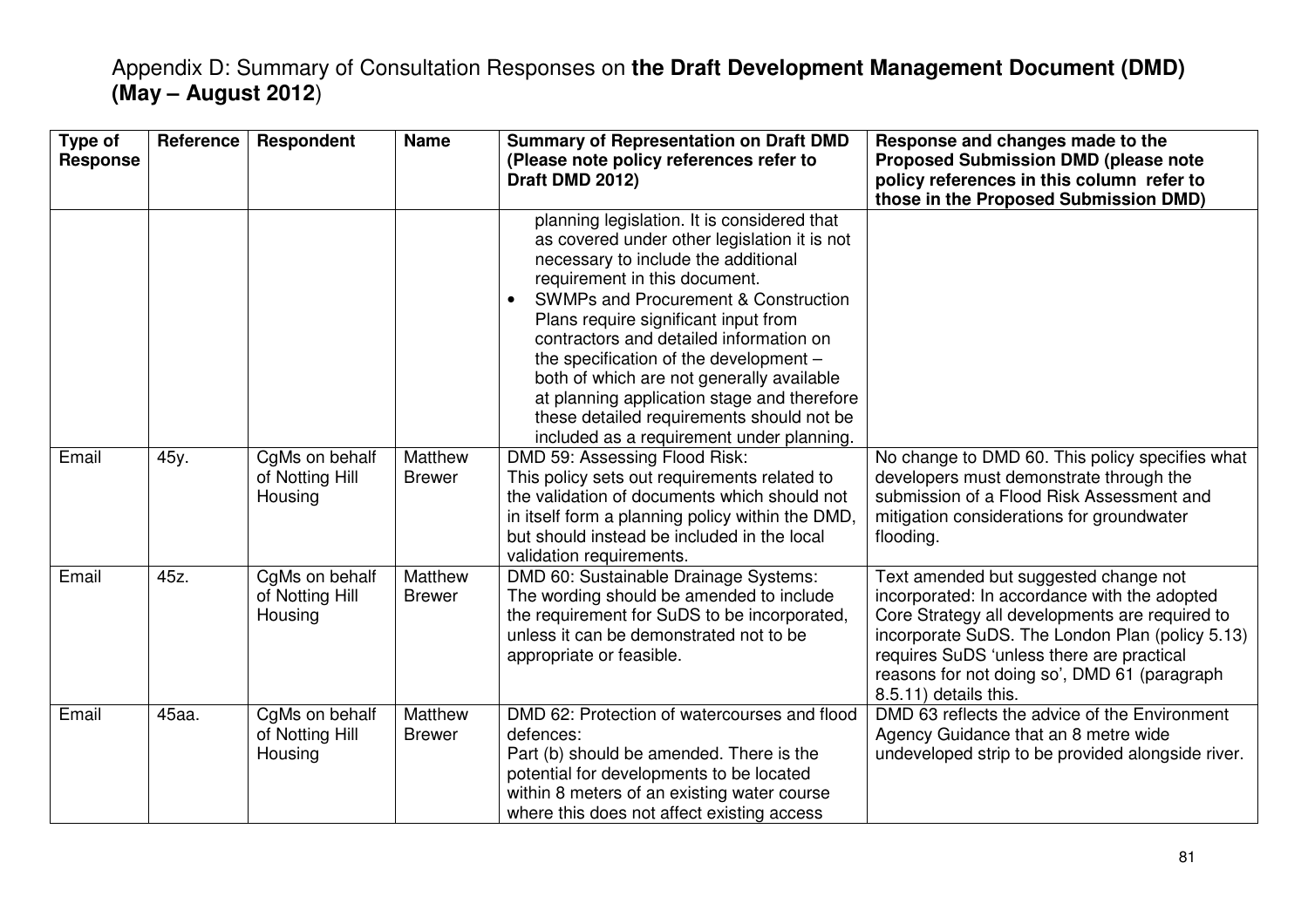| Type of<br><b>Response</b> | Reference | Respondent       | <b>Name</b>        | <b>Summary of Representation on Draft DMD</b><br>(Please note policy references refer to<br>Draft DMD 2012)                                                                                                                                                                                                    | Response and changes made to the<br><b>Proposed Submission DMD (please note</b><br>policy references in this column refer to<br>those in the Proposed Submission DMD)                                                                                                                                                                                                                                                 |
|----------------------------|-----------|------------------|--------------------|----------------------------------------------------------------------------------------------------------------------------------------------------------------------------------------------------------------------------------------------------------------------------------------------------------------|-----------------------------------------------------------------------------------------------------------------------------------------------------------------------------------------------------------------------------------------------------------------------------------------------------------------------------------------------------------------------------------------------------------------------|
|                            |           |                  |                    | opportunities to the watercourse and does not<br>affect flood defences. The wording of the<br>policy should include relevant flexibility in this<br>regard.                                                                                                                                                    |                                                                                                                                                                                                                                                                                                                                                                                                                       |
| Email                      | 46a.      | English Heritage | Graham<br>Saunders | DMD 1: Achieving High Quality Design Led<br>Development:<br>Should make an explicit reference to the need<br>for developments to respond positively to the<br>local character and historic context.                                                                                                            | Text for DMD 37 amended. Context and<br>character are among the first considerations<br>mentioned in the policy. Context is then defined<br>in 6.1.3 as including the historic context. In<br>addition, a reference to the need to reinforce<br>"historic patterns of development, landscape"<br>has been added to the policy text.                                                                                   |
| Email                      | 46b.      | English Heritage | Graham<br>Saunders | DMD 2: Design Process:<br>Where a proposal impacts on the historic<br>environment, applicants need to engage with<br>English Heritage as early as possible in order<br>to ensure the correct information is provided<br>with the application.                                                                  | No change to DMD 38. Covered in part by DMD<br>44, requiring the submission of a heritage<br>statement with applications affecting heritage<br>assets and recommending contact with English<br>Heritage.                                                                                                                                                                                                              |
| Email                      | 46c.      | English Heritage | Graham<br>Saunders | DMD 3 (Sustainable Design and Construction<br>Statements) and DMD 4 (Environmental<br>Assessment Methods):<br>Suggest that proposals to introduce climate<br>change measures into the historic<br>environment are carefully considered against<br>the need to conserve the significance of<br>heritage assets. | No change to DMD 49 and 50. Applications will<br>be assessed against all local plan policies<br>including those relating to the protection of<br>heritage assets. The heritage policies are strong<br>enough to allow the benefits of sustainability<br>measures to be weighed against any potential<br>harm to heritage assets and, if appropriate, for<br>sustainability requirements to be relaxed as a<br>result. |
| Email                      | 46d.      | English Heritage | Graham<br>Saunders | DMD 44: Tall Buildings:<br>Policy falls short of providing a positive<br>$\bullet$<br>strategy to the management of tall<br>buildings. The strategy should be<br>articulated via a map [to better reflect para                                                                                                 | Further discussion held between the Council<br>$\bullet$<br>and English Heritage (8 <sup>th</sup> January 2013). No<br>change to DMD 63. The Council does not<br>believe it is possible to create maps covering<br>all of the criteria within the policy and                                                                                                                                                          |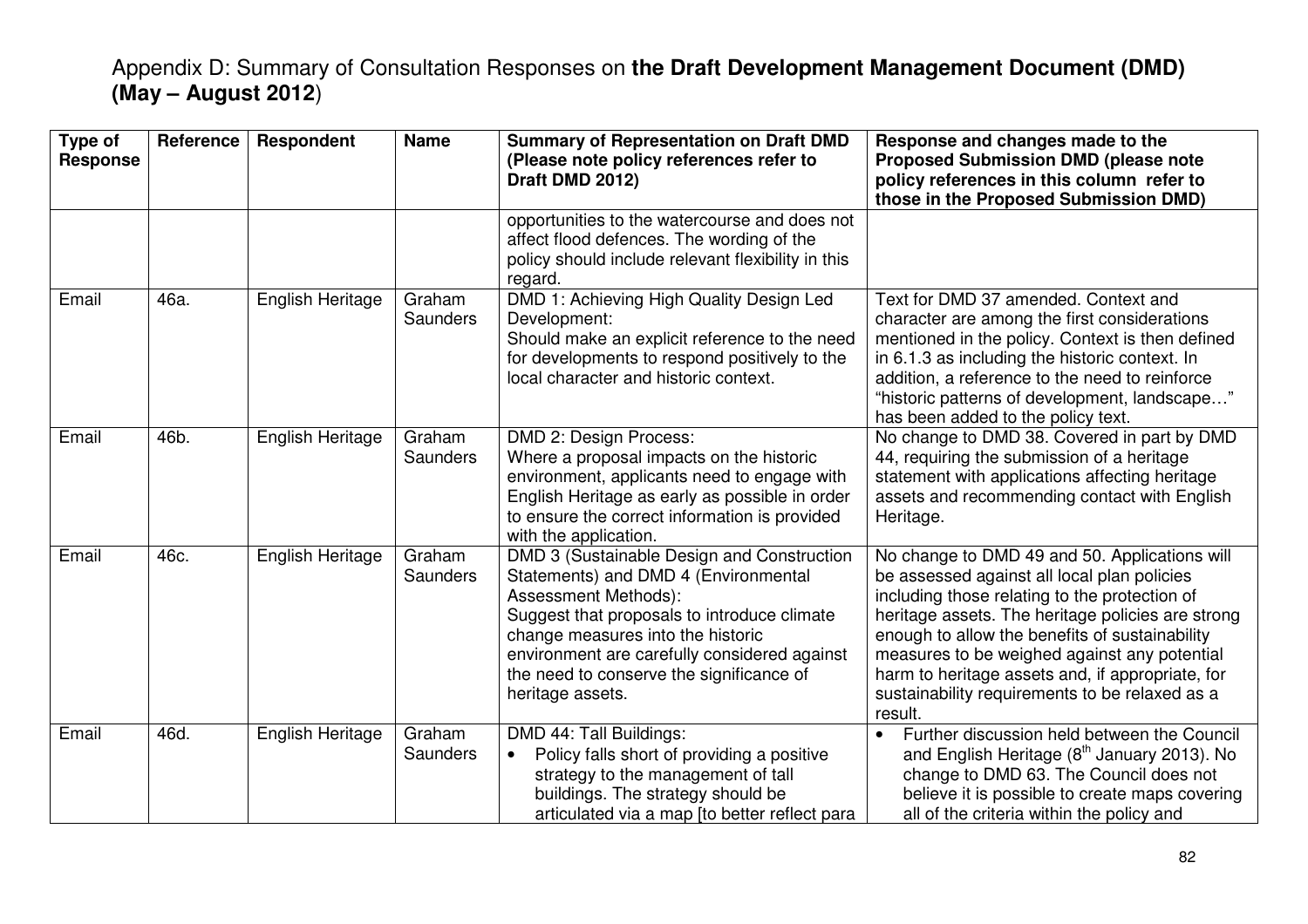| Type of<br><b>Response</b> | Reference | <b>Respondent</b> | <b>Name</b>        | <b>Summary of Representation on Draft DMD</b><br>(Please note policy references refer to<br>Draft DMD 2012)                                                                                                                                                                                                                                                                                                                                                                                                                                                                                                                                                                                     | Response and changes made to the<br><b>Proposed Submission DMD (please note</b><br>policy references in this column refer to<br>those in the Proposed Submission DMD)                                                                                                                                                                                                                                                                                                                                                                                                                                                                                                                                    |
|----------------------------|-----------|-------------------|--------------------|-------------------------------------------------------------------------------------------------------------------------------------------------------------------------------------------------------------------------------------------------------------------------------------------------------------------------------------------------------------------------------------------------------------------------------------------------------------------------------------------------------------------------------------------------------------------------------------------------------------------------------------------------------------------------------------------------|----------------------------------------------------------------------------------------------------------------------------------------------------------------------------------------------------------------------------------------------------------------------------------------------------------------------------------------------------------------------------------------------------------------------------------------------------------------------------------------------------------------------------------------------------------------------------------------------------------------------------------------------------------------------------------------------------------|
|                            |           |                   |                    | 154 and 157 (point 7) of the NPPF].<br>Welcome the requirements of the D&A<br>statement, but request the analysis of the<br>significance of any heritage asset is also<br>required.<br>Applicants when preparing visualisation<br>$\bullet$<br>should also take account of seasonal<br>changes and atmospheric conditions.<br>Suggest the Mayor's VMF should be used<br>as a basis for what information and details<br>should be provided when undertaking any<br>visualisation work relating to tall buildings<br>and views.                                                                                                                                                                   | therefore composite maps would give a false<br>indication of precision, still necessitating a<br>criteria-based policy to be developed.<br>This is already required as part of DMD44<br>and the accompanying appendix, Heritage<br>Statements.<br>Text amended for DMD 43. References to<br>seasonal and atmospheric variation made in<br>part 6). Also text added to ensure<br>visualisations are produced in line with the<br>guidance in the Mayor's Supplementary<br>Planning Guidance.                                                                                                                                                                                                              |
| Email                      | 46e.      | English Heritage  | Graham<br>Saunders | DMD45: Preserving and Enhancing Heritage<br>Assets:<br>Expand policy to include the following<br>elements:<br>A need for applicants to demonstrate an<br>understanding of the significance of<br>heritage assets<br>As a minimum requirement applicants<br>should be required to make reference to<br>the Greater London Historic Environment<br>Record (GLHER) or undertake a desk top<br>analysis and reference to other<br>documentations<br>emphasis needed on proposals to<br>$\bullet$<br>conserve, enhance, better reveal and/or<br>restore heritage assets and their settings<br>Where harm is proposed, this should be<br>$\bullet$<br>justified in line with the tests set out in the | Addressed as follows:<br>Included in the heritage statement<br>requirements (Appendix 6).<br>Already a requirement of the heritage<br>statement<br>DMD 44 refers to conserving and enhancing<br>assets<br>NPPF will be a material consideration in the<br>$\bullet$<br>determination of applications.<br>The Council's approach requires reference<br>the Conservation Area Character<br>Appraisals/Management Proposals or<br>equivalent management documents in order<br>to make sure the information on which<br>decisions are based are as up to date as<br>possible and specific to that asset.<br>Applications will be assessed against all local<br>plan policies including those relating to the |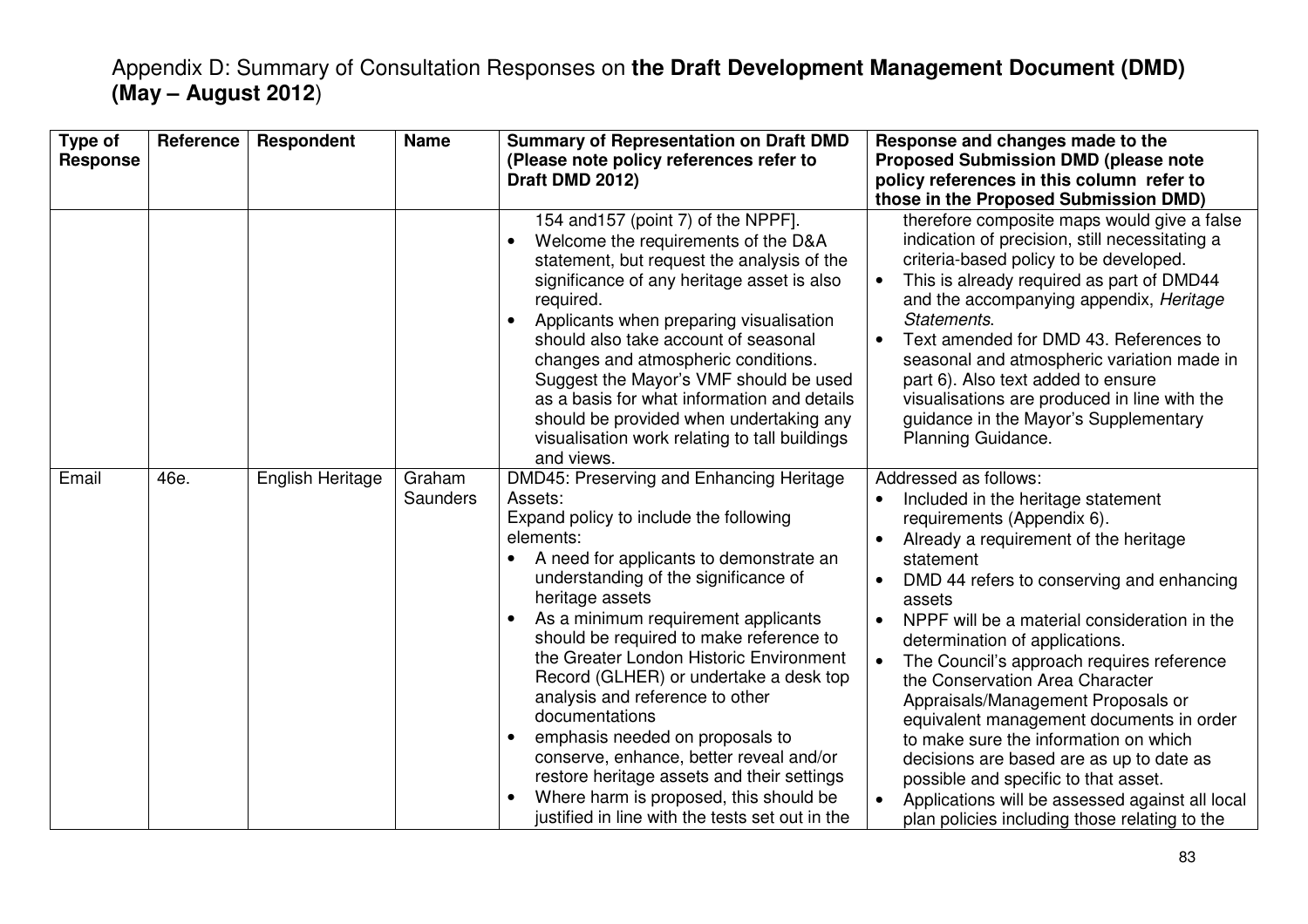| Type of<br><b>Response</b> | <b>Reference</b> | Respondent       | <b>Name</b>        | <b>Summary of Representation on Draft DMD</b><br>(Please note policy references refer to<br>Draft DMD 2012)                                                                                                                                                                                          | Response and changes made to the<br><b>Proposed Submission DMD (please note</b><br>policy references in this column refer to<br>those in the Proposed Submission DMD)                                                                                                                                                                                                                                                                                                                                                                        |
|----------------------------|------------------|------------------|--------------------|------------------------------------------------------------------------------------------------------------------------------------------------------------------------------------------------------------------------------------------------------------------------------------------------------|----------------------------------------------------------------------------------------------------------------------------------------------------------------------------------------------------------------------------------------------------------------------------------------------------------------------------------------------------------------------------------------------------------------------------------------------------------------------------------------------------------------------------------------------|
|                            |                  |                  |                    | NPPF.<br>Suggest identifying issues and<br>$\bullet$<br>management responses specific to<br>different types of asset<br>cross reference with climate change<br>$\bullet$<br>policies and the need for a balanced<br>approach, giving the retention and<br>protection of the asset sufficient weight. | protection of heritage assets.                                                                                                                                                                                                                                                                                                                                                                                                                                                                                                               |
| Email                      | 46f.             | English Heritage | Graham<br>Saunders | DMD45: Preserving and Enhancing Heritage<br>Assets:<br>Need to reflect wording of NPPF throughout<br>i.e. conserve and enhancement appropriate to<br>the significance of the asset.                                                                                                                  | Text amended. References to "preserve"<br>changed to "conserve". The NPPF is a material<br>consideration in the assessment of planning<br>applications and therefore the relative<br>significance of the asset will be taken into<br>account when assessing the impact of any<br>proposals. However, the Council wishes to<br>conserve and enhance all of our heritage assets<br>and therefore the default position must be to<br>conserve and enhance them, with strong<br>justification needed in all cases where this is not<br>achieved. |
| Email                      | 46g.             | English Heritage | Graham<br>Saunders | Chapter 11: Green Infrastructure:<br>It is important to highlight the heritage value of<br>the Borough's green infrastructure.                                                                                                                                                                       | Historic parks and gardens are already included<br>on the list of assets, as are historic landscapes<br>(e.g. conservation areas such as Trent Park).                                                                                                                                                                                                                                                                                                                                                                                        |
| Email                      | 46h.             | English Heritage | Graham<br>Saunders | Area of Special Character Boundary Review-<br>The level of detail regarding information and<br>management could be improved, including in<br>order to take heritage assets off the risk<br>register.                                                                                                 | The areas of Area of Special Character (AOSC)<br>are much larger than Enfield's identified<br>Conservation Areas. Much of the detailed<br>characteristics of the Areas of Special Character<br>are informed by the 2011 Characterisation study<br>which contains more detail on each AOSC. The<br>DMD is not considered the appropriate place to<br>discuss detailed management issues, where                                                                                                                                                |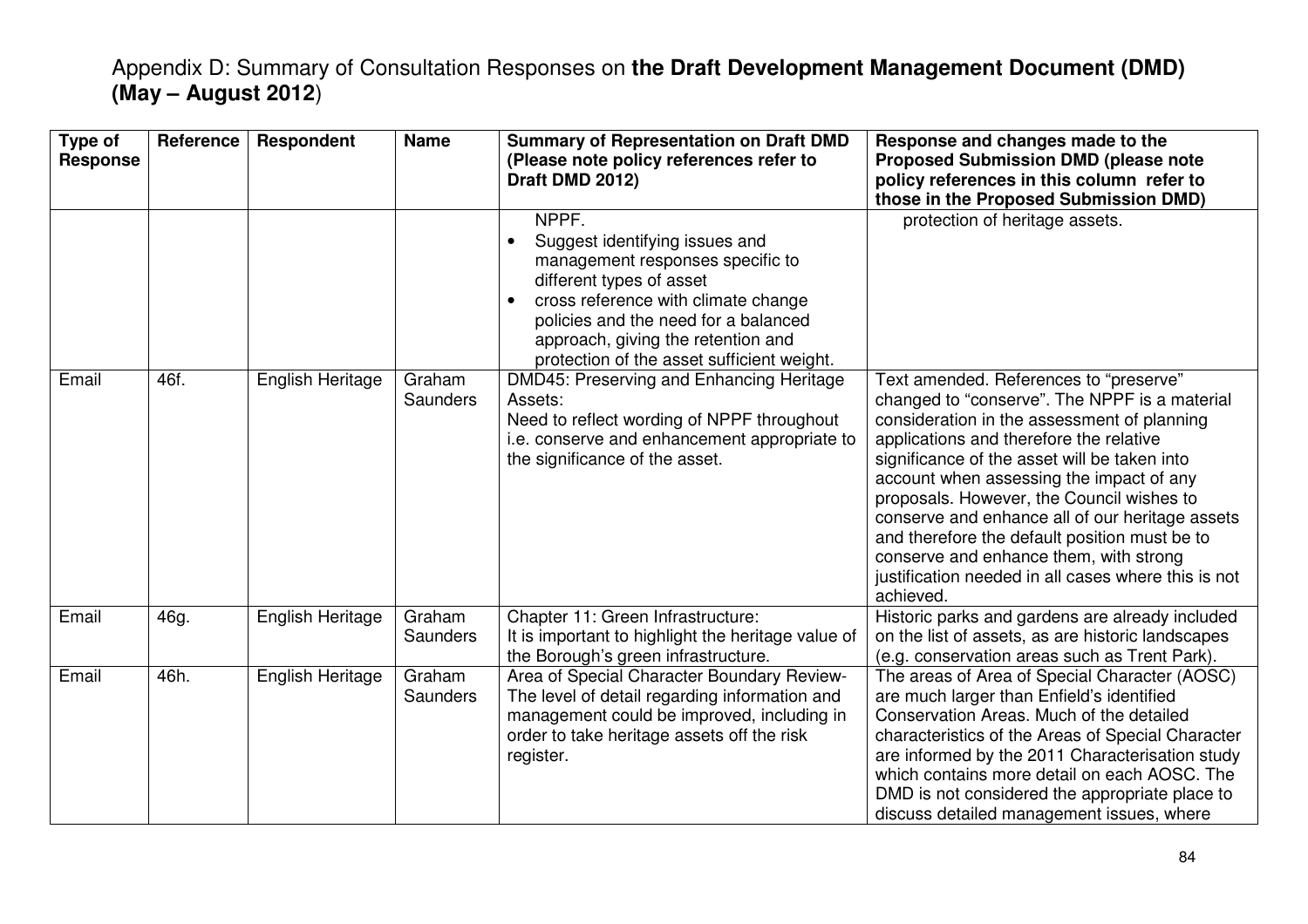| Type of<br><b>Response</b> | Reference | Respondent       | <b>Name</b>               | <b>Summary of Representation on Draft DMD</b><br>(Please note policy references refer to<br>Draft DMD 2012)                                                                                                                                                                                                                                                                                                                                                                                                                                                                           | Response and changes made to the<br><b>Proposed Submission DMD (please note</b><br>policy references in this column refer to<br>those in the Proposed Submission DMD)                                                                                      |
|----------------------------|-----------|------------------|---------------------------|---------------------------------------------------------------------------------------------------------------------------------------------------------------------------------------------------------------------------------------------------------------------------------------------------------------------------------------------------------------------------------------------------------------------------------------------------------------------------------------------------------------------------------------------------------------------------------------|------------------------------------------------------------------------------------------------------------------------------------------------------------------------------------------------------------------------------------------------------------|
|                            |           |                  |                           |                                                                                                                                                                                                                                                                                                                                                                                                                                                                                                                                                                                       | these are not directly linked to development.                                                                                                                                                                                                              |
| Email                      | 46i.      | English Heritage | Graham<br><b>Saunders</b> | Support changes to areas of Archaeological<br>Importance.                                                                                                                                                                                                                                                                                                                                                                                                                                                                                                                             | Comments noted. No change.                                                                                                                                                                                                                                 |
| Email                      | 46j.      | English Heritage | Graham<br><b>Saunders</b> | Report on location of tall buildings and<br>important local views:<br>Concern that the study of existing tall<br>buildings is driving where future buildings<br>will be considered appropriate.<br>Concern that the conservation and<br>$\bullet$<br>enhancement of the historic environment<br>and consideration of the significance of<br>heritage assets has not been sufficiently<br>considered.<br>concerned that the last sentence states<br>that exemplary designed tall buildings may<br>be acceptable within or close to nationally<br>or locally designated heritage assets | Subsequent meeting held with English<br>Heritage on $(8th$ January 2013) to confirm<br>that this is not the case.<br>These issues are considered in DMD 43.<br>Deleted from the evidence base document.                                                    |
| Email                      | 46k.      | English Heritage | Graham<br>Saunders        | Lack of detail on why the views are valued<br>and how they will be managed.                                                                                                                                                                                                                                                                                                                                                                                                                                                                                                           | Details considered sufficient for the purposes of<br>informing DMD policy.                                                                                                                                                                                 |
| Email                      | 46I.      | English Heritage | Graham<br>Saunders        | Policies Map should include other area<br>designations such as Registered Parks and<br>Gardens, and Scheduled Monuments.                                                                                                                                                                                                                                                                                                                                                                                                                                                              | Registered Parks and Gardens, and Scheduled<br>Monuments are not local land use policy<br>designations and therefore not appropriate for<br>the scale of the Polices Map. A copy of the<br>Register is held electronically and on the<br>Council's website |
| Email                      | 46m.      | English Heritage | Graham<br><b>Saunders</b> | <b>Sustainability Appraisal Report:</b><br>The SA objective relating to the historic<br>environment appears to have been combined<br>with the matters relating to green and open<br>spaces. Suggest that these two issues are in<br>many cases different and therefore need to be                                                                                                                                                                                                                                                                                                     | Comments have informed final Sustainability<br>Appraisal Report.                                                                                                                                                                                           |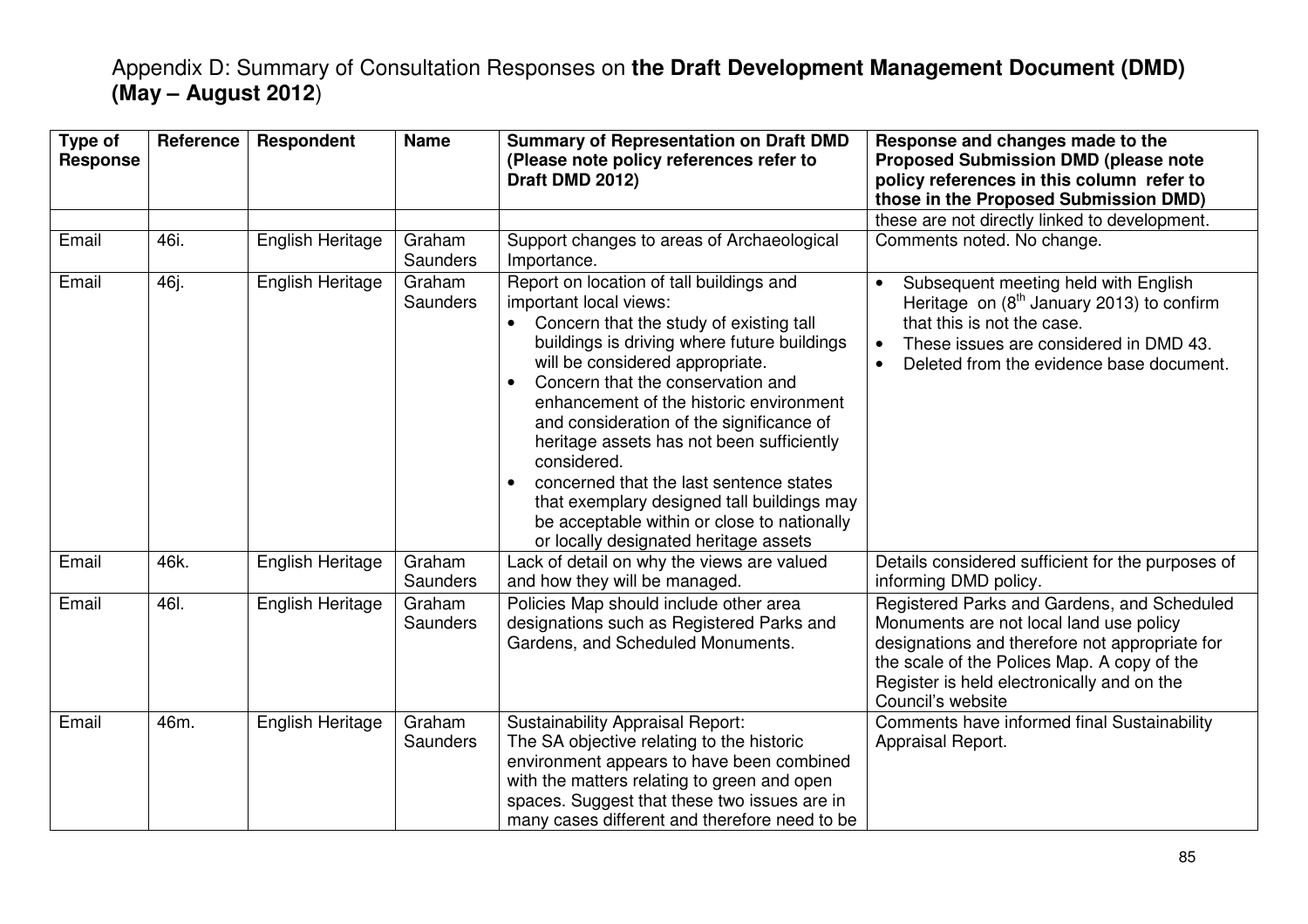| Type of<br><b>Response</b> | Reference | Respondent                             | <b>Name</b>                | <b>Summary of Representation on Draft DMD</b><br>(Please note policy references refer to<br>Draft DMD 2012)                                                                                                                                                                                                                                                                                                                                                                                                                                                       | Response and changes made to the<br><b>Proposed Submission DMD (please note</b><br>policy references in this column refer to<br>those in the Proposed Submission DMD)                                                     |
|----------------------------|-----------|----------------------------------------|----------------------------|-------------------------------------------------------------------------------------------------------------------------------------------------------------------------------------------------------------------------------------------------------------------------------------------------------------------------------------------------------------------------------------------------------------------------------------------------------------------------------------------------------------------------------------------------------------------|---------------------------------------------------------------------------------------------------------------------------------------------------------------------------------------------------------------------------|
|                            |           |                                        |                            | treated separately. Our principal concern is<br>that by combining the two could affect the<br>ability of the SA process to assess the impact<br>of the policies upon the historic environment.<br>Encourage Council to address this issue,<br>especially when considering the scoring<br>provided for each policy within Appendix 1.                                                                                                                                                                                                                              |                                                                                                                                                                                                                           |
| Email                      | 46n.      | English Heritage                       | Graham<br>Saunders         | Under the baseline information we would<br>suggest that the environmental and<br>sustainability problems for the historic<br>environment are not limited to potential<br>deterioration. We would also suggest that<br>other threats include development pressure<br>and inappropriate development proposals also<br>cause potential problems. In addition the<br>details provided on the number of and type of<br>heritages at risk is limited, and not sufficiently<br>comprehensive to provide a clear picture of<br>the condition of the historic environment. | Comments have informed final Sustainability<br>Appraisal Report.<br>The information provided in the baseline data<br>should be proportionate, and there is a limit to<br>how much data can be incorporated to the report. |
| Email                      | 47a.      | North London<br><b>Waste Authority</b> | <b>Barbara</b><br>Herridge | Chapter 6: Design and Heritage:<br>The draft DMD mentions good design<br>throughout. The NLWA notes that there will be<br>an emphasis on achieving good design for<br>any new developments along the River Lee,<br>which includes any new developments on the<br>EcoPark site. The NLWA support this policy<br>and note that guidance will be provided in the<br>Enfield Design Guidance. However, further<br>information should be provided within the<br>DMD as to how good design should be<br>approached for different building types and                     | Further design guidance for Edmonton EcoPark<br>is provided in the planning brief for this site.                                                                                                                          |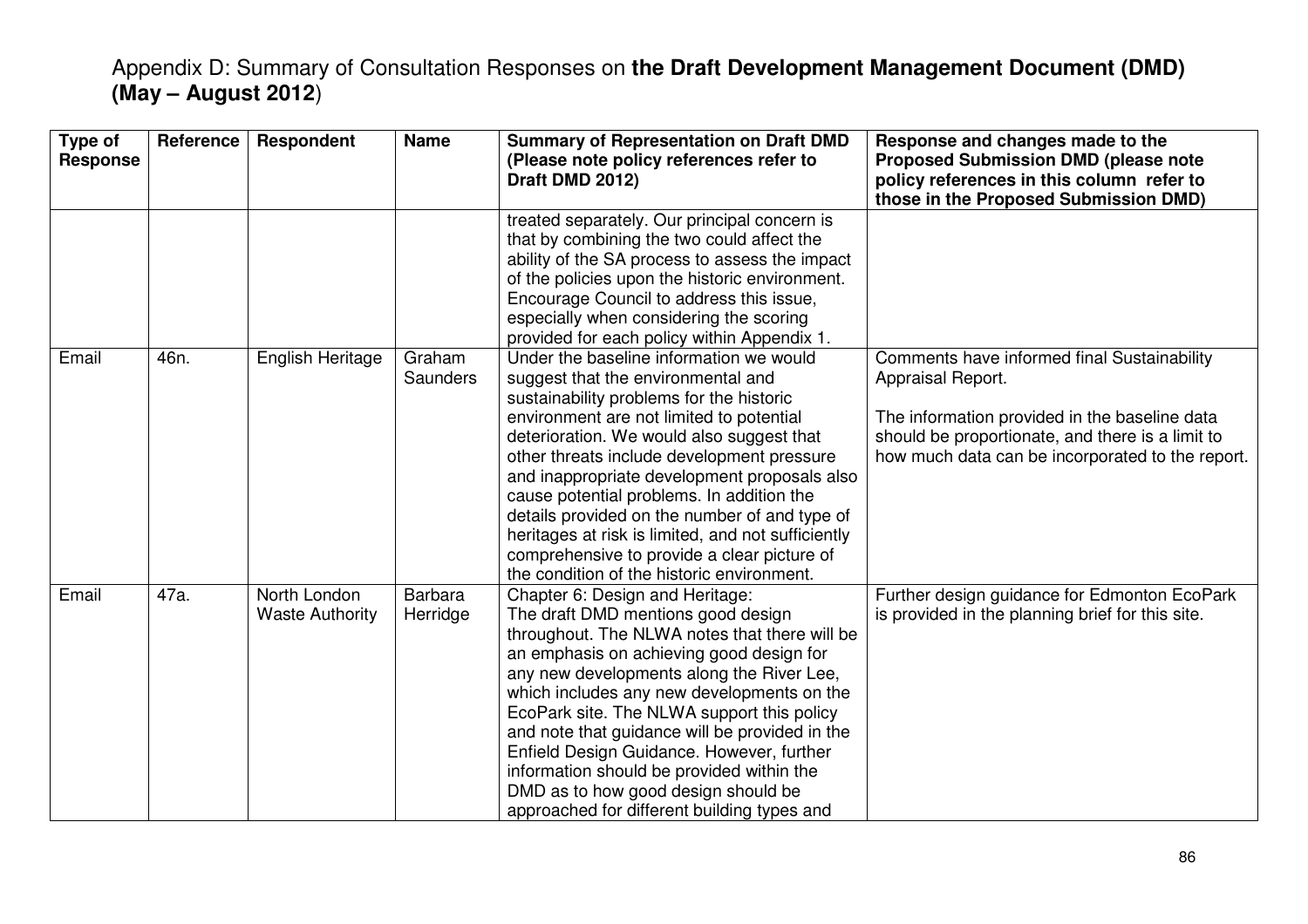| Type of<br><b>Response</b> | Reference | <b>Respondent</b>                      | <b>Name</b>                | <b>Summary of Representation on Draft DMD</b><br>(Please note policy references refer to<br>Draft DMD 2012)                                                                                                                                                                                                                                                                                                                                                                                                      | Response and changes made to the<br><b>Proposed Submission DMD (please note</b><br>policy references in this column refer to<br>those in the Proposed Submission DMD)                                                                                                                   |
|----------------------------|-----------|----------------------------------------|----------------------------|------------------------------------------------------------------------------------------------------------------------------------------------------------------------------------------------------------------------------------------------------------------------------------------------------------------------------------------------------------------------------------------------------------------------------------------------------------------------------------------------------------------|-----------------------------------------------------------------------------------------------------------------------------------------------------------------------------------------------------------------------------------------------------------------------------------------|
|                            |           |                                        |                            | land uses.                                                                                                                                                                                                                                                                                                                                                                                                                                                                                                       |                                                                                                                                                                                                                                                                                         |
| Email                      | 47b.      | North London<br><b>Waste Authority</b> | <b>Barbara</b><br>Herridge | DMD 44: Tall Buildings:<br>Considers that the policy should be amended<br>to provide more detail, so that it is clearly<br>supportive of large buildings in industrial areas<br>as it would be reasonable to expect that<br>industrial areas would be more sympathetic to<br>taller structures.                                                                                                                                                                                                                  | While the Council agrees that the functional<br>requirements of industrial buildings may<br>necessitate taller/larger structures, and that<br>these buildings may be acceptable in industrial<br>areas, it is considered that DMD 43 gives<br>sufficient flexibility to allow for this. |
| Email                      | 47c.      | North London<br><b>Waste Authority</b> | <b>Barbara</b><br>Herridge | DMD 50: Energy Efficiency:<br>The NLWA support the vision for a low<br>carbon future and the role that energy<br>efficiency will play within that. However,<br>the policies should be appropriate for<br>different types of development.<br>Further information is required to<br>understand how energy efficiency<br>standards that are proposed would be<br>applied to new industrial and commercial<br>development such as the new waste<br>treatment facilities which would be built on<br>the EcoPark site. | Comments noted. DMD 50 set outs specific<br>standards for non residential development,<br>consistent with London Plan policy. Text has<br>been moved to clarify that technical feasibility<br>and economic viability is applicable to all parts of<br>the policy.                       |
| Email                      | 47d.      | North London<br><b>Waste Authority</b> | <b>Barbara</b><br>Herridge | DMD 56: Responsible Sourcing of Materials,<br><b>Waste Minimisation and Green Procurement:</b><br>The NLWA supports the principle of the<br>objective this policy but suggest that a<br>balance needs to be struck between the<br>high aspirations for sustainable design<br>and construction and the practical reality<br>of conditioning and enforcing compliance<br>with detailed matters of construction<br>procurement and development operation.                                                           | Text added to DMD 57 (paragraph 8.3.6) to state<br>that targets will be subject to technical feasibility<br>and economic viability.                                                                                                                                                     |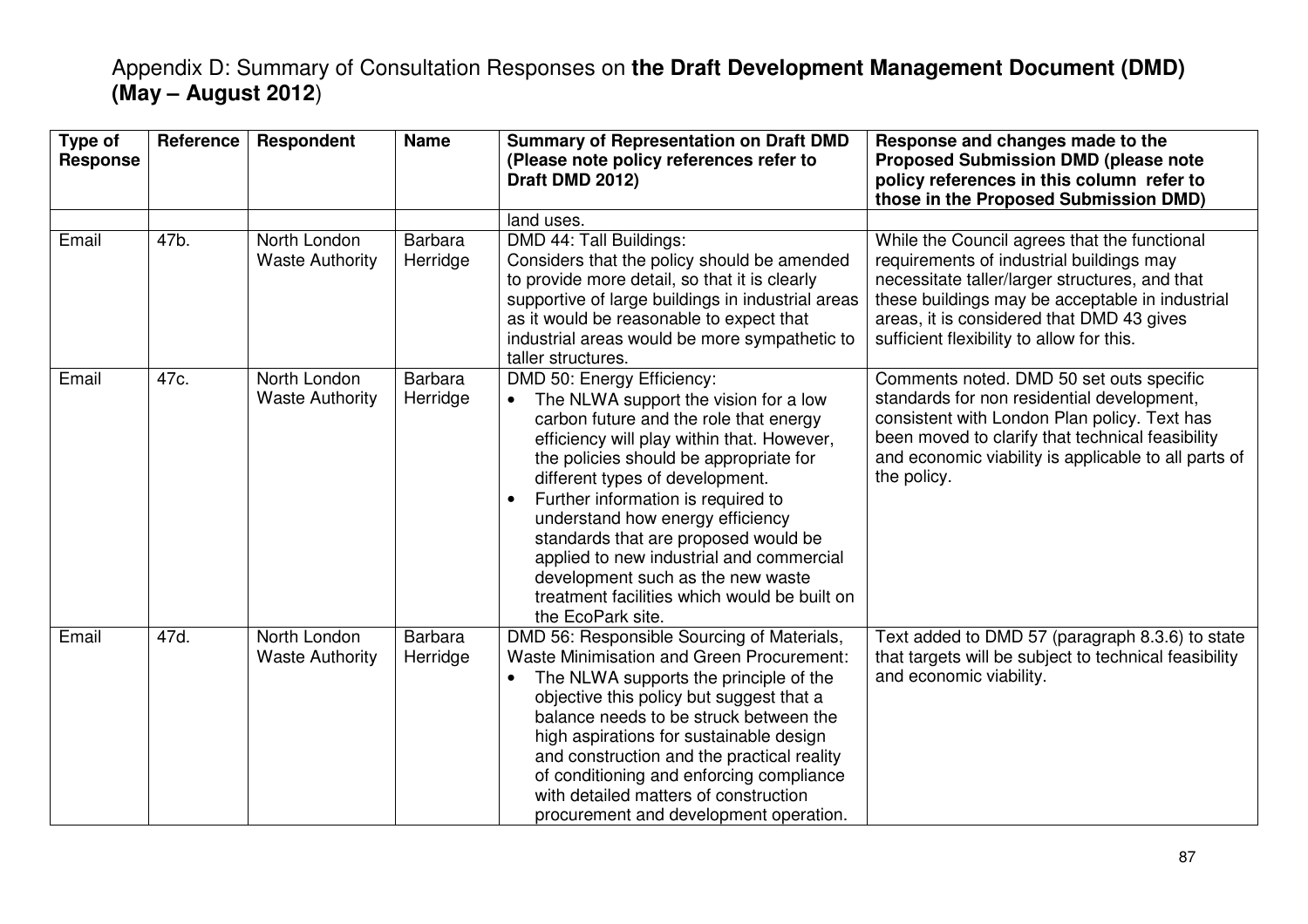| Type of<br><b>Response</b> | Reference | Respondent                             | <b>Name</b>                | <b>Summary of Representation on Draft DMD</b><br>(Please note policy references refer to<br>Draft DMD 2012)                                                                                                                                                                                                                                                                                                                                                                                                                                                                                     | Response and changes made to the<br><b>Proposed Submission DMD (please note</b><br>policy references in this column refer to<br>those in the Proposed Submission DMD)                                                                                                         |
|----------------------------|-----------|----------------------------------------|----------------------------|-------------------------------------------------------------------------------------------------------------------------------------------------------------------------------------------------------------------------------------------------------------------------------------------------------------------------------------------------------------------------------------------------------------------------------------------------------------------------------------------------------------------------------------------------------------------------------------------------|-------------------------------------------------------------------------------------------------------------------------------------------------------------------------------------------------------------------------------------------------------------------------------|
|                            |           |                                        |                            | In the case of industrial and commercial<br>$\bullet$<br>development, the specialist nature of such<br>buildings may limit the scope for<br>compliance with these policies and this<br>should be acknowledged. In addition, very<br>high standards of construction waste<br>minimisation may not be achievable for<br>brownfield sites<br>Would like to see policy amended such<br>$\bullet$<br>that an equivalent standard to BREEAM<br>can be used where relevant to provide<br>more flexibility                                                                                              |                                                                                                                                                                                                                                                                               |
| Email                      | 47e.      | North London<br><b>Waste Authority</b> | Barbara<br>Herridge        | DMD 57: Water Efficiency:<br>Industrial uses of water would not fit with the<br>benchmark approach set out in the policy.<br>Therefore suggest that further clarity is<br>provided for industrial water uses and whether<br>alternative standards would apply.                                                                                                                                                                                                                                                                                                                                  | Text added to DMD 58, paragraph 8.4.4<br>regarding exceptional circumstances relating to<br>feasibility and viability.                                                                                                                                                        |
| Email                      | 47f.      | North London<br><b>Waste Authority</b> | <b>Barbara</b><br>Herridge | DMD 64: Air Quality:<br>Would like to see further information on<br>$\bullet$<br>the meaning of 'air quality neutral' and<br>whether there will be different targets for<br>different building types<br>Concerned that the restriction on locating<br>$\bullet$<br>potentially polluting developments close to<br>sensitive areas such as green belt and<br>ecological areas will constrain the ability of<br>the NLWA to deliver treatment facilities at<br>Edmonton EcoPark and other sites along<br>the river Lee. Suggests that the policy is<br>clarified so restriction does not apply to | The London Plan defines 'air quality neutral'<br>therefore development will be required to meet<br>and will be assessed against this definition. DMD<br>65 has been amended to clarify that certain uses<br>must be separated or incorporate adequate<br>mitigation measures. |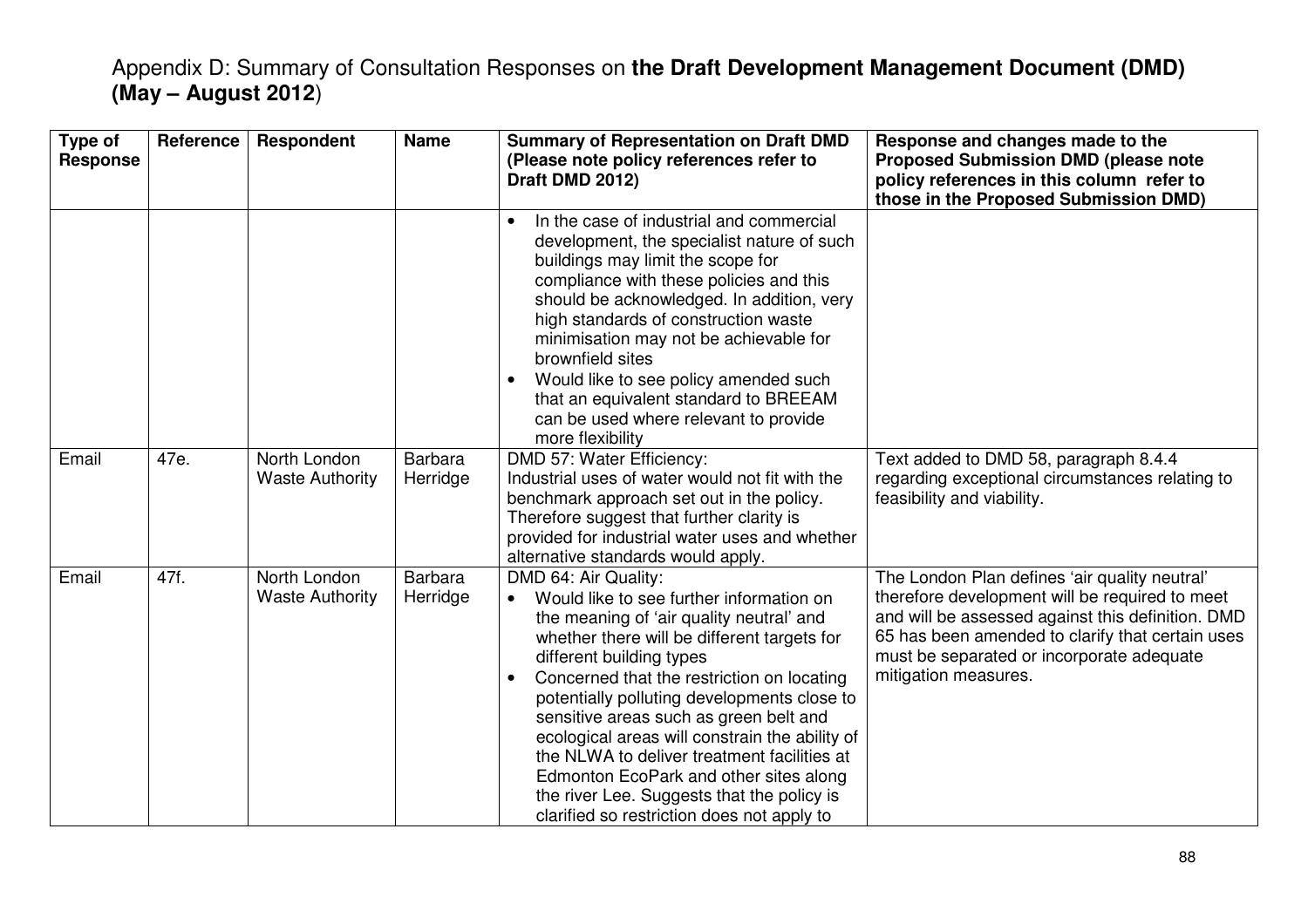| Type of<br>Reference<br><b>Response</b> | Respondent                             | <b>Name</b>                | <b>Summary of Representation on Draft DMD</b><br>(Please note policy references refer to<br>Draft DMD 2012)                                                                                                                                                                                                                                                                                                                                                                                                                                                                                                                                                                                                                                                                                                                                                                                                                                                                                                                                                                                                                                                                                                                                                                                                                 | Response and changes made to the<br><b>Proposed Submission DMD (please note</b><br>policy references in this column refer to<br>those in the Proposed Submission DMD)                                                                                                                                     |
|-----------------------------------------|----------------------------------------|----------------------------|-----------------------------------------------------------------------------------------------------------------------------------------------------------------------------------------------------------------------------------------------------------------------------------------------------------------------------------------------------------------------------------------------------------------------------------------------------------------------------------------------------------------------------------------------------------------------------------------------------------------------------------------------------------------------------------------------------------------------------------------------------------------------------------------------------------------------------------------------------------------------------------------------------------------------------------------------------------------------------------------------------------------------------------------------------------------------------------------------------------------------------------------------------------------------------------------------------------------------------------------------------------------------------------------------------------------------------|-----------------------------------------------------------------------------------------------------------------------------------------------------------------------------------------------------------------------------------------------------------------------------------------------------------|
|                                         |                                        |                            | sites which are already designated for an<br>industrial or other potentially polluting use.                                                                                                                                                                                                                                                                                                                                                                                                                                                                                                                                                                                                                                                                                                                                                                                                                                                                                                                                                                                                                                                                                                                                                                                                                                 |                                                                                                                                                                                                                                                                                                           |
| Email<br>47g.                           | North London<br><b>Waste Authority</b> | <b>Barbara</b><br>Herridge | DMD 75: Waterways:<br>Supports this policy, however there is<br>$\bullet$<br>concern that the freight by water<br>opportunity will be undermined by an<br>expectation that the first priority is for the<br>amenity and convenience of waterside<br>users and leisure uses of the river itself<br>Might be helpful if the DMD highlights any<br>concerns or tensions about the use of the<br>River Lee for both freight and leisure<br>Additional information should be included<br>in the AAP putting greater emphasis on<br>how goals for sustainable transport for<br>business and reducing vehicle movement<br>impacts can be realised through water<br>transport, alongside the ambitions to open<br>up the river Lee for leisure uses.<br>The river Lee could provide opportunities<br>$\bullet$<br>for freight by water to and from Edmonton<br>EcoPark. As the EcoPark site is already a<br>significant transport node given the<br>number of vehicle movements associated<br>with material arriving to and leaving from<br>the site by road, any opportunities would<br>allow cost effective more sustainable<br>transport alternatives should be supported<br>Despite support for the use of the water to<br>$\bullet$<br>transport freight, historically, there has<br>been viability issues with proposed water | Text amended for DMD 75. The ordering of text<br>in this policy is not listed in order of preference<br>between the policy objectives. However, the text<br>has been amended to include a more general<br>statement which supports development which<br>maximises the transportation of freight by water. |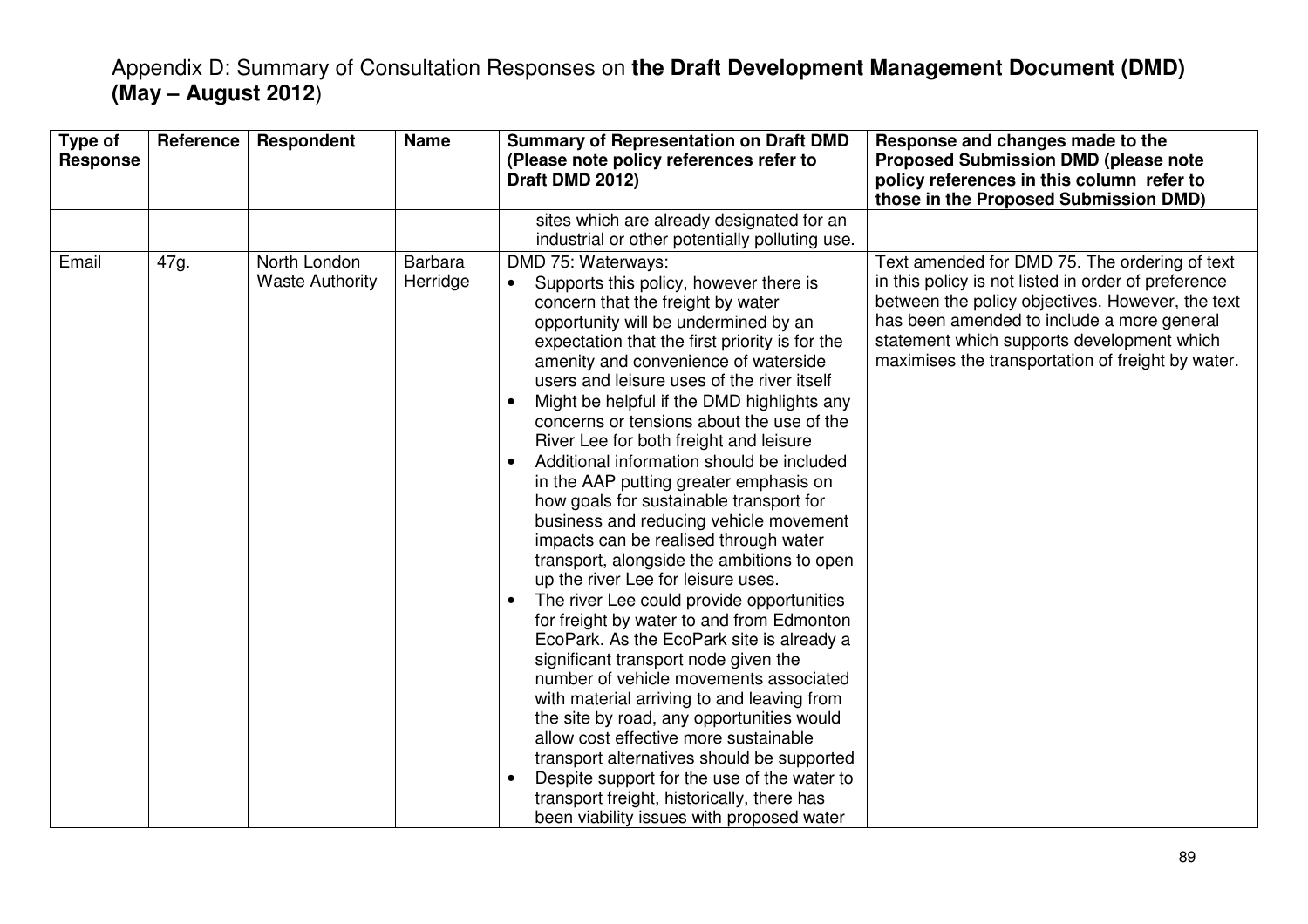| Type of<br><b>Response</b> | Reference | Respondent                                          | <b>Name</b>                | <b>Summary of Representation on Draft DMD</b><br>(Please note policy references refer to<br>Draft DMD 2012)                                                                                                                                                                                                                                                                                                                                                                                                                                                                                                                                                             | Response and changes made to the<br><b>Proposed Submission DMD (please note</b><br>policy references in this column refer to<br>those in the Proposed Submission DMD) |
|----------------------------|-----------|-----------------------------------------------------|----------------------------|-------------------------------------------------------------------------------------------------------------------------------------------------------------------------------------------------------------------------------------------------------------------------------------------------------------------------------------------------------------------------------------------------------------------------------------------------------------------------------------------------------------------------------------------------------------------------------------------------------------------------------------------------------------------------|-----------------------------------------------------------------------------------------------------------------------------------------------------------------------|
|                            |           |                                                     |                            | transport schemes<br>Policy should explicitly recognise that<br>water transport should not be required as<br>part of a development where it cannot be<br>shown to be viable or feasible.                                                                                                                                                                                                                                                                                                                                                                                                                                                                                |                                                                                                                                                                       |
| Email                      | 47h.      | North London<br><b>Waste Authority</b>              | <b>Barbara</b><br>Herridge | Chapter 11: Green Infrastructure:<br>Some requirements are not reasonably<br>related to the development of the EcoPark, for<br>example the requirement that new<br>development should contribute to improving<br>green infrastructure such as parks, allotments,<br>recreation grounds and play areas and the<br>draft DMD should take this into account                                                                                                                                                                                                                                                                                                                | Policy on Green Infrastructure has been<br>removed.                                                                                                                   |
| Email                      | 48a.      | <b>Enfield Health</b><br>Improvement<br>Partnership | Dr Shahed<br>Ahmad         | DMD 36: Food and Drink Establishments:<br>Enfield is a borough that faces a number of<br>health challenges; it has one of the biggest<br>gaps in life-expectancy between wards in<br>London and one of the highest childhood<br>obesity rates in the country.<br>Welcome the LB Enfield Development<br>Management Document and in particular the<br>intention to restrict new takeaways from<br>locating within 400m of a secondary school<br>entrance. We view this as an important step<br>in signalling the intention to reduce obesity in<br>our younger population and to work to ensure<br>that the environment supports healthy<br>behaviours wherever possible. | Comments noted.                                                                                                                                                       |
| Email                      | 49a.      | Resident                                            | Danielle<br>Shap           | Does not support the de-designation of<br>Green Belt land at the corner of land north                                                                                                                                                                                                                                                                                                                                                                                                                                                                                                                                                                                   | Boundary amendment is supported by the<br>Detailed Green Belt boundary review 2012 -                                                                                  |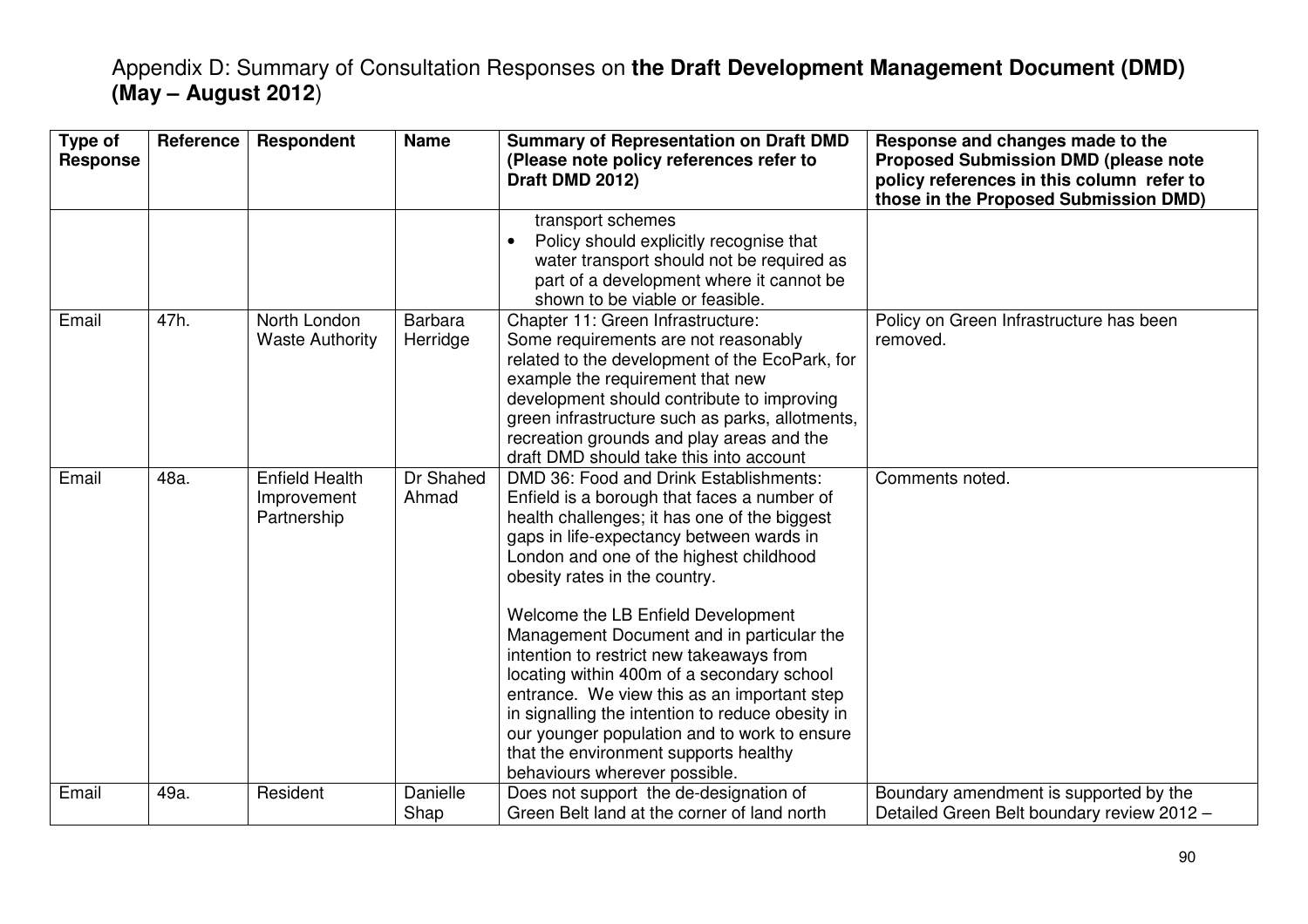| Type of<br><b>Response</b> | <b>Reference</b> | Respondent                   | <b>Name</b>       | <b>Summary of Representation on Draft DMD</b><br>(Please note policy references refer to<br>Draft DMD 2012)                                                                                                                                                                                                                                                                               | Response and changes made to the<br><b>Proposed Submission DMD (please note</b><br>policy references in this column refer to<br>those in the Proposed Submission DMD)                                                                                                                                                                                                                                                                                                                                                       |
|----------------------------|------------------|------------------------------|-------------------|-------------------------------------------------------------------------------------------------------------------------------------------------------------------------------------------------------------------------------------------------------------------------------------------------------------------------------------------------------------------------------------------|-----------------------------------------------------------------------------------------------------------------------------------------------------------------------------------------------------------------------------------------------------------------------------------------------------------------------------------------------------------------------------------------------------------------------------------------------------------------------------------------------------------------------------|
|                            |                  |                              |                   | of Bullsmoor Lane and bounded by the<br>A10, M25 and New River.                                                                                                                                                                                                                                                                                                                           | please refer to Green Belt evidence base 2013.                                                                                                                                                                                                                                                                                                                                                                                                                                                                              |
| Email                      | 50a.             | Chace<br>Community<br>School | Sue<br>Warrington | Policies Map (open space designation):<br>Agree to the new proposed boundaries<br>around Chace Community School providing<br>there is assurance that the playing field<br>cannot/ will not be sold off to a private<br>company for development without prior<br>knowledge.                                                                                                                | Comments noted. Development would require<br>planning permission and be subject to further<br>consultation. Any proposals for development<br>would be assessed against relevant planning<br>policies.                                                                                                                                                                                                                                                                                                                       |
| Email                      | 51a.             | Resident                     | G. Ansell         | Policies Map (Metropolitan Open Land<br>designation):<br>Request that the Metropolitan Open Land<br>designation is extended to include land to the<br>west of the running track at Enfield College.                                                                                                                                                                                       | See response to 18a.                                                                                                                                                                                                                                                                                                                                                                                                                                                                                                        |
| Email                      | 52a.             | Greater London<br>Authority  | Colin<br>Wilson   | DMD 5: Affordable Housing:<br>DMD is contrary to the existing London<br>Plan policy 3.11<br>DMD is contrary to national policy as set<br>$\bullet$<br>out in NPPF<br>DMD says nothing on the availability or<br>$\bullet$<br>resources: London Plan policy 3.11cf<br>Questionable that the policy wording<br>$\bullet$<br>would allow statutory test for the use of<br>S106 to be applied | DMD 1: Affordable Housing on Sites Capable of<br>Providing 10 or more units and the supporting<br>text have been amended. Some of the more<br>detailed information on the Affordable Rent<br>Tenure (ART) has been removed. Changes have<br>also been made to ensure conformity with<br>anticipated changes to the London Plan (Revised<br>Early Minor Alterations - November 2012). The<br>key considerations in terms of Affordable Rented<br>Tenure remain, particularly the need to provide<br>affordable family homes. |
| Email                      | 52b.             | Greater London<br>Authority  | Colin<br>Wilson   | DMD 8: loss of housing:<br>London Plan policy 3.14 (Existing Housing)<br>states that loss of housing should be resisted<br>unless housing is replaced at existing or<br>higher densities with at least equivalent floor<br>space. There would be merit to including in                                                                                                                    | Comments noted.                                                                                                                                                                                                                                                                                                                                                                                                                                                                                                             |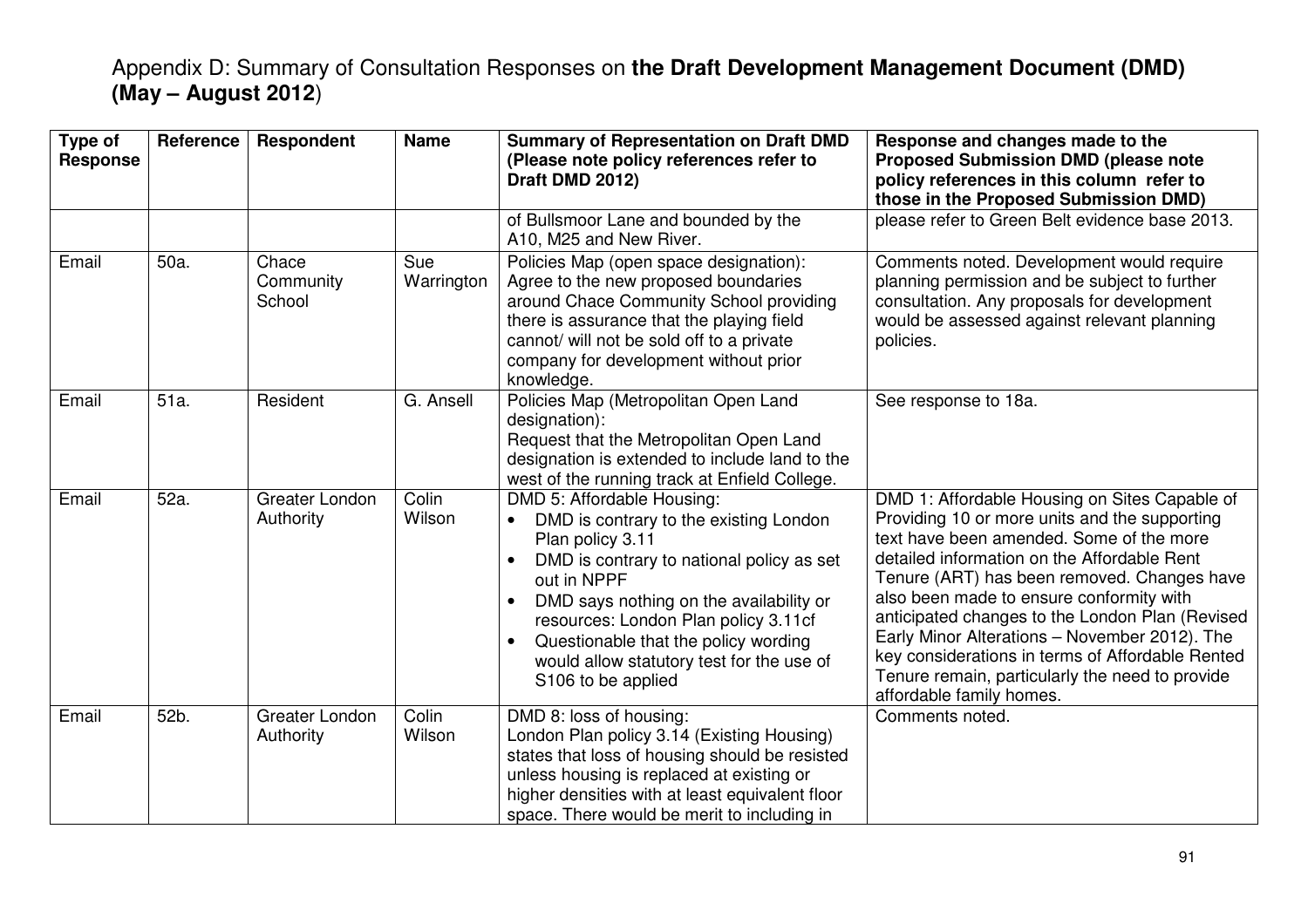| Type of<br><b>Response</b> | Reference | <b>Respondent</b>           | <b>Name</b>     | <b>Summary of Representation on Draft DMD</b><br>(Please note policy references refer to<br>Draft DMD 2012)                                                                                                                                                                                                                                                                                                                                                                                                          | Response and changes made to the<br><b>Proposed Submission DMD (please note</b><br>policy references in this column refer to<br>those in the Proposed Submission DMD) |
|----------------------------|-----------|-----------------------------|-----------------|----------------------------------------------------------------------------------------------------------------------------------------------------------------------------------------------------------------------------------------------------------------------------------------------------------------------------------------------------------------------------------------------------------------------------------------------------------------------------------------------------------------------|-----------------------------------------------------------------------------------------------------------------------------------------------------------------------|
|                            |           |                             |                 | the DMD policy reference to no loss of<br>floorspace and total number of habitable<br>rooms. Particularly relevant for estate<br>renewals where existing accommodation may<br>not meet housing standards and replacement<br>of habitable rooms may result in an overall<br>loss of affordable housing. While this policy is<br>more relevant to central London high-density<br>estates, there may in instances in Enfield<br>where it would be appropriate to consider<br>floorspace calculations to ensure no loss. |                                                                                                                                                                       |
| Email                      | 52c.      | Greater London<br>Authority | Colin<br>Wilson | Chapter 3: Housing:<br>No apparent reference to student<br>accommodation; while Enfield may not be<br>experiencing the same level of pressure for<br>such accommodation as other boroughs,<br>would be helpful to understand if it is<br>proposing any specific policy of SPD<br>regarding this.                                                                                                                                                                                                                     | Comments noted.                                                                                                                                                       |
| Email                      | 52d.      | Greater London<br>Authority | Colin<br>Wilson | Chapter 5: Economy:<br>The draft policies set out in this chapter are<br>welcomed. The Council is proposing the<br>continued protection of employment sites in<br>the borough, which accords with London Plan<br>policies and aspirations that seek to retain<br>and enhance economic opportunities in outer<br>London boroughs such as Enfield.                                                                                                                                                                     | Support noted.                                                                                                                                                        |
| Email                      | 52e.      | Greater London<br>Authority | Colin<br>Wilson | Chapter 6: Town Centres:<br>The draft policies set out in this chapter are<br>welcomed and in accord with London Plan<br>Policy 4.7. There does appear to be a lack of                                                                                                                                                                                                                                                                                                                                               | Individual shops are covered by Policy 29:<br>Individual Shops and Small Clusters of Shops.<br>DMD text amended to reference London Plan                              |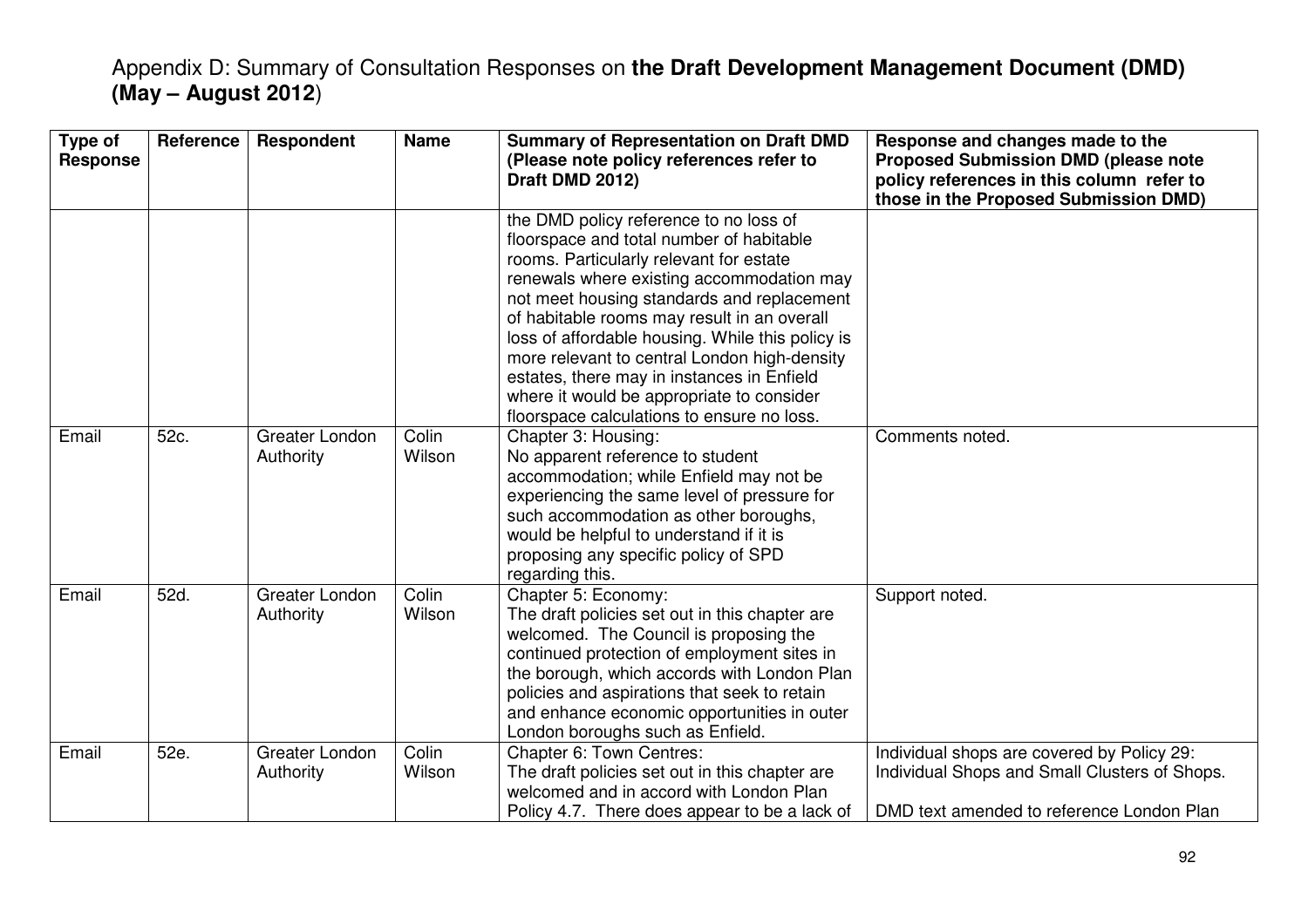| Type of<br><b>Response</b> | <b>Reference</b> | Respondent                  | <b>Name</b>     | <b>Summary of Representation on Draft DMD</b><br>(Please note policy references refer to<br>Draft DMD 2012)                                                                                                                                                                                                                                                                                                                                                                                                      | Response and changes made to the<br><b>Proposed Submission DMD (please note</b><br>policy references in this column refer to<br>those in the Proposed Submission DMD)                                                                 |
|----------------------------|------------------|-----------------------------|-----------------|------------------------------------------------------------------------------------------------------------------------------------------------------------------------------------------------------------------------------------------------------------------------------------------------------------------------------------------------------------------------------------------------------------------------------------------------------------------------------------------------------------------|---------------------------------------------------------------------------------------------------------------------------------------------------------------------------------------------------------------------------------------|
|                            |                  |                             |                 | reference to independent and small shops as<br>well as markets, as referred to in London Plan<br>policies 4.8 and 4.9. Consideration should be<br>given to explicitly providing and protecting<br>these through the development management<br>process.                                                                                                                                                                                                                                                           | policies for independent shops and street<br>markets in justification paragraph 5.5.3.                                                                                                                                                |
| Email                      | 52f.             | Greater London<br>Authority | Colin<br>Wilson | DMD 35: Development Involving Tourism and<br><b>Visitor Accommodation:</b><br>The policies relating to hotels and visitor<br>accommodation, particularly reference to<br>securing 10% wheelchair accessible are<br>welcomed, in accordance with policy 4.5 of<br>the London Plan                                                                                                                                                                                                                                 | Comments noted.                                                                                                                                                                                                                       |
| Email                      | 52g.             | Greater London<br>Authority | Colin<br>Wilson | Chapter 7: Built Environment:<br>The documents policies on design and<br>heritage are generally supported.<br>The Council has identified suitable areas for<br>tall buildings in accordance with London Plan<br>policy 3.7.                                                                                                                                                                                                                                                                                      | Support noted. Policies to be retained with some<br>amendments.                                                                                                                                                                       |
| Email                      | 52h.             | Greater London<br>Authority | Colin<br>Wilson | Chapter 8: Transport<br>DMD 46 - Parking Standards:<br>Transport for London (TfL) recommend<br>explicit reference to London Plan policies on<br>blue badge parking and electric vehicle<br>charging points also be included.<br>Concerns over point 4 of this policy which<br>relates to the loss of existing parking. Current<br>working suggests that existing parking<br>demand should be used for agreeing future<br>levels of car parking and that on that basis<br>existing provision (which may not be in | DMD 45 text amended. London Plan Parking<br>Standards including standards for blue badge<br>and electric parking have been appended to the<br>DMD. Section on the Loss of Parking has been<br>deleted. Point 6 has also been amended. |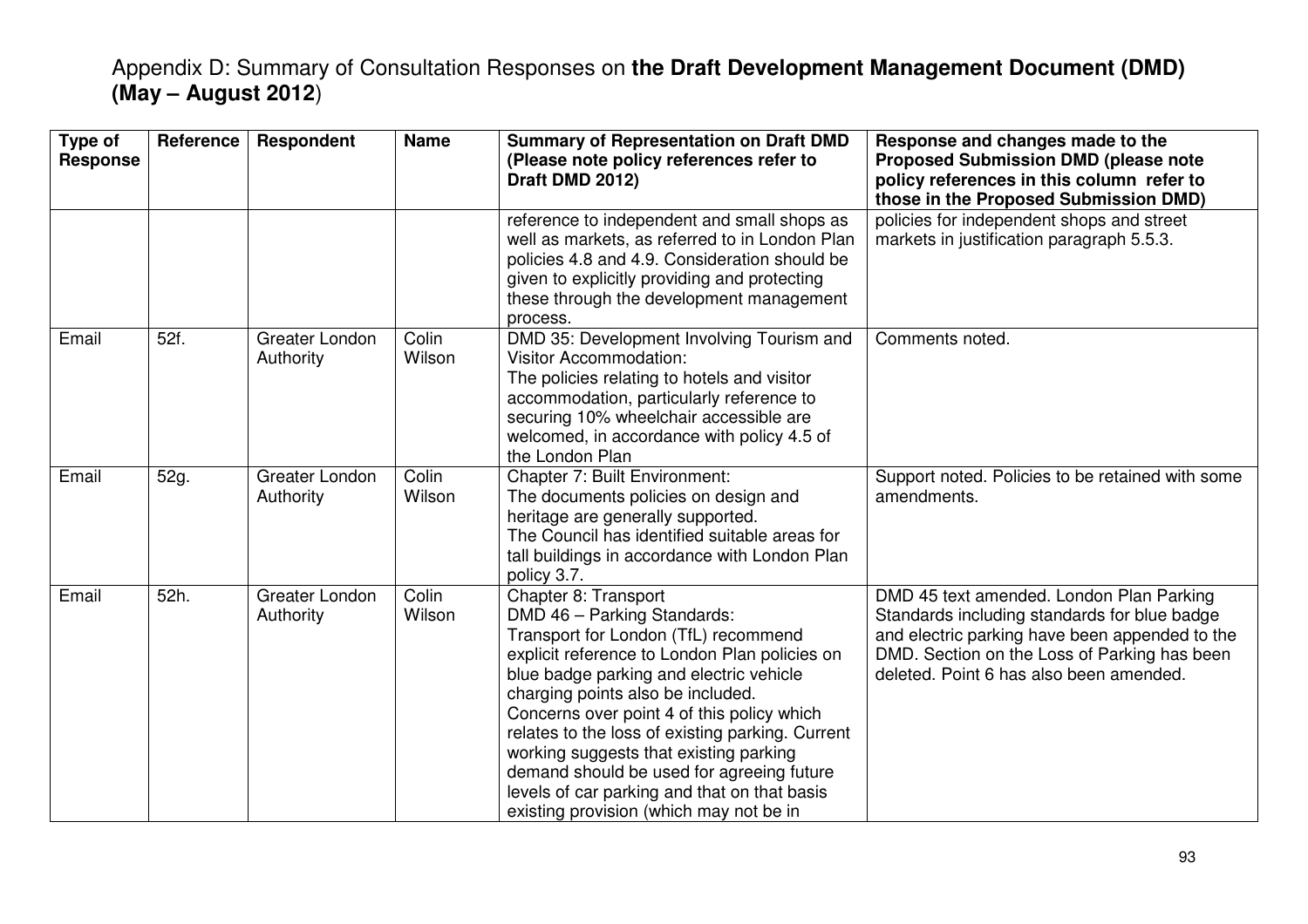| Type of<br><b>Response</b> | <b>Reference</b> | Respondent                  | <b>Name</b>     | <b>Summary of Representation on Draft DMD</b><br>(Please note policy references refer to<br>Draft DMD 2012)                                                                                                                                                                                                                                                                                                                                                                                                                                                                                                                                                                                          | Response and changes made to the<br><b>Proposed Submission DMD (please note</b><br>policy references in this column refer to<br>those in the Proposed Submission DMD)               |
|----------------------------|------------------|-----------------------------|-----------------|------------------------------------------------------------------------------------------------------------------------------------------------------------------------------------------------------------------------------------------------------------------------------------------------------------------------------------------------------------------------------------------------------------------------------------------------------------------------------------------------------------------------------------------------------------------------------------------------------------------------------------------------------------------------------------------------------|-------------------------------------------------------------------------------------------------------------------------------------------------------------------------------------|
|                            |                  |                             |                 | accordance with current standards) could<br>therefore be retained. London Plan policy 6.13<br>recognises that parking policy can have<br>significant effects in influencing transport<br>choices and addressing congestion. Tfl<br>suggests removal of this specific part of the<br>policy as point 1 (b) already references<br>existing parking pressures in the context of<br>London Plan standards for parking provision.<br>TfL also suggest point 6 of this policy is<br>reworded to encourage proposals for car<br>clubs in certain circumstances, rather than<br>only permitting then subject to certain criteria.<br>Car clubs should be encouraged in line with<br>London Plan policy 6.11. |                                                                                                                                                                                     |
| Email                      | 52i.             | Greater London<br>Authority | Colin<br>Wilson | DMD 47: Vehicle crossover and dropped<br>kerbs:<br>Policy should make reference to Transport for<br>London (TfL) guidance on assessing<br>applications for residential vehicle crossovers<br>on the red route.                                                                                                                                                                                                                                                                                                                                                                                                                                                                                       | Text amended for DMD 46. Cross reference to<br>TfL guidance added.                                                                                                                  |
| Email                      | 52j.             | Greater London<br>Authority | Colin<br>Wilson | DMD 48: Accessing and Servicing:<br>Transport for London suggest development is<br>encouraged where it is close to wharfs on the<br>River Lee Navigation and would be expected<br>to encourage its use for freight transport in<br>line with London Plan policy 6.14.                                                                                                                                                                                                                                                                                                                                                                                                                                | No change to DMD 47. DMD 75: Waterways<br>seeks to maximise the transportation of freight on<br>the Lee Navigation.                                                                 |
| Email                      | 52k.             | Greater London<br>Authority | Colin<br>Wilson | <b>DMD 49:Transport Assessments</b><br>As well as thresholds for the production of<br><b>Transport Assessments or Transport</b><br>Statements from the DfT, TfL also provides                                                                                                                                                                                                                                                                                                                                                                                                                                                                                                                        | Text amended for DMD 48. References to<br>Service and Delivery Plans and Construction<br>Logistic Plans added. Paragraph 1.5.1 refers to<br>Community Infrastructure Levy payments. |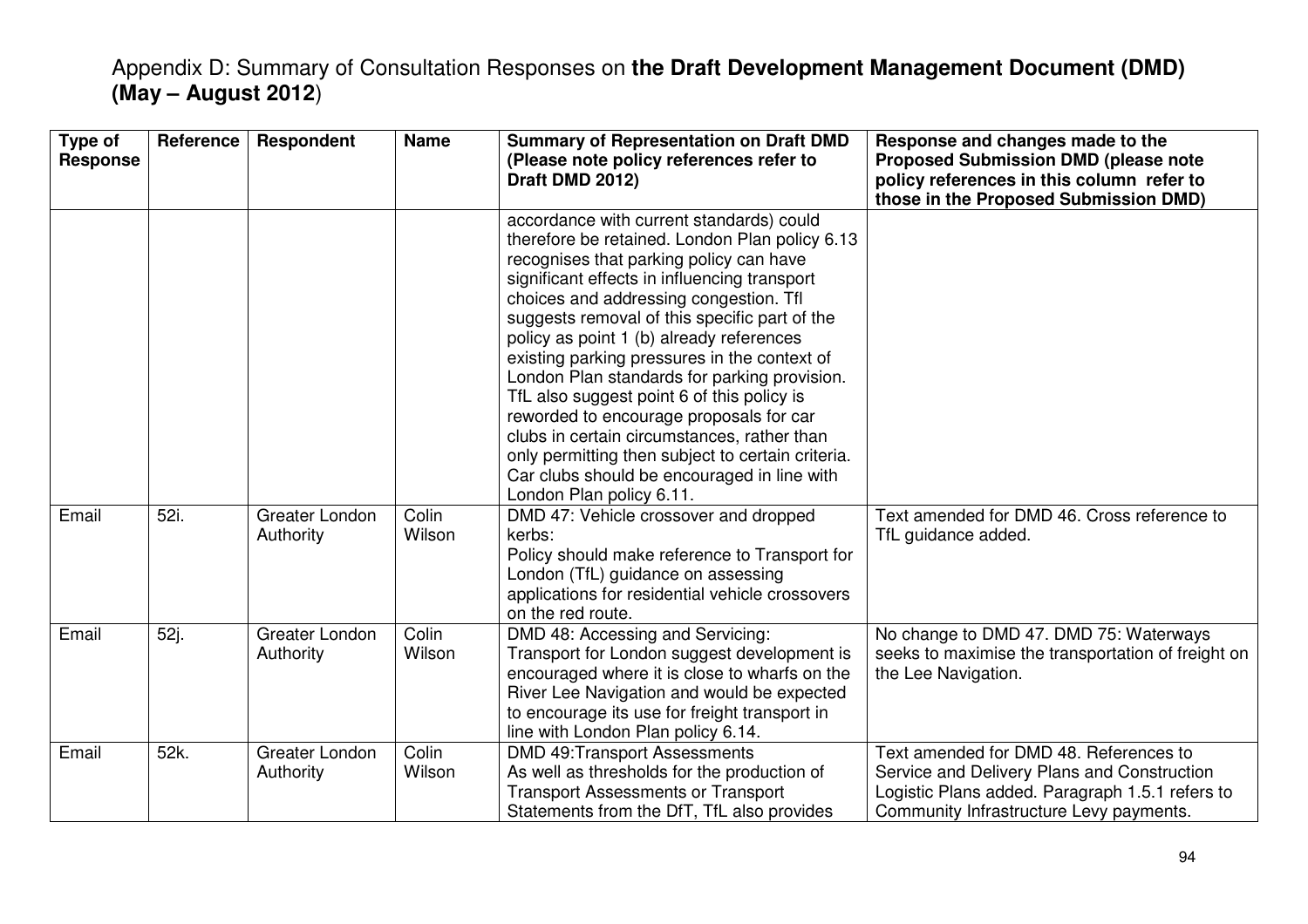| Type of<br><b>Response</b> | <b>Reference</b> | <b>Respondent</b>           | <b>Name</b>     | <b>Summary of Representation on Draft DMD</b><br>(Please note policy references refer to<br>Draft DMD 2012)                                                                                                                                                                                                                                                                                                                                                                                                                                                                                                                                                                                                                                                                                                                                                                          | Response and changes made to the<br><b>Proposed Submission DMD (please note</b><br>policy references in this column refer to<br>those in the Proposed Submission DMD) |
|----------------------------|------------------|-----------------------------|-----------------|--------------------------------------------------------------------------------------------------------------------------------------------------------------------------------------------------------------------------------------------------------------------------------------------------------------------------------------------------------------------------------------------------------------------------------------------------------------------------------------------------------------------------------------------------------------------------------------------------------------------------------------------------------------------------------------------------------------------------------------------------------------------------------------------------------------------------------------------------------------------------------------|-----------------------------------------------------------------------------------------------------------------------------------------------------------------------|
|                            |                  |                             |                 | thresholds for the production of travel plans<br>which should also be referenced (see GLA<br>letter for the URL)<br>Reference should also be made to the<br>production of delivery and service plans and<br>construction logistic plans (CLPs) which can<br>be coordinated with travel plans in order to<br>promote sustainable transport and<br>construction, re. London Plan policy 6.1.<br>Mitigation of development impact needs to be<br>identified within any transport assessment/<br>statement as well as in the travel plan, and<br>explicit reference to this should be made.<br>In addition no reference has been made within<br>the document to the Mayor's CIL with came<br>into force on 01.04.12 and which will apply to<br>most development in Enfield. Explicit<br>reference to this should be included, in<br>accordance with London Plan policies 6.5 and<br>8.3. |                                                                                                                                                                       |
| Email                      | 521.             | Greater London<br>Authority | Colin<br>Wilson | Chapter 9: Climate Change:<br>Draft DMD policies set out here and in chapter<br>2 effectively communicate London Plan<br>policies, requiring major applications to<br>reference the Mayor's energy hierarchy,<br>encouraging provision of DENs and low and<br>zero carbon technologies and sustainability<br>measures. CO2 emissions reductions are in<br>line with policy 5.2.<br>Policy DMD 51 is welcomed in terms of<br>seeking commitments from developers in                                                                                                                                                                                                                                                                                                                                                                                                                   | Comments noted.                                                                                                                                                       |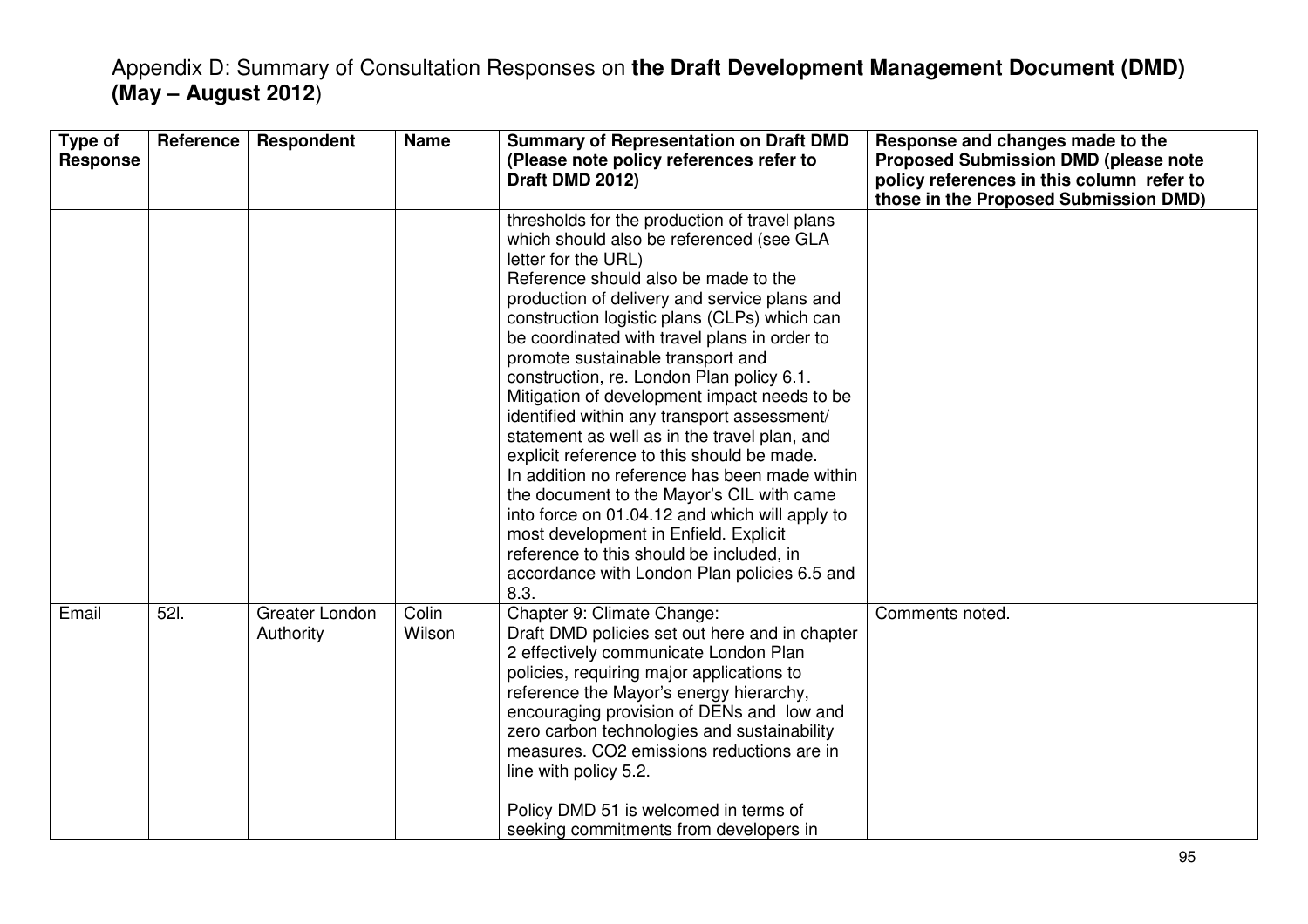| Type of<br><b>Response</b> | Reference | Respondent                  | <b>Name</b>     | <b>Summary of Representation on Draft DMD</b><br>(Please note policy references refer to<br>Draft DMD 2012)                                                                                                                                                                                                                                                                                                                                | Response and changes made to the<br><b>Proposed Submission DMD (please note</b><br>policy references in this column refer to<br>those in the Proposed Submission DMD) |
|----------------------------|-----------|-----------------------------|-----------------|--------------------------------------------------------------------------------------------------------------------------------------------------------------------------------------------------------------------------------------------------------------------------------------------------------------------------------------------------------------------------------------------------------------------------------------------|-----------------------------------------------------------------------------------------------------------------------------------------------------------------------|
|                            |           |                             |                 | respect of decentralised energy networks. The<br>reference to allowable solutions and carbon<br>off-setting is welcomed, and the opportunity<br>for relevant officers to discuss the<br>mechanisms and details of this policy in due<br>course would be welcomed.                                                                                                                                                                          |                                                                                                                                                                       |
|                            |           |                             |                 | Re. low and zero carbon energy, London Plan<br>policy 5.7 requires the reduction in CO2<br>emissions through the use of on-site<br>renewable energy generation, where feasible.<br>Policy DMD 52 refers to economic viability,<br>but there is concern for mechanisms for<br>assessing whether such an exemption would<br>apply. Further discussion about the<br>implications of the policy being worded in this<br>way would be welcomed. |                                                                                                                                                                       |
| Email                      | 52m.      | Greater London<br>Authority | Colin<br>Wilson | Chapter 11: Green Infrastructure:<br>Policies related to open spaces, waterways<br>and biodiversity are welcomed.<br>The Mayor's All London Green Grid SPG,<br>published in March 2012, sets out a vision<br>and spatial framework for London-wide green<br>infrastructure - cross-reference to aspirations<br>for partnership working with adjoining<br>boroughs would be welcomed.                                                       | Text amended. Reference to All London Green<br>Grid added to paragraph 10.1.4.                                                                                        |
| Email                      | 52n.      | Greater London<br>Authority | Colin<br>Wilson | Chapter 11: Green Infrastructure:<br>Reference should be made to the Mayor's<br>revised Supplementary Planning Guidance<br>(SPG) on Shaping Neighbourhoods: Children<br>and Young People's Play and Informal                                                                                                                                                                                                                               | Text amended. Reference to SPG added in a<br>footnote for DMD 73.                                                                                                     |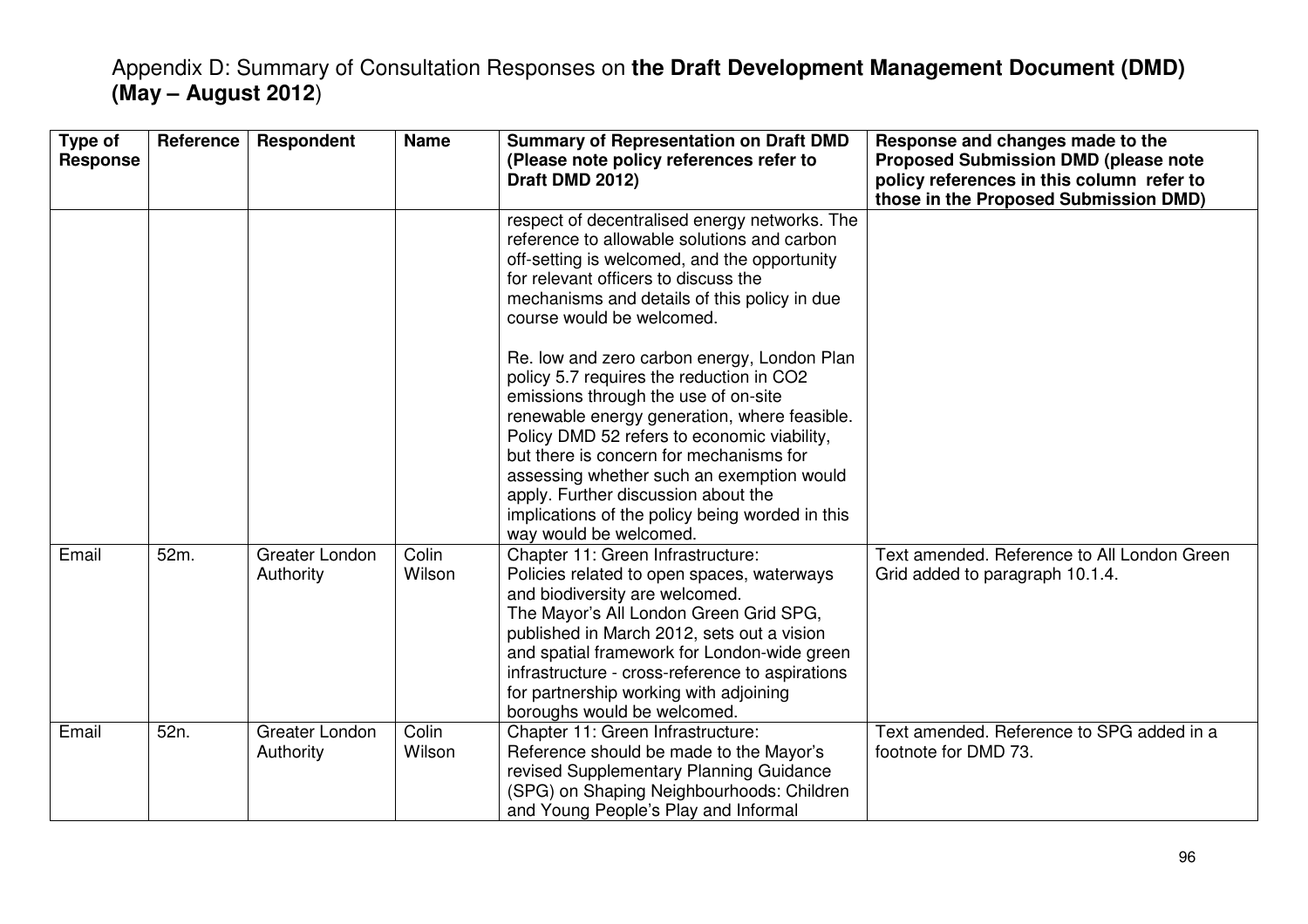| Type of<br><b>Response</b> | Reference | <b>Respondent</b>           | <b>Name</b>     | <b>Summary of Representation on Draft DMD</b><br>(Please note policy references refer to<br>Draft DMD 2012)                                                                                                                                                                                                                                                                                                                                                                                                                                                                                                                                                                                      | Response and changes made to the<br><b>Proposed Submission DMD (please note</b><br>policy references in this column refer to<br>those in the Proposed Submission DMD)                                                                                                |
|----------------------------|-----------|-----------------------------|-----------------|--------------------------------------------------------------------------------------------------------------------------------------------------------------------------------------------------------------------------------------------------------------------------------------------------------------------------------------------------------------------------------------------------------------------------------------------------------------------------------------------------------------------------------------------------------------------------------------------------------------------------------------------------------------------------------------------------|----------------------------------------------------------------------------------------------------------------------------------------------------------------------------------------------------------------------------------------------------------------------|
|                            |           |                             |                 | Recreation SPG. This introduces the concept<br>of lifetime neighbourhoods, as set out by<br>policy 7.1 of the London Plan, and proposes<br>innovative approaches to play provision,<br>management, and the use of natural features.                                                                                                                                                                                                                                                                                                                                                                                                                                                              |                                                                                                                                                                                                                                                                      |
| Email                      | 52o.      | Greater London<br>Authority | Colin<br>Wilson | Chapter 11: Green Infrastructure:<br>Protection and enhancement of playing fields<br>and sports facilities is welcomed, in<br>accordance with London Plan policy 3.19.<br>The Council is suggesting a resistance to<br>artificial grass pitches in DMD 74 and there is<br>a lack of reference to indoor facilities. Further<br>discussion regarding this position would be<br>useful, noting the reference under paragraph<br>3.111 to the London Plan regarding a<br>shortage of sports hall and artificial pitches<br>across London. Whilst there is mention under<br>policy DMD 20 in relation to sports facilities,<br>there should be a cross-reference to policy<br>DMD 74 and vice versa. | The Council support Artificial Grass Pitches<br>(AGP) within more urban/dense areas. However,<br>in a rural context where there are lower PTALs,<br>proposals for AGP and its associated structures<br>for example floodlighting, may be detrimental to<br>the area. |
| Email                      | 52p.      | Greater London<br>Authority | Colin<br>Wilson | DMD 75: Waterways:<br>The reference to waterways in Enfield is<br>welcomed, in accordance with London Plan<br>policies 7.24-7.28.                                                                                                                                                                                                                                                                                                                                                                                                                                                                                                                                                                | Comments noted.                                                                                                                                                                                                                                                      |
| Email                      | 52q.      | Greater London<br>Authority | Colin<br>Wilson | Policies Map (Open Space designations):<br>Green Chains and Sites of Importance for<br>Nature Conservation. The refinements being<br>made to Metropolitan Open Land (MOL)<br>boundaries are acceptable and do not raise<br>any strategic issues.                                                                                                                                                                                                                                                                                                                                                                                                                                                 | Comments noted.                                                                                                                                                                                                                                                      |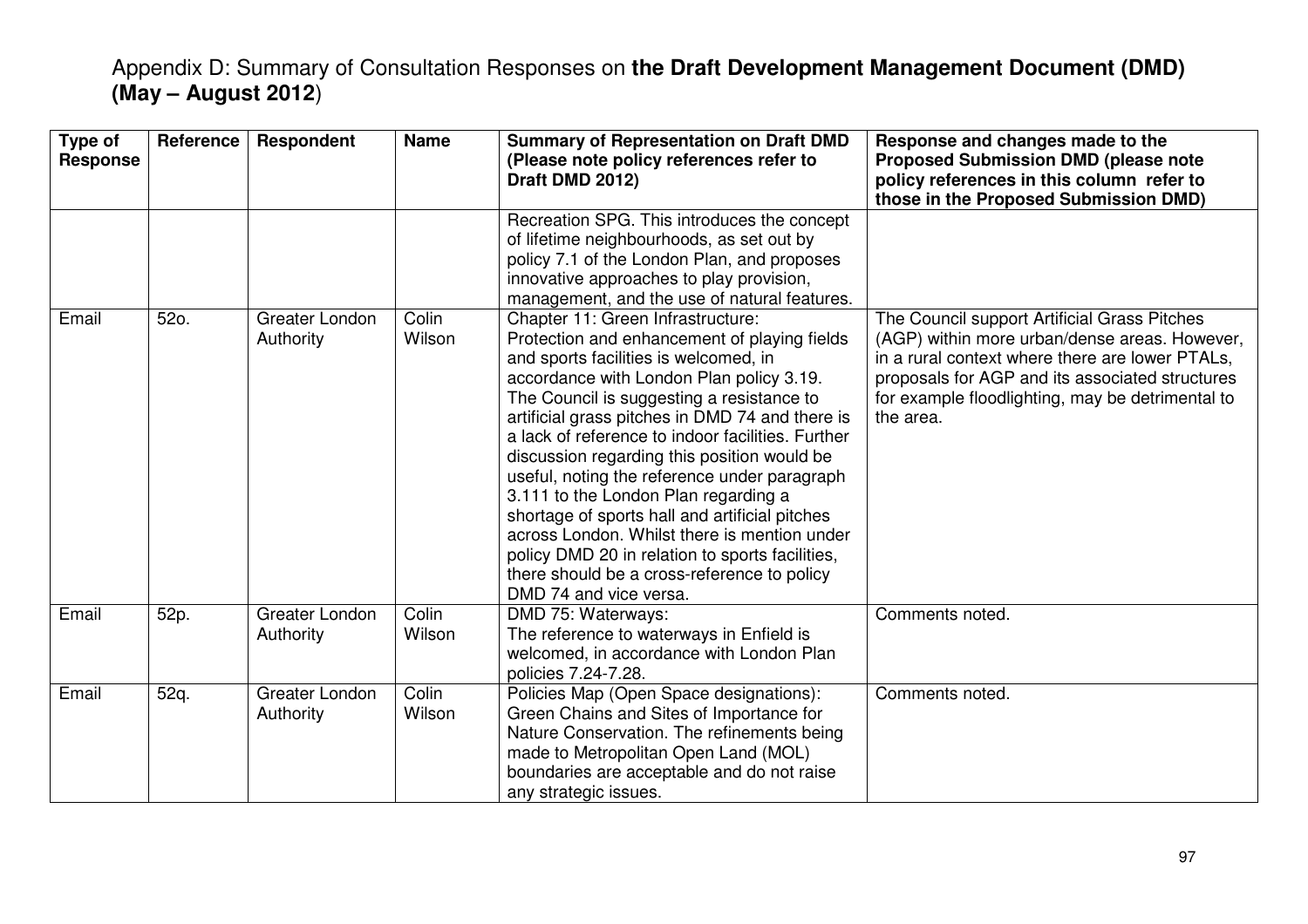| Type of<br><b>Response</b> | Reference | <b>Respondent</b>           | <b>Name</b>     | <b>Summary of Representation on Draft DMD</b><br>(Please note policy references refer to<br>Draft DMD 2012)                                                                                                                                                                                                                                                                                                                                                                                                                           | Response and changes made to the<br><b>Proposed Submission DMD (please note</b><br>policy references in this column refer to<br>those in the Proposed Submission DMD)                                                                                                                                                                                                                                                                                                                                   |
|----------------------------|-----------|-----------------------------|-----------------|---------------------------------------------------------------------------------------------------------------------------------------------------------------------------------------------------------------------------------------------------------------------------------------------------------------------------------------------------------------------------------------------------------------------------------------------------------------------------------------------------------------------------------------|---------------------------------------------------------------------------------------------------------------------------------------------------------------------------------------------------------------------------------------------------------------------------------------------------------------------------------------------------------------------------------------------------------------------------------------------------------------------------------------------------------|
| Email                      | 52r.      | Greater London<br>Authority | Colin<br>Wilson | Policies Map (Nature Conservation<br>designations):<br>It is understood that the London Wildlife Sites<br>Board (LWSB) has provided advice setting out<br>feedback on the review of Sites of Importance<br>for Nature Conservation. There are no<br>strategic comments to make regarding this.                                                                                                                                                                                                                                        | Comments noted.                                                                                                                                                                                                                                                                                                                                                                                                                                                                                         |
| Email                      | 52s.      | Greater London<br>Authority | Colin<br>Wilson | Policies Map (Green Belt designations):<br>The Council's review of the Green Belt<br>boundaries has been considered. The Council<br>notes that there are some 30 changes to the<br>borough's GB boundary, which results in 13<br>gains and 17 losses - net loss 6.07ha of<br>Green Belt land. As discussed between<br>officers, the total overall loss of Green Belt<br>land suggested in Appendix A does not marry<br>with the figures suggested above, and officers<br>would welcome further confirmation being<br>provided.        | Officers have noted to discrepancy and amended<br>the Green Belt Review report and Appendix A to<br>reflect the actual net loss at 4.35ha.                                                                                                                                                                                                                                                                                                                                                              |
| Email                      | 52t.      | Greater London<br>Authority | Colin<br>Wilson | Policies Map (Green Belt designations):<br>There are three larger sites which together<br>amount to over 5ha and amount to a<br>substantial loss of Green Belt land, thereby<br>raising issues of conformity to the London<br>Plan.<br>Site 1. Hadley Wood North - it is appreciated<br>that this row of houses more closely relates to<br>the urban character on the south side of<br>Waggon Road. The extensive back gardens of<br>these properties, however, assist in providing<br>a more gradual transition from rural to urban. | Comments noted, however the methodology<br>used as part of the detailed Green Belt Boundary<br>review sought a consistent approach to defining<br>the Green Belt boundary and in this case used<br>the following criteria:<br>Residential dwellings: with clearly defined<br>physical boundaries, such as an established<br>building line or row of gardens made up of 3 or<br>more residential properties.<br>This is considered to be a strong, enduring and<br>defensible boundary. The DMD provides |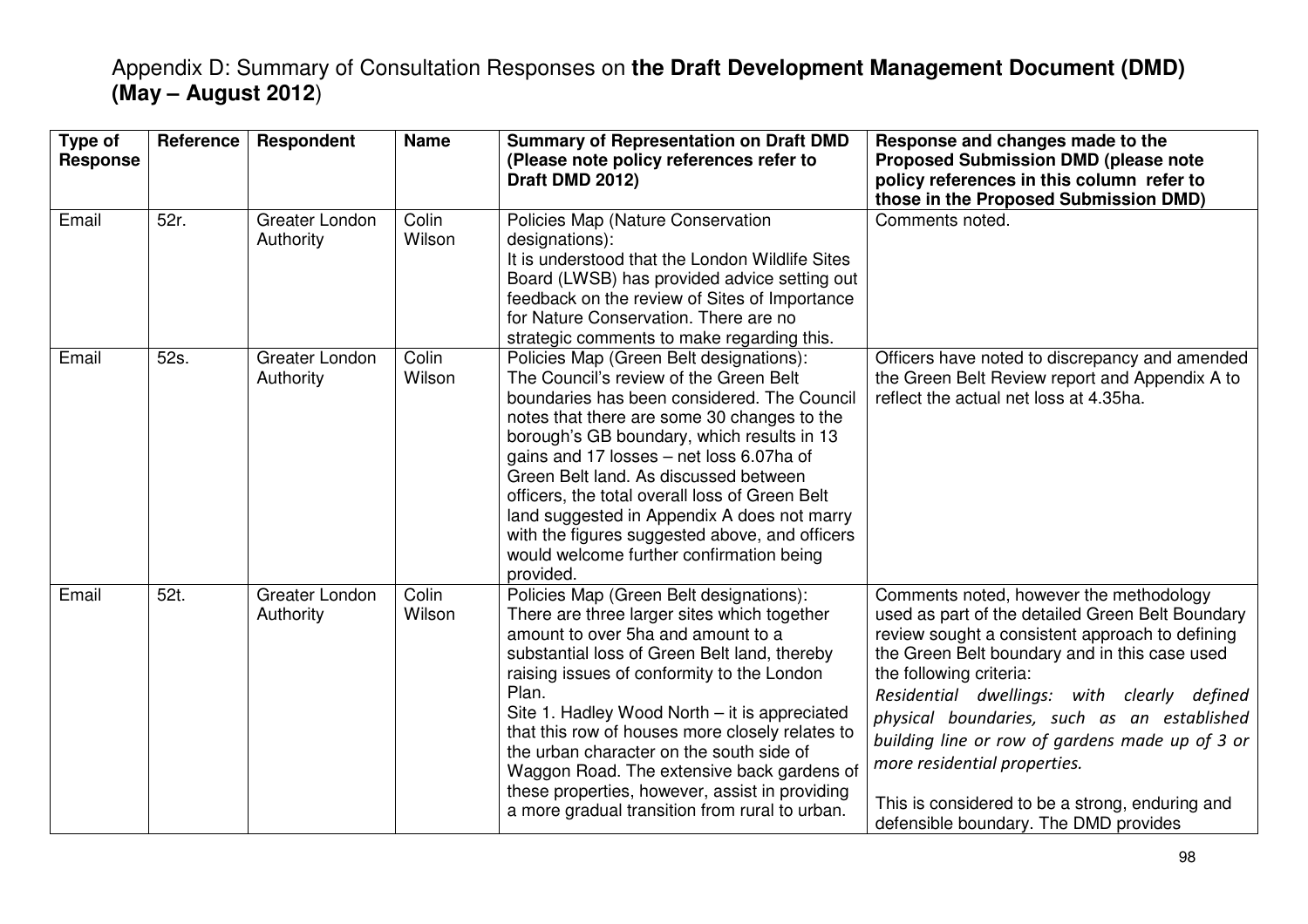| Type of<br><b>Response</b> | <b>Reference</b> | Respondent                  | <b>Name</b>     | <b>Summary of Representation on Draft DMD</b><br>(Please note policy references refer to<br>Draft DMD 2012)                                                                                                                                                                                                                                                                                                                                                                                                                                                                                                                                                                                                                                                                                                                           | Response and changes made to the<br><b>Proposed Submission DMD (please note</b><br>policy references in this column refer to<br>those in the Proposed Submission DMD)                                                                                                                                                                                                                                                                                    |
|----------------------------|------------------|-----------------------------|-----------------|---------------------------------------------------------------------------------------------------------------------------------------------------------------------------------------------------------------------------------------------------------------------------------------------------------------------------------------------------------------------------------------------------------------------------------------------------------------------------------------------------------------------------------------------------------------------------------------------------------------------------------------------------------------------------------------------------------------------------------------------------------------------------------------------------------------------------------------|----------------------------------------------------------------------------------------------------------------------------------------------------------------------------------------------------------------------------------------------------------------------------------------------------------------------------------------------------------------------------------------------------------------------------------------------------------|
|                            |                  |                             |                 | There is a concern that in allowing a de-<br>designation, that intensification of these<br>properties could result, thereby threatening<br>the open character and buffer created by the<br>current building line.                                                                                                                                                                                                                                                                                                                                                                                                                                                                                                                                                                                                                     | additional policy references on garden land<br>development and development within the urban<br>fringe. This would prevent inappropriate<br>development as well as promote the role new<br>development should perform on properties that<br>adjoin the Green Belt.                                                                                                                                                                                        |
| Email                      | 52u.             | Greater London<br>Authority | Colin<br>Wilson | Site 2. Royal Chace Hotel – noted that this<br>site has been introduced in the current round<br>of consultation. It appreciated that the site has<br>extensive areas of hardstanding and buildings<br>within the curtilage, such buildings are<br>typically found in the Green Belt and it could<br>be argued they do not necessarily conflict with<br>the open character. The grain of development<br>is significantly different to the residential<br>development to the east, and there is concern<br>that de-designation could threaten this and<br>result in residential developments coming<br>forward to match the scale of development on,<br>for example, Oak Avenue. This would result in<br>an extension to what is otherwise a defensible<br>planning curtilage/ property boundary to the<br>Green Belt in this location. | Comments noted, however proposed boundary<br>stands on the grounds of providing a more<br>robust, logical and defensible boundary, in this<br>case the hedge line. The DMD provides<br>additional policy references on garden land<br>development and development within the urban<br>fringe. This would prevent inappropriate<br>development as well as promote the role new<br>development should perform on properties that<br>adjoin the Green Belt. |
| Email                      | 52v.             | Greater London<br>Authority | Colin<br>Wilson | Site 3. Bullsmoor Lane - a substantial parcel<br>of land containing a garden centre, industrial<br>buildings and dwellings. Such buildings are<br>also found in the Green Belt and do not in<br>themselves compromise its character. This<br>parcel of land assists in creating a buffer<br>between the Green Belt and dense residential<br>areas to the south and east. The concern is                                                                                                                                                                                                                                                                                                                                                                                                                                               | Comments noted, however proposed boundary<br>provides a more robust, logical and defensible<br>boundary, in this case the new River. The DMD<br>provides additional policy references on<br>development within the urban fringe. This would<br>prevent inappropriate development as well as<br>promote the role new development should<br>perform on properties that adjoin the Green Belt.                                                              |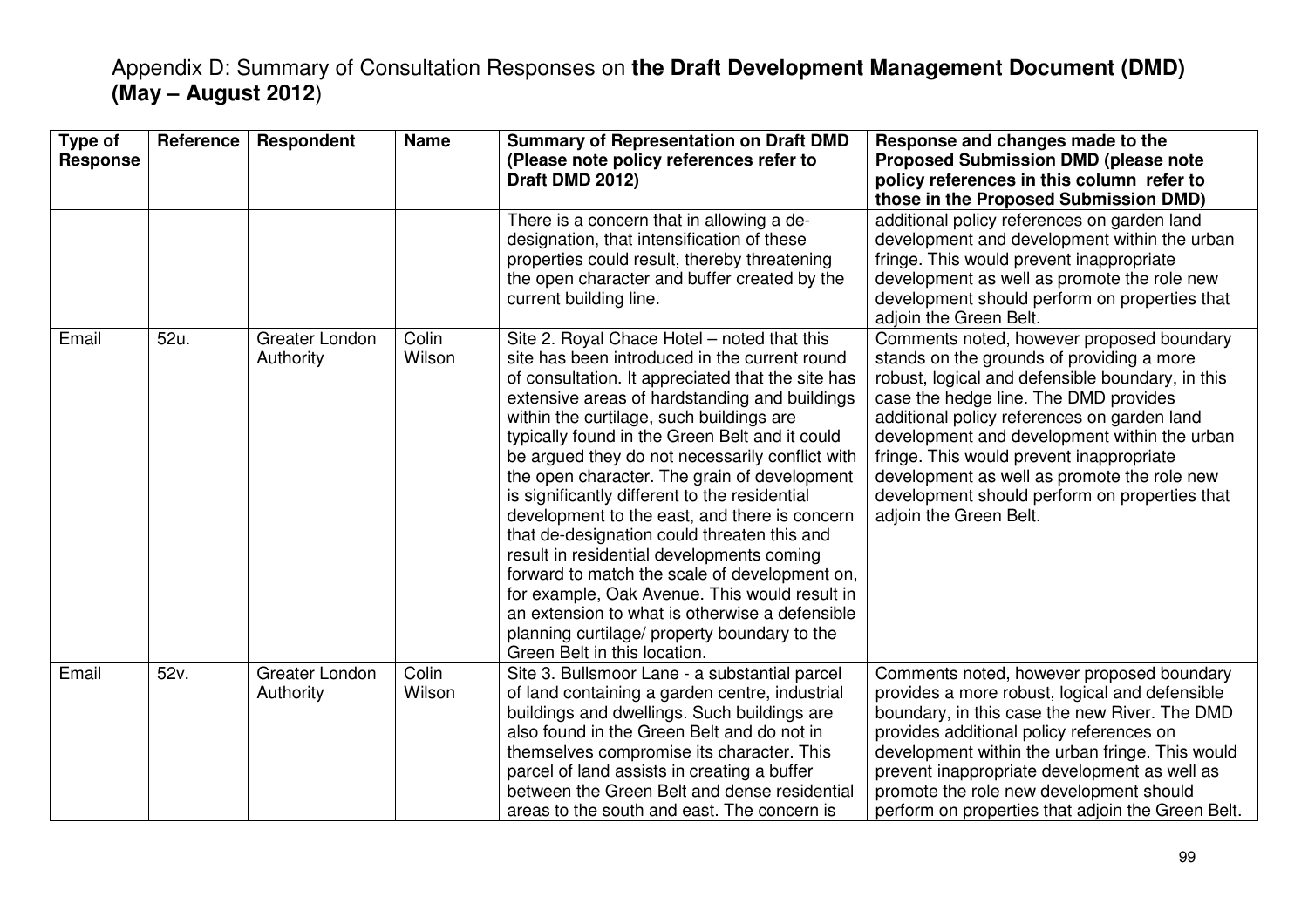| Type of<br><b>Response</b> | Reference | Respondent                                                     | <b>Name</b>              | <b>Summary of Representation on Draft DMD</b><br>(Please note policy references refer to<br>Draft DMD 2012)                                                                                                                                                                                                                                                                                                                                                                                                                                                                            | Response and changes made to the<br><b>Proposed Submission DMD (please note</b><br>policy references in this column refer to<br>those in the Proposed Submission DMD) |
|----------------------------|-----------|----------------------------------------------------------------|--------------------------|----------------------------------------------------------------------------------------------------------------------------------------------------------------------------------------------------------------------------------------------------------------------------------------------------------------------------------------------------------------------------------------------------------------------------------------------------------------------------------------------------------------------------------------------------------------------------------------|-----------------------------------------------------------------------------------------------------------------------------------------------------------------------|
| Email                      | 52w.      | Greater London<br>Authority                                    | Colin<br>Wilson          | that de-designation would create pressure for<br>development to come forward of a density<br>similar to that to the east, adding pressure on<br>the site to the north to be de-designated,<br>which is understood to be in the same<br>ownership. It appears the site has recently<br>been subject to development not in keeping<br>with its Green Belt designation and officers<br>would welcome confirmation of the planning<br>history relating to the site and any<br>enforcement proceedings taking place.<br><b>Green Belt</b><br>Protection of Green Belt is a key priority for | Further discussions were held between officers<br>from the Council and the GLA on 31st January                                                                        |
|                            |           |                                                                |                          | the Mayor: other boroughs are also assessing<br>their Green Belt designation through a similar<br>process and collectively there may be cause<br>for concern regarding the overall loss of<br>Green Belt land across London. With a net<br>loss of Green Belt land proposed by Enfield,<br>largely through the 3 large sites, officers are<br>not comfortable recommending some of these<br>alterations to the Mayor at the current time.<br>Welcome further discussion to ensure no<br>general conformity issues arise at the<br>submission stage of the document.                    | and 14th February 2013. As a result of these<br>discussions specific responses to GLA<br>comments on sites in the green belt are provided<br>above.                   |
| Letter                     | 53a.      | Fleecefield and<br><b>Brettenham</b><br><b>Primary Schools</b> | Anttoinette<br>Goldwater | Request boundary continues to include<br>playgrounds at both schools.                                                                                                                                                                                                                                                                                                                                                                                                                                                                                                                  | Boundary amended to reflect respondents<br>comments. Please refer to Open Space Policies<br>Map Review (2013)                                                         |
| Letter                     | 54a.      | Latymer School                                                 | J Soday                  | Policies Map (Metropolitan Open Land<br>designation):<br>Agree proposed changes and request                                                                                                                                                                                                                                                                                                                                                                                                                                                                                            | No further changes. Further de-designation of<br>land (which is designated as MOL) suggested by<br>respondent is not justified.                                       |